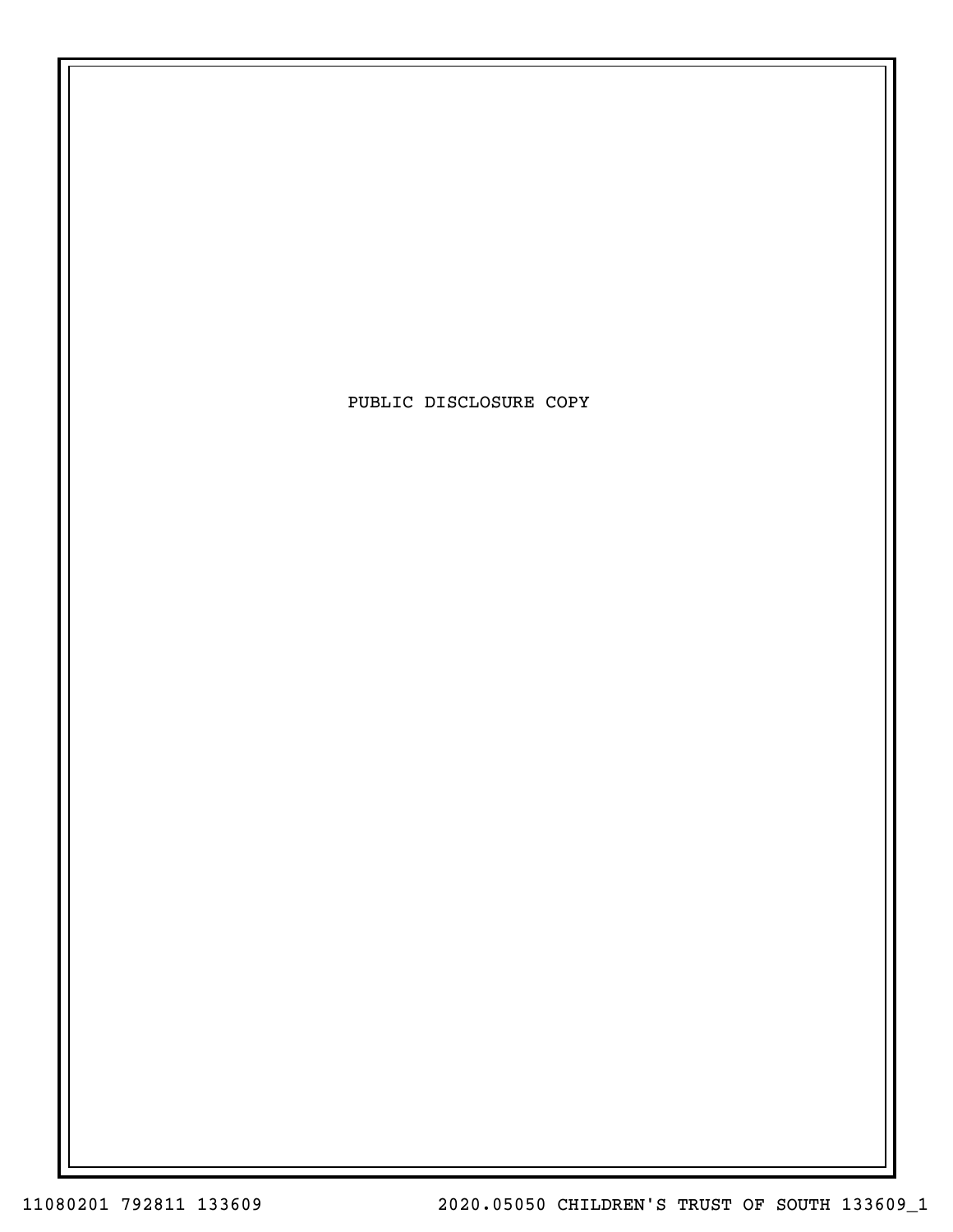|                                                        |                        | PUBLIC DISCLOSURE COPY **                                                                                                                                                  |     |                                                     | OMB No. 1545-0047                                         |
|--------------------------------------------------------|------------------------|----------------------------------------------------------------------------------------------------------------------------------------------------------------------------|-----|-----------------------------------------------------|-----------------------------------------------------------|
| Form 990                                               |                        | <b>Return of Organization Exempt From Income Tax</b><br>Under section 501(c), 527, or 4947(a)(1) of the Internal Revenue Code (except private foundations)                 |     |                                                     |                                                           |
|                                                        |                        | Do not enter social security numbers on this form as it may be made public.                                                                                                |     |                                                     |                                                           |
| Department of the Treasury<br>Internal Revenue Service |                        | Go to www.irs.gov/Form990 for instructions and the latest information.                                                                                                     |     |                                                     | <b>Open to Public</b><br>Inspection                       |
|                                                        |                        | OCT 1,<br>2020<br>A For the 2020 calendar year, or tax year beginning<br>and ending $SEP$ 30,                                                                              |     | 2021                                                |                                                           |
| В<br>Check if                                          |                        | <b>C</b> Name of organization                                                                                                                                              |     | D Employer identification number                    |                                                           |
| applicable:                                            |                        |                                                                                                                                                                            |     |                                                     |                                                           |
| Address<br>change                                      |                        | CHILDREN'S TRUST OF SOUTH CAROLINA                                                                                                                                         |     |                                                     |                                                           |
| Name<br>change                                         |                        | Doing business as                                                                                                                                                          |     | 57-0785431                                          |                                                           |
| Initial<br>return                                      |                        | Number and street (or P.O. box if mail is not delivered to street address)<br>Room/suite                                                                                   |     | E Telephone number                                  |                                                           |
| Final<br>lreturn/                                      |                        | 310<br>1330 LADY STREET                                                                                                                                                    |     | $803 - 733 - 5430$                                  |                                                           |
| termin-<br>ated                                        |                        | City or town, state or province, country, and ZIP or foreign postal code                                                                                                   |     | G Gross receipts \$                                 | 16, 411, 767.                                             |
| Amended<br> return                                     |                        | COLUMBIA, SC<br>29201                                                                                                                                                      |     | H(a) Is this a group return                         |                                                           |
| Applica-<br>tion<br>pending                            |                        | F Name and address of principal officer: TIFFANY SANTAGATI                                                                                                                 |     | for subordinates? $\ldots$                          | $\blacksquare$ Yes $\boxed{\text{X}}$ No                  |
|                                                        |                        | SAME AS C ABOVE                                                                                                                                                            |     | $H(b)$ Are all subordinates included? $\Box$ Yes    | ∣No                                                       |
|                                                        |                        | Tax-exempt status: $\boxed{\mathbf{X}}$ 501(c)(3)<br>$4947(a)(1)$ or<br>$501(c)$ (<br>$\sqrt{\bullet}$ (insert no.)                                                        | 527 |                                                     | If "No," attach a list. See instructions                  |
|                                                        |                        | J Website: SCCHILDREN.ORG                                                                                                                                                  |     | $H(c)$ Group exemption number $\blacktriangleright$ |                                                           |
|                                                        |                        | K Form of organization: X Corporation<br>Association<br>Other $\blacktriangleright$<br>Trust                                                                               |     |                                                     | L Year of formation: $1984$ M State of legal domicile: SC |
| Part I I                                               | <b>Summary</b>         |                                                                                                                                                                            |     |                                                     |                                                           |
| 1.                                                     |                        | Briefly describe the organization's mission or most significant activities: SEE SCHEDULE O                                                                                 |     |                                                     |                                                           |
|                                                        |                        |                                                                                                                                                                            |     |                                                     |                                                           |
| Governance<br>2                                        |                        |                                                                                                                                                                            |     |                                                     |                                                           |
| 3                                                      |                        | Number of voting members of the governing body (Part VI, line 1a)                                                                                                          |     | 3                                                   |                                                           |
| 4                                                      |                        |                                                                                                                                                                            |     | 4                                                   |                                                           |
| 5                                                      |                        |                                                                                                                                                                            |     | 5                                                   |                                                           |
| 6                                                      |                        |                                                                                                                                                                            |     | 6                                                   |                                                           |
| <b>Activities &amp;</b>                                |                        | 7 a Total unrelated business revenue from Part VIII, column (C), line 12                                                                                                   |     | 7a                                                  | 0.                                                        |
|                                                        |                        |                                                                                                                                                                            |     | 7b                                                  | 0.                                                        |
|                                                        |                        |                                                                                                                                                                            |     | <b>Prior Year</b>                                   | <b>Current Year</b>                                       |
| 8                                                      |                        | Contributions and grants (Part VIII, line 1h)                                                                                                                              |     | 16, 106, 778.                                       | 16, 219, 643.                                             |
| 9                                                      |                        | Program service revenue (Part VIII, line 2g)                                                                                                                               |     | 32,864.                                             | 135,663.                                                  |
| Revenue<br>10                                          |                        |                                                                                                                                                                            |     | 108,507.                                            | 37,862.                                                   |
| 11                                                     |                        | Other revenue (Part VIII, column (A), lines 5, 6d, 8c, 9c, 10c, and 11e)                                                                                                   |     | О.                                                  | 0.                                                        |
| 12                                                     |                        | Total revenue - add lines 8 through 11 (must equal Part VIII, column (A), line 12)                                                                                         |     | 16, 248, 149.                                       | 16, 393, 168.                                             |
| 13                                                     |                        | Grants and similar amounts paid (Part IX, column (A), lines 1-3)                                                                                                           |     | 9,038,853.                                          | 9,819,450.                                                |
| 14                                                     |                        | Benefits paid to or for members (Part IX, column (A), line 4)                                                                                                              |     | Ο.                                                  | $0$ .                                                     |
| 15                                                     |                        | Salaries, other compensation, employee benefits (Part IX, column (A), lines 5-10)                                                                                          |     | 3,228,113.                                          | 3,185,175.                                                |
|                                                        |                        |                                                                                                                                                                            |     | Ο.                                                  | $0$ .                                                     |
|                                                        |                        |                                                                                                                                                                            |     |                                                     |                                                           |
| Expenses                                               |                        |                                                                                                                                                                            |     | 3,401,457.                                          | 2,879,146.                                                |
| 17<br>18                                               |                        | Total expenses. Add lines 13-17 (must equal Part IX, column (A), line 25)                                                                                                  |     | 15,668,423.                                         | 15,883,771.                                               |
| 19                                                     |                        |                                                                                                                                                                            |     | 579,726.                                            | 509, 397.                                                 |
|                                                        |                        |                                                                                                                                                                            |     | <b>Beginning of Current Year</b>                    |                                                           |
|                                                        |                        |                                                                                                                                                                            |     | $8,730,509$ .                                       | <b>End of Year</b><br>8,948,009.                          |
| t Assets or<br>d Balances<br>20                        |                        | Total assets (Part X, line 16)                                                                                                                                             |     | 3,521,463.                                          | 2,785,292.                                                |
| 21                                                     |                        | Total liabilities (Part X, line 26)                                                                                                                                        |     | 5,209,046.                                          |                                                           |
| 22<br>Part II                                          | <b>Signature Block</b> |                                                                                                                                                                            |     |                                                     | 6, 162, 717.                                              |
|                                                        |                        |                                                                                                                                                                            |     |                                                     |                                                           |
|                                                        |                        | Under penalties of perjury, I declare that I have examined this return, including accompanying schedules and statements, and to the best of my knowledge and belief, it is |     |                                                     |                                                           |
|                                                        |                        | true, correct, and complete. Declaration of preparer (other than officer) is based on all information of which preparer has any knowledge.                                 |     |                                                     |                                                           |
|                                                        |                        | Tiffany Santagati (Feb 4, 2022 13:30 EST)                                                                                                                                  |     | Feb 4, 2022                                         |                                                           |

|                                                                                                        |  | Tiffany Santagati (Feb 4, 2022 13:30 EST)                              | Feb 4, 2022                           |  |  |  |  |  |  |
|--------------------------------------------------------------------------------------------------------|--|------------------------------------------------------------------------|---------------------------------------|--|--|--|--|--|--|
| Sign                                                                                                   |  | Signature of officer                                                   | Date                                  |  |  |  |  |  |  |
| Here                                                                                                   |  | TIFFANY SANTAGATI, BOARD CHAIR                                         |                                       |  |  |  |  |  |  |
|                                                                                                        |  | Type or print name and title                                           |                                       |  |  |  |  |  |  |
|                                                                                                        |  | Date<br>Preparer's/signature<br>Print/Type preparer's name             | <b>PTIN</b><br>Check                  |  |  |  |  |  |  |
| Paid                                                                                                   |  | DENISE P. HILL                                                         | P00046615<br>$02/01/22$ self-employed |  |  |  |  |  |  |
| Preparer                                                                                               |  | Firm's name ELLIOTT DAVIS, LLC/PLLC                                    | $\sqrt{57-0381582}$                   |  |  |  |  |  |  |
| Use Only                                                                                               |  | Firm's address 1901 MAIN STREET, SUITE 900                             |                                       |  |  |  |  |  |  |
|                                                                                                        |  | COLUMBIA, SC 29201                                                     | Phone no. $(803)$ $256 - 0002$        |  |  |  |  |  |  |
| $X \mid Y$ es<br>No<br>May the IRS discuss this return with the preparer shown above? See instructions |  |                                                                        |                                       |  |  |  |  |  |  |
| 032001 12-23-20                                                                                        |  | LHA For Paperwork Reduction Act Notice, see the separate instructions. | Form 990 (2020)                       |  |  |  |  |  |  |
|                                                                                                        |  |                                                                        |                                       |  |  |  |  |  |  |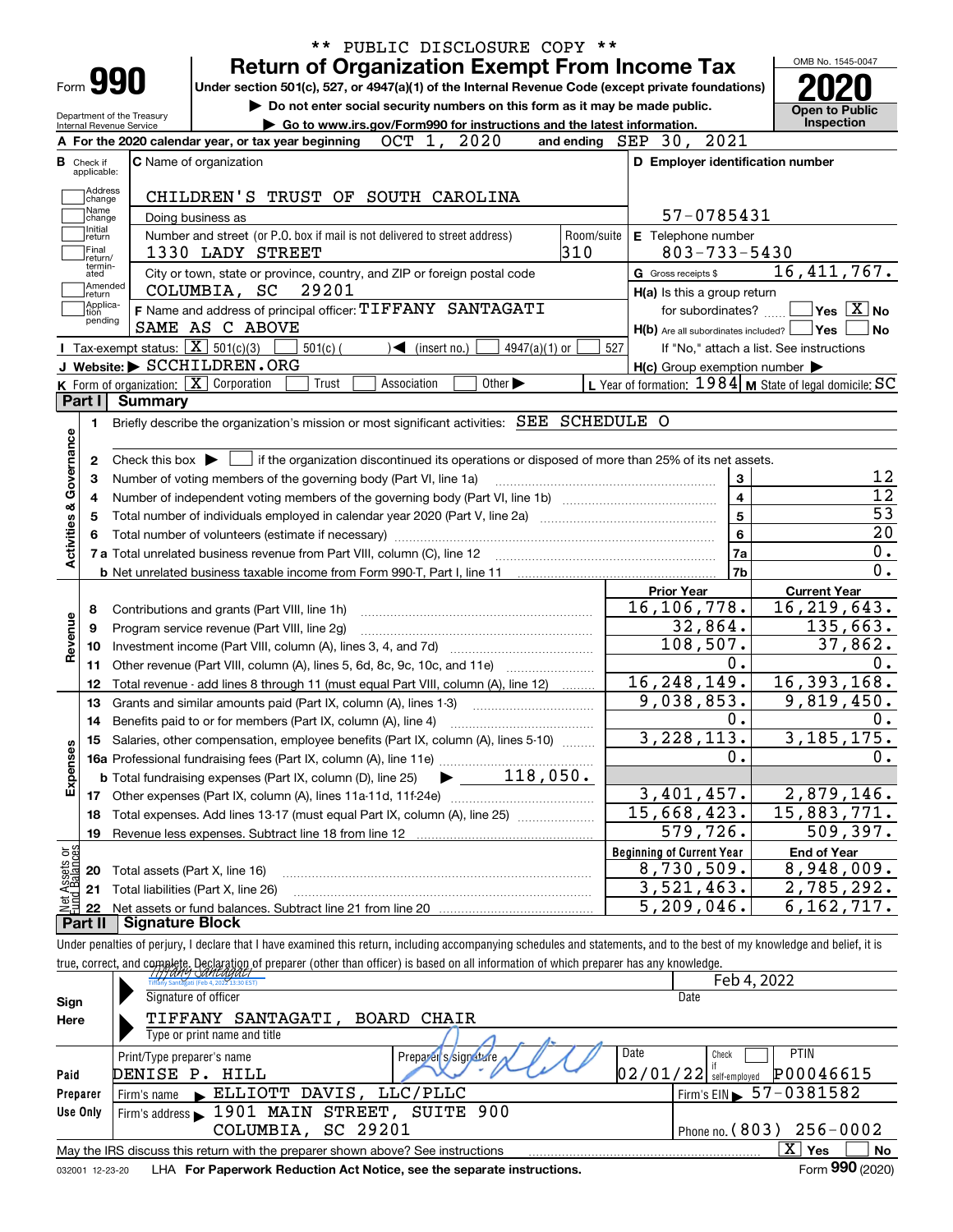|              | <b>Statement of Program Service Accomplishments</b><br>Part III<br>$\overline{\mathbf{x}}$                                                                                                                                                                                           |
|--------------|--------------------------------------------------------------------------------------------------------------------------------------------------------------------------------------------------------------------------------------------------------------------------------------|
| $\mathbf{1}$ | Briefly describe the organization's mission:<br>TO STRENGTHEN THE EFFORTS OF FAMILIES, ORGANIZATIONS, AND COMMUNITIES                                                                                                                                                                |
|              | WORKING TO PREVENT CHILD ABUSE AND NEGLECT.                                                                                                                                                                                                                                          |
|              |                                                                                                                                                                                                                                                                                      |
| $\mathbf{2}$ | Did the organization undertake any significant program services during the year which were not listed on the<br>$\overline{\ }$ Yes $\overline{\ \ X}$ No<br>prior Form 990 or 990-EZ?                                                                                               |
|              | If "Yes," describe these new services on Schedule O.                                                                                                                                                                                                                                 |
| 3            | $\overline{\ }$ Yes $\overline{\ \ X}$ No<br>If "Yes," describe these changes on Schedule O.                                                                                                                                                                                         |
| 4            | Describe the organization's program service accomplishments for each of its three largest program services, as measured by expenses.<br>Section 501(c)(3) and 501(c)(4) organizations are required to report the amount of grants and allocations to others, the total expenses, and |
|              | revenue, if any, for each program service reported.                                                                                                                                                                                                                                  |
| 4a           | $\overline{9,819,450.}$ ) (Revenue \$<br>$9,653,834.$ including grants of \$<br>(Expenses \$<br>(Code:<br>PREVENTION SERVICES:<br>WE PROVIDE FUNDING AND PROGRAM SUPPORT TO LOCAL                                                                                                    |
|              | COMMUNITY ORGANIZATIONS. WE USE ESTABLISHED EVIDENCE-BASED PROGRAM                                                                                                                                                                                                                   |
|              | MODELS THAT CAN BE IMPLEMENTED WITH FIDELITY SO THAT WE CAN MEASURE OUR                                                                                                                                                                                                              |
|              | EFFECTIVENESS AND BETTER ENSURE RESULTS. WE FOCUS ON TWO-GENERATION<br>STRATEGIES THAT WORK TO BUILD STRONGER FAMILIES AND KEEP CHILDREN SAFE.                                                                                                                                       |
|              |                                                                                                                                                                                                                                                                                      |
|              | INFANT EARLY CHILDHOOD HOME VISITING PROGRAM CONTINUED<br><b>MATERNAL,</b>                                                                                                                                                                                                           |
|              | SERVICES FOLLOWING THE ONSET OF THE COVID-19 PANDEMIC. THE 16 FUNDED                                                                                                                                                                                                                 |
|              | SITES DELIVERING HOME VISITING MODELS THROUGH THE MIECHV GRANT,                                                                                                                                                                                                                      |
|              | CONTINUED TO DO SO EITHER FULLY VIRTUALLY OR A COMBINED OPTION THAT                                                                                                                                                                                                                  |
| 4b           | INCLUDED IN-PERSON VISITS FOR HIGH-NEED OR TECHNOLOGY-CHALLENGED<br>1, 259, 196. including grants of \$<br>(Expenses \$<br>) (Revenue \$<br>(Code:                                                                                                                                   |
|              | RESEARCH AND EVALUATION: WE COLLECT AND STUDY CHILD, FAMILY, AND                                                                                                                                                                                                                     |
|              | COMMUNITY DATA SO THAT WE KNOW HOW AND WHERE TO TARGET PREVENTION                                                                                                                                                                                                                    |
|              | EFFORTS. UNDERSTANDING CHILD WELL-BEING TRENDS IS IMPORTANT BECAUSE THE                                                                                                                                                                                                              |
|              | INSIGHTS GAINED ENABLE US TO FOCUS ON PARTNERSHIPS, POLICIES, AND<br>PROGRAMS THAT WILL LEAD TO THE GREATEST IMPROVEMENTS. WE ALSO COLLECT                                                                                                                                           |
|              | AND STUDY PREVENTION PROGRAM DATA SO THAT WE KNOW WHAT'S EFFECTIVE AND                                                                                                                                                                                                               |
|              | WHAT'S NOT. UNDERSTANDING PROGRAM DATA, INCLUDING FINANCIAL AND PROCESS                                                                                                                                                                                                              |
|              | AND OUTCOME DATA, ALLOWS US TO EVALUATE OUR PREVENTION EFFORTS TO                                                                                                                                                                                                                    |
|              | ACHIEVE OUR MISSION.                                                                                                                                                                                                                                                                 |
|              | CHILDREN'S TRUST COMPLETED A PARTNERSHIPS ASSESSMENT WITH ITS FUNDED                                                                                                                                                                                                                 |
|              | PARTNERS IN HOME VISITING, STRENGTHENING FAMILIES PROGRAM AND TRIPLE P.                                                                                                                                                                                                              |
| 4с           | 559, 643. including grants of \$<br>(Expenses \$<br>(Code:<br>) (Revenue \$                                                                                                                                                                                                          |
|              | COMMUNICATIONS AND DEVELOPMENT: WE USE VARIOUS STRATEGIES AND                                                                                                                                                                                                                        |
|              | COMMUNICATION CHANNELS IN A FOCUSED AND MEASURED APPROACH TO GROW<br>SUPPORT IN OUR EFFORTS TO PREVENT CHILD ABUSE AND NEGLECT.<br>WE WORK TO                                                                                                                                        |
|              | EDUCATE, ADVOCATE AND SOLICIT FINANCIAL SUPPORT FOR THE WORK DELIVERING                                                                                                                                                                                                              |
|              | ON OUR MISSION, VISION AND 10-YEAR TARGET FROM CURRENT AND POTENTIAL                                                                                                                                                                                                                 |
|              | DONORS, THOUGHT LEADERS, POLICYMAKERS, CHILD ADVOCATES, CHILD-SERVING<br>PROFESSIONALS, AND FAMILIES.                                                                                                                                                                                |
|              | CHILDREN'S TRUST RECEIVED \$230,235 IN RESTRICTED AND UNRESTRICTED                                                                                                                                                                                                                   |
|              | DONATIONS. THERE WERE 8 VOLUNTEERS UTILIZED DURING THE FISCAL YEAR                                                                                                                                                                                                                   |
|              | PROVIDING 39 VOLUNTEER HOURS TO THE ORGANIZATION.                                                                                                                                                                                                                                    |
|              | 4d Other program services (Describe on Schedule O.)                                                                                                                                                                                                                                  |
|              | 135,663.<br>2,518,392. including grants of \$<br>(Expenses \$<br>) (Revenue \$                                                                                                                                                                                                       |
| 4e           | 13,991,065.<br>Total program service expenses<br>Form 990 (2020)                                                                                                                                                                                                                     |
|              |                                                                                                                                                                                                                                                                                      |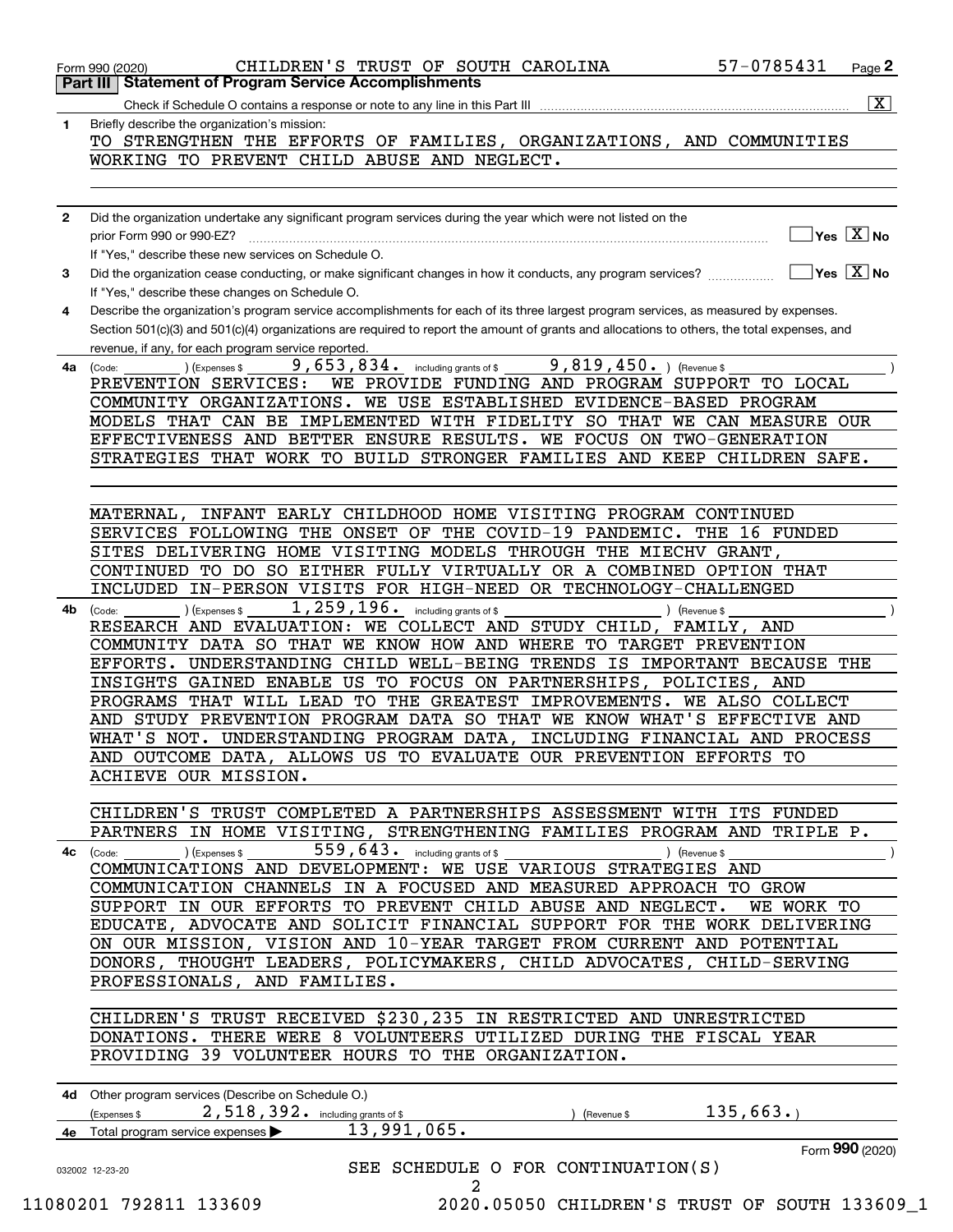|  | Form 990 (2020) |
|--|-----------------|

|         |                                                                                                                                                                                                                                                   |                        | Yes                     | No               |
|---------|---------------------------------------------------------------------------------------------------------------------------------------------------------------------------------------------------------------------------------------------------|------------------------|-------------------------|------------------|
| 1.      | Is the organization described in section $501(c)(3)$ or $4947(a)(1)$ (other than a private foundation)?                                                                                                                                           |                        |                         |                  |
|         |                                                                                                                                                                                                                                                   | 1.                     | X                       |                  |
| 2       |                                                                                                                                                                                                                                                   | $\overline{2}$         | $\overline{\mathbf{x}}$ |                  |
| 3       | Did the organization engage in direct or indirect political campaign activities on behalf of or in opposition to candidates for                                                                                                                   |                        |                         |                  |
|         |                                                                                                                                                                                                                                                   | 3                      |                         | x                |
| 4       | Section 501(c)(3) organizations. Did the organization engage in lobbying activities, or have a section 501(h) election in effect                                                                                                                  |                        | X                       |                  |
|         |                                                                                                                                                                                                                                                   | 4                      |                         |                  |
| 5       | Is the organization a section 501(c)(4), 501(c)(5), or 501(c)(6) organization that receives membership dues, assessments, or                                                                                                                      | 5                      |                         | x                |
| 6       | Did the organization maintain any donor advised funds or any similar funds or accounts for which donors have the right to                                                                                                                         |                        |                         |                  |
|         | provide advice on the distribution or investment of amounts in such funds or accounts? If "Yes," complete Schedule D, Part I                                                                                                                      | 6                      |                         | x                |
| 7       | Did the organization receive or hold a conservation easement, including easements to preserve open space,                                                                                                                                         |                        |                         |                  |
|         |                                                                                                                                                                                                                                                   | $\overline{7}$         |                         | x                |
| 8       | Did the organization maintain collections of works of art, historical treasures, or other similar assets? If "Yes," complete                                                                                                                      |                        |                         |                  |
|         |                                                                                                                                                                                                                                                   | 8                      |                         | X                |
| 9       | Did the organization report an amount in Part X, line 21, for escrow or custodial account liability, serve as a custodian for                                                                                                                     |                        |                         |                  |
|         | amounts not listed in Part X; or provide credit counseling, debt management, credit repair, or debt negotiation services?                                                                                                                         |                        |                         |                  |
|         |                                                                                                                                                                                                                                                   | 9                      |                         | x                |
| 10      | Did the organization, directly or through a related organization, hold assets in donor-restricted endowments                                                                                                                                      |                        |                         |                  |
|         |                                                                                                                                                                                                                                                   | 10                     |                         | x                |
| 11      | If the organization's answer to any of the following questions is "Yes," then complete Schedule D, Parts VI, VII, VIII, IX, or X                                                                                                                  |                        |                         |                  |
|         | as applicable.                                                                                                                                                                                                                                    |                        |                         |                  |
| a       | Did the organization report an amount for land, buildings, and equipment in Part X, line 10? If "Yes," complete Schedule D.                                                                                                                       |                        |                         |                  |
|         |                                                                                                                                                                                                                                                   | 11a                    | $\mathbf X$             |                  |
| b       | Did the organization report an amount for investments - other securities in Part X, line 12, that is 5% or more of its total                                                                                                                      |                        |                         |                  |
|         |                                                                                                                                                                                                                                                   | 11 <sub>b</sub>        |                         | x                |
| c       | Did the organization report an amount for investments - program related in Part X, line 13, that is 5% or more of its total                                                                                                                       |                        |                         |                  |
|         |                                                                                                                                                                                                                                                   | 11c                    |                         | x                |
|         | d Did the organization report an amount for other assets in Part X, line 15, that is 5% or more of its total assets reported in                                                                                                                   |                        |                         |                  |
|         |                                                                                                                                                                                                                                                   | 11d                    | X                       | X                |
|         | Did the organization report an amount for other liabilities in Part X, line 25? If "Yes," complete Schedule D, Part X                                                                                                                             | 11e                    |                         |                  |
| f       | Did the organization's separate or consolidated financial statements for the tax year include a footnote that addresses                                                                                                                           |                        | X                       |                  |
|         | the organization's liability for uncertain tax positions under FIN 48 (ASC 740)? If "Yes," complete Schedule D, Part X<br>12a Did the organization obtain separate, independent audited financial statements for the tax year? If "Yes," complete | 11f                    |                         |                  |
|         |                                                                                                                                                                                                                                                   | 12a                    | X                       |                  |
|         | <b>b</b> Was the organization included in consolidated, independent audited financial statements for the tax year?                                                                                                                                |                        |                         |                  |
|         | If "Yes," and if the organization answered "No" to line 12a, then completing Schedule D, Parts XI and XII is optional                                                                                                                             | 12D                    |                         | ᅀ                |
| 13      |                                                                                                                                                                                                                                                   | 13                     |                         | $\mathbf X$      |
| 14a     | Did the organization maintain an office, employees, or agents outside of the United States?                                                                                                                                                       | 14a                    |                         | X                |
| b       | Did the organization have aggregate revenues or expenses of more than \$10,000 from grantmaking, fundraising, business,                                                                                                                           |                        |                         |                  |
|         | investment, and program service activities outside the United States, or aggregate foreign investments valued at \$100,000                                                                                                                        |                        |                         |                  |
|         |                                                                                                                                                                                                                                                   | 14b                    |                         | x                |
| 15      | Did the organization report on Part IX, column (A), line 3, more than \$5,000 of grants or other assistance to or for any                                                                                                                         |                        |                         |                  |
|         |                                                                                                                                                                                                                                                   | 15                     |                         | x                |
| 16      | Did the organization report on Part IX, column (A), line 3, more than \$5,000 of aggregate grants or other assistance to                                                                                                                          |                        |                         |                  |
|         |                                                                                                                                                                                                                                                   | 16                     |                         | x                |
| 17      | Did the organization report a total of more than \$15,000 of expenses for professional fundraising services on Part IX,                                                                                                                           |                        |                         |                  |
|         |                                                                                                                                                                                                                                                   | 17                     |                         | x                |
| 18      | Did the organization report more than \$15,000 total of fundraising event gross income and contributions on Part VIII, lines                                                                                                                      |                        |                         |                  |
|         |                                                                                                                                                                                                                                                   | 18                     |                         | x                |
| 19      | Did the organization report more than \$15,000 of gross income from gaming activities on Part VIII, line 9a? If "Yes."                                                                                                                            |                        |                         |                  |
|         |                                                                                                                                                                                                                                                   | 19                     |                         | X<br>$\mathbf X$ |
| 20a     |                                                                                                                                                                                                                                                   | 20a<br>20 <sub>b</sub> |                         |                  |
| b<br>21 | If "Yes" to line 20a, did the organization attach a copy of its audited financial statements to this return?<br>Did the organization report more than \$5,000 of grants or other assistance to any domestic organization or                       |                        |                         |                  |
|         |                                                                                                                                                                                                                                                   | 21                     | X                       |                  |
|         | 032003 12-23-20                                                                                                                                                                                                                                   |                        |                         | Form 990 (2020)  |

032003 12-23-20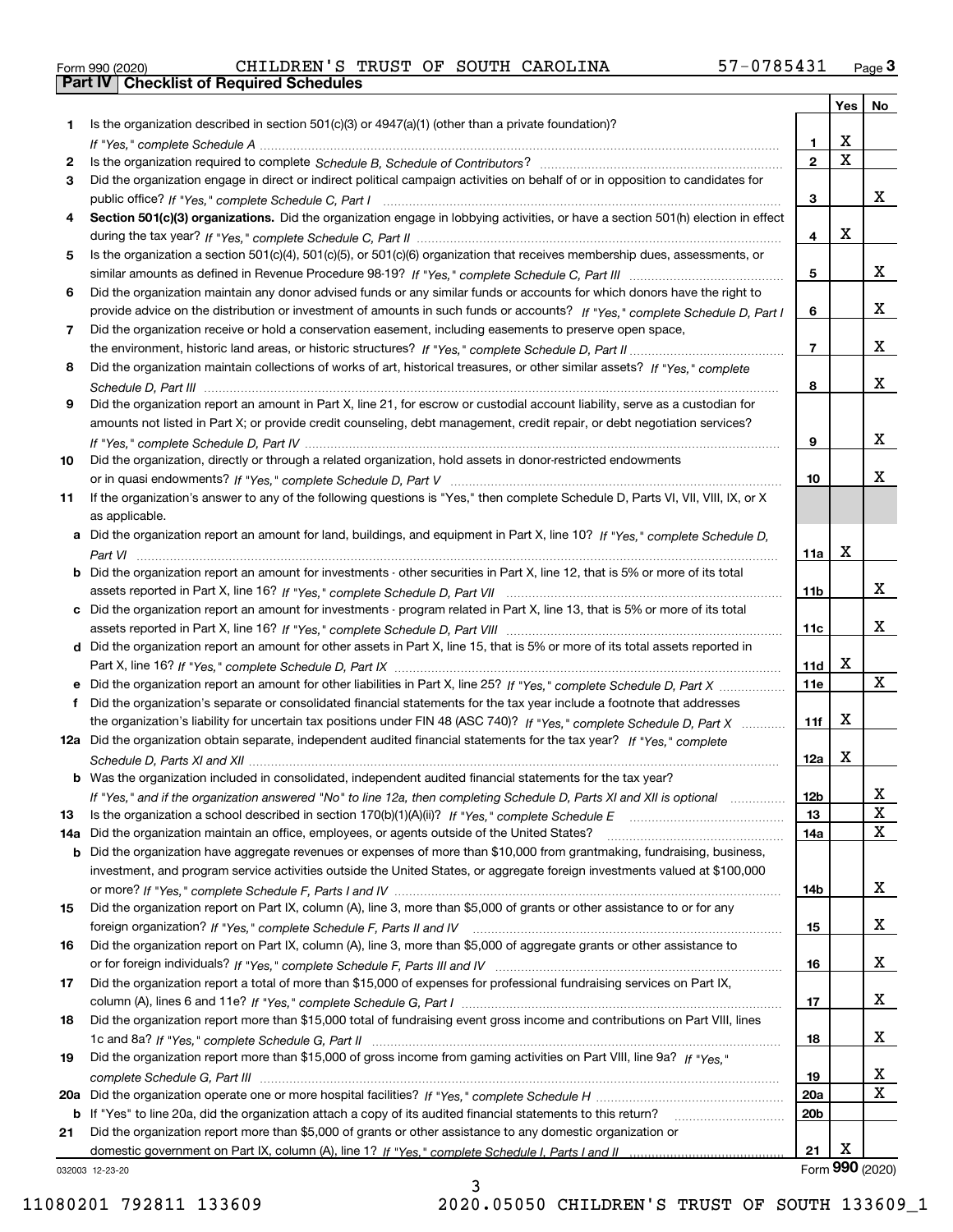|  | Form 990 (2020) |
|--|-----------------|
|  |                 |

*(continued)*

|               |                                                                                                                                    |                 | Yes | No                      |
|---------------|------------------------------------------------------------------------------------------------------------------------------------|-----------------|-----|-------------------------|
| 22            | Did the organization report more than \$5,000 of grants or other assistance to or for domestic individuals on                      |                 |     |                         |
|               |                                                                                                                                    | 22              |     | x                       |
| 23            | Did the organization answer "Yes" to Part VII, Section A, line 3, 4, or 5 about compensation of the organization's current         |                 |     |                         |
|               | and former officers, directors, trustees, key employees, and highest compensated employees? If "Yes," complete                     |                 |     |                         |
|               |                                                                                                                                    | 23              | x   |                         |
|               | 24a Did the organization have a tax-exempt bond issue with an outstanding principal amount of more than \$100,000 as of the        |                 |     |                         |
|               | last day of the year, that was issued after December 31, 2002? If "Yes," answer lines 24b through 24d and complete                 |                 |     |                         |
|               |                                                                                                                                    | 24a             |     | X.                      |
|               |                                                                                                                                    | 24b             |     |                         |
|               | c Did the organization maintain an escrow account other than a refunding escrow at any time during the year to defease             |                 |     |                         |
|               |                                                                                                                                    | 24c             |     |                         |
|               |                                                                                                                                    | 24d             |     |                         |
|               | 25a Section 501(c)(3), 501(c)(4), and 501(c)(29) organizations. Did the organization engage in an excess benefit                   |                 |     |                         |
|               |                                                                                                                                    | 25a             |     | x                       |
|               | b Is the organization aware that it engaged in an excess benefit transaction with a disqualified person in a prior year, and       |                 |     |                         |
|               | that the transaction has not been reported on any of the organization's prior Forms 990 or 990-EZ? If "Yes," complete              |                 |     |                         |
|               | Schedule L, Part I                                                                                                                 | 25 <sub>b</sub> |     | x                       |
| 26            | Did the organization report any amount on Part X, line 5 or 22, for receivables from or payables to any current                    |                 |     |                         |
|               | or former officer, director, trustee, key employee, creator or founder, substantial contributor, or 35%                            |                 |     |                         |
|               | controlled entity or family member of any of these persons? If "Yes," complete Schedule L, Part II                                 | 26              |     | x                       |
| 27            | Did the organization provide a grant or other assistance to any current or former officer, director, trustee, key employee,        |                 |     |                         |
|               | creator or founder, substantial contributor or employee thereof, a grant selection committee member, or to a 35% controlled        |                 |     |                         |
|               | entity (including an employee thereof) or family member of any of these persons? If "Yes," complete Schedule L, Part III           | 27              |     | х                       |
| 28            | Was the organization a party to a business transaction with one of the following parties (see Schedule L, Part IV                  |                 |     |                         |
|               | instructions, for applicable filing thresholds, conditions, and exceptions):                                                       |                 |     |                         |
|               | a A current or former officer, director, trustee, key employee, creator or founder, or substantial contributor? If                 |                 |     |                         |
|               |                                                                                                                                    | 28a             |     | x                       |
|               |                                                                                                                                    | 28 <sub>b</sub> |     | $\overline{\mathbf{X}}$ |
|               | c A 35% controlled entity of one or more individuals and/or organizations described in lines 28a or 28b? If                        |                 |     |                         |
|               |                                                                                                                                    | 28c             |     | х                       |
| 29            |                                                                                                                                    | 29              |     | X                       |
| 30            | Did the organization receive contributions of art, historical treasures, or other similar assets, or qualified conservation        |                 |     |                         |
|               |                                                                                                                                    | 30              |     | x                       |
| 31            | Did the organization liquidate, terminate, or dissolve and cease operations? If "Yes," complete Schedule N, Part I                 | 31              |     | X                       |
| 32            | Did the organization sell, exchange, dispose of, or transfer more than 25% of its net assets? If "Yes," complete                   |                 |     |                         |
|               | Schedule N, Part II                                                                                                                | 32              |     | x                       |
| 33            | Did the organization own 100% of an entity disregarded as separate from the organization under Regulations                         |                 |     |                         |
|               |                                                                                                                                    | 33              |     | х                       |
| 34            | Was the organization related to any tax-exempt or taxable entity? If "Yes," complete Schedule R, Part II, III, or IV, and          |                 |     |                         |
|               |                                                                                                                                    | 34              |     | x                       |
|               | 35a Did the organization have a controlled entity within the meaning of section 512(b)(13)?                                        | <b>35a</b>      |     | X                       |
|               | <b>b</b> If "Yes" to line 35a, did the organization receive any payment from or engage in any transaction with a controlled entity |                 |     |                         |
|               |                                                                                                                                    | 35b             |     |                         |
| 36            | Section 501(c)(3) organizations. Did the organization make any transfers to an exempt non-charitable related organization?         |                 |     |                         |
|               |                                                                                                                                    | 36              |     | x                       |
| 37            | Did the organization conduct more than 5% of its activities through an entity that is not a related organization                   |                 |     |                         |
|               | and that is treated as a partnership for federal income tax purposes? If "Yes." complete Schedule R. Part VI                       | 37              |     | x                       |
| 38            | Did the organization complete Schedule O and provide explanations in Schedule O for Part VI, lines 11b and 19?                     |                 |     |                         |
|               | Note: All Form 990 filers are required to complete Schedule O                                                                      | 38              | х   |                         |
| <b>Part V</b> | <b>Statements Regarding Other IRS Filings and Tax Compliance</b>                                                                   |                 |     |                         |
|               | Check if Schedule O contains a response or note to any line in this Part V                                                         |                 |     |                         |
|               |                                                                                                                                    |                 | Yes | No                      |
|               | 34<br>1a                                                                                                                           |                 |     |                         |
| b             | 0<br>Enter the number of Forms W-2G included in line 1a. Enter -0- if not applicable <i>manumumumum</i><br>1b                      |                 |     |                         |
| c             | Did the organization comply with backup withholding rules for reportable payments to vendors and reportable gaming                 |                 |     |                         |
|               | (gambling) winnings to prize winners?                                                                                              | 1c              | х   |                         |
|               | 032004 12-23-20                                                                                                                    |                 |     | Form 990 (2020)         |
|               | Δ                                                                                                                                  |                 |     |                         |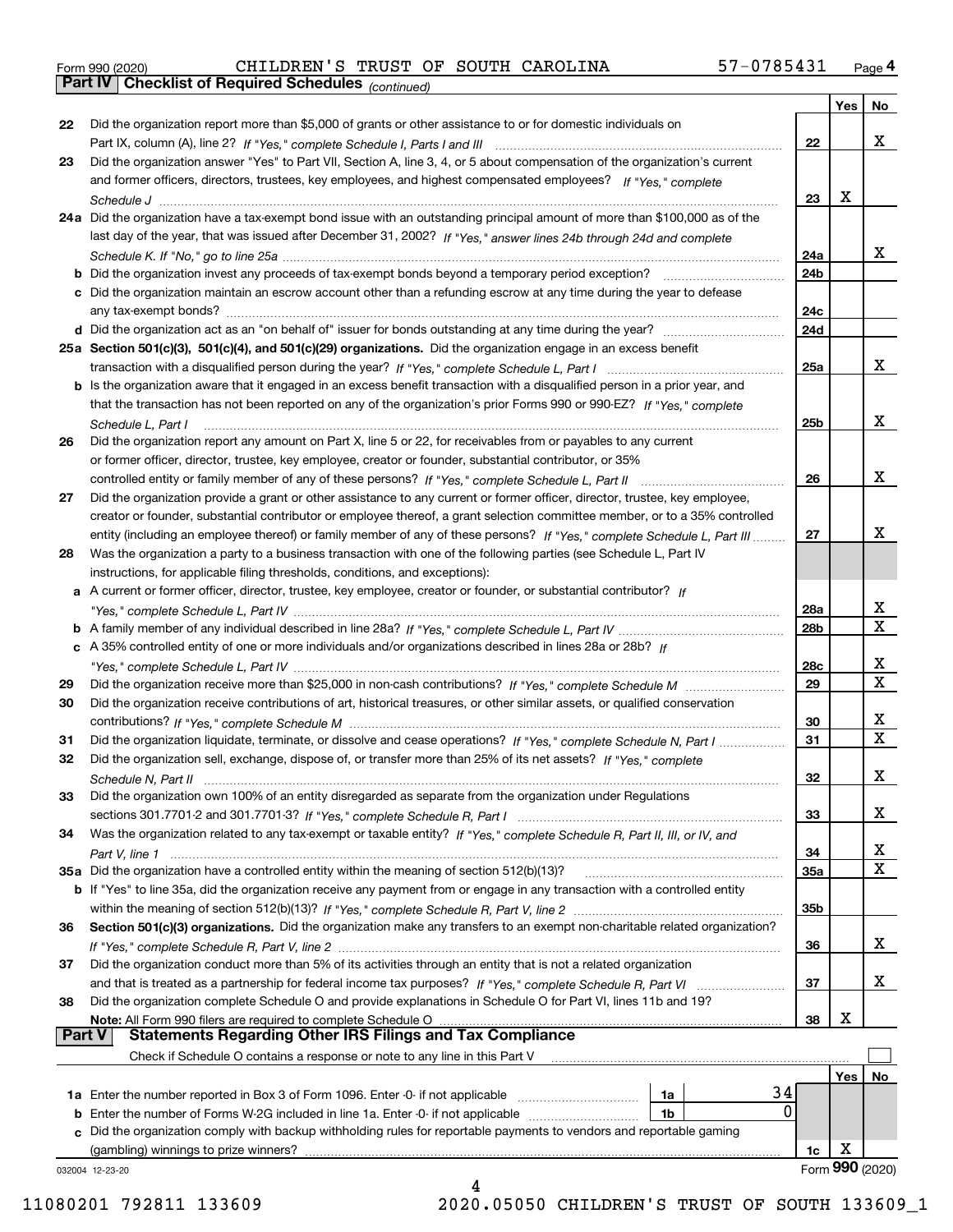|                                                                                                                     | 57-0785431<br>CHILDREN'S TRUST OF SOUTH CAROLINA<br>Form 990 (2020)                                                                                                                                                                  |    |                |     | $_{\text{Page}}$ 5 |  |  |
|---------------------------------------------------------------------------------------------------------------------|--------------------------------------------------------------------------------------------------------------------------------------------------------------------------------------------------------------------------------------|----|----------------|-----|--------------------|--|--|
| <b>Part V</b>                                                                                                       | Statements Regarding Other IRS Filings and Tax Compliance (continued)                                                                                                                                                                |    |                |     |                    |  |  |
|                                                                                                                     |                                                                                                                                                                                                                                      |    |                | Yes | No                 |  |  |
|                                                                                                                     | 2a Enter the number of employees reported on Form W-3, Transmittal of Wage and Tax Statements,                                                                                                                                       |    |                |     |                    |  |  |
|                                                                                                                     | filed for the calendar year ending with or within the year covered by this return<br>2a                                                                                                                                              | 53 |                |     |                    |  |  |
|                                                                                                                     |                                                                                                                                                                                                                                      |    | 2b             | х   |                    |  |  |
|                                                                                                                     |                                                                                                                                                                                                                                      |    |                |     |                    |  |  |
| За                                                                                                                  | Did the organization have unrelated business gross income of \$1,000 or more during the year?                                                                                                                                        |    | 3a             |     | x                  |  |  |
|                                                                                                                     |                                                                                                                                                                                                                                      |    | 3 <sub>b</sub> |     |                    |  |  |
|                                                                                                                     | 4a At any time during the calendar year, did the organization have an interest in, or a signature or other authority over, a                                                                                                         |    |                |     |                    |  |  |
|                                                                                                                     |                                                                                                                                                                                                                                      |    | 4a             |     | х                  |  |  |
|                                                                                                                     | <b>b</b> If "Yes," enter the name of the foreign country $\blacktriangleright$                                                                                                                                                       |    |                |     |                    |  |  |
|                                                                                                                     | See instructions for filing requirements for FinCEN Form 114, Report of Foreign Bank and Financial Accounts (FBAR).                                                                                                                  |    |                |     |                    |  |  |
| 5a                                                                                                                  |                                                                                                                                                                                                                                      |    | 5а             |     | х                  |  |  |
| b                                                                                                                   |                                                                                                                                                                                                                                      |    | 5 <sub>b</sub> |     | X                  |  |  |
| с                                                                                                                   |                                                                                                                                                                                                                                      |    | 5c             |     |                    |  |  |
|                                                                                                                     | 6a Does the organization have annual gross receipts that are normally greater than \$100,000, and did the organization solicit                                                                                                       |    |                |     |                    |  |  |
|                                                                                                                     | any contributions that were not tax deductible as charitable contributions?                                                                                                                                                          |    | 6a             |     | x                  |  |  |
|                                                                                                                     | <b>b</b> If "Yes," did the organization include with every solicitation an express statement that such contributions or gifts                                                                                                        |    |                |     |                    |  |  |
|                                                                                                                     | were not tax deductible?                                                                                                                                                                                                             |    | 6b             |     |                    |  |  |
| 7                                                                                                                   | Organizations that may receive deductible contributions under section 170(c).                                                                                                                                                        |    |                |     |                    |  |  |
| а                                                                                                                   | Did the organization receive a payment in excess of \$75 made partly as a contribution and partly for goods and services provided to the payor?                                                                                      |    | 7a             |     | x                  |  |  |
| b                                                                                                                   | If "Yes," did the organization notify the donor of the value of the goods or services provided?                                                                                                                                      |    | 7b             |     |                    |  |  |
| с                                                                                                                   | Did the organization sell, exchange, or otherwise dispose of tangible personal property for which it was required                                                                                                                    |    |                |     |                    |  |  |
|                                                                                                                     |                                                                                                                                                                                                                                      |    | 7c             |     | х                  |  |  |
|                                                                                                                     | 7d<br>d If "Yes," indicate the number of Forms 8282 filed during the year manufactured in the second of the second structure of Forms 8282 filed during the year manufactured in the Second Structure of the Second Structure of the |    |                |     |                    |  |  |
| е                                                                                                                   |                                                                                                                                                                                                                                      |    | 7e<br>7f       |     | х<br>х             |  |  |
|                                                                                                                     | Did the organization, during the year, pay premiums, directly or indirectly, on a personal benefit contract?<br>f                                                                                                                    |    |                |     |                    |  |  |
|                                                                                                                     | If the organization received a contribution of qualified intellectual property, did the organization file Form 8899 as required?<br>g                                                                                                |    |                |     |                    |  |  |
|                                                                                                                     | If the organization received a contribution of cars, boats, airplanes, or other vehicles, did the organization file a Form 1098-C?<br>h                                                                                              |    |                |     |                    |  |  |
| 8                                                                                                                   | Sponsoring organizations maintaining donor advised funds. Did a donor advised fund maintained by the                                                                                                                                 |    |                |     |                    |  |  |
|                                                                                                                     | sponsoring organization have excess business holdings at any time during the year?                                                                                                                                                   |    | 8              |     |                    |  |  |
| 9                                                                                                                   | Sponsoring organizations maintaining donor advised funds.                                                                                                                                                                            |    |                |     |                    |  |  |
| а                                                                                                                   | Did the sponsoring organization make any taxable distributions under section 4966?                                                                                                                                                   |    | 9а<br>9b       |     |                    |  |  |
| b<br>10                                                                                                             | Did the sponsoring organization make a distribution to a donor, donor advisor, or related person?<br>Section 501(c)(7) organizations. Enter:                                                                                         |    |                |     |                    |  |  |
|                                                                                                                     | 10a<br>Initiation fees and capital contributions included on Part VIII, line 12 [111] [11] [12] [11] [12] [11] [12] [                                                                                                                |    |                |     |                    |  |  |
| а                                                                                                                   | 10b <br>Gross receipts, included on Form 990, Part VIII, line 12, for public use of club facilities                                                                                                                                  |    |                |     |                    |  |  |
| 11                                                                                                                  | Section 501(c)(12) organizations. Enter:                                                                                                                                                                                             |    |                |     |                    |  |  |
| a                                                                                                                   | Gross income from members or shareholders<br>11a                                                                                                                                                                                     |    |                |     |                    |  |  |
| b                                                                                                                   | Gross income from other sources (Do not net amounts due or paid to other sources against                                                                                                                                             |    |                |     |                    |  |  |
|                                                                                                                     | 11 <sub>b</sub>                                                                                                                                                                                                                      |    |                |     |                    |  |  |
|                                                                                                                     | 12a Section 4947(a)(1) non-exempt charitable trusts. Is the organization filing Form 990 in lieu of Form 1041?                                                                                                                       |    | <b>12a</b>     |     |                    |  |  |
|                                                                                                                     | 12b<br><b>b</b> If "Yes," enter the amount of tax-exempt interest received or accrued during the year <i>manument</i>                                                                                                                |    |                |     |                    |  |  |
| 13                                                                                                                  | Section 501(c)(29) qualified nonprofit health insurance issuers.                                                                                                                                                                     |    |                |     |                    |  |  |
|                                                                                                                     | a Is the organization licensed to issue qualified health plans in more than one state?                                                                                                                                               |    | <b>13a</b>     |     |                    |  |  |
|                                                                                                                     | Note: See the instructions for additional information the organization must report on Schedule O.                                                                                                                                    |    |                |     |                    |  |  |
| b                                                                                                                   | Enter the amount of reserves the organization is required to maintain by the states in which the                                                                                                                                     |    |                |     |                    |  |  |
|                                                                                                                     | 13 <sub>b</sub>                                                                                                                                                                                                                      |    |                |     |                    |  |  |
| с                                                                                                                   | 13c                                                                                                                                                                                                                                  |    |                |     |                    |  |  |
| 14a                                                                                                                 | Did the organization receive any payments for indoor tanning services during the tax year?                                                                                                                                           |    |                |     |                    |  |  |
|                                                                                                                     | <b>b</b> If "Yes," has it filed a Form 720 to report these payments? If "No," provide an explanation on Schedule O                                                                                                                   |    |                |     |                    |  |  |
| Is the organization subject to the section 4960 tax on payment(s) of more than \$1,000,000 in remuneration or<br>15 |                                                                                                                                                                                                                                      |    |                |     |                    |  |  |
|                                                                                                                     |                                                                                                                                                                                                                                      |    | 15             |     | х                  |  |  |
|                                                                                                                     | If "Yes," see instructions and file Form 4720, Schedule N.                                                                                                                                                                           |    |                |     |                    |  |  |
| 16                                                                                                                  | Is the organization an educational institution subject to the section 4968 excise tax on net investment income?                                                                                                                      |    | 16             |     | х                  |  |  |
|                                                                                                                     | If "Yes," complete Form 4720, Schedule O.                                                                                                                                                                                            |    |                |     |                    |  |  |
|                                                                                                                     |                                                                                                                                                                                                                                      |    |                |     | $\mathbf{QQ}$      |  |  |

Form (2020) **990**

032005 12-23-20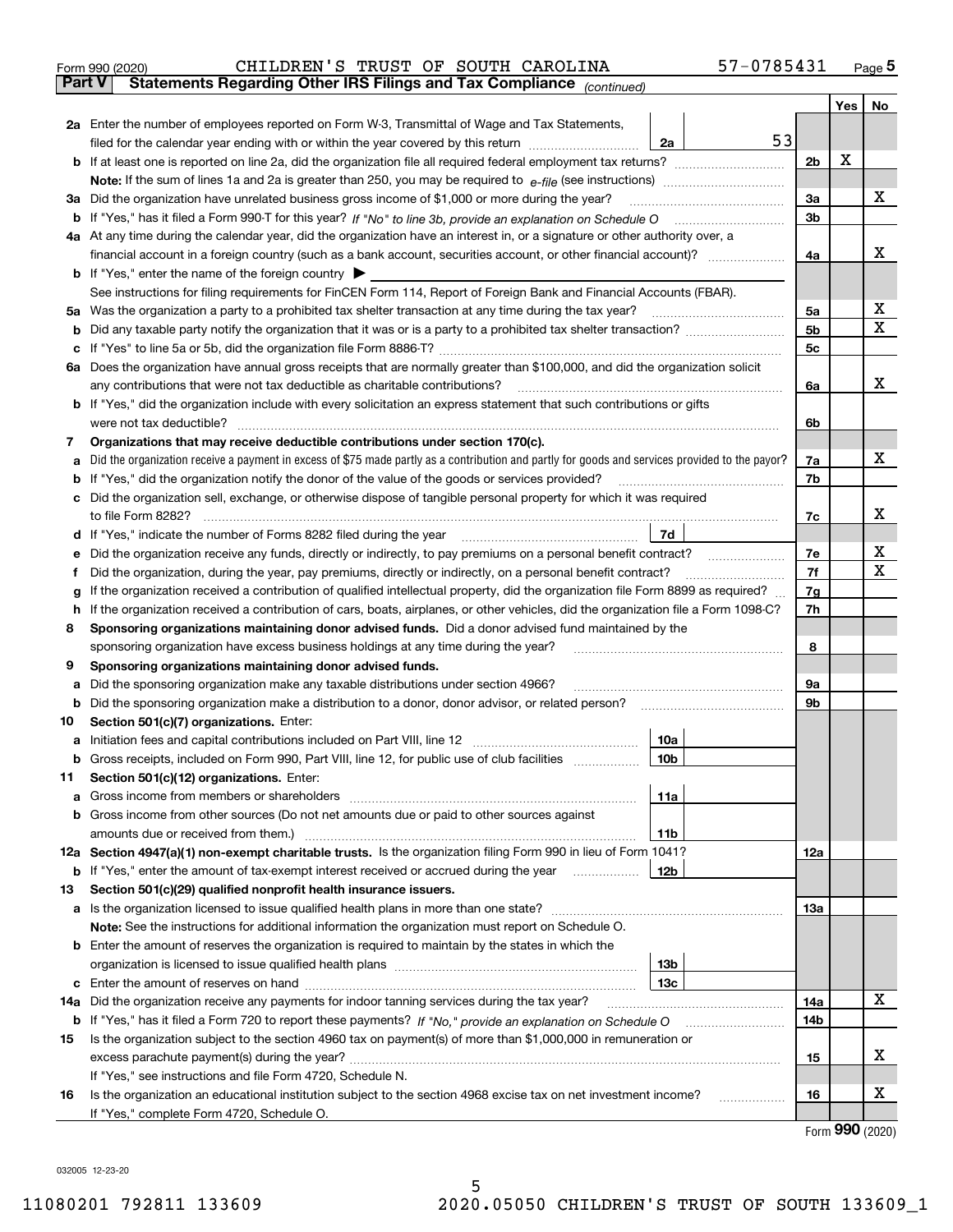|  | Form 990 (2020) |
|--|-----------------|
|  |                 |

CHILDREN'S TRUST OF SOUTH CAROLINA 57-0785431

*For each "Yes" response to lines 2 through 7b below, and for a "No" response to line 8a, 8b, or 10b below, describe the circumstances, processes, or changes on Schedule O. See instructions.* Form 990 (2020) **CHILDREN'S TRUST OF SOUTH CAROLINA** 57 – 0785431 Page 6<br>**Part VI Governance, Management, and Disclosure** For each "Yes" response to lines 2 through 7b below, and for a "No" response

| 2<br>3<br>4<br>5<br>6<br>8<br>a<br>9<br>b<br>13<br>14<br>15<br><b>Section C. Disclosure</b><br>17<br>18<br>Own website<br>19 |                                                                                                                                                                               |                               |                         |                 |                         |  |  |  |  |
|------------------------------------------------------------------------------------------------------------------------------|-------------------------------------------------------------------------------------------------------------------------------------------------------------------------------|-------------------------------|-------------------------|-----------------|-------------------------|--|--|--|--|
|                                                                                                                              | <b>1a</b> Enter the number of voting members of the governing body at the end of the tax year                                                                                 | 1a                            | 12                      |                 |                         |  |  |  |  |
|                                                                                                                              | If there are material differences in voting rights among members of the governing body, or if the governing                                                                   |                               |                         |                 |                         |  |  |  |  |
|                                                                                                                              | body delegated broad authority to an executive committee or similar committee, explain on Schedule O.                                                                         |                               |                         |                 |                         |  |  |  |  |
|                                                                                                                              |                                                                                                                                                                               | 1b                            | 12                      |                 |                         |  |  |  |  |
|                                                                                                                              | Did any officer, director, trustee, or key employee have a family relationship or a business relationship with any other                                                      |                               |                         |                 |                         |  |  |  |  |
|                                                                                                                              | officer, director, trustee, or key employee?                                                                                                                                  |                               | $\mathbf{2}$            |                 | X                       |  |  |  |  |
|                                                                                                                              | Did the organization delegate control over management duties customarily performed by or under the direct supervision                                                         |                               |                         |                 |                         |  |  |  |  |
|                                                                                                                              |                                                                                                                                                                               |                               | 3                       |                 | X                       |  |  |  |  |
|                                                                                                                              | Did the organization make any significant changes to its governing documents since the prior Form 990 was filed?                                                              |                               | $\overline{\mathbf{4}}$ |                 | $\overline{\textbf{X}}$ |  |  |  |  |
|                                                                                                                              |                                                                                                                                                                               |                               | 5                       |                 | $\mathbf X$             |  |  |  |  |
|                                                                                                                              |                                                                                                                                                                               |                               | 6                       |                 | $\mathbf x$             |  |  |  |  |
|                                                                                                                              | Did the organization have members or stockholders?<br>7a Did the organization have members, stockholders, or other persons who had the power to elect or appoint one or       |                               |                         |                 |                         |  |  |  |  |
|                                                                                                                              |                                                                                                                                                                               |                               | 7a                      |                 | x                       |  |  |  |  |
|                                                                                                                              | <b>b</b> Are any governance decisions of the organization reserved to (or subject to approval by) members, stockholders, or                                                   |                               |                         |                 |                         |  |  |  |  |
|                                                                                                                              | persons other than the governing body?                                                                                                                                        |                               | 7b                      |                 | х                       |  |  |  |  |
|                                                                                                                              | Did the organization contemporaneously document the meetings held or written actions undertaken during the year by the following:                                             |                               |                         |                 |                         |  |  |  |  |
|                                                                                                                              |                                                                                                                                                                               |                               | 8a                      | X               |                         |  |  |  |  |
|                                                                                                                              |                                                                                                                                                                               |                               | 8b                      | X               |                         |  |  |  |  |
|                                                                                                                              | Is there any officer, director, trustee, or key employee listed in Part VII, Section A, who cannot be reached at the                                                          |                               |                         |                 |                         |  |  |  |  |
|                                                                                                                              |                                                                                                                                                                               |                               | 9                       |                 | х                       |  |  |  |  |
|                                                                                                                              | Section B. Policies (This Section B requests information about policies not required by the Internal Revenue Code.)                                                           |                               |                         |                 |                         |  |  |  |  |
|                                                                                                                              |                                                                                                                                                                               |                               |                         | Yes             | No                      |  |  |  |  |
|                                                                                                                              |                                                                                                                                                                               |                               | 10a                     |                 | X                       |  |  |  |  |
|                                                                                                                              |                                                                                                                                                                               |                               |                         |                 |                         |  |  |  |  |
|                                                                                                                              | <b>b</b> If "Yes," did the organization have written policies and procedures governing the activities of such chapters, affiliates,                                           |                               |                         |                 |                         |  |  |  |  |
|                                                                                                                              |                                                                                                                                                                               |                               | 10 <sub>b</sub>         | X               |                         |  |  |  |  |
|                                                                                                                              | 11a Has the organization provided a complete copy of this Form 990 to all members of its governing body before filing the form?                                               |                               | 11a                     |                 |                         |  |  |  |  |
|                                                                                                                              | <b>b</b> Describe in Schedule O the process, if any, used by the organization to review this Form 990.                                                                        |                               |                         |                 |                         |  |  |  |  |
|                                                                                                                              |                                                                                                                                                                               |                               | 12a                     | X               |                         |  |  |  |  |
|                                                                                                                              |                                                                                                                                                                               |                               | 12b                     | X               |                         |  |  |  |  |
|                                                                                                                              | c Did the organization regularly and consistently monitor and enforce compliance with the policy? If "Yes," describe                                                          |                               |                         |                 |                         |  |  |  |  |
|                                                                                                                              | in Schedule O how this was done manufactured and continuum control of the Schedule O how this was done manufactured and continuum control of the Schedule O how this was done |                               | 12c                     | х               |                         |  |  |  |  |
|                                                                                                                              |                                                                                                                                                                               |                               | 13                      | X               |                         |  |  |  |  |
|                                                                                                                              | Did the organization have a written document retention and destruction policy? manufactured and the organization have a written document retention and destruction policy?    |                               | 14                      | X               |                         |  |  |  |  |
|                                                                                                                              | Did the process for determining compensation of the following persons include a review and approval by independent                                                            |                               |                         |                 |                         |  |  |  |  |
|                                                                                                                              | persons, comparability data, and contemporaneous substantiation of the deliberation and decision?                                                                             |                               |                         |                 |                         |  |  |  |  |
|                                                                                                                              |                                                                                                                                                                               |                               | 15a                     | X               |                         |  |  |  |  |
|                                                                                                                              |                                                                                                                                                                               |                               | 15b                     | X               |                         |  |  |  |  |
|                                                                                                                              | If "Yes" to line 15a or 15b, describe the process in Schedule O (see instructions).                                                                                           |                               |                         |                 |                         |  |  |  |  |
|                                                                                                                              | 16a Did the organization invest in, contribute assets to, or participate in a joint venture or similar arrangement with a                                                     |                               |                         |                 |                         |  |  |  |  |
|                                                                                                                              | taxable entity during the year?                                                                                                                                               |                               | 16a                     |                 | X                       |  |  |  |  |
|                                                                                                                              | <b>b</b> If "Yes," did the organization follow a written policy or procedure requiring the organization to evaluate its participation                                         |                               |                         |                 |                         |  |  |  |  |
|                                                                                                                              | in joint venture arrangements under applicable federal tax law, and take steps to safeguard the organization's                                                                |                               |                         |                 |                         |  |  |  |  |
|                                                                                                                              | exempt status with respect to such arrangements?                                                                                                                              |                               | 16b                     |                 |                         |  |  |  |  |
|                                                                                                                              |                                                                                                                                                                               |                               |                         |                 |                         |  |  |  |  |
|                                                                                                                              | List the states with which a copy of this Form 990 is required to be filed $\blacktriangleright$ SC                                                                           |                               |                         |                 |                         |  |  |  |  |
|                                                                                                                              | Section 6104 requires an organization to make its Forms 1023 (1024 or 1024-A, if applicable), 990, and 990-T (Section 501(c)(3)s only) available                              |                               |                         |                 |                         |  |  |  |  |
|                                                                                                                              | for public inspection. Indicate how you made these available. Check all that apply.                                                                                           |                               |                         |                 |                         |  |  |  |  |
|                                                                                                                              | $X$ Upon request<br>Another's website                                                                                                                                         | Other (explain on Schedule O) |                         |                 |                         |  |  |  |  |
|                                                                                                                              | Describe on Schedule O whether (and if so, how) the organization made its governing documents, conflict of interest policy, and financial                                     |                               |                         |                 |                         |  |  |  |  |
|                                                                                                                              | statements available to the public during the tax year.                                                                                                                       |                               |                         |                 |                         |  |  |  |  |
|                                                                                                                              |                                                                                                                                                                               |                               |                         |                 |                         |  |  |  |  |
| 20                                                                                                                           | State the name, address, and telephone number of the person who possesses the organization's books and records<br>ANDREA C. TUCKER, CPA - 803-744-4030                        |                               |                         |                 |                         |  |  |  |  |
|                                                                                                                              | 29201<br>SUITE 310, COLUMBIA, SC<br>1330 LADY STREET,                                                                                                                         |                               |                         |                 |                         |  |  |  |  |
| 032006 12-23-20                                                                                                              |                                                                                                                                                                               |                               |                         | Form 990 (2020) |                         |  |  |  |  |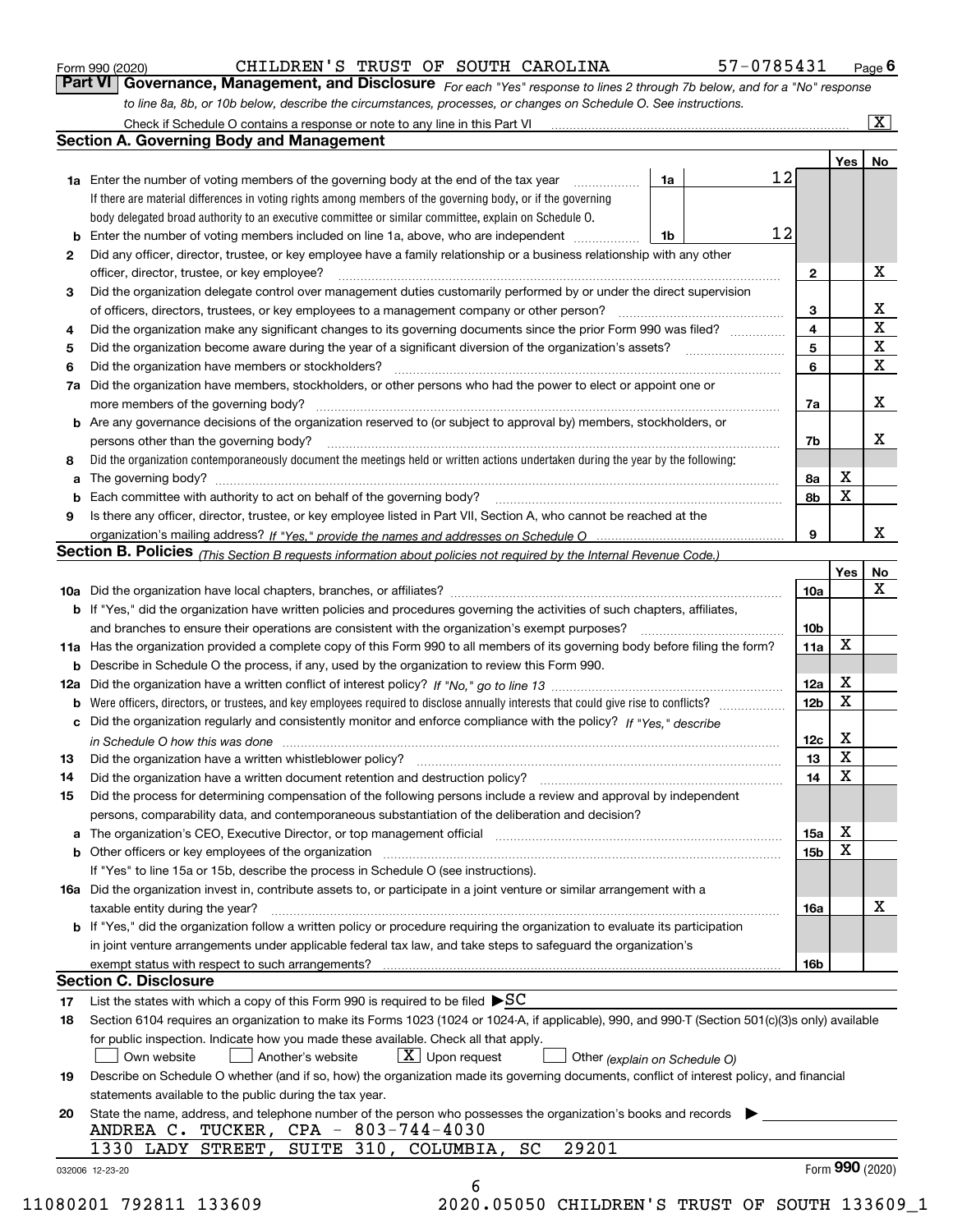$\mathcal{L}^{\text{max}}$ 

| Form 990 (2020) | CHILDREN'S TRUST OF SOUTH CAROLINA                                                         |  |  |  | 57-0785431 | Page 7 |  |  |  |  |  |
|-----------------|--------------------------------------------------------------------------------------------|--|--|--|------------|--------|--|--|--|--|--|
|                 | Part VII Compensation of Officers, Directors, Trustees, Key Employees, Highest Compensated |  |  |  |            |        |  |  |  |  |  |
|                 | <b>Employees, and Independent Contractors</b>                                              |  |  |  |            |        |  |  |  |  |  |

Check if Schedule O contains a response or note to any line in this Part VII

**Section A. Officers, Directors, Trustees, Key Employees, and Highest Compensated Employees**

**1a**  Complete this table for all persons required to be listed. Report compensation for the calendar year ending with or within the organization's tax year. **•** List all of the organization's current officers, directors, trustees (whether individuals or organizations), regardless of amount of compensation.

Enter -0- in columns (D), (E), and (F) if no compensation was paid.

 $\bullet$  List all of the organization's  $\,$ current key employees, if any. See instructions for definition of "key employee."

**•** List the organization's five current highest compensated employees (other than an officer, director, trustee, or key employee) who received reportable compensation (Box 5 of Form W-2 and/or Box 7 of Form 1099-MISC) of more than \$100,000 from the organization and any related organizations.

**•** List all of the organization's former officers, key employees, and highest compensated employees who received more than \$100,000 of reportable compensation from the organization and any related organizations.

**former directors or trustees**  ¥ List all of the organization's that received, in the capacity as a former director or trustee of the organization, more than \$10,000 of reportable compensation from the organization and any related organizations.

See instructions for the order in which to list the persons above.

Check this box if neither the organization nor any related organization compensated any current officer, director, or trustee.  $\mathcal{L}^{\text{max}}$ 

| (A)                          | (B)            | (C)                                     |                                                                  |                       |              |                                 |        | (D)             | (E)             | (F)           |
|------------------------------|----------------|-----------------------------------------|------------------------------------------------------------------|-----------------------|--------------|---------------------------------|--------|-----------------|-----------------|---------------|
| Name and title               | Average        | Position<br>(do not check more than one |                                                                  |                       |              |                                 |        | Reportable      | Reportable      | Estimated     |
|                              | hours per      |                                         | box, unless person is both an<br>officer and a director/trustee) |                       |              |                                 |        | compensation    | compensation    | amount of     |
|                              | week           |                                         |                                                                  |                       |              |                                 |        | from            | from related    | other         |
|                              | (list any      |                                         |                                                                  |                       |              |                                 |        | the             | organizations   | compensation  |
|                              | hours for      |                                         |                                                                  |                       |              |                                 |        | organization    | (W-2/1099-MISC) | from the      |
|                              | related        |                                         |                                                                  |                       |              |                                 |        | (W-2/1099-MISC) |                 | organization  |
|                              | organizations  |                                         |                                                                  |                       |              |                                 |        |                 |                 | and related   |
|                              | below<br>line) | ndividual trustee or director           | nstitutional trustee                                             | Officer               | Key employee | Highest compensated<br>employee | Former |                 |                 | organizations |
| (1)<br>SUE WILLIAMS          | 50.00          |                                         |                                                                  |                       |              |                                 |        |                 |                 |               |
| CEO                          |                |                                         |                                                                  | X                     |              |                                 |        | 174,083.        | $0$ .           | 20, 279.      |
| JOAN HOFFMAN<br>(2)          | 45.00          |                                         |                                                                  |                       |              |                                 |        |                 |                 |               |
| COO                          |                |                                         |                                                                  | $\overline{\text{X}}$ |              |                                 |        | 124,610.        | $\mathbf 0$ .   | 14,930.       |
| ANDREA TUCKER<br>(3)         | 45.00          |                                         |                                                                  |                       |              |                                 |        |                 |                 |               |
| CFO                          |                |                                         |                                                                  | X                     |              |                                 |        | 75,184.         | $\mathbf{0}$ .  | 7,982.        |
| EJ ANDERSON<br>(4)           | 1.00           |                                         |                                                                  |                       |              |                                 |        |                 |                 |               |
| <b>DIRECTOR</b>              |                | X                                       |                                                                  |                       |              |                                 |        | 0.              | 0.              | $0_{.}$       |
| ARLENE BOWERS ANDREWS<br>(5) | 1.00           |                                         |                                                                  |                       |              |                                 |        |                 |                 |               |
| <b>DIRECTOR</b>              |                | $\rm X$                                 |                                                                  |                       |              |                                 |        | 0.              | $\mathbf 0$ .   | $\mathbf 0$ . |
| MARCUS J. BROWN<br>(6)       | 1.00           |                                         |                                                                  |                       |              |                                 |        |                 |                 |               |
| <b>DIRECTOR</b>              |                | $\mathbf X$                             |                                                                  |                       |              |                                 |        | $\mathbf 0$ .   | 0.              | $\mathbf 0$ . |
| REV. DR. ROBIN DEASE<br>(7)  | 1.00           |                                         |                                                                  |                       |              |                                 |        |                 |                 |               |
| <b>DIRECTOR</b>              |                | $\mathbf X$                             |                                                                  |                       |              |                                 |        | $\mathbf 0$ .   | $\mathbf 0$ .   | $\mathbf 0$ . |
| BEVERLY HAMILTON<br>(8)      | 1.00           |                                         |                                                                  |                       |              |                                 |        |                 |                 |               |
| <b>DIRECTOR</b>              |                | X                                       |                                                                  |                       |              |                                 |        | $\mathbf 0$ .   | 0.              | $\mathbf 0$ . |
| (9)<br>CHERYL HOLLAND        | 1.00           |                                         |                                                                  |                       |              |                                 |        |                 |                 |               |
| <b>DIRECTOR</b>              |                | $\rm X$                                 |                                                                  |                       |              |                                 |        | $\mathbf 0$ .   | $\mathbf 0$ .   | $\mathbf 0$ . |
| (10) TIMOTHY LYONS           | 1.00           |                                         |                                                                  |                       |              |                                 |        |                 |                 |               |
| <b>DIRECTOR</b>              |                | $\mathbf X$                             |                                                                  |                       |              |                                 |        | $\mathbf 0$ .   | $\mathbf 0$ .   | $0_{.}$       |
| (11) ERIN PATE               | 1.00           |                                         |                                                                  |                       |              |                                 |        |                 |                 |               |
| <b>DIRECTOR</b>              |                | $\mathbf X$                             |                                                                  |                       |              |                                 |        | $\mathbf 0$ .   | $\mathbf 0$ .   | $\mathbf 0$ . |
| (12) SHARON TEAGUE           | 1.00           |                                         |                                                                  |                       |              |                                 |        |                 |                 |               |
| <b>DIRECTOR</b>              |                | X                                       |                                                                  |                       |              |                                 |        | 0.              | 0.              | $\mathbf 0$ . |
| (13) TIFFANY SANTAGATI       | 1.00           |                                         |                                                                  |                       |              |                                 |        |                 |                 |               |
| VICE CHAIR                   |                | $\mathbf X$                             |                                                                  | X                     |              |                                 |        | 0.              | $\mathbf 0$ .   | $0_{.}$       |
| (14) PHILIP VANN             | 1.00           |                                         |                                                                  |                       |              |                                 |        |                 |                 |               |
| <b>TREASURER</b>             |                | $\mathbf X$                             |                                                                  | X                     |              |                                 |        | 0.              | $\mathbf 0$ .   | $\mathbf 0$ . |
| (15) STEVEN MOON             | 1.00           |                                         |                                                                  |                       |              |                                 |        |                 |                 |               |
| CHAIR                        |                | $\mathbf X$                             |                                                                  | $\mathbf X$           |              |                                 |        | 0.              | 0.              | 0.            |
|                              |                |                                         |                                                                  |                       |              |                                 |        |                 |                 |               |
|                              |                |                                         |                                                                  |                       |              |                                 |        |                 |                 |               |
|                              |                |                                         |                                                                  |                       |              |                                 |        |                 |                 |               |
|                              |                |                                         |                                                                  |                       |              |                                 |        |                 |                 |               |

7

032007 12-23-20

Form (2020) **990**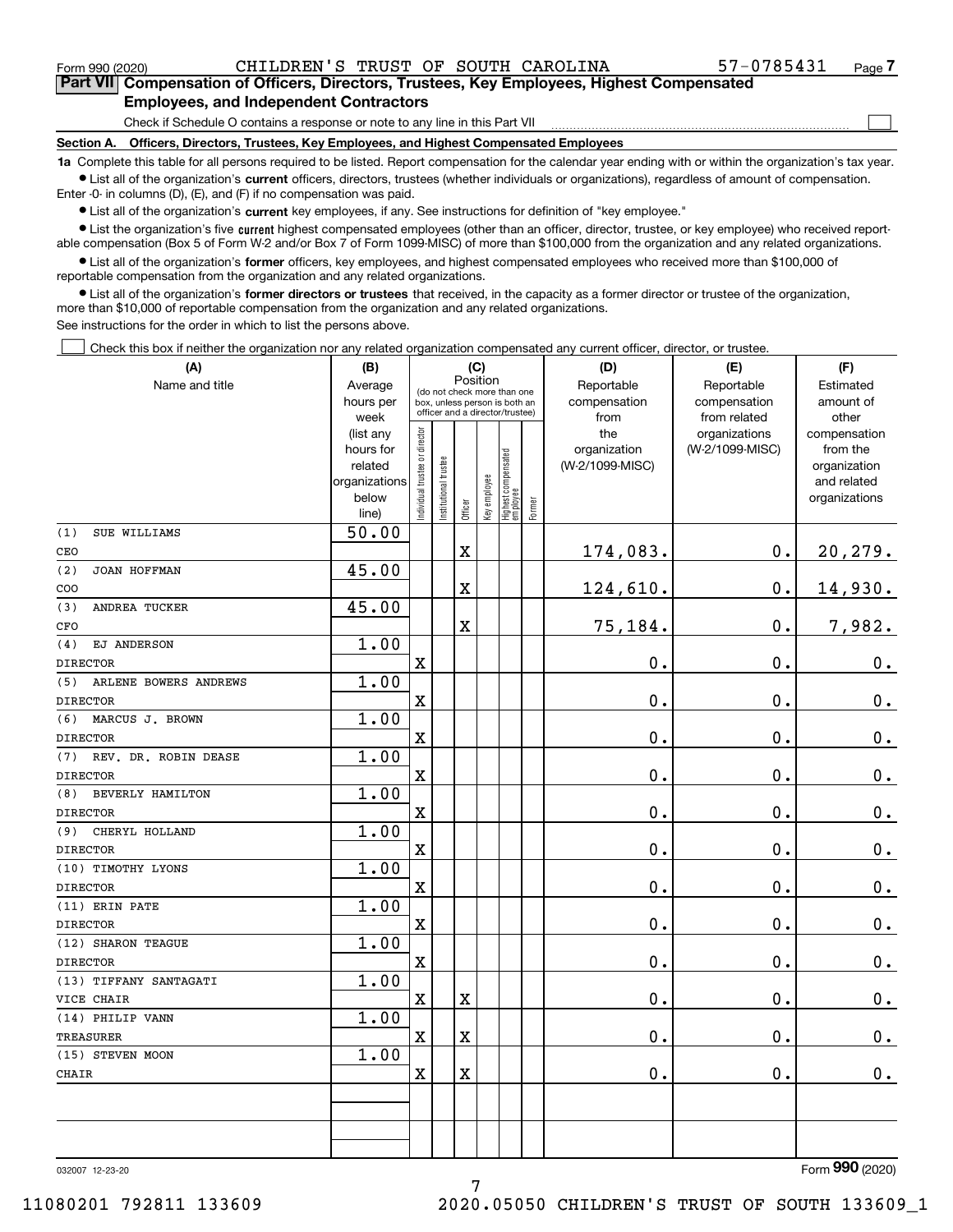|                                                                                                                                                          | CHILDREN'S TRUST OF SOUTH CAROLINA<br>Form 990 (2020)                                                                                                                                                                                                  |                                                                          |                                |                       |                 |              |                                                                                                 |                  |                                                                  | 57-0785431                                                                            |  |                         |                                                    | Page 8  |
|----------------------------------------------------------------------------------------------------------------------------------------------------------|--------------------------------------------------------------------------------------------------------------------------------------------------------------------------------------------------------------------------------------------------------|--------------------------------------------------------------------------|--------------------------------|-----------------------|-----------------|--------------|-------------------------------------------------------------------------------------------------|------------------|------------------------------------------------------------------|---------------------------------------------------------------------------------------|--|-------------------------|----------------------------------------------------|---------|
| <b>Part VII</b>                                                                                                                                          | Section A. Officers, Directors, Trustees, Key Employees, and Highest Compensated Employees (continued)                                                                                                                                                 |                                                                          |                                |                       |                 |              |                                                                                                 |                  |                                                                  |                                                                                       |  |                         |                                                    |         |
|                                                                                                                                                          | (A)<br>Name and title                                                                                                                                                                                                                                  | (B)<br>Average<br>hours per<br>week<br>(list any<br>hours for<br>related |                                |                       | (C)<br>Position |              | (do not check more than one<br>box, unless person is both an<br>officer and a director/trustee) |                  | (D)<br>Reportable<br>compensation<br>from<br>the<br>organization | (E)<br>Reportable<br>compensation<br>from related<br>organizations<br>(W-2/1099-MISC) |  | compensation            | (F)<br>Estimated<br>amount of<br>other<br>from the |         |
|                                                                                                                                                          |                                                                                                                                                                                                                                                        | organizations<br>below<br>line)                                          | Individual trustee or director | Institutional trustee | Officer         | Key employee | Highest compensated<br> employee                                                                | Former           | (W-2/1099-MISC)                                                  |                                                                                       |  |                         | organization<br>and related<br>organizations       |         |
|                                                                                                                                                          |                                                                                                                                                                                                                                                        |                                                                          |                                |                       |                 |              |                                                                                                 |                  |                                                                  |                                                                                       |  |                         |                                                    |         |
|                                                                                                                                                          |                                                                                                                                                                                                                                                        |                                                                          |                                |                       |                 |              |                                                                                                 |                  |                                                                  |                                                                                       |  |                         |                                                    |         |
|                                                                                                                                                          |                                                                                                                                                                                                                                                        |                                                                          |                                |                       |                 |              |                                                                                                 |                  |                                                                  |                                                                                       |  |                         |                                                    |         |
|                                                                                                                                                          |                                                                                                                                                                                                                                                        |                                                                          |                                |                       |                 |              |                                                                                                 |                  |                                                                  |                                                                                       |  |                         |                                                    |         |
| 373,877.<br>1b Subtotal<br>0.<br>c Total from continuation sheets to Part VII, Section A                                                                 |                                                                                                                                                                                                                                                        |                                                                          |                                |                       |                 |              |                                                                                                 |                  |                                                                  | 0.<br>$\mathbf 0$ .                                                                   |  | 43,191.                 | 0.                                                 |         |
| 373,877.<br>Total number of individuals (including but not limited to those listed above) who received more than \$100,000 of reportable<br>$\mathbf{2}$ |                                                                                                                                                                                                                                                        |                                                                          |                                |                       |                 |              |                                                                                                 | $\overline{0}$ . |                                                                  | 43, 191.                                                                              |  |                         |                                                    |         |
|                                                                                                                                                          | compensation from the organization $\blacktriangleright$                                                                                                                                                                                               |                                                                          |                                |                       |                 |              |                                                                                                 |                  |                                                                  |                                                                                       |  |                         | <b>Yes</b>                                         | 2<br>No |
| з                                                                                                                                                        | Did the organization list any former officer, director, trustee, key employee, or highest compensated employee on<br>line 1a? If "Yes," complete Schedule J for such individual material content content to the complete Schedule J                    |                                                                          |                                |                       |                 |              |                                                                                                 |                  |                                                                  |                                                                                       |  | 3                       |                                                    | x       |
| 4                                                                                                                                                        | For any individual listed on line 1a, is the sum of reportable compensation and other compensation from the organization                                                                                                                               |                                                                          |                                |                       |                 |              |                                                                                                 |                  |                                                                  |                                                                                       |  | 4                       | х                                                  |         |
| 5                                                                                                                                                        | Did any person listed on line 1a receive or accrue compensation from any unrelated organization or individual for services                                                                                                                             |                                                                          |                                |                       |                 |              |                                                                                                 |                  |                                                                  |                                                                                       |  | $\overline{\mathbf{5}}$ |                                                    | x       |
|                                                                                                                                                          | <b>Section B. Independent Contractors</b>                                                                                                                                                                                                              |                                                                          |                                |                       |                 |              |                                                                                                 |                  |                                                                  |                                                                                       |  |                         |                                                    |         |
| 1                                                                                                                                                        | Complete this table for your five highest compensated independent contractors that received more than \$100,000 of compensation from<br>the organization. Report compensation for the calendar year ending with or within the organization's tax year. |                                                                          |                                |                       |                 |              |                                                                                                 |                  |                                                                  |                                                                                       |  |                         |                                                    |         |
|                                                                                                                                                          | (A)<br>Name and business address                                                                                                                                                                                                                       |                                                                          |                                |                       |                 |              |                                                                                                 |                  | (B)<br>Description of services                                   |                                                                                       |  | (C)<br>Compensation     |                                                    |         |
|                                                                                                                                                          | UNIVERSITY OF SOUTH CAROLINA<br>1244 BLOSSOM ST, COLUMBIA, SC 29201                                                                                                                                                                                    |                                                                          |                                |                       |                 |              |                                                                                                 |                  | PROGRAM EVALUATIONS                                              |                                                                                       |  | 537,685.                |                                                    |         |
|                                                                                                                                                          | IRONLOGIX, LLC<br>15 SURREY CT, COLUMBIA, SC 29212                                                                                                                                                                                                     |                                                                          |                                |                       |                 |              |                                                                                                 |                  | <b>IT SERVICES</b>                                               |                                                                                       |  | 122,978.                |                                                    |         |
|                                                                                                                                                          | 3C INSTITUTE, 4364 SOUTH ALSTON AVENUE<br>STE. 300, DURHAM, NC 27713                                                                                                                                                                                   |                                                                          |                                |                       |                 |              |                                                                                                 |                  | PROGRAM EVALUATIONS                                              |                                                                                       |  | 115,500.                |                                                    |         |
|                                                                                                                                                          |                                                                                                                                                                                                                                                        |                                                                          |                                |                       |                 |              |                                                                                                 |                  |                                                                  |                                                                                       |  |                         |                                                    |         |
| 2                                                                                                                                                        | Total number of independent contractors (including but not limited to those listed above) who received more than<br>\$100,000 of compensation from the organization                                                                                    |                                                                          |                                |                       |                 | 3            |                                                                                                 |                  |                                                                  |                                                                                       |  |                         |                                                    |         |
|                                                                                                                                                          |                                                                                                                                                                                                                                                        |                                                                          |                                |                       |                 |              |                                                                                                 |                  |                                                                  |                                                                                       |  | Form 990 (2020)         |                                                    |         |

032008 12-23-20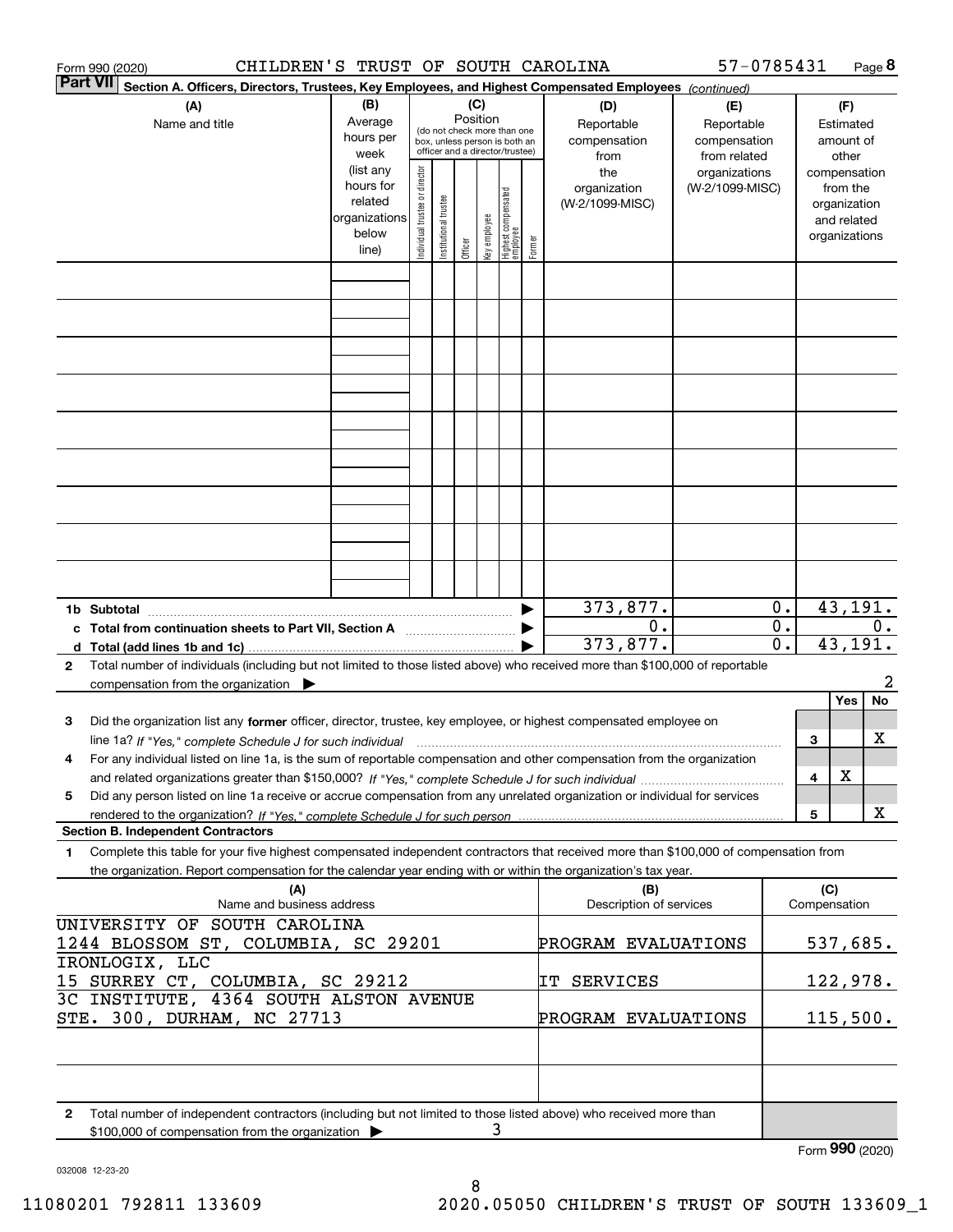|                                                           |                  | Form 990 (2020)                                                                                                     |                            |                       | CHILDREN'S TRUST OF SOUTH CAROLINA |                                                     | 57-0785431                    | Page 9                                                          |
|-----------------------------------------------------------|------------------|---------------------------------------------------------------------------------------------------------------------|----------------------------|-----------------------|------------------------------------|-----------------------------------------------------|-------------------------------|-----------------------------------------------------------------|
|                                                           | <b>Part VIII</b> | <b>Statement of Revenue</b>                                                                                         |                            |                       |                                    |                                                     |                               |                                                                 |
|                                                           |                  | Check if Schedule O contains a response or note to any line in this Part VIII                                       |                            |                       |                                    | $\overline{(\mathsf{B})}$ $\overline{(\mathsf{C})}$ |                               |                                                                 |
|                                                           |                  |                                                                                                                     |                            |                       | (A)<br>Total revenue               | Related or exempt<br>function revenue               | Unrelated<br>business revenue | (D)<br>Revenue excluded<br>from tax under<br>sections 512 - 514 |
|                                                           |                  | 1 a Federated campaigns                                                                                             | 1a                         |                       |                                    |                                                     |                               |                                                                 |
|                                                           |                  | <b>b</b> Membership dues                                                                                            | 1 <sub>b</sub>             |                       |                                    |                                                     |                               |                                                                 |
|                                                           |                  | c Fundraising events                                                                                                | 1 <sub>c</sub>             |                       |                                    |                                                     |                               |                                                                 |
|                                                           |                  | d Related organizations                                                                                             | 1 <sub>d</sub>             |                       |                                    |                                                     |                               |                                                                 |
|                                                           | е                | Government grants (contributions)                                                                                   | 1e                         | 15,989,408.           |                                    |                                                     |                               |                                                                 |
| Contributions, Gifts, Grants<br>and Other Similar Amounts |                  | f All other contributions, gifts, grants, and                                                                       |                            |                       |                                    |                                                     |                               |                                                                 |
|                                                           |                  | similar amounts not included above                                                                                  | 1f                         | 230,235.              |                                    |                                                     |                               |                                                                 |
|                                                           | g                | Noncash contributions included in lines 1a-1f                                                                       | $1g$ \$                    |                       | 16, 219, 643.                      |                                                     |                               |                                                                 |
|                                                           |                  |                                                                                                                     |                            | <b>Business Code</b>  |                                    |                                                     |                               |                                                                 |
|                                                           | 2a               | CONFERENCES & TRAINING                                                                                              |                            | 611430                | 135,663.                           | 135,663.                                            |                               |                                                                 |
| Program Service<br>Revenue                                | b                |                                                                                                                     |                            |                       |                                    |                                                     |                               |                                                                 |
|                                                           | с                | <u> 2000 - Jan Barbara (h. 1888).</u>                                                                               |                            |                       |                                    |                                                     |                               |                                                                 |
|                                                           | d                | <u> 1989 - Johann Barn, mars ann an t-Amhain an t-Amhain an t-Amhain an t-Amhain an t-Amhain an t-Amhain an t-A</u> |                            |                       |                                    |                                                     |                               |                                                                 |
|                                                           | е                |                                                                                                                     |                            |                       |                                    |                                                     |                               |                                                                 |
|                                                           |                  | f All other program service revenue                                                                                 |                            |                       |                                    |                                                     |                               |                                                                 |
|                                                           | g                |                                                                                                                     |                            |                       | 135,663.                           |                                                     |                               |                                                                 |
|                                                           | 3                | Investment income (including dividends, interest, and                                                               |                            |                       |                                    |                                                     |                               |                                                                 |
|                                                           |                  |                                                                                                                     |                            | ▶                     | 56,461.                            |                                                     |                               | 56,461.                                                         |
|                                                           | 4                | Income from investment of tax-exempt bond proceeds                                                                  |                            |                       |                                    |                                                     |                               |                                                                 |
|                                                           | 5                |                                                                                                                     | (i) Real                   | (ii) Personal         |                                    |                                                     |                               |                                                                 |
|                                                           |                  | <b>6 a</b> Gross rents                                                                                              | 6a                         |                       |                                    |                                                     |                               |                                                                 |
|                                                           | b                | Less: rental expenses                                                                                               | 6 <sub>b</sub>             |                       |                                    |                                                     |                               |                                                                 |
|                                                           | c                | Rental income or (loss)                                                                                             | 6с                         |                       |                                    |                                                     |                               |                                                                 |
|                                                           |                  | d Net rental income or (loss)                                                                                       |                            |                       |                                    |                                                     |                               |                                                                 |
|                                                           |                  | 7 a Gross amount from sales of                                                                                      | (i) Securities             | (ii) Other            |                                    |                                                     |                               |                                                                 |
|                                                           |                  | assets other than inventory                                                                                         | 7a                         |                       |                                    |                                                     |                               |                                                                 |
|                                                           |                  | <b>b</b> Less: cost or other basis                                                                                  |                            |                       |                                    |                                                     |                               |                                                                 |
|                                                           |                  | and sales expenses                                                                                                  | 18,599.<br> 7 <sub>b</sub> |                       |                                    |                                                     |                               |                                                                 |
| evenue                                                    |                  | c Gain or (loss)                                                                                                    | $-18,599.$<br>7c           |                       |                                    |                                                     |                               |                                                                 |
|                                                           |                  |                                                                                                                     |                            |                       | $-18,599.$                         |                                                     |                               | $-18,599.$                                                      |
| Other R                                                   |                  | 8 a Gross income from fundraising events (not                                                                       |                            |                       |                                    |                                                     |                               |                                                                 |
|                                                           |                  |                                                                                                                     |                            |                       |                                    |                                                     |                               |                                                                 |
|                                                           |                  | contributions reported on line 1c). See                                                                             | 8a                         |                       |                                    |                                                     |                               |                                                                 |
|                                                           |                  | <b>b</b> Less: direct expenses <b>constants b</b>                                                                   |                            | l 8b                  |                                    |                                                     |                               |                                                                 |
|                                                           |                  | c Net income or (loss) from fundraising events                                                                      |                            |                       |                                    |                                                     |                               |                                                                 |
|                                                           |                  | 9 a Gross income from gaming activities. See                                                                        |                            |                       |                                    |                                                     |                               |                                                                 |
|                                                           |                  |                                                                                                                     | 9a                         |                       |                                    |                                                     |                               |                                                                 |
|                                                           |                  | <b>b</b> Less: direct expenses <b>manually</b>                                                                      |                            | 9 <sub>b</sub>        |                                    |                                                     |                               |                                                                 |
|                                                           |                  | c Net income or (loss) from gaming activities _______________                                                       |                            |                       |                                    |                                                     |                               |                                                                 |
|                                                           |                  | 10 a Gross sales of inventory, less returns                                                                         |                            |                       |                                    |                                                     |                               |                                                                 |
|                                                           |                  |                                                                                                                     |                            |                       |                                    |                                                     |                               |                                                                 |
|                                                           |                  |                                                                                                                     |                            | 10 <sub>b</sub>       |                                    |                                                     |                               |                                                                 |
|                                                           |                  | c Net income or (loss) from sales of inventory                                                                      |                            | <b>Business Code</b>  |                                    |                                                     |                               |                                                                 |
|                                                           |                  |                                                                                                                     |                            |                       |                                    |                                                     |                               |                                                                 |
| Miscellaneous                                             | 11 a<br>b        | the control of the control of the control of the control of the control of                                          |                            |                       |                                    |                                                     |                               |                                                                 |
| evenue                                                    | с                | <u> 1989 - Johann Barn, mars et al. (b. 1989)</u>                                                                   |                            |                       |                                    |                                                     |                               |                                                                 |
|                                                           |                  | the contract of the contract of the contract of the contract of the contract of                                     |                            |                       |                                    |                                                     |                               |                                                                 |
|                                                           |                  |                                                                                                                     |                            | $\blacktriangleright$ |                                    |                                                     |                               |                                                                 |
|                                                           | 12 <sub>2</sub>  |                                                                                                                     |                            | ▶                     | 16, 393, 168.                      | 135,663.                                            | $\mathbf{0}$ .                | 37,862.                                                         |
|                                                           | 032009 12-23-20  |                                                                                                                     |                            |                       |                                    |                                                     |                               | Form 990 (2020)                                                 |

9

032009 12-23-20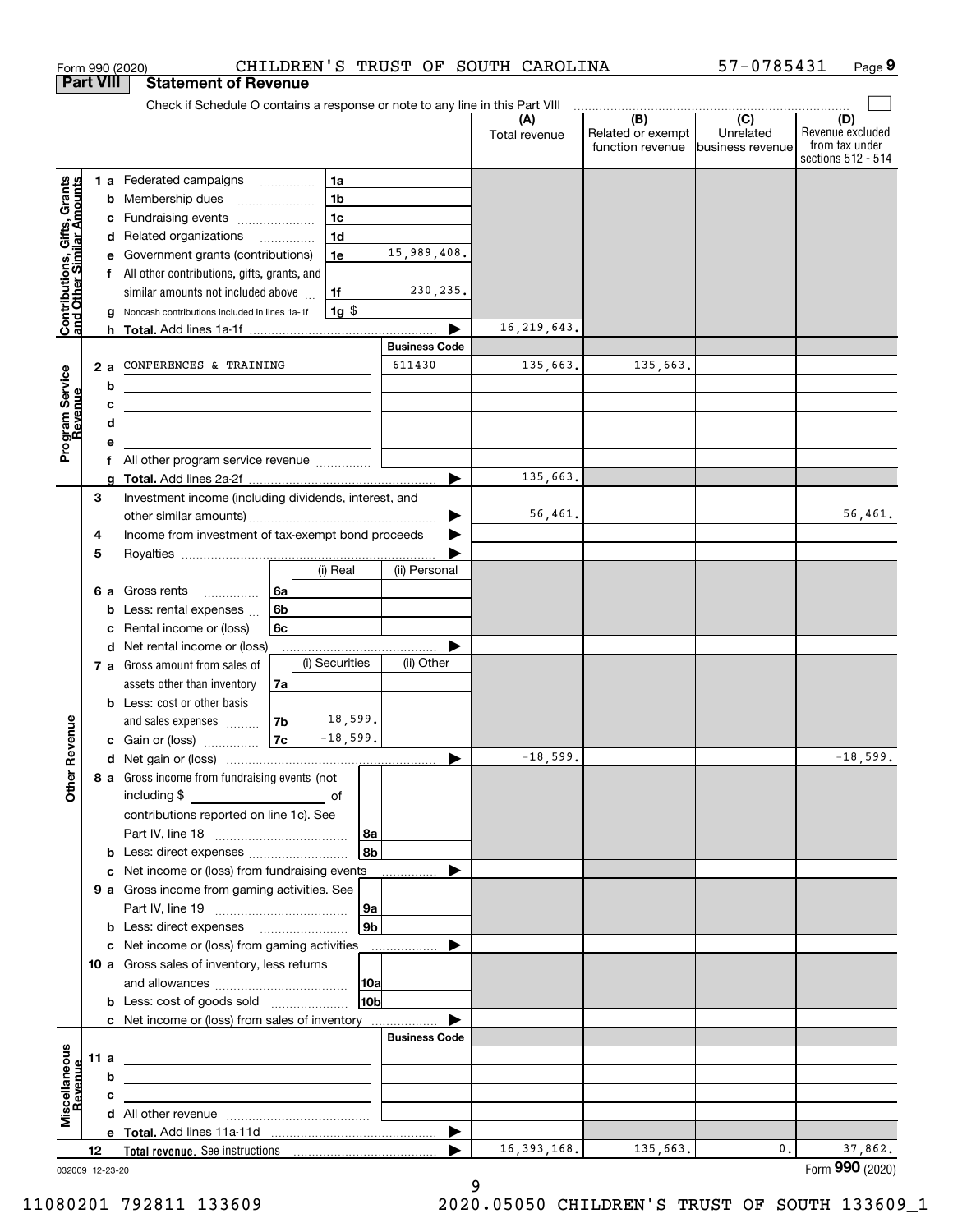Form 990 (2020) CHILDREN'S TRUST OF SOUTH CAROLINA 57-0785431 <sub>Page</sub> **Part IX Statement of Functional Expenses**

|              | Section 501(c)(3) and 501(c)(4) organizations must complete all columns. All other organizations must complete column (A).                                                                                 |                |                             |                                    |                                |
|--------------|------------------------------------------------------------------------------------------------------------------------------------------------------------------------------------------------------------|----------------|-----------------------------|------------------------------------|--------------------------------|
|              | Check if Schedule O contains a response or note to any line in this Part IX                                                                                                                                | (A)            | (B)                         | $\overline{C}$                     | $\overline{\mathbf{X}}$<br>(D) |
|              | Do not include amounts reported on lines 6b,<br>7b, 8b, 9b, and 10b of Part VIII.                                                                                                                          | Total expenses | Program service<br>expenses | Management and<br>general expenses | Fundraising<br>expenses        |
| 1.           | Grants and other assistance to domestic organizations                                                                                                                                                      |                |                             |                                    |                                |
|              | and domestic governments. See Part IV, line 21                                                                                                                                                             | 9,819,450.     | 9,819,450.                  |                                    |                                |
| $\mathbf{2}$ | Grants and other assistance to domestic                                                                                                                                                                    |                |                             |                                    |                                |
|              | individuals. See Part IV, line 22                                                                                                                                                                          |                |                             |                                    |                                |
| 3            | Grants and other assistance to foreign                                                                                                                                                                     |                |                             |                                    |                                |
|              | organizations, foreign governments, and foreign                                                                                                                                                            |                |                             |                                    |                                |
|              | individuals. See Part IV, lines 15 and 16                                                                                                                                                                  |                |                             |                                    |                                |
| 4            | Benefits paid to or for members                                                                                                                                                                            |                |                             |                                    |                                |
| 5            | Compensation of current officers, directors,                                                                                                                                                               |                |                             |                                    |                                |
|              | trustees, and key employees                                                                                                                                                                                | 416,961.       | 286,496.                    | 115,726.                           | 14,739.                        |
| 6            | Compensation not included above to disqualified                                                                                                                                                            |                |                             |                                    |                                |
|              | persons (as defined under section 4958(f)(1)) and                                                                                                                                                          |                |                             |                                    |                                |
|              | persons described in section 4958(c)(3)(B)                                                                                                                                                                 |                |                             |                                    |                                |
| 7            | Other salaries and wages                                                                                                                                                                                   | 2,141,241.     | 1,475,889.                  | 587,752.                           | 77,600.                        |
| 8            | Pension plan accruals and contributions (include                                                                                                                                                           |                |                             |                                    |                                |
|              | section 401(k) and 403(b) employer contributions)                                                                                                                                                          | 97,885.        | 62,747.                     | 31,366.                            | $\frac{3,772}{9,620}$ .        |
| 9            |                                                                                                                                                                                                            | 334,144.       | 229, 135.                   | 95,389.                            |                                |
| 10           |                                                                                                                                                                                                            | 194,944.       | 134, 277.                   | 53,802.                            | 6,865.                         |
| 11           | Fees for services (nonemployees):                                                                                                                                                                          |                |                             |                                    |                                |
| a            |                                                                                                                                                                                                            |                |                             |                                    |                                |
| b            |                                                                                                                                                                                                            |                |                             |                                    |                                |
| c            |                                                                                                                                                                                                            |                |                             |                                    |                                |
| d            |                                                                                                                                                                                                            | 9,208.         | 8,458.                      | 750.                               |                                |
| е            | Professional fundraising services. See Part IV, line 17                                                                                                                                                    |                |                             |                                    |                                |
| f            | Investment management fees                                                                                                                                                                                 | 13, 125.       |                             | 13,125.                            |                                |
| q            | Other. (If line 11g amount exceeds 10% of line 25,                                                                                                                                                         |                |                             |                                    |                                |
|              | column (A) amount, list line 11g expenses on Sch O.)                                                                                                                                                       |                |                             |                                    |                                |
| 12           |                                                                                                                                                                                                            | 99,368.        | 8,511.                      | 90,607.                            | 250.                           |
| 13           |                                                                                                                                                                                                            | 36, 556.       | 8,395.                      | 24, 105.                           | 4,056.                         |
| 14           |                                                                                                                                                                                                            |                |                             |                                    |                                |
| 15           |                                                                                                                                                                                                            |                |                             |                                    |                                |
| 16           |                                                                                                                                                                                                            | 184,915.       |                             | 184,915.                           |                                |
| 17           |                                                                                                                                                                                                            | 4,308.         | 2,741.                      | 1,567.                             |                                |
| 18           | Payments of travel or entertainment expenses                                                                                                                                                               |                |                             |                                    |                                |
|              | for any federal, state, or local public officials                                                                                                                                                          |                |                             |                                    |                                |
| 19           | Conferences, conventions, and meetings                                                                                                                                                                     | 8,308.         | 6,552.                      | 1,717.                             | 39.                            |
| 20           | Interest                                                                                                                                                                                                   |                |                             |                                    |                                |
| 21           |                                                                                                                                                                                                            |                |                             |                                    |                                |
| 22           | Depreciation, depletion, and amortization                                                                                                                                                                  | 4,763.         |                             | 4,763.                             |                                |
| 23           | Insurance                                                                                                                                                                                                  | 27,417.        |                             | 27,417.                            |                                |
| 24           | Other expenses. Itemize expenses not covered<br>above (List miscellaneous expenses on line 24e. If<br>line 24e amount exceeds 10% of line 25, column (A)<br>amount, list line 24e expenses on Schedule 0.) |                |                             |                                    |                                |
|              | a PROGRAM MATERIALS & SER                                                                                                                                                                                  | 2,040,914.     | 1,896,712.                  | 144,202.                           | 0.                             |
| b            | COMPUTER & SOFTWARE                                                                                                                                                                                        | 185, 133.      | 16,310.                     | 168,790.                           | 33.                            |
| c            | CONTRACT MATERIALS & SE                                                                                                                                                                                    | 154,940.       | 10,908.                     | 144,478.                           | $-446.$                        |
| d            | <b>TELEPHONE</b>                                                                                                                                                                                           | 55,954.        | 22,075.                     | 33,379.                            | 500.                           |
|              | SEE SCH O<br>e All other expenses                                                                                                                                                                          | 54, 237.       | 2,409.                      | 50,806.                            | 1,022.                         |
| 25           | Total functional expenses. Add lines 1 through 24e                                                                                                                                                         | 15,883,771.    | 13,991,065.                 | 1,774,656.                         | 118,050.                       |
| 26           | Joint costs. Complete this line only if the organization                                                                                                                                                   |                |                             |                                    |                                |
|              | reported in column (B) joint costs from a combined                                                                                                                                                         |                |                             |                                    |                                |
|              | educational campaign and fundraising solicitation.                                                                                                                                                         |                |                             |                                    |                                |
|              | Check here $\blacktriangleright$<br>if following SOP 98-2 (ASC 958-720)                                                                                                                                    |                |                             |                                    |                                |

10

032010 12-23-20

11080201 792811 133609 2020.05050 CHILDREN'S TRUST OF SOUTH 133609\_1

Form (2020) **990**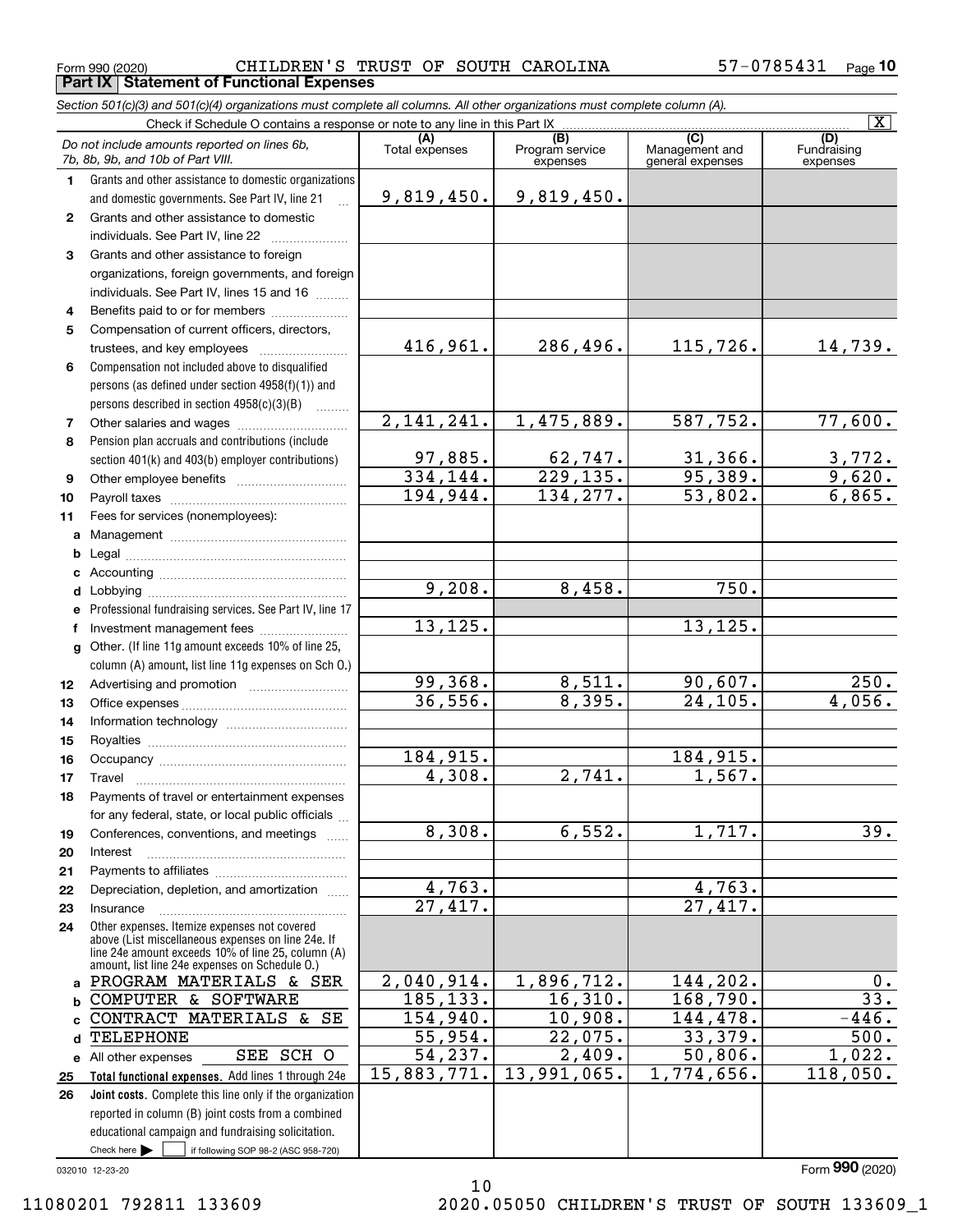**Part X Balance Sheet** 

#### Form 990 (2020) CHILDREN'S TRUST OF SOUTH CAROLINA 57-0785431 <sub>Page</sub>

**11**

|                             |    |                                                                                                                        |                 |          | (A)<br>Beginning of year |                          | (B)<br>End of year          |
|-----------------------------|----|------------------------------------------------------------------------------------------------------------------------|-----------------|----------|--------------------------|--------------------------|-----------------------------|
|                             | 1  |                                                                                                                        |                 |          | 3,586,739.               | $\mathbf{1}$             | 2,707,643.                  |
|                             | 2  |                                                                                                                        |                 |          |                          | $\mathbf 2$              |                             |
|                             | 3  |                                                                                                                        | 2,182,759.      | 3        | 1,549,909.               |                          |                             |
|                             | 4  |                                                                                                                        |                 | 4        |                          |                          |                             |
|                             | 5  | Loans and other receivables from any current or former officer, director,                                              |                 |          |                          |                          |                             |
|                             |    | trustee, key employee, creator or founder, substantial contributor, or 35%                                             |                 |          |                          |                          |                             |
|                             |    | controlled entity or family member of any of these persons                                                             |                 | 5        |                          |                          |                             |
|                             | 6  | Loans and other receivables from other disqualified persons (as defined                                                |                 |          |                          |                          |                             |
|                             |    | under section $4958(f)(1)$ , and persons described in section $4958(c)(3)(B)$                                          |                 | $\ldots$ |                          | 6                        |                             |
|                             | 7  |                                                                                                                        |                 |          |                          | $\overline{\phantom{a}}$ |                             |
| Assets                      | 8  |                                                                                                                        |                 |          |                          | 8                        |                             |
|                             | 9  | Prepaid expenses and deferred charges                                                                                  |                 |          | 47,816.                  | 9                        | 50,901.                     |
|                             |    | 10a Land, buildings, and equipment: cost or other                                                                      |                 |          |                          |                          |                             |
|                             |    | basis. Complete Part VI of Schedule D  10a                                                                             |                 | 50,822.  |                          |                          |                             |
|                             |    | <b>b</b> Less: accumulated depreciation<br>the contract of the contract of                                             | 10 <sub>b</sub> | 43,092.  | <u>12,493.</u>           | 10 <sub>c</sub>          | $\frac{7,730}{2,513,144}$ . |
|                             | 11 |                                                                                                                        | 1,901,457.      | 11       |                          |                          |                             |
|                             | 12 |                                                                                                                        |                 | 12       |                          |                          |                             |
|                             | 13 |                                                                                                                        |                 | 13       |                          |                          |                             |
|                             | 14 |                                                                                                                        |                 | 14       |                          |                          |                             |
|                             | 15 |                                                                                                                        | 999,245.        | 15       | 2,118,682.               |                          |                             |
|                             | 16 |                                                                                                                        |                 |          | 8,730,509.               | 16                       | 8,948,009.                  |
|                             | 17 |                                                                                                                        |                 |          | 1,964,707.               | 17                       | 2,405,879.                  |
|                             | 18 |                                                                                                                        |                 | 18       |                          |                          |                             |
|                             | 19 | Deferred revenue manual contracts and contracts are all the manual contracts and contracts are all the contracts of    |                 | 326,890. | 19                       | 379,413.                 |                             |
|                             | 20 |                                                                                                                        |                 |          | 20                       |                          |                             |
|                             | 21 | Escrow or custodial account liability. Complete Part IV of Schedule D                                                  |                 |          | 21                       |                          |                             |
|                             | 22 | Loans and other payables to any current or former officer, director,                                                   |                 |          |                          |                          |                             |
| Liabilities                 |    | trustee, key employee, creator or founder, substantial contributor, or 35%                                             |                 |          |                          |                          |                             |
|                             |    | controlled entity or family member of any of these persons                                                             |                 |          |                          | 22                       |                             |
|                             | 23 | Secured mortgages and notes payable to unrelated third parties                                                         |                 |          | 550,000.                 | 23                       |                             |
|                             | 24 |                                                                                                                        |                 |          |                          | 24                       |                             |
|                             | 25 | Other liabilities (including federal income tax, payables to related third                                             |                 |          |                          |                          |                             |
|                             |    | parties, and other liabilities not included on lines 17-24). Complete Part X                                           |                 |          | 679,866.                 |                          |                             |
|                             |    | of Schedule D                                                                                                          |                 |          | 3,521,463.               | 25<br>26                 | 0.<br>2,785,292.            |
|                             | 26 | Total liabilities. Add lines 17 through 25<br>Organizations that follow FASB ASC 958, check here $\blacktriangleright$ |                 |          |                          |                          |                             |
|                             |    | and complete lines 27, 28, 32, and 33.                                                                                 |                 |          |                          |                          |                             |
|                             | 27 |                                                                                                                        |                 |          |                          | 27                       |                             |
|                             | 28 |                                                                                                                        |                 |          |                          | 28                       |                             |
|                             |    | Organizations that do not follow FASB ASC 958, check here $\triangleright \lfloor X \rfloor$                           |                 |          |                          |                          |                             |
|                             |    | and complete lines 29 through 33.                                                                                      |                 |          |                          |                          |                             |
|                             | 29 |                                                                                                                        |                 |          | 0.                       | 29                       | 0.                          |
|                             | 30 | Paid-in or capital surplus, or land, building, or equipment fund                                                       |                 |          | 0.                       | 30                       | 0.                          |
|                             | 31 | Retained earnings, endowment, accumulated income, or other funds                                                       |                 |          | $\overline{5,209,046}$ . | 31                       | 6, 162, 717.                |
| Net Assets or Fund Balances | 32 |                                                                                                                        |                 |          | 5,209,046.               | 32                       | 6, 162, 717.                |
|                             | 33 |                                                                                                                        |                 |          | 8,730,509.               | 33                       | 8,948,009.                  |
|                             |    |                                                                                                                        |                 |          |                          |                          | Form 990 (2020)             |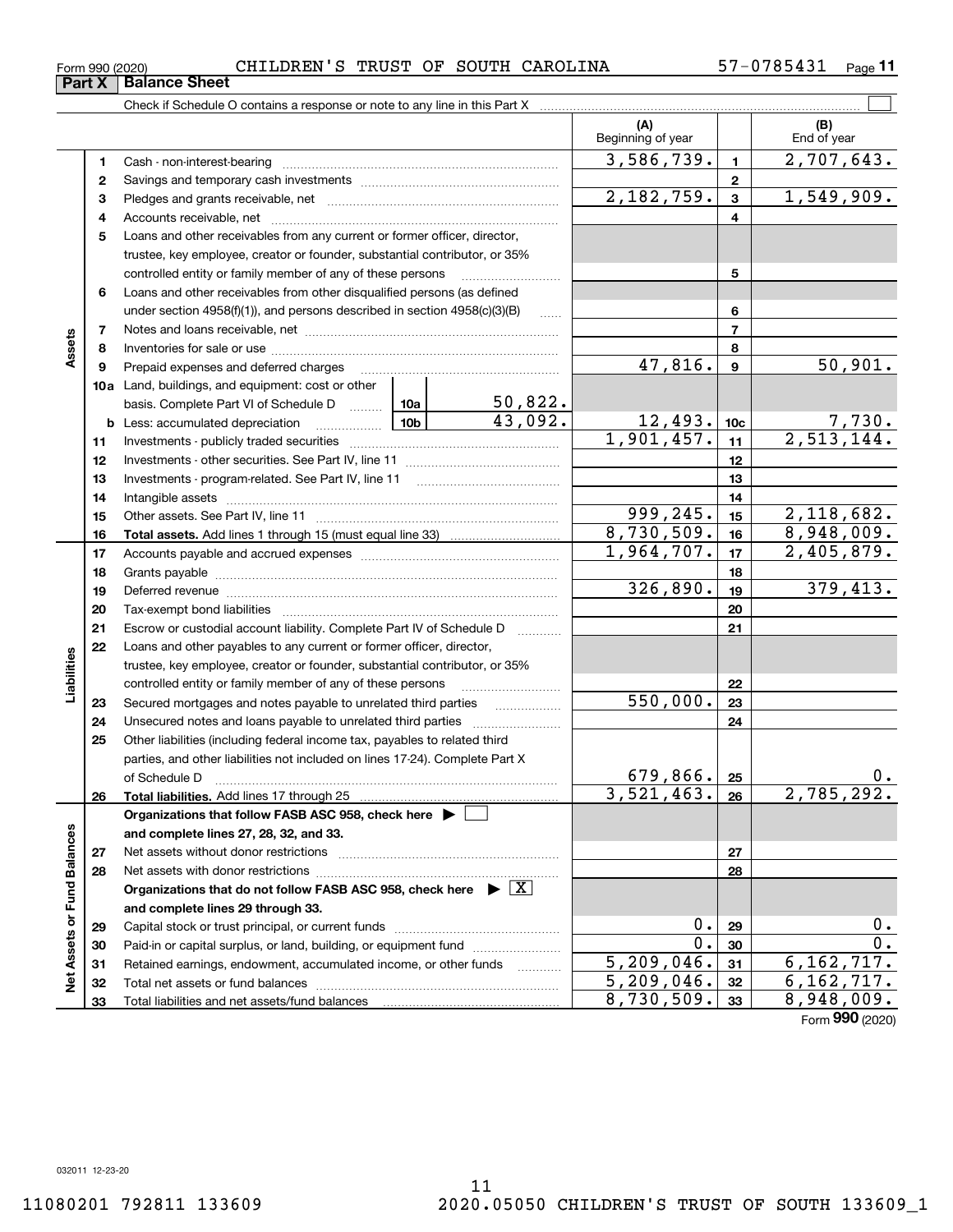|    | CHILDREN'S TRUST OF SOUTH CAROLINA<br>Form 990 (2020)                                                                                |                | 57-0785431     |            | Page $12$      |
|----|--------------------------------------------------------------------------------------------------------------------------------------|----------------|----------------|------------|----------------|
|    | Part XI<br><b>Reconciliation of Net Assets</b>                                                                                       |                |                |            |                |
|    |                                                                                                                                      |                |                |            |                |
|    |                                                                                                                                      |                |                |            |                |
| 1  |                                                                                                                                      | 1.             | 16, 393, 168.  |            |                |
| 2  |                                                                                                                                      | $\mathbf{2}$   | 15,883,771.    |            |                |
| 3  | Revenue less expenses. Subtract line 2 from line 1                                                                                   | 3              |                |            | 509, 397.      |
| 4  |                                                                                                                                      | $\overline{4}$ | 5, 209, 046.   |            |                |
| 5  |                                                                                                                                      | 5              |                |            | 444,274.       |
| 6  |                                                                                                                                      | 6              |                |            |                |
| 7  | Investment expenses www.communication.com/www.communication.com/www.communication.com/www.com                                        | $\overline{7}$ |                |            |                |
| 8  | Prior period adjustments                                                                                                             | 8              |                |            |                |
| 9  | Other changes in net assets or fund balances (explain on Schedule O)                                                                 | 9              |                |            | 0.             |
| 10 | Net assets or fund balances at end of year. Combine lines 3 through 9 (must equal Part X, line 32,                                   |                |                |            |                |
|    |                                                                                                                                      | 10             | 6, 162, 717.   |            |                |
|    | Part XII Financial Statements and Reporting                                                                                          |                |                |            |                |
|    |                                                                                                                                      |                |                |            | $ \mathbf{X} $ |
|    |                                                                                                                                      |                |                | <b>Yes</b> | <b>No</b>      |
| 1  | $\mathbf{X}$ Accrual<br>Accounting method used to prepare the Form 990: <u>I</u> Cash<br>Other                                       |                |                |            |                |
|    | If the organization changed its method of accounting from a prior year or checked "Other," explain in Schedule O.                    |                |                |            |                |
|    | 2a Were the organization's financial statements compiled or reviewed by an independent accountant?                                   |                | 2a             |            | x              |
|    | If "Yes," check a box below to indicate whether the financial statements for the year were compiled or reviewed on a                 |                |                |            |                |
|    | separate basis, consolidated basis, or both:                                                                                         |                |                |            |                |
|    | Separate basis<br>Consolidated basis<br>Both consolidated and separate basis                                                         |                |                |            |                |
|    | <b>b</b> Were the organization's financial statements audited by an independent accountant?                                          |                | 2 <sub>b</sub> | X          |                |
|    | If "Yes," check a box below to indicate whether the financial statements for the year were audited on a separate basis,              |                |                |            |                |
|    | consolidated basis, or both:                                                                                                         |                |                |            |                |
|    | $\mid$ $\rm X\mid$ Separate basis<br>Consolidated basis<br>Both consolidated and separate basis                                      |                |                |            |                |
|    | c If "Yes" to line 2a or 2b, does the organization have a committee that assumes responsibility for oversight of the audit,          |                |                |            |                |
|    |                                                                                                                                      |                | 2c             | x          |                |
|    | If the organization changed either its oversight process or selection process during the tax year, explain on Schedule O.            |                |                |            |                |
|    | 3a As a result of a federal award, was the organization required to undergo an audit or audits as set forth in the Single Audit      |                |                |            |                |
|    |                                                                                                                                      |                | 3a             | х          |                |
|    | <b>b</b> If "Yes," did the organization undergo the required audit or audits? If the organization did not undergo the required audit |                |                |            |                |
|    |                                                                                                                                      |                | 3 <sub>b</sub> | х          |                |

Form (2020) **990**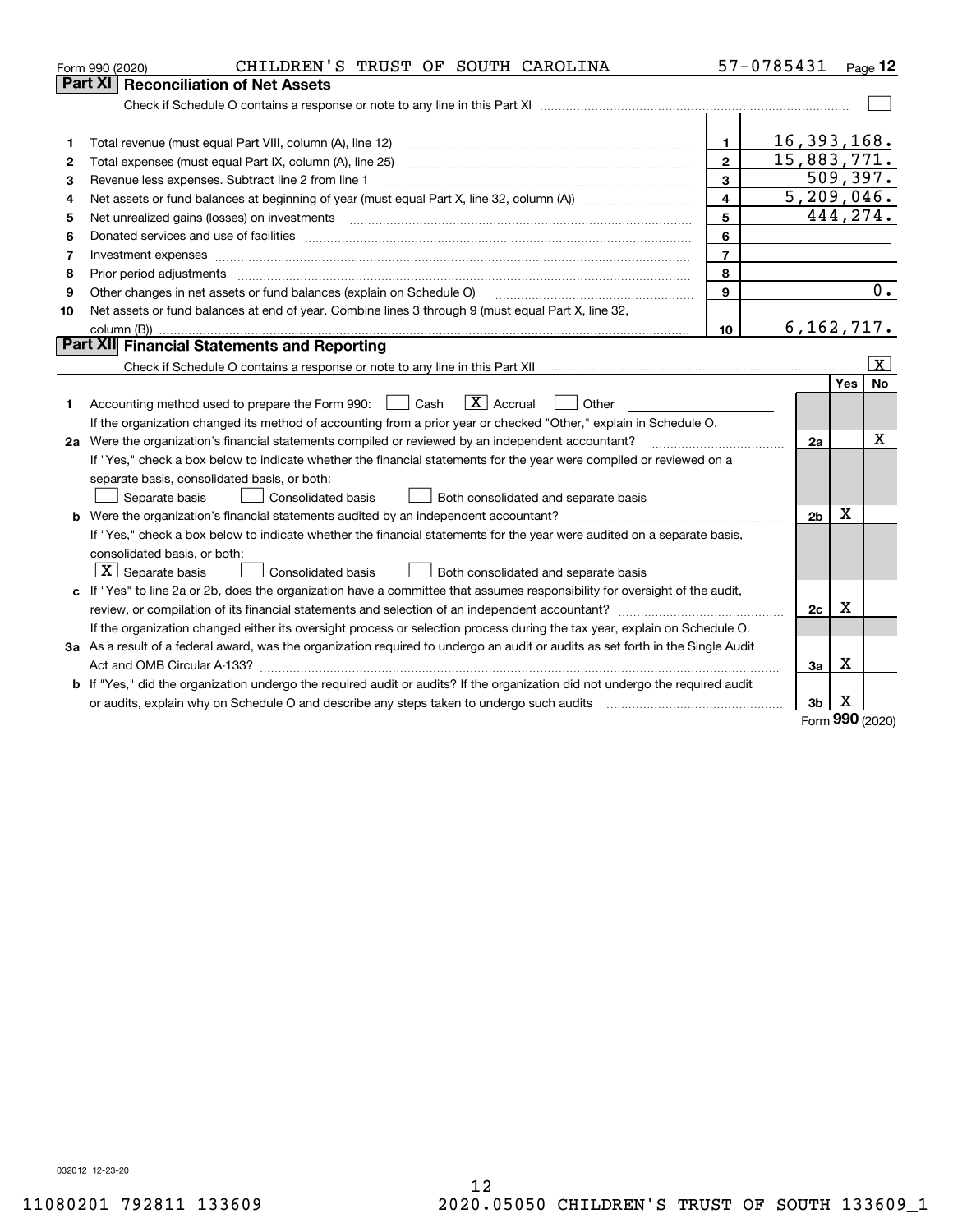| <b>SCHEDULE A</b> |
|-------------------|
|-------------------|

Department of the Treasury Internal Revenue Service

**(Form 990 or 990-EZ)**

# **Public Charity Status and Public Support**

**Complete if the organization is a section 501(c)(3) organization or a section 4947(a)(1) nonexempt charitable trust. | Attach to Form 990 or Form 990-EZ.** 

| Go to www.irs.gov/Form990 for instructions and the latest information. |  |
|------------------------------------------------------------------------|--|

| OMB No. 1545-0047     |
|-----------------------|
| 2020                  |
| <b>Open to Public</b> |

| <b>Inspection</b>         |
|---------------------------|
| over identification numbe |

|  |  |  |  |  | Name of the organization |
|--|--|--|--|--|--------------------------|
|--|--|--|--|--|--------------------------|

|                 | Name of the organization                                                                                                                                                                                                                                                                                                                                                                                                                                                         |          |                                    |                             |                                 |                                                      |  | <b>Employer identification number</b>              |  |  |  |
|-----------------|----------------------------------------------------------------------------------------------------------------------------------------------------------------------------------------------------------------------------------------------------------------------------------------------------------------------------------------------------------------------------------------------------------------------------------------------------------------------------------|----------|------------------------------------|-----------------------------|---------------------------------|------------------------------------------------------|--|----------------------------------------------------|--|--|--|
| Part I          | Reason for Public Charity Status. (All organizations must complete this part.) See instructions.                                                                                                                                                                                                                                                                                                                                                                                 |          | CHILDREN'S TRUST OF SOUTH CAROLINA |                             |                                 |                                                      |  | 57-0785431                                         |  |  |  |
|                 |                                                                                                                                                                                                                                                                                                                                                                                                                                                                                  |          |                                    |                             |                                 |                                                      |  |                                                    |  |  |  |
|                 | The organization is not a private foundation because it is: (For lines 1 through 12, check only one box.)                                                                                                                                                                                                                                                                                                                                                                        |          |                                    |                             |                                 |                                                      |  |                                                    |  |  |  |
| 1               | A church, convention of churches, or association of churches described in section 170(b)(1)(A)(i).                                                                                                                                                                                                                                                                                                                                                                               |          |                                    |                             |                                 |                                                      |  |                                                    |  |  |  |
| 2               | A school described in section 170(b)(1)(A)(ii). (Attach Schedule E (Form 990 or 990-EZ).)                                                                                                                                                                                                                                                                                                                                                                                        |          |                                    |                             |                                 |                                                      |  |                                                    |  |  |  |
| 3               | A hospital or a cooperative hospital service organization described in section $170(b)(1)(A)(iii)$ .                                                                                                                                                                                                                                                                                                                                                                             |          |                                    |                             |                                 |                                                      |  |                                                    |  |  |  |
| 4               | A medical research organization operated in conjunction with a hospital described in section 170(b)(1)(A)(iii). Enter the hospital's name,<br>city, and state:                                                                                                                                                                                                                                                                                                                   |          |                                    |                             |                                 |                                                      |  |                                                    |  |  |  |
| 5               | An organization operated for the benefit of a college or university owned or operated by a governmental unit described in                                                                                                                                                                                                                                                                                                                                                        |          |                                    |                             |                                 |                                                      |  |                                                    |  |  |  |
|                 | section 170(b)(1)(A)(iv). (Complete Part II.)<br>A federal, state, or local government or governmental unit described in section 170(b)(1)(A)(v).                                                                                                                                                                                                                                                                                                                                |          |                                    |                             |                                 |                                                      |  |                                                    |  |  |  |
| 6<br>$7 \times$ |                                                                                                                                                                                                                                                                                                                                                                                                                                                                                  |          |                                    |                             |                                 |                                                      |  |                                                    |  |  |  |
|                 | An organization that normally receives a substantial part of its support from a governmental unit or from the general public described in<br>section 170(b)(1)(A)(vi). (Complete Part II.)                                                                                                                                                                                                                                                                                       |          |                                    |                             |                                 |                                                      |  |                                                    |  |  |  |
| 8               | A community trust described in section 170(b)(1)(A)(vi). (Complete Part II.)                                                                                                                                                                                                                                                                                                                                                                                                     |          |                                    |                             |                                 |                                                      |  |                                                    |  |  |  |
| 9               | An agricultural research organization described in section 170(b)(1)(A)(ix) operated in conjunction with a land-grant college                                                                                                                                                                                                                                                                                                                                                    |          |                                    |                             |                                 |                                                      |  |                                                    |  |  |  |
|                 | or university or a non-land-grant college of agriculture (see instructions). Enter the name, city, and state of the college or                                                                                                                                                                                                                                                                                                                                                   |          |                                    |                             |                                 |                                                      |  |                                                    |  |  |  |
|                 | university:                                                                                                                                                                                                                                                                                                                                                                                                                                                                      |          |                                    |                             |                                 |                                                      |  |                                                    |  |  |  |
| 10              | An organization that normally receives (1) more than 33 1/3% of its support from contributions, membership fees, and gross receipts from<br>activities related to its exempt functions, subject to certain exceptions; and (2) no more than 33 1/3% of its support from gross investment<br>income and unrelated business taxable income (less section 511 tax) from businesses acquired by the organization after June 30, 1975.<br>See section 509(a)(2). (Complete Part III.) |          |                                    |                             |                                 |                                                      |  |                                                    |  |  |  |
| 11              | An organization organized and operated exclusively to test for public safety. See section 509(a)(4).                                                                                                                                                                                                                                                                                                                                                                             |          |                                    |                             |                                 |                                                      |  |                                                    |  |  |  |
| 12              | An organization organized and operated exclusively for the benefit of, to perform the functions of, or to carry out the purposes of one or                                                                                                                                                                                                                                                                                                                                       |          |                                    |                             |                                 |                                                      |  |                                                    |  |  |  |
|                 | more publicly supported organizations described in section 509(a)(1) or section 509(a)(2). See section 509(a)(3). Check the box in                                                                                                                                                                                                                                                                                                                                               |          |                                    |                             |                                 |                                                      |  |                                                    |  |  |  |
|                 | lines 12a through 12d that describes the type of supporting organization and complete lines 12e, 12f, and 12g.                                                                                                                                                                                                                                                                                                                                                                   |          |                                    |                             |                                 |                                                      |  |                                                    |  |  |  |
| а               | <b>Type I.</b> A supporting organization operated, supervised, or controlled by its supported organization(s), typically by giving                                                                                                                                                                                                                                                                                                                                               |          |                                    |                             |                                 |                                                      |  |                                                    |  |  |  |
|                 | the supported organization(s) the power to regularly appoint or elect a majority of the directors or trustees of the supporting                                                                                                                                                                                                                                                                                                                                                  |          |                                    |                             |                                 |                                                      |  |                                                    |  |  |  |
|                 | organization. You must complete Part IV, Sections A and B.                                                                                                                                                                                                                                                                                                                                                                                                                       |          |                                    |                             |                                 |                                                      |  |                                                    |  |  |  |
| b               | Type II. A supporting organization supervised or controlled in connection with its supported organization(s), by having                                                                                                                                                                                                                                                                                                                                                          |          |                                    |                             |                                 |                                                      |  |                                                    |  |  |  |
|                 | control or management of the supporting organization vested in the same persons that control or manage the supported                                                                                                                                                                                                                                                                                                                                                             |          |                                    |                             |                                 |                                                      |  |                                                    |  |  |  |
|                 | organization(s). You must complete Part IV, Sections A and C.                                                                                                                                                                                                                                                                                                                                                                                                                    |          |                                    |                             |                                 |                                                      |  |                                                    |  |  |  |
| с               | Type III functionally integrated. A supporting organization operated in connection with, and functionally integrated with,                                                                                                                                                                                                                                                                                                                                                       |          |                                    |                             |                                 |                                                      |  |                                                    |  |  |  |
|                 | its supported organization(s) (see instructions). You must complete Part IV, Sections A, D, and E.                                                                                                                                                                                                                                                                                                                                                                               |          |                                    |                             |                                 |                                                      |  |                                                    |  |  |  |
| d               | Type III non-functionally integrated. A supporting organization operated in connection with its supported organization(s)                                                                                                                                                                                                                                                                                                                                                        |          |                                    |                             |                                 |                                                      |  |                                                    |  |  |  |
|                 | that is not functionally integrated. The organization generally must satisfy a distribution requirement and an attentiveness                                                                                                                                                                                                                                                                                                                                                     |          |                                    |                             |                                 |                                                      |  |                                                    |  |  |  |
|                 | requirement (see instructions). You must complete Part IV, Sections A and D, and Part V.                                                                                                                                                                                                                                                                                                                                                                                         |          |                                    |                             |                                 |                                                      |  |                                                    |  |  |  |
|                 | Check this box if the organization received a written determination from the IRS that it is a Type I, Type II, Type III                                                                                                                                                                                                                                                                                                                                                          |          |                                    |                             |                                 |                                                      |  |                                                    |  |  |  |
|                 | functionally integrated, or Type III non-functionally integrated supporting organization.                                                                                                                                                                                                                                                                                                                                                                                        |          |                                    |                             |                                 |                                                      |  |                                                    |  |  |  |
|                 | f Enter the number of supported organizations                                                                                                                                                                                                                                                                                                                                                                                                                                    |          |                                    |                             |                                 |                                                      |  |                                                    |  |  |  |
|                 | g Provide the following information about the supported organization(s).<br>(i) Name of supported                                                                                                                                                                                                                                                                                                                                                                                |          | (iii) Type of organization         |                             | (iv) Is the organization listed |                                                      |  |                                                    |  |  |  |
|                 | organization                                                                                                                                                                                                                                                                                                                                                                                                                                                                     | (ii) EIN | (described on lines 1-10           | in your governing document? |                                 | (v) Amount of monetary<br>support (see instructions) |  | (vi) Amount of other<br>support (see instructions) |  |  |  |
|                 |                                                                                                                                                                                                                                                                                                                                                                                                                                                                                  |          | above (see instructions))          | Yes                         | No                              |                                                      |  |                                                    |  |  |  |
|                 |                                                                                                                                                                                                                                                                                                                                                                                                                                                                                  |          |                                    |                             |                                 |                                                      |  |                                                    |  |  |  |
|                 |                                                                                                                                                                                                                                                                                                                                                                                                                                                                                  |          |                                    |                             |                                 |                                                      |  |                                                    |  |  |  |
|                 |                                                                                                                                                                                                                                                                                                                                                                                                                                                                                  |          |                                    |                             |                                 |                                                      |  |                                                    |  |  |  |
|                 |                                                                                                                                                                                                                                                                                                                                                                                                                                                                                  |          |                                    |                             |                                 |                                                      |  |                                                    |  |  |  |
|                 |                                                                                                                                                                                                                                                                                                                                                                                                                                                                                  |          |                                    |                             |                                 |                                                      |  |                                                    |  |  |  |
|                 |                                                                                                                                                                                                                                                                                                                                                                                                                                                                                  |          |                                    |                             |                                 |                                                      |  |                                                    |  |  |  |
|                 |                                                                                                                                                                                                                                                                                                                                                                                                                                                                                  |          |                                    |                             |                                 |                                                      |  |                                                    |  |  |  |

LHA For Paperwork Reduction Act Notice, see the Instructions for Form 990 or 990-EZ. <sub>032021</sub> o1-25-21 Schedule A (Form 990 or 990-EZ) 2020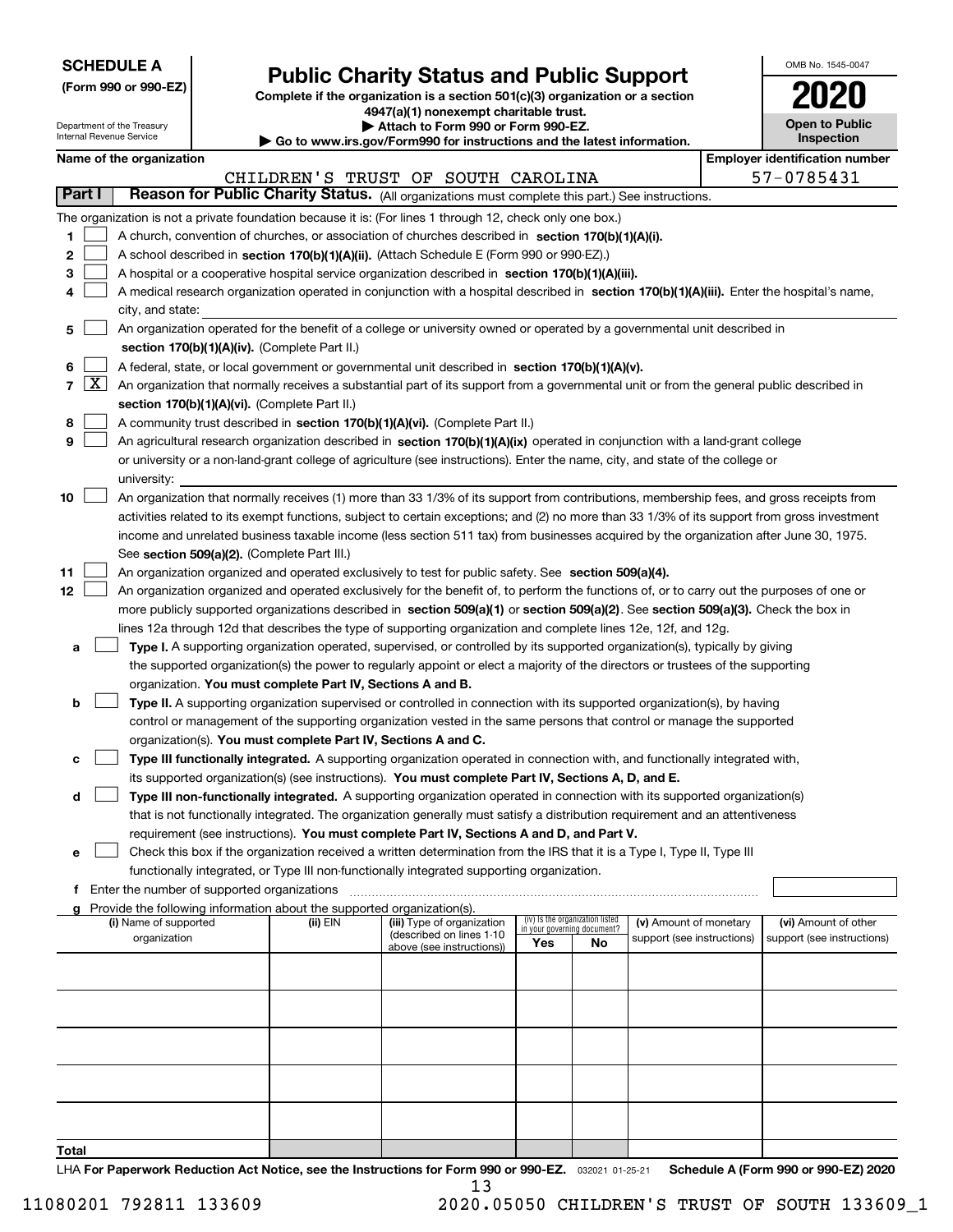#### Schedule A (Form 990 or 990-EZ) 2020 <code>CHILDREN'S TRUST OF SOUTH CAROLINA</code> 57-0785431 <code>Page</code> **Part II Support Schedule for Organizations Described in Sections 170(b)(1)(A)(iv) and 170(b)(1)(A)(vi)**

 $57 - 0785431$  Page 2

(Complete only if you checked the box on line 5, 7, or 8 of Part I or if the organization failed to qualify under Part III. If the organization fails to qualify under the tests listed below, please complete Part III.)

|    | <b>Section A. Public Support</b>                                                                                                               |                                                        |          |            |            |          |                                                        |
|----|------------------------------------------------------------------------------------------------------------------------------------------------|--------------------------------------------------------|----------|------------|------------|----------|--------------------------------------------------------|
|    | Calendar year (or fiscal year beginning in)                                                                                                    | (a) 2016                                               | (b) 2017 | $(c)$ 2018 | $(d)$ 2019 | (e) 2020 | (f) Total                                              |
|    | 1 Gifts, grants, contributions, and<br>membership fees received. (Do not                                                                       |                                                        |          |            |            |          |                                                        |
|    | include any "unusual grants.")                                                                                                                 | 14898919.14424639.14460328.16106778.16219643.76110307. |          |            |            |          |                                                        |
|    | 2 Tax revenues levied for the organ-<br>ization's benefit and either paid to<br>or expended on its behalf                                      |                                                        |          |            |            |          |                                                        |
|    | 3 The value of services or facilities<br>furnished by a governmental unit to                                                                   |                                                        |          |            |            |          |                                                        |
|    | the organization without charge                                                                                                                |                                                        |          |            |            |          |                                                        |
|    | 4 Total. Add lines 1 through 3                                                                                                                 |                                                        |          |            |            |          | 14898919.14424639.14460328.16106778.16219643.76110307. |
|    | 5 The portion of total contributions                                                                                                           |                                                        |          |            |            |          |                                                        |
|    | by each person (other than a                                                                                                                   |                                                        |          |            |            |          |                                                        |
|    | governmental unit or publicly                                                                                                                  |                                                        |          |            |            |          |                                                        |
|    | supported organization) included                                                                                                               |                                                        |          |            |            |          |                                                        |
|    | on line 1 that exceeds 2% of the                                                                                                               |                                                        |          |            |            |          |                                                        |
|    | amount shown on line 11,                                                                                                                       |                                                        |          |            |            |          |                                                        |
|    | column (f)                                                                                                                                     |                                                        |          |            |            |          |                                                        |
|    | 6 Public support. Subtract line 5 from line 4.                                                                                                 |                                                        |          |            |            |          | 76110307.                                              |
|    | <b>Section B. Total Support</b>                                                                                                                |                                                        |          |            |            |          |                                                        |
|    | Calendar year (or fiscal year beginning in)                                                                                                    | (a) 2016                                               | (b) 2017 | $(c)$ 2018 | $(d)$ 2019 | (e) 2020 | (f) Total                                              |
|    | <b>7</b> Amounts from line 4                                                                                                                   |                                                        |          |            |            |          | 14898919.14424639.14460328.16106778.16219643.76110307. |
| 8  | Gross income from interest,                                                                                                                    |                                                        |          |            |            |          |                                                        |
|    | dividends, payments received on                                                                                                                |                                                        |          |            |            |          |                                                        |
|    | securities loans, rents, royalties,                                                                                                            |                                                        |          |            |            |          |                                                        |
|    | and income from similar sources                                                                                                                | 35,014.                                                | 45,932.  | 65,762.    | 99,007.    | 56,461.  | 302, 176.                                              |
|    | <b>9</b> Net income from unrelated business                                                                                                    |                                                        |          |            |            |          |                                                        |
|    | activities, whether or not the                                                                                                                 |                                                        |          |            |            |          |                                                        |
|    | business is regularly carried on                                                                                                               |                                                        |          |            |            |          |                                                        |
|    | 10 Other income. Do not include gain                                                                                                           |                                                        |          |            |            |          |                                                        |
|    | or loss from the sale of capital                                                                                                               |                                                        |          |            |            |          |                                                        |
|    | assets (Explain in Part VI.)                                                                                                                   | 3,042.                                                 | 1,229.   |            |            |          | 4,271.                                                 |
|    | 11 Total support. Add lines 7 through 10                                                                                                       |                                                        |          |            |            |          | 76416754.                                              |
|    | 12 Gross receipts from related activities, etc. (see instructions)                                                                             |                                                        |          |            |            | 12       |                                                        |
|    | 13 First 5 years. If the Form 990 is for the organization's first, second, third, fourth, or fifth tax year as a section 501(c)(3)             |                                                        |          |            |            |          |                                                        |
|    | organization, check this box and stop here                                                                                                     |                                                        |          |            |            |          |                                                        |
|    | <b>Section C. Computation of Public Support Percentage</b>                                                                                     |                                                        |          |            |            |          |                                                        |
|    |                                                                                                                                                |                                                        |          |            |            | 14       | 99.60<br>$\frac{9}{6}$                                 |
|    |                                                                                                                                                |                                                        |          |            |            | 15       | 99.62<br>%                                             |
|    | 16a 33 1/3% support test - 2020. If the organization did not check the box on line 13, and line 14 is 33 1/3% or more, check this box and      |                                                        |          |            |            |          |                                                        |
|    | stop here. The organization qualifies as a publicly supported organization                                                                     |                                                        |          |            |            |          | $\blacktriangleright$ $\boxed{\text{X}}$               |
|    | b 33 1/3% support test - 2019. If the organization did not check a box on line 13 or 16a, and line 15 is 33 1/3% or more, check this box       |                                                        |          |            |            |          |                                                        |
|    | and stop here. The organization qualifies as a publicly supported organization                                                                 |                                                        |          |            |            |          |                                                        |
|    | 17a 10% -facts-and-circumstances test - 2020. If the organization did not check a box on line 13, 16a, or 16b, and line 14 is 10% or more,     |                                                        |          |            |            |          |                                                        |
|    | and if the organization meets the facts-and-circumstances test, check this box and stop here. Explain in Part VI how the organization          |                                                        |          |            |            |          |                                                        |
|    | meets the facts-and-circumstances test. The organization qualifies as a publicly supported organization                                        |                                                        |          |            |            |          |                                                        |
|    | <b>b 10% -facts-and-circumstances test - 2019.</b> If the organization did not check a box on line 13, 16a, 16b, or 17a, and line 15 is 10% or |                                                        |          |            |            |          |                                                        |
|    | more, and if the organization meets the facts-and-circumstances test, check this box and stop here. Explain in Part VI how the                 |                                                        |          |            |            |          |                                                        |
|    | organization meets the facts-and-circumstances test. The organization qualifies as a publicly supported organization                           |                                                        |          |            |            |          |                                                        |
| 18 | Private foundation. If the organization did not check a box on line 13, 16a, 16b, 17a, or 17b, check this box and see instructions             |                                                        |          |            |            |          |                                                        |
|    |                                                                                                                                                |                                                        |          |            |            |          | Schedule A (Form 990 or 990-EZ) 2020                   |

032022 01-25-21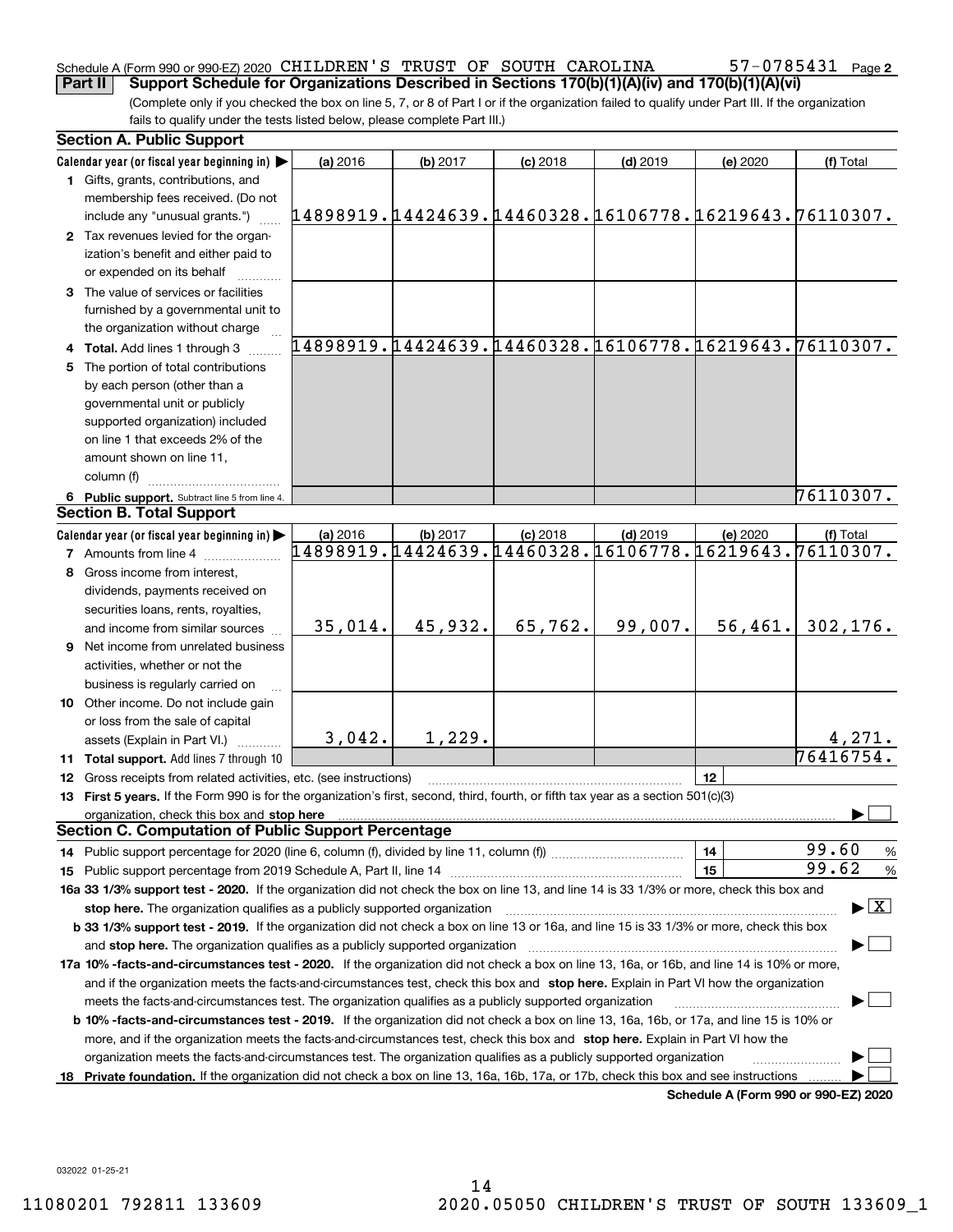#### Schedule A (Form 990 or 990-EZ) 2020 <code>CHILDREN'S TRUST OF SOUTH CAROLINA</code> 57-0785431 <code>Page</code> **Part III Support Schedule for Organizations Described in Section 509(a)(2)**

(Complete only if you checked the box on line 10 of Part I or if the organization failed to qualify under Part II. If the organization fails to qualify under the tests listed below, please complete Part II.)

|    | <b>Section A. Public Support</b>                                                                                                                                                                |          |          |            |            |          |                                      |
|----|-------------------------------------------------------------------------------------------------------------------------------------------------------------------------------------------------|----------|----------|------------|------------|----------|--------------------------------------|
|    | Calendar year (or fiscal year beginning in) $\blacktriangleright$                                                                                                                               | (a) 2016 | (b) 2017 | $(c)$ 2018 | $(d)$ 2019 | (e) 2020 | (f) Total                            |
|    | 1 Gifts, grants, contributions, and                                                                                                                                                             |          |          |            |            |          |                                      |
|    | membership fees received. (Do not                                                                                                                                                               |          |          |            |            |          |                                      |
|    | include any "unusual grants.")                                                                                                                                                                  |          |          |            |            |          |                                      |
|    | <b>2</b> Gross receipts from admissions,<br>merchandise sold or services per-<br>formed, or facilities furnished in<br>any activity that is related to the<br>organization's tax-exempt purpose |          |          |            |            |          |                                      |
|    | 3 Gross receipts from activities that<br>are not an unrelated trade or bus-                                                                                                                     |          |          |            |            |          |                                      |
|    | iness under section 513                                                                                                                                                                         |          |          |            |            |          |                                      |
|    | 4 Tax revenues levied for the organ-<br>ization's benefit and either paid to                                                                                                                    |          |          |            |            |          |                                      |
|    | or expended on its behalf                                                                                                                                                                       |          |          |            |            |          |                                      |
|    | 5 The value of services or facilities<br>furnished by a governmental unit to                                                                                                                    |          |          |            |            |          |                                      |
|    | the organization without charge                                                                                                                                                                 |          |          |            |            |          |                                      |
|    | <b>6 Total.</b> Add lines 1 through 5                                                                                                                                                           |          |          |            |            |          |                                      |
|    | 7a Amounts included on lines 1, 2, and<br>3 received from disqualified persons                                                                                                                  |          |          |            |            |          |                                      |
|    | <b>b</b> Amounts included on lines 2 and 3 received<br>from other than disqualified persons that<br>exceed the greater of \$5,000 or 1% of the<br>amount on line 13 for the year                |          |          |            |            |          |                                      |
|    | c Add lines 7a and 7b                                                                                                                                                                           |          |          |            |            |          |                                      |
|    | 8 Public support. (Subtract line 7c from line 6.)<br><b>Section B. Total Support</b>                                                                                                            |          |          |            |            |          |                                      |
|    | Calendar year (or fiscal year beginning in)                                                                                                                                                     | (a) 2016 | (b) 2017 | $(c)$ 2018 | $(d)$ 2019 | (e) 2020 | (f) Total                            |
|    | 9 Amounts from line 6                                                                                                                                                                           |          |          |            |            |          |                                      |
|    | <b>10a</b> Gross income from interest,<br>dividends, payments received on<br>securities loans, rents, royalties,<br>and income from similar sources                                             |          |          |            |            |          |                                      |
|    | <b>b</b> Unrelated business taxable income<br>(less section 511 taxes) from businesses                                                                                                          |          |          |            |            |          |                                      |
|    | acquired after June 30, 1975                                                                                                                                                                    |          |          |            |            |          |                                      |
|    | c Add lines 10a and 10b                                                                                                                                                                         |          |          |            |            |          |                                      |
|    | 11 Net income from unrelated business<br>activities not included in line 10b,<br>whether or not the business is<br>regularly carried on                                                         |          |          |            |            |          |                                      |
|    | 12 Other income. Do not include gain<br>or loss from the sale of capital<br>assets (Explain in Part VI.)                                                                                        |          |          |            |            |          |                                      |
|    | 13 Total support. (Add lines 9, 10c, 11, and 12.)                                                                                                                                               |          |          |            |            |          |                                      |
|    | 14 First 5 years. If the Form 990 is for the organization's first, second, third, fourth, or fifth tax year as a section 501(c)(3) organization,                                                |          |          |            |            |          |                                      |
|    |                                                                                                                                                                                                 |          |          |            |            |          |                                      |
|    | <b>Section C. Computation of Public Support Percentage</b>                                                                                                                                      |          |          |            |            |          |                                      |
|    |                                                                                                                                                                                                 |          |          |            |            | 15       | %                                    |
| 16 | Public support percentage from 2019 Schedule A, Part III, line 15                                                                                                                               |          |          |            |            | 16       | %                                    |
|    | Section D. Computation of Investment Income Percentage                                                                                                                                          |          |          |            |            |          |                                      |
|    | 17 Investment income percentage for 2020 (line 10c, column (f), divided by line 13, column (f))<br>18 Investment income percentage from 2019 Schedule A, Part III, line 17                      |          |          |            |            | 17<br>18 | %<br>%                               |
|    | 19a 33 1/3% support tests - 2020. If the organization did not check the box on line 14, and line 15 is more than 33 1/3%, and line 17 is not                                                    |          |          |            |            |          |                                      |
|    | more than 33 1/3%, check this box and stop here. The organization qualifies as a publicly supported organization                                                                                |          |          |            |            |          |                                      |
|    | b 33 1/3% support tests - 2019. If the organization did not check a box on line 14 or line 19a, and line 16 is more than 33 1/3%, and                                                           |          |          |            |            |          |                                      |
|    | line 18 is not more than 33 1/3%, check this box and stop here. The organization qualifies as a publicly supported organization                                                                 |          |          |            |            |          |                                      |
| 20 | <b>Private foundation.</b> If the organization did not check a box on line 14, 19a, or 19b, check this box and see instructions                                                                 |          |          |            |            |          | .                                    |
|    | 032023 01-25-21                                                                                                                                                                                 |          |          |            |            |          | Schedule A (Form 990 or 990-EZ) 2020 |
|    |                                                                                                                                                                                                 |          | 15       |            |            |          |                                      |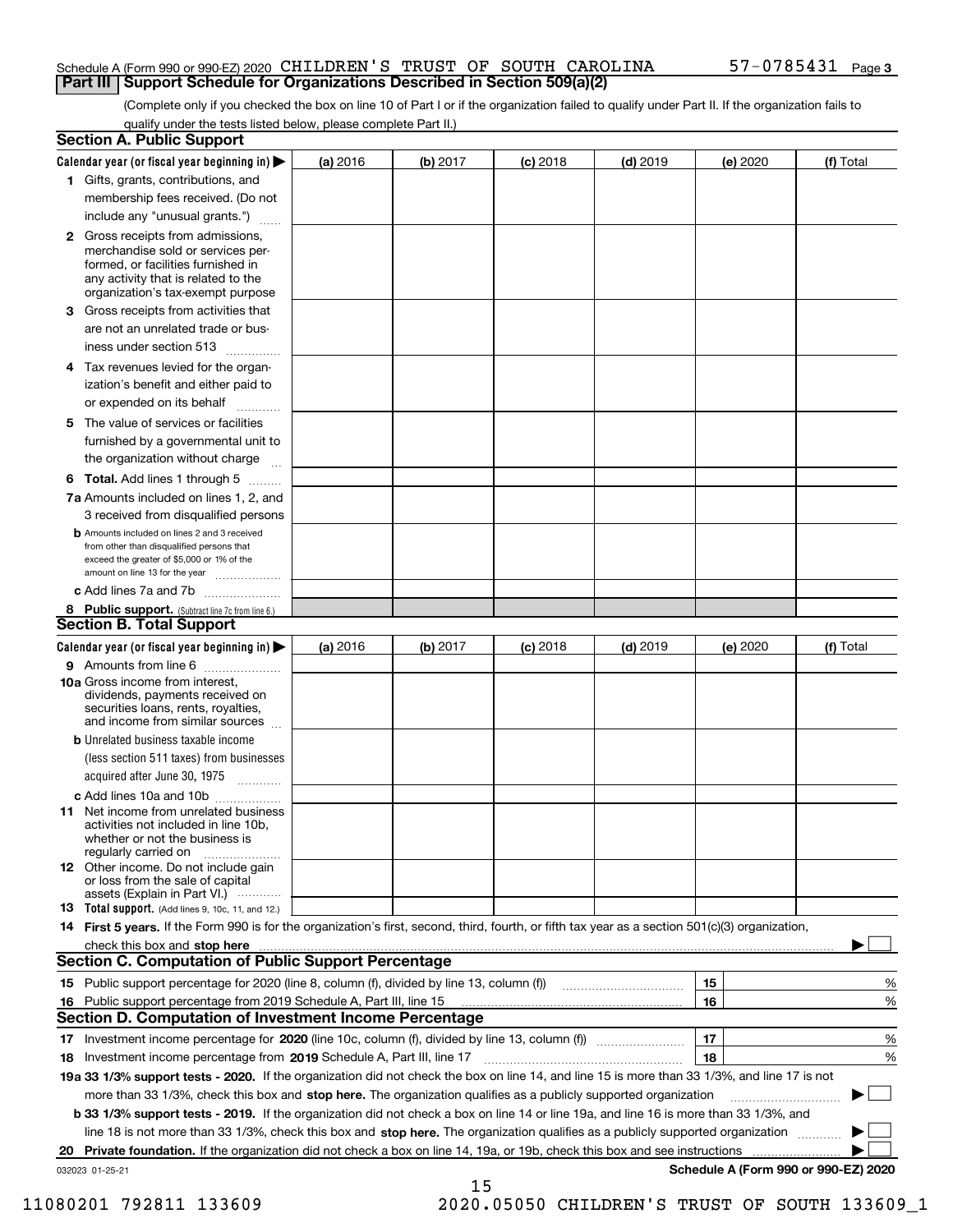#### Schedule A (Form 990 or 990-EZ) 2020 <code>CHILDREN'S TRUST OF SOUTH CAROLINA</code> 57-0785431 <code>Page</code>

#### $57 - 0785431$  Page 4

**1**

**YesNo**

### **Part IV Supporting Organizations**

(Complete only if you checked a box in line 12 on Part I. If you checked box 12a, Part I, complete Sections A and B. If you checked box 12b, Part I, complete Sections A and C. If you checked box 12c, Part I, complete Sections A, D, and E. If you checked box 12d, Part I, complete Sections A and D, and complete Part V.)

#### **Section A. All Supporting Organizations**

- **1** Are all of the organization's supported organizations listed by name in the organization's governing documents? If "No," describe in **Part VI** how the supported organizations are designated. If designated by *class or purpose, describe the designation. If historic and continuing relationship, explain.*
- **2** Did the organization have any supported organization that does not have an IRS determination of status under section 509(a)(1) or (2)? If "Yes," explain in Part VI how the organization determined that the supported *organization was described in section 509(a)(1) or (2).*
- **3a** Did the organization have a supported organization described in section 501(c)(4), (5), or (6)? If "Yes," answer *lines 3b and 3c below.*
- **b** Did the organization confirm that each supported organization qualified under section 501(c)(4), (5), or (6) and satisfied the public support tests under section 509(a)(2)? If "Yes," describe in **Part VI** when and how the *organization made the determination.*
- **c**Did the organization ensure that all support to such organizations was used exclusively for section 170(c)(2)(B) purposes? If "Yes," explain in **Part VI** what controls the organization put in place to ensure such use.
- **4a***If* Was any supported organization not organized in the United States ("foreign supported organization")? *"Yes," and if you checked box 12a or 12b in Part I, answer lines 4b and 4c below.*
- **b** Did the organization have ultimate control and discretion in deciding whether to make grants to the foreign supported organization? If "Yes," describe in **Part VI** how the organization had such control and discretion *despite being controlled or supervised by or in connection with its supported organizations.*
- **c** Did the organization support any foreign supported organization that does not have an IRS determination under sections 501(c)(3) and 509(a)(1) or (2)? If "Yes," explain in **Part VI** what controls the organization used *to ensure that all support to the foreign supported organization was used exclusively for section 170(c)(2)(B) purposes.*
- **5a** Did the organization add, substitute, or remove any supported organizations during the tax year? If "Yes," answer lines 5b and 5c below (if applicable). Also, provide detail in **Part VI,** including (i) the names and EIN *numbers of the supported organizations added, substituted, or removed; (ii) the reasons for each such action; (iii) the authority under the organization's organizing document authorizing such action; and (iv) how the action was accomplished (such as by amendment to the organizing document).*
- **b** Type I or Type II only. Was any added or substituted supported organization part of a class already designated in the organization's organizing document?
- **cSubstitutions only.**  Was the substitution the result of an event beyond the organization's control?
- **6** Did the organization provide support (whether in the form of grants or the provision of services or facilities) to **Part VI.** *If "Yes," provide detail in* support or benefit one or more of the filing organization's supported organizations? anyone other than (i) its supported organizations, (ii) individuals that are part of the charitable class benefited by one or more of its supported organizations, or (iii) other supporting organizations that also
- **7**Did the organization provide a grant, loan, compensation, or other similar payment to a substantial contributor *If "Yes," complete Part I of Schedule L (Form 990 or 990-EZ).* regard to a substantial contributor? (as defined in section 4958(c)(3)(C)), a family member of a substantial contributor, or a 35% controlled entity with
- **8** Did the organization make a loan to a disqualified person (as defined in section 4958) not described in line 7? *If "Yes," complete Part I of Schedule L (Form 990 or 990-EZ).*
- **9a** Was the organization controlled directly or indirectly at any time during the tax year by one or more in section 509(a)(1) or (2))? If "Yes," *provide detail in* <code>Part VI.</code> disqualified persons, as defined in section 4946 (other than foundation managers and organizations described
- **b** Did one or more disqualified persons (as defined in line 9a) hold a controlling interest in any entity in which the supporting organization had an interest? If "Yes," provide detail in P**art VI**.
- **c**Did a disqualified person (as defined in line 9a) have an ownership interest in, or derive any personal benefit from, assets in which the supporting organization also had an interest? If "Yes," provide detail in P**art VI.**
- **10a** Was the organization subject to the excess business holdings rules of section 4943 because of section supporting organizations)? If "Yes," answer line 10b below. 4943(f) (regarding certain Type II supporting organizations, and all Type III non-functionally integrated
- **b** Did the organization have any excess business holdings in the tax year? (Use Schedule C, Form 4720, to *determine whether the organization had excess business holdings.)*

032024 01-25-21



**Schedule A (Form 990 or 990-EZ) 2020**

11080201 792811 133609 2020.05050 CHILDREN'S TRUST OF SOUTH 133609\_1

16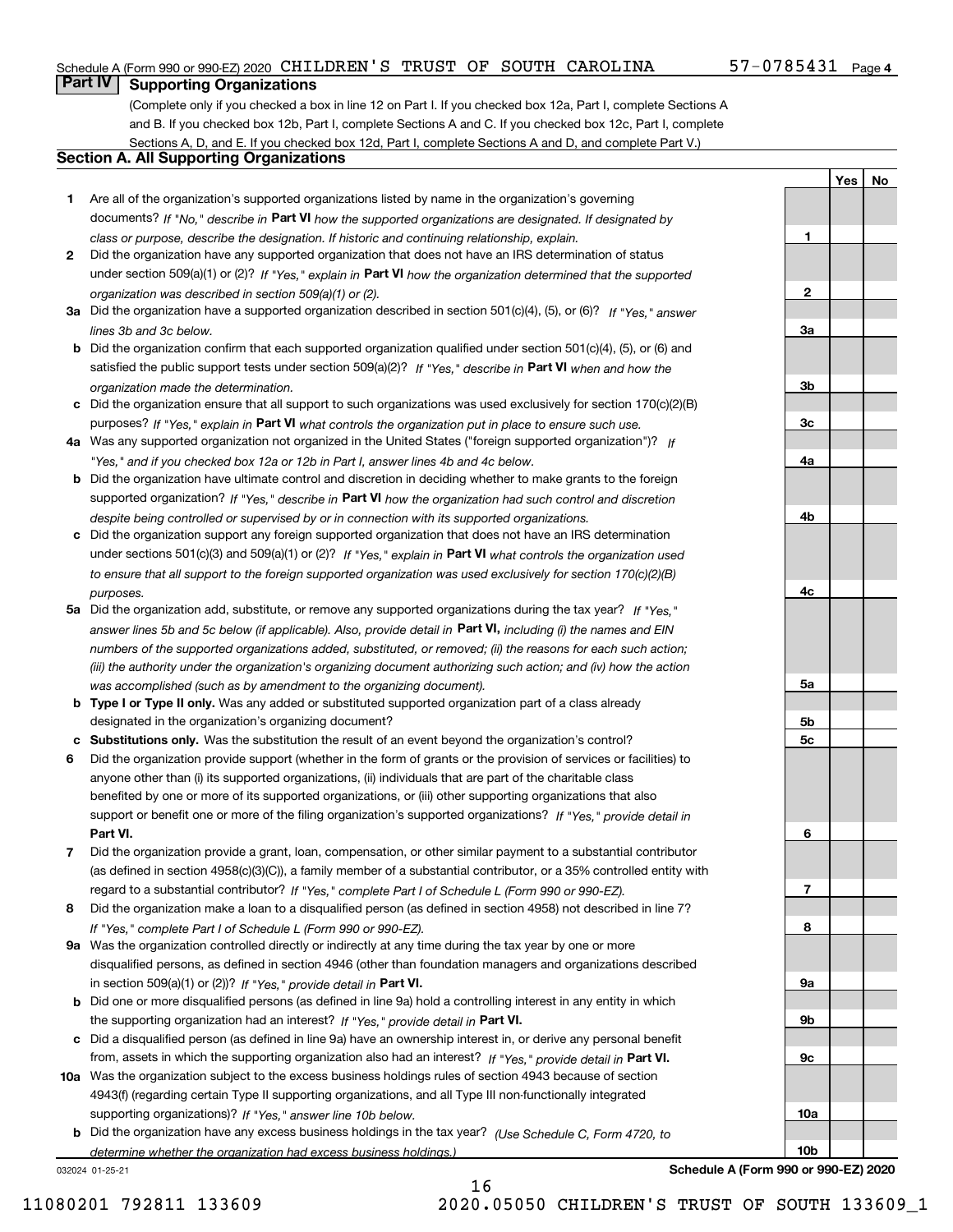#### Schedule A (Form 990 or 990-EZ) 2020 <code>CHILDREN'S TRUST OF SOUTH CAROLINA</code> 57-0785431 <code>Page</code>

|              | Supporting Organizations (continued)<br>Part IV                                                                                                                                                                                                                                                                                                                                                                                                                                                                                                                                                                                                      |                 |     |    |
|--------------|------------------------------------------------------------------------------------------------------------------------------------------------------------------------------------------------------------------------------------------------------------------------------------------------------------------------------------------------------------------------------------------------------------------------------------------------------------------------------------------------------------------------------------------------------------------------------------------------------------------------------------------------------|-----------------|-----|----|
|              |                                                                                                                                                                                                                                                                                                                                                                                                                                                                                                                                                                                                                                                      |                 | Yes | No |
| 11           | Has the organization accepted a gift or contribution from any of the following persons?                                                                                                                                                                                                                                                                                                                                                                                                                                                                                                                                                              |                 |     |    |
|              | a A person who directly or indirectly controls, either alone or together with persons described in lines 11b and                                                                                                                                                                                                                                                                                                                                                                                                                                                                                                                                     |                 |     |    |
|              | 11c below, the governing body of a supported organization?                                                                                                                                                                                                                                                                                                                                                                                                                                                                                                                                                                                           | 11a             |     |    |
|              | <b>b</b> A family member of a person described in line 11a above?                                                                                                                                                                                                                                                                                                                                                                                                                                                                                                                                                                                    | 11 <sub>b</sub> |     |    |
|              | c A 35% controlled entity of a person described in line 11a or 11b above? If "Yes" to line 11a, 11b, or 11c, provide                                                                                                                                                                                                                                                                                                                                                                                                                                                                                                                                 |                 |     |    |
|              | detail in Part VI.                                                                                                                                                                                                                                                                                                                                                                                                                                                                                                                                                                                                                                   | 11c             |     |    |
|              | <b>Section B. Type I Supporting Organizations</b>                                                                                                                                                                                                                                                                                                                                                                                                                                                                                                                                                                                                    |                 |     |    |
|              |                                                                                                                                                                                                                                                                                                                                                                                                                                                                                                                                                                                                                                                      |                 | Yes | No |
| 1            | Did the governing body, members of the governing body, officers acting in their official capacity, or membership of one or<br>more supported organizations have the power to regularly appoint or elect at least a majority of the organization's officers,<br>directors, or trustees at all times during the tax year? If "No," describe in Part VI how the supported organization(s)<br>effectively operated, supervised, or controlled the organization's activities. If the organization had more than one supported<br>organization, describe how the powers to appoint and/or remove officers, directors, or trustees were allocated among the |                 |     |    |
|              | supported organizations and what conditions or restrictions, if any, applied to such powers during the tax year.                                                                                                                                                                                                                                                                                                                                                                                                                                                                                                                                     | 1               |     |    |
| $\mathbf{2}$ | Did the organization operate for the benefit of any supported organization other than the supported                                                                                                                                                                                                                                                                                                                                                                                                                                                                                                                                                  |                 |     |    |
|              | organization(s) that operated, supervised, or controlled the supporting organization? If "Yes," explain in                                                                                                                                                                                                                                                                                                                                                                                                                                                                                                                                           |                 |     |    |
|              | Part VI how providing such benefit carried out the purposes of the supported organization(s) that operated,                                                                                                                                                                                                                                                                                                                                                                                                                                                                                                                                          |                 |     |    |
|              | supervised, or controlled the supporting organization.<br>Section C. Type II Supporting Organizations                                                                                                                                                                                                                                                                                                                                                                                                                                                                                                                                                | $\overline{2}$  |     |    |
|              |                                                                                                                                                                                                                                                                                                                                                                                                                                                                                                                                                                                                                                                      |                 |     |    |
|              |                                                                                                                                                                                                                                                                                                                                                                                                                                                                                                                                                                                                                                                      |                 | Yes | No |
| 1.           | Were a majority of the organization's directors or trustees during the tax year also a majority of the directors                                                                                                                                                                                                                                                                                                                                                                                                                                                                                                                                     |                 |     |    |
|              | or trustees of each of the organization's supported organization(s)? If "No," describe in Part VI how control                                                                                                                                                                                                                                                                                                                                                                                                                                                                                                                                        |                 |     |    |
|              | or management of the supporting organization was vested in the same persons that controlled or managed                                                                                                                                                                                                                                                                                                                                                                                                                                                                                                                                               | 1               |     |    |
|              | the supported organization(s).<br><b>Section D. All Type III Supporting Organizations</b>                                                                                                                                                                                                                                                                                                                                                                                                                                                                                                                                                            |                 |     |    |
|              |                                                                                                                                                                                                                                                                                                                                                                                                                                                                                                                                                                                                                                                      |                 | Yes | No |
| 1            | Did the organization provide to each of its supported organizations, by the last day of the fifth month of the                                                                                                                                                                                                                                                                                                                                                                                                                                                                                                                                       |                 |     |    |
|              | organization's tax year, (i) a written notice describing the type and amount of support provided during the prior tax                                                                                                                                                                                                                                                                                                                                                                                                                                                                                                                                |                 |     |    |
|              | year, (ii) a copy of the Form 990 that was most recently filed as of the date of notification, and (iii) copies of the                                                                                                                                                                                                                                                                                                                                                                                                                                                                                                                               |                 |     |    |
|              | organization's governing documents in effect on the date of notification, to the extent not previously provided?                                                                                                                                                                                                                                                                                                                                                                                                                                                                                                                                     | 1               |     |    |
| 2            | Were any of the organization's officers, directors, or trustees either (i) appointed or elected by the supported                                                                                                                                                                                                                                                                                                                                                                                                                                                                                                                                     |                 |     |    |
|              | organization(s) or (ii) serving on the governing body of a supported organization? If "No," explain in Part VI how                                                                                                                                                                                                                                                                                                                                                                                                                                                                                                                                   |                 |     |    |
|              | the organization maintained a close and continuous working relationship with the supported organization(s).                                                                                                                                                                                                                                                                                                                                                                                                                                                                                                                                          | $\mathbf{2}$    |     |    |
| 3            | By reason of the relationship described in line 2, above, did the organization's supported organizations have a                                                                                                                                                                                                                                                                                                                                                                                                                                                                                                                                      |                 |     |    |
|              | significant voice in the organization's investment policies and in directing the use of the organization's                                                                                                                                                                                                                                                                                                                                                                                                                                                                                                                                           |                 |     |    |
|              | income or assets at all times during the tax year? If "Yes," describe in Part VI the role the organization's                                                                                                                                                                                                                                                                                                                                                                                                                                                                                                                                         |                 |     |    |
|              | supported organizations played in this regard.                                                                                                                                                                                                                                                                                                                                                                                                                                                                                                                                                                                                       |                 |     |    |
|              | Section E. Type III Functionally Integrated Supporting Organizations                                                                                                                                                                                                                                                                                                                                                                                                                                                                                                                                                                                 |                 |     |    |
| 1.           | Check the box next to the method that the organization used to satisfy the Integral Part Test during the year (see instructions).                                                                                                                                                                                                                                                                                                                                                                                                                                                                                                                    |                 |     |    |
| a            | The organization satisfied the Activities Test. Complete line 2 below.                                                                                                                                                                                                                                                                                                                                                                                                                                                                                                                                                                               |                 |     |    |
| b            | The organization is the parent of each of its supported organizations. Complete line 3 below.                                                                                                                                                                                                                                                                                                                                                                                                                                                                                                                                                        |                 |     |    |
| c            | The organization supported a governmental entity. Describe in Part VI how you supported a governmental entity (see instructions)                                                                                                                                                                                                                                                                                                                                                                                                                                                                                                                     |                 |     |    |
| 2            | Activities Test. Answer lines 2a and 2b below.                                                                                                                                                                                                                                                                                                                                                                                                                                                                                                                                                                                                       |                 | Yes | No |
| а            | Did substantially all of the organization's activities during the tax year directly further the exempt purposes of                                                                                                                                                                                                                                                                                                                                                                                                                                                                                                                                   |                 |     |    |
|              | the supported organization(s) to which the organization was responsive? If "Yes." then in Part VI identify                                                                                                                                                                                                                                                                                                                                                                                                                                                                                                                                           |                 |     |    |
|              | those supported organizations and explain how these activities directly furthered their exempt purposes,                                                                                                                                                                                                                                                                                                                                                                                                                                                                                                                                             |                 |     |    |
|              | how the organization was responsive to those supported organizations, and how the organization determined                                                                                                                                                                                                                                                                                                                                                                                                                                                                                                                                            |                 |     |    |
|              | that these activities constituted substantially all of its activities.                                                                                                                                                                                                                                                                                                                                                                                                                                                                                                                                                                               | 2a              |     |    |
| b            | Did the activities described in line 2a, above, constitute activities that, but for the organization's involvement,                                                                                                                                                                                                                                                                                                                                                                                                                                                                                                                                  |                 |     |    |
|              | one or more of the organization's supported organization(s) would have been engaged in? If "Yes." explain in                                                                                                                                                                                                                                                                                                                                                                                                                                                                                                                                         |                 |     |    |

- **3** Parent of Supported Organizations. Answer lines 3a and 3b below. *these activities but for the organization's involvement.*
- **a** Did the organization have the power to regularly appoint or elect a majority of the officers, directors, or trustees of each of the supported organizations? If "Yes" or "No" provide details in P**art VI.**

**Part VI**  *the reasons for the organization's position that its supported organization(s) would have engaged in*

**b** Did the organization exercise a substantial degree of direction over the policies, programs, and activities of each of its supported organizations? If "Yes," describe in Part VI the role played by the organization in this regard.

17

032025 01-25-21

**Schedule A (Form 990 or 990-EZ) 2020**

**2b**

**3a**

**3b**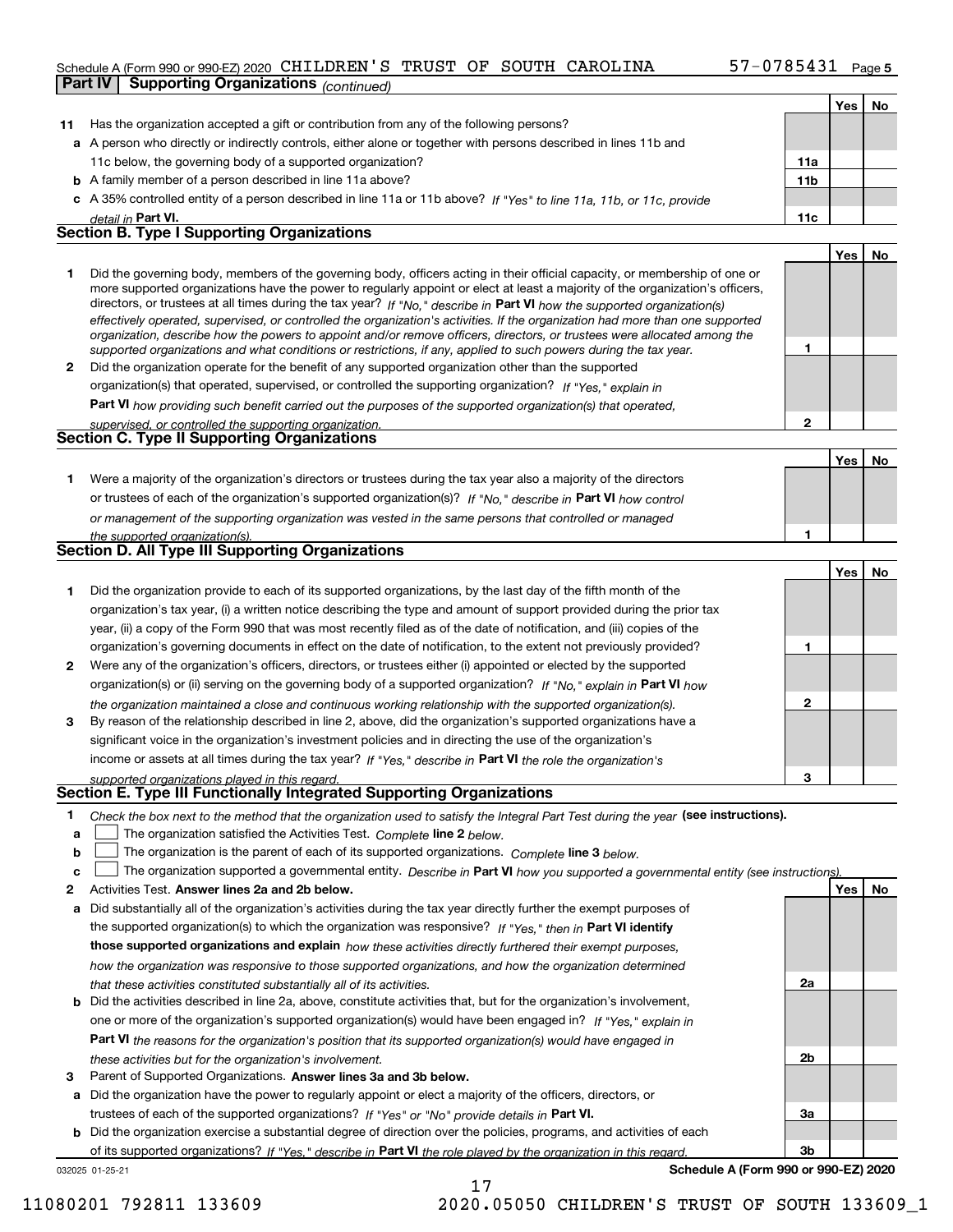|  | Schedule A (Form 990 or 990-EZ) 2020 CHILDREN'S TRUST OF SOUTH CAROLINA               |  |  | 57-0785431 Page 6 |  |
|--|---------------------------------------------------------------------------------------|--|--|-------------------|--|
|  | <b>Part V</b> Type III Non-Functionally Integrated 509(a)(3) Supporting Organizations |  |  |                   |  |

1 Check here if the organization satisfied the Integral Part Test as a qualifying trust on Nov. 20, 1970 (explain in Part VI). See instructions. All other Type III non-functionally integrated supporting organizations must complete Sections A through E.

|                                         | Section A - Adjusted Net Income                                                                                                   | (A) Prior Year | (B) Current Year<br>(optional) |                                |
|-----------------------------------------|-----------------------------------------------------------------------------------------------------------------------------------|----------------|--------------------------------|--------------------------------|
| 1                                       | Net short-term capital gain                                                                                                       | 1              |                                |                                |
| 2                                       | Recoveries of prior-year distributions                                                                                            | $\mathbf{2}$   |                                |                                |
| 3                                       | Other gross income (see instructions)                                                                                             | 3              |                                |                                |
| 4                                       | Add lines 1 through 3.                                                                                                            | 4              |                                |                                |
| 5                                       | Depreciation and depletion                                                                                                        | 5              |                                |                                |
| 6                                       | Portion of operating expenses paid or incurred for production or                                                                  |                |                                |                                |
|                                         | collection of gross income or for management, conservation, or                                                                    |                |                                |                                |
|                                         | maintenance of property held for production of income (see instructions)                                                          | 6              |                                |                                |
| 7                                       | Other expenses (see instructions)                                                                                                 | $\overline{7}$ |                                |                                |
| 8                                       | Adjusted Net Income (subtract lines 5, 6, and 7 from line 4)                                                                      | 8              |                                |                                |
| <b>Section B - Minimum Asset Amount</b> |                                                                                                                                   |                | (A) Prior Year                 | (B) Current Year<br>(optional) |
| 1                                       | Aggregate fair market value of all non-exempt-use assets (see                                                                     |                |                                |                                |
|                                         | instructions for short tax year or assets held for part of year):                                                                 |                |                                |                                |
|                                         | <b>a</b> Average monthly value of securities                                                                                      | 1a             |                                |                                |
|                                         | <b>b</b> Average monthly cash balances                                                                                            | 1b             |                                |                                |
|                                         | c Fair market value of other non-exempt-use assets                                                                                | 1c             |                                |                                |
|                                         | <b>d</b> Total (add lines 1a, 1b, and 1c)                                                                                         | 1d             |                                |                                |
|                                         | e Discount claimed for blockage or other factors                                                                                  |                |                                |                                |
|                                         | (explain in detail in Part VI):                                                                                                   |                |                                |                                |
| 2                                       | Acquisition indebtedness applicable to non-exempt-use assets                                                                      | $\mathbf{2}$   |                                |                                |
| 3                                       | Subtract line 2 from line 1d.                                                                                                     | 3              |                                |                                |
| 4                                       | Cash deemed held for exempt use. Enter 0.015 of line 3 (for greater amount,                                                       |                |                                |                                |
|                                         | see instructions).                                                                                                                | 4              |                                |                                |
| 5                                       | Net value of non-exempt-use assets (subtract line 4 from line 3)                                                                  | 5              |                                |                                |
| 6                                       | Multiply line 5 by 0.035.                                                                                                         | 6              |                                |                                |
| 7                                       | Recoveries of prior-year distributions                                                                                            | $\overline{7}$ |                                |                                |
| 8                                       | Minimum Asset Amount (add line 7 to line 6)                                                                                       | 8              |                                |                                |
|                                         | <b>Section C - Distributable Amount</b>                                                                                           |                |                                | <b>Current Year</b>            |
| 1                                       | Adjusted net income for prior year (from Section A, line 8, column A)                                                             | 1              |                                |                                |
| 2                                       | Enter 0.85 of line 1.                                                                                                             | $\overline{2}$ |                                |                                |
| 3                                       | Minimum asset amount for prior year (from Section B, line 8, column A)                                                            | 3              |                                |                                |
| 4                                       | Enter greater of line 2 or line 3.                                                                                                | 4              |                                |                                |
| 5                                       | Income tax imposed in prior year                                                                                                  | 5              |                                |                                |
| 6                                       | <b>Distributable Amount.</b> Subtract line 5 from line 4, unless subject to                                                       |                |                                |                                |
|                                         | emergency temporary reduction (see instructions).                                                                                 | 6              |                                |                                |
| 7                                       | Check here if the current year is the organization's first as a non-functionally integrated Type III supporting organization (see |                |                                |                                |

instructions).

**1**

**Schedule A (Form 990 or 990-EZ) 2020**

032026 01-25-21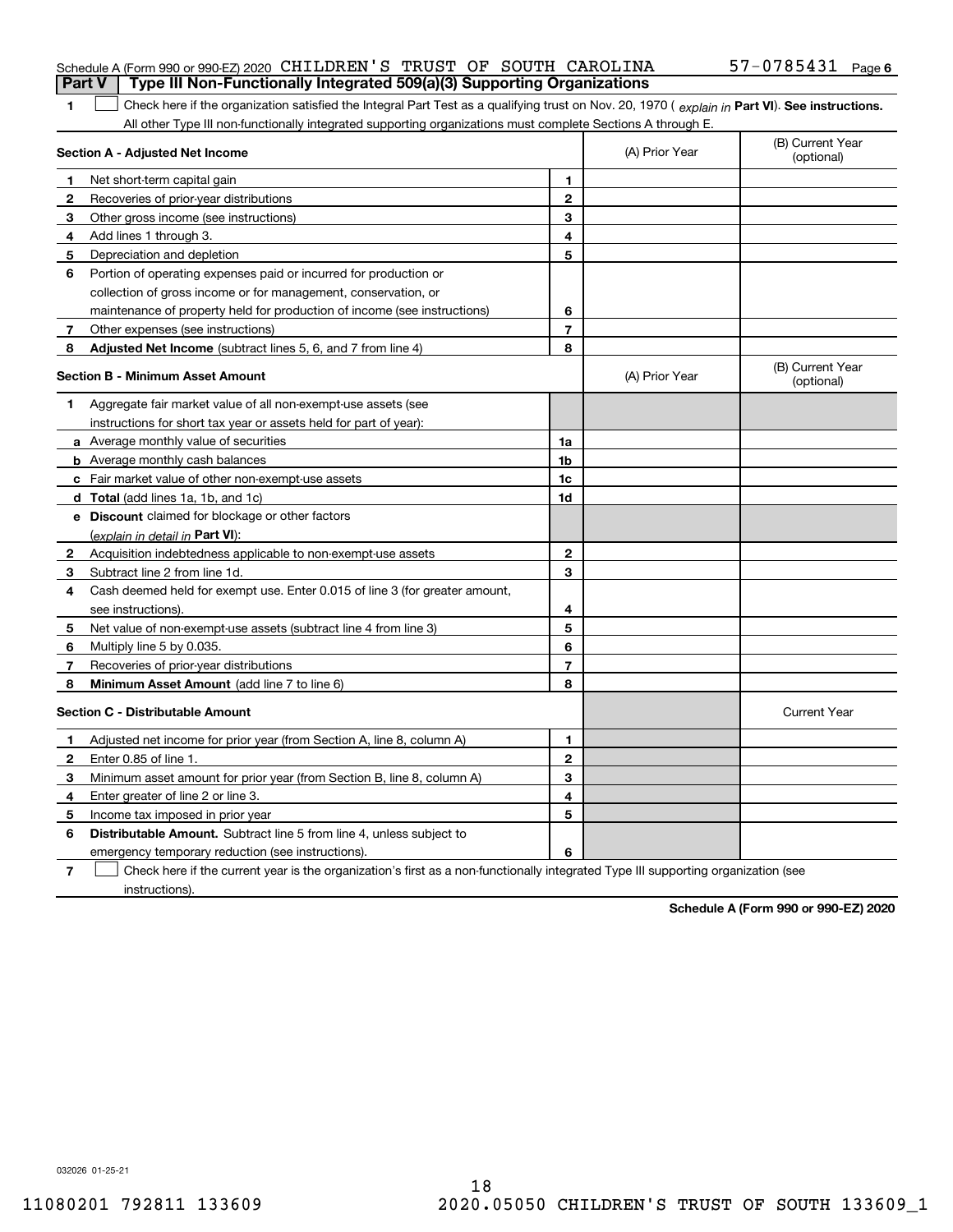#### Schedule A (Form 990 or 990-EZ) 2020 Page CHILDREN'S TRUST OF SOUTH CAROLINA 57-0785431

| Part V | Type III Non-Functionally Integrated 509(a)(3) Supporting Organizations                       |                             | (continued)                           |              |                                         |
|--------|-----------------------------------------------------------------------------------------------|-----------------------------|---------------------------------------|--------------|-----------------------------------------|
|        | <b>Section D - Distributions</b>                                                              |                             |                                       |              | <b>Current Year</b>                     |
|        | Amounts paid to supported organizations to accomplish exempt purposes                         |                             |                                       | 1            |                                         |
| 2      | Amounts paid to perform activity that directly furthers exempt purposes of supported          |                             |                                       |              |                                         |
|        | organizations, in excess of income from activity                                              |                             |                                       | $\mathbf{2}$ |                                         |
| 3      | Administrative expenses paid to accomplish exempt purposes of supported organizations         |                             |                                       | 3            |                                         |
| 4      | Amounts paid to acquire exempt-use assets                                                     |                             |                                       | 4            |                                         |
| 5      | Qualified set-aside amounts (prior IRS approval required - <i>provide details in</i> Part VI) |                             |                                       | 5            |                                         |
| 6      | Other distributions ( <i>describe in</i> Part VI). See instructions.                          |                             |                                       | 6            |                                         |
| 7      | Total annual distributions. Add lines 1 through 6.                                            |                             |                                       | 7            |                                         |
| 8      | Distributions to attentive supported organizations to which the organization is responsive    |                             |                                       |              |                                         |
|        | (provide details in Part VI). See instructions.                                               |                             |                                       | 8            |                                         |
| 9      | Distributable amount for 2020 from Section C, line 6                                          |                             |                                       | 9            |                                         |
| 10     | Line 8 amount divided by line 9 amount                                                        |                             |                                       | 10           |                                         |
|        |                                                                                               | (i)                         | (ii)                                  |              | (iii)                                   |
|        | <b>Section E - Distribution Allocations</b> (see instructions)                                | <b>Excess Distributions</b> | <b>Underdistributions</b><br>Pre-2020 |              | <b>Distributable</b><br>Amount for 2020 |
| 1      | Distributable amount for 2020 from Section C, line 6                                          |                             |                                       |              |                                         |
| 2      | Underdistributions, if any, for years prior to 2020 (reason-                                  |                             |                                       |              |                                         |
|        | able cause required - explain in Part VI). See instructions.                                  |                             |                                       |              |                                         |
| 3      | Excess distributions carryover, if any, to 2020                                               |                             |                                       |              |                                         |
|        | a From 2015                                                                                   |                             |                                       |              |                                         |
|        | $b$ From 2016                                                                                 |                             |                                       |              |                                         |
|        | $c$ From 2017                                                                                 |                             |                                       |              |                                         |
|        | <b>d</b> From 2018                                                                            |                             |                                       |              |                                         |
|        | e From 2019                                                                                   |                             |                                       |              |                                         |
|        | f Total of lines 3a through 3e                                                                |                             |                                       |              |                                         |
|        | g Applied to underdistributions of prior years                                                |                             |                                       |              |                                         |
|        | h Applied to 2020 distributable amount                                                        |                             |                                       |              |                                         |
|        | Carryover from 2015 not applied (see instructions)                                            |                             |                                       |              |                                         |
|        | Remainder. Subtract lines 3g, 3h, and 3i from line 3f.                                        |                             |                                       |              |                                         |
| 4      | Distributions for 2020 from Section D,                                                        |                             |                                       |              |                                         |
|        | line $7:$                                                                                     |                             |                                       |              |                                         |
|        | a Applied to underdistributions of prior years                                                |                             |                                       |              |                                         |
|        | <b>b</b> Applied to 2020 distributable amount                                                 |                             |                                       |              |                                         |
|        | c Remainder. Subtract lines 4a and 4b from line 4.                                            |                             |                                       |              |                                         |
| 5      | Remaining underdistributions for years prior to 2020, if                                      |                             |                                       |              |                                         |
|        | any. Subtract lines 3g and 4a from line 2. For result greater                                 |                             |                                       |              |                                         |
|        | than zero, explain in Part VI. See instructions.                                              |                             |                                       |              |                                         |
| 6      | Remaining underdistributions for 2020. Subtract lines 3h                                      |                             |                                       |              |                                         |
|        | and 4b from line 1. For result greater than zero, explain in                                  |                             |                                       |              |                                         |
|        | Part VI. See instructions.                                                                    |                             |                                       |              |                                         |
| 7      | Excess distributions carryover to 2021. Add lines 3j                                          |                             |                                       |              |                                         |
|        | and 4c.                                                                                       |                             |                                       |              |                                         |
| 8      | Breakdown of line 7:                                                                          |                             |                                       |              |                                         |
|        | a Excess from 2016                                                                            |                             |                                       |              |                                         |
|        | <b>b</b> Excess from 2017                                                                     |                             |                                       |              |                                         |
|        | c Excess from 2018                                                                            |                             |                                       |              |                                         |
|        | d Excess from 2019                                                                            |                             |                                       |              |                                         |
|        | e Excess from 2020                                                                            |                             |                                       |              |                                         |

**Schedule A (Form 990 or 990-EZ) 2020**

032027 01-25-21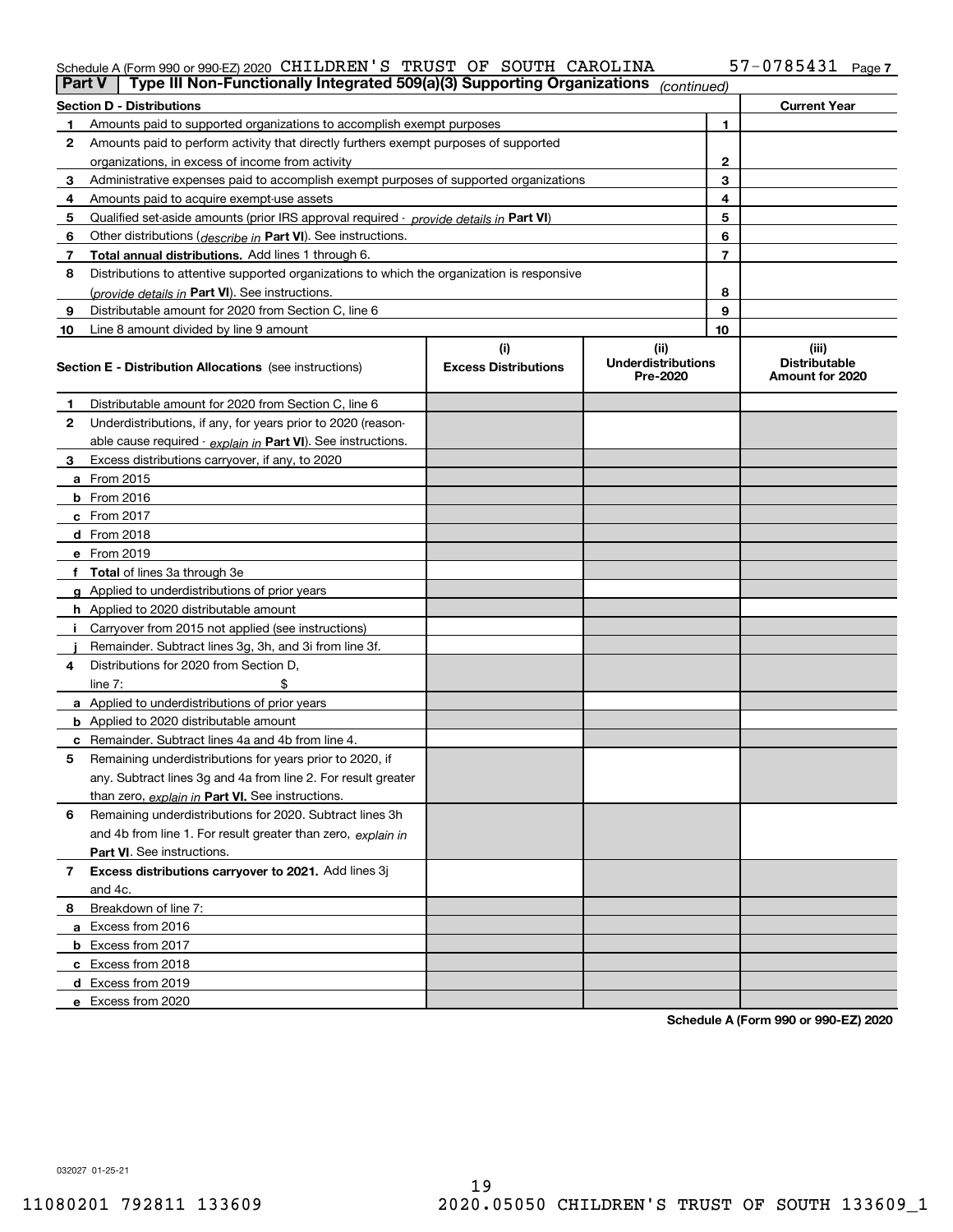|                 | Schedule A (Form 990 or 990-EZ) 2020 CHILDREN'S TRUST OF SOUTH CAROLINA                                                                                |    |  | $57 - 0785431$ Page 8                                                                                                                                                                                                                                                                                                                                                                                                             |  |
|-----------------|--------------------------------------------------------------------------------------------------------------------------------------------------------|----|--|-----------------------------------------------------------------------------------------------------------------------------------------------------------------------------------------------------------------------------------------------------------------------------------------------------------------------------------------------------------------------------------------------------------------------------------|--|
| <b>Part VI</b>  |                                                                                                                                                        |    |  | Supplemental Information. Provide the explanations required by Part II, line 10; Part II, line 17a or 17b; Part III, line 12;<br>Part IV, Section A, lines 1, 2, 3b, 3c, 4b, 4c, 5a, 6, 9a, 9b, 9c, 11a, 11b, and 11c; Part IV, Section B, lines 1 and 2; Part IV, Section C,<br>line 1; Part IV, Section D, lines 2 and 3; Part IV, Section E, lines 1c, 2a, 2b, 3a, and 3b; Part V, line 1; Part V, Section B, line 1e; Part V, |  |
|                 | Section D, lines 5, 6, and 8; and Part V, Section E, lines 2, 5, and 6. Also complete this part for any additional information.<br>(See instructions.) |    |  |                                                                                                                                                                                                                                                                                                                                                                                                                                   |  |
|                 |                                                                                                                                                        |    |  |                                                                                                                                                                                                                                                                                                                                                                                                                                   |  |
|                 |                                                                                                                                                        |    |  |                                                                                                                                                                                                                                                                                                                                                                                                                                   |  |
|                 |                                                                                                                                                        |    |  |                                                                                                                                                                                                                                                                                                                                                                                                                                   |  |
|                 |                                                                                                                                                        |    |  |                                                                                                                                                                                                                                                                                                                                                                                                                                   |  |
|                 |                                                                                                                                                        |    |  |                                                                                                                                                                                                                                                                                                                                                                                                                                   |  |
|                 |                                                                                                                                                        |    |  |                                                                                                                                                                                                                                                                                                                                                                                                                                   |  |
|                 |                                                                                                                                                        |    |  |                                                                                                                                                                                                                                                                                                                                                                                                                                   |  |
|                 |                                                                                                                                                        |    |  |                                                                                                                                                                                                                                                                                                                                                                                                                                   |  |
|                 |                                                                                                                                                        |    |  |                                                                                                                                                                                                                                                                                                                                                                                                                                   |  |
|                 |                                                                                                                                                        |    |  |                                                                                                                                                                                                                                                                                                                                                                                                                                   |  |
|                 |                                                                                                                                                        |    |  |                                                                                                                                                                                                                                                                                                                                                                                                                                   |  |
|                 |                                                                                                                                                        |    |  |                                                                                                                                                                                                                                                                                                                                                                                                                                   |  |
|                 |                                                                                                                                                        |    |  |                                                                                                                                                                                                                                                                                                                                                                                                                                   |  |
|                 |                                                                                                                                                        |    |  |                                                                                                                                                                                                                                                                                                                                                                                                                                   |  |
|                 |                                                                                                                                                        |    |  |                                                                                                                                                                                                                                                                                                                                                                                                                                   |  |
|                 |                                                                                                                                                        |    |  |                                                                                                                                                                                                                                                                                                                                                                                                                                   |  |
|                 |                                                                                                                                                        |    |  |                                                                                                                                                                                                                                                                                                                                                                                                                                   |  |
|                 |                                                                                                                                                        |    |  |                                                                                                                                                                                                                                                                                                                                                                                                                                   |  |
|                 |                                                                                                                                                        |    |  |                                                                                                                                                                                                                                                                                                                                                                                                                                   |  |
|                 |                                                                                                                                                        |    |  |                                                                                                                                                                                                                                                                                                                                                                                                                                   |  |
|                 |                                                                                                                                                        |    |  |                                                                                                                                                                                                                                                                                                                                                                                                                                   |  |
|                 |                                                                                                                                                        |    |  |                                                                                                                                                                                                                                                                                                                                                                                                                                   |  |
|                 |                                                                                                                                                        |    |  |                                                                                                                                                                                                                                                                                                                                                                                                                                   |  |
|                 |                                                                                                                                                        |    |  |                                                                                                                                                                                                                                                                                                                                                                                                                                   |  |
|                 |                                                                                                                                                        |    |  |                                                                                                                                                                                                                                                                                                                                                                                                                                   |  |
|                 |                                                                                                                                                        |    |  |                                                                                                                                                                                                                                                                                                                                                                                                                                   |  |
|                 |                                                                                                                                                        |    |  |                                                                                                                                                                                                                                                                                                                                                                                                                                   |  |
|                 |                                                                                                                                                        |    |  |                                                                                                                                                                                                                                                                                                                                                                                                                                   |  |
|                 |                                                                                                                                                        |    |  |                                                                                                                                                                                                                                                                                                                                                                                                                                   |  |
|                 |                                                                                                                                                        |    |  |                                                                                                                                                                                                                                                                                                                                                                                                                                   |  |
|                 |                                                                                                                                                        |    |  |                                                                                                                                                                                                                                                                                                                                                                                                                                   |  |
|                 |                                                                                                                                                        |    |  |                                                                                                                                                                                                                                                                                                                                                                                                                                   |  |
|                 |                                                                                                                                                        |    |  |                                                                                                                                                                                                                                                                                                                                                                                                                                   |  |
|                 |                                                                                                                                                        |    |  |                                                                                                                                                                                                                                                                                                                                                                                                                                   |  |
|                 |                                                                                                                                                        |    |  |                                                                                                                                                                                                                                                                                                                                                                                                                                   |  |
| 032028 01-25-21 |                                                                                                                                                        | 20 |  | Schedule A (Form 990 or 990-EZ) 2020                                                                                                                                                                                                                                                                                                                                                                                              |  |
|                 |                                                                                                                                                        |    |  |                                                                                                                                                                                                                                                                                                                                                                                                                                   |  |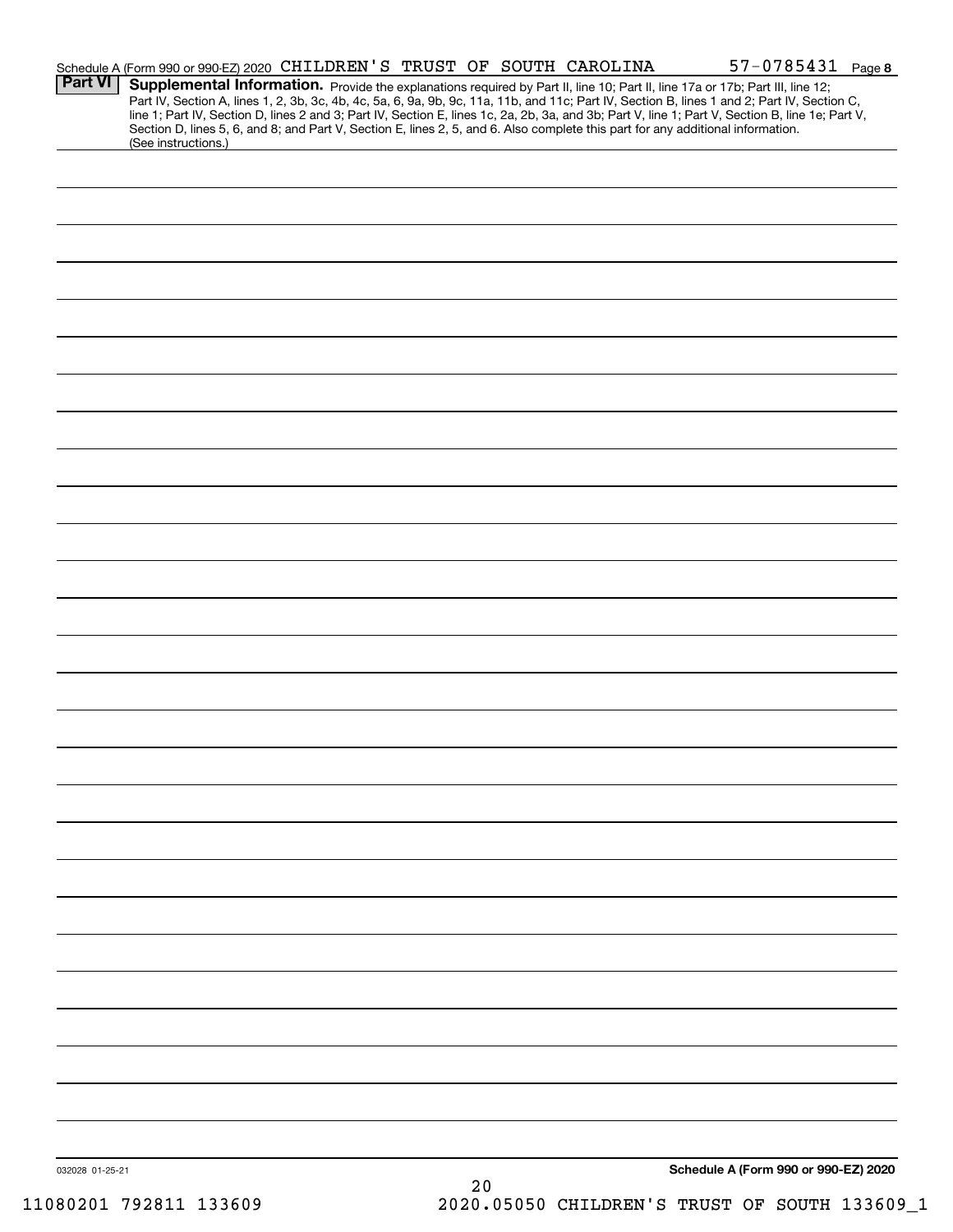Department of the Treasury Internal Revenue Service **(Form 990, 990-EZ, or 990-PF)**

Name of the organization

# \*\* PUBLIC DISCLOSURE COPY \*\*

# **Schedule B Schedule of Contributors**

**| Attach to Form 990, Form 990-EZ, or Form 990-PF. | Go to www.irs.gov/Form990 for the latest information.** OMB No. 1545-0047

**2020**

**Employer identification number**

|                                       | CHILDREN'S TRUST O |  |
|---------------------------------------|--------------------|--|
| <b>Organization type</b> (check one): |                    |  |

F SOUTH CAROLINA  $\vert$  57-0785431

| Filers of:         | Section:                                                                           |
|--------------------|------------------------------------------------------------------------------------|
| Form 990 or 990-EZ | $\boxed{\textbf{X}}$ 501(c)( 3) (enter number) organization                        |
|                    | $4947(a)(1)$ nonexempt charitable trust <b>not</b> treated as a private foundation |
|                    | 527 political organization                                                         |
| Form 990-PF        | 501(c)(3) exempt private foundation                                                |
|                    | 4947(a)(1) nonexempt charitable trust treated as a private foundation              |
|                    | 501(c)(3) taxable private foundation                                               |

Check if your organization is covered by the **General Rule** or a **Special Rule. Note:**  Only a section 501(c)(7), (8), or (10) organization can check boxes for both the General Rule and a Special Rule. See instructions.

#### **General Rule**

 $\mathcal{L}^{\text{max}}$ 

For an organization filing Form 990, 990-EZ, or 990-PF that received, during the year, contributions totaling \$5,000 or more (in money or property) from any one contributor. Complete Parts I and II. See instructions for determining a contributor's total contributions.

#### **Special Rules**

any one contributor, during the year, total contributions of the greater of  $\,$  (1) \$5,000; or **(2)** 2% of the amount on (i) Form 990, Part VIII, line 1h;  $\boxed{\textbf{X}}$  For an organization described in section 501(c)(3) filing Form 990 or 990-EZ that met the 33 1/3% support test of the regulations under sections 509(a)(1) and 170(b)(1)(A)(vi), that checked Schedule A (Form 990 or 990-EZ), Part II, line 13, 16a, or 16b, and that received from or (ii) Form 990-EZ, line 1. Complete Parts I and II.

For an organization described in section 501(c)(7), (8), or (10) filing Form 990 or 990-EZ that received from any one contributor, during the year, total contributions of more than \$1,000 exclusively for religious, charitable, scientific, literary, or educational purposes, or for the prevention of cruelty to children or animals. Complete Parts I (entering "N/A" in column (b) instead of the contributor name and address), II, and III.  $\mathcal{L}^{\text{max}}$ 

purpose. Don't complete any of the parts unless the **General Rule** applies to this organization because it received *nonexclusively* year, contributions <sub>exclusively</sub> for religious, charitable, etc., purposes, but no such contributions totaled more than \$1,000. If this box is checked, enter here the total contributions that were received during the year for an  $\;$ exclusively religious, charitable, etc., For an organization described in section 501(c)(7), (8), or (10) filing Form 990 or 990-EZ that received from any one contributor, during the religious, charitable, etc., contributions totaling \$5,000 or more during the year  $\Box$ — $\Box$   $\Box$  $\mathcal{L}^{\text{max}}$ 

**Caution:**  An organization that isn't covered by the General Rule and/or the Special Rules doesn't file Schedule B (Form 990, 990-EZ, or 990-PF),  **must** but it answer "No" on Part IV, line 2, of its Form 990; or check the box on line H of its Form 990-EZ or on its Form 990-PF, Part I, line 2, to certify that it doesn't meet the filing requirements of Schedule B (Form 990, 990-EZ, or 990-PF).

**For Paperwork Reduction Act Notice, see the instructions for Form 990, 990-EZ, or 990-PF. Schedule B (Form 990, 990-EZ, or 990-PF) (2020)** LHA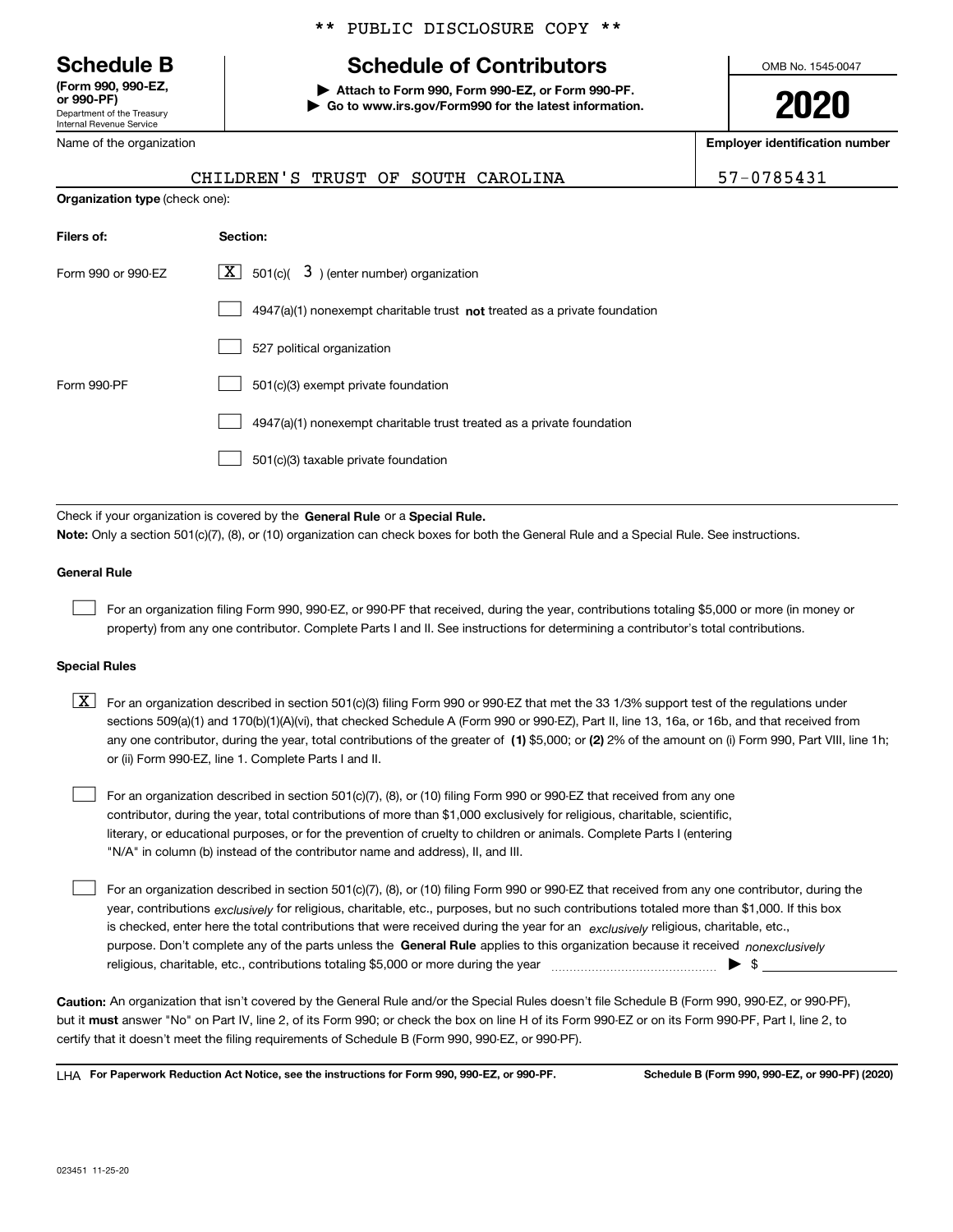**Employer identification number**

#### CHILDREN'S TRUST OF SOUTH CAROLINA 67-0785431

Chedule B (Form 990, 990-EZ, or 990-PF) (2020)<br>
lame of organization<br> **2PART I Contributors** (see instructions). Use duplicate copies of Part I if additional space is needed.<br> **2Part I Contributors** (see instructions).

| (a)<br>No. | (b)<br>Name, address, and ZIP + 4 | (c)<br><b>Total contributions</b> | (d)<br>Type of contribution                                                                                 |
|------------|-----------------------------------|-----------------------------------|-------------------------------------------------------------------------------------------------------------|
| 1          |                                   | 550,000.<br>\$                    | $\overline{\mathbf{X}}$<br>Person<br>Payroll<br>Noncash<br>(Complete Part II for<br>noncash contributions.) |
| (a)<br>No. | (b)<br>Name, address, and ZIP + 4 | (c)<br><b>Total contributions</b> | (d)<br>Type of contribution                                                                                 |
| 2          |                                   | 8,167,430.<br>\$                  | $\overline{\text{X}}$<br>Person<br>Payroll<br>Noncash<br>(Complete Part II for<br>noncash contributions.)   |
| (a)<br>No. | (b)<br>Name, address, and ZIP + 4 | (c)<br><b>Total contributions</b> | (d)<br>Type of contribution                                                                                 |
| 3          |                                   | 341,336.<br>\$                    | $\overline{\text{X}}$<br>Person<br>Payroll<br>Noncash<br>(Complete Part II for<br>noncash contributions.)   |
| (a)<br>No. | (b)<br>Name, address, and ZIP + 4 | (c)<br><b>Total contributions</b> | (d)<br>Type of contribution                                                                                 |
| 4          |                                   | 4,519,068.<br>$\mathfrak{S}$      | $\overline{\text{X}}$<br>Person<br>Payroll<br>Noncash<br>(Complete Part II for<br>noncash contributions.)   |
| (a)<br>No. | (b)<br>Name, address, and ZIP + 4 | (c)<br><b>Total contributions</b> | (d)<br>Type of contribution                                                                                 |
|            |                                   | \$                                | Person<br>Payroll<br>Noncash<br>(Complete Part II for<br>noncash contributions.)                            |
| (a)<br>No. | (b)<br>Name, address, and ZIP + 4 | (c)<br><b>Total contributions</b> | (d)<br>Type of contribution                                                                                 |
|            |                                   | \$                                | Person<br>Payroll<br>Noncash<br>(Complete Part II for<br>noncash contributions.)                            |

023452 11-25-20 **Schedule B (Form 990, 990-EZ, or 990-PF) (2020)**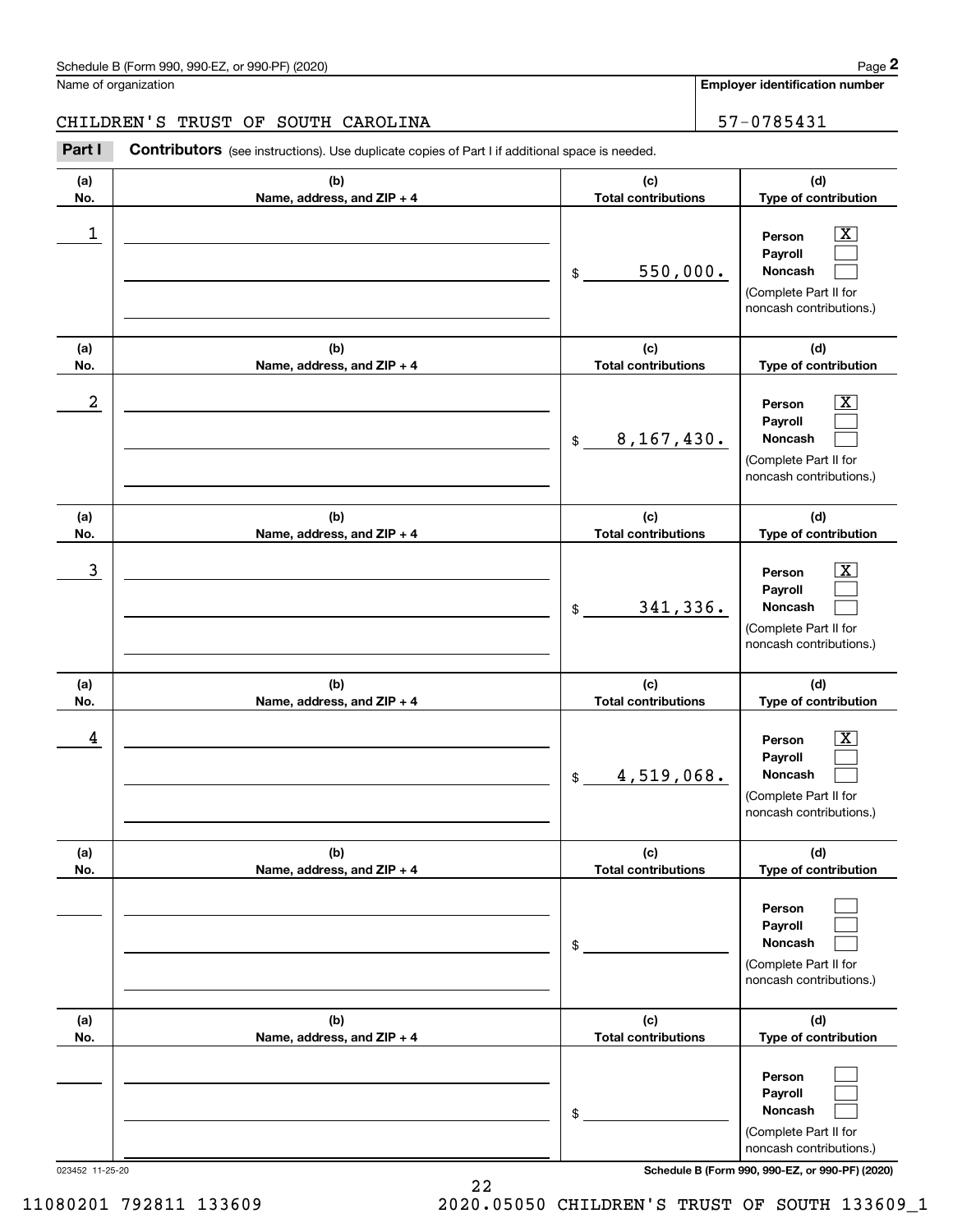|                              | Schedule B (Form 990, 990-EZ, or 990-PF) (2020)                                                     |                                                 | Page 3                                |
|------------------------------|-----------------------------------------------------------------------------------------------------|-------------------------------------------------|---------------------------------------|
|                              | Name of organization                                                                                |                                                 | <b>Employer identification number</b> |
|                              | CHILDREN'S TRUST OF SOUTH CAROLINA                                                                  |                                                 | 57-0785431                            |
| Part II                      | Noncash Property (see instructions). Use duplicate copies of Part II if additional space is needed. |                                                 |                                       |
| (a)<br>No.<br>from<br>Part I | (b)<br>Description of noncash property given                                                        | (c)<br>FMV (or estimate)<br>(See instructions.) | (d)<br>Date received                  |
|                              |                                                                                                     | \$                                              |                                       |
| (a)<br>No.<br>from<br>Part I | (b)<br>Description of noncash property given                                                        | (c)<br>FMV (or estimate)<br>(See instructions.) | (d)<br>Date received                  |
|                              |                                                                                                     | \$                                              |                                       |
| (a)<br>No.<br>from<br>Part I | (b)<br>Description of noncash property given                                                        | (c)<br>FMV (or estimate)<br>(See instructions.) | (d)<br>Date received                  |
|                              |                                                                                                     | \$                                              |                                       |
| (a)<br>No.<br>from<br>Part I | (b)<br>Description of noncash property given                                                        | (c)<br>FMV (or estimate)<br>(See instructions.) | (d)<br>Date received                  |
|                              |                                                                                                     | \$                                              |                                       |
| (a)<br>No.<br>from<br>Part I | (b)<br>Description of noncash property given                                                        | (c)<br>FMV (or estimate)<br>(See instructions.) | (d)<br>Date received                  |
|                              |                                                                                                     | \$                                              |                                       |
| (a)<br>No.<br>from<br>Part I | (b)<br>Description of noncash property given                                                        | (c)<br>FMV (or estimate)<br>(See instructions.) | (d)<br>Date received                  |
|                              |                                                                                                     | \$                                              |                                       |

23

023453 11-25-20 **Schedule B (Form 990, 990-EZ, or 990-PF) (2020)**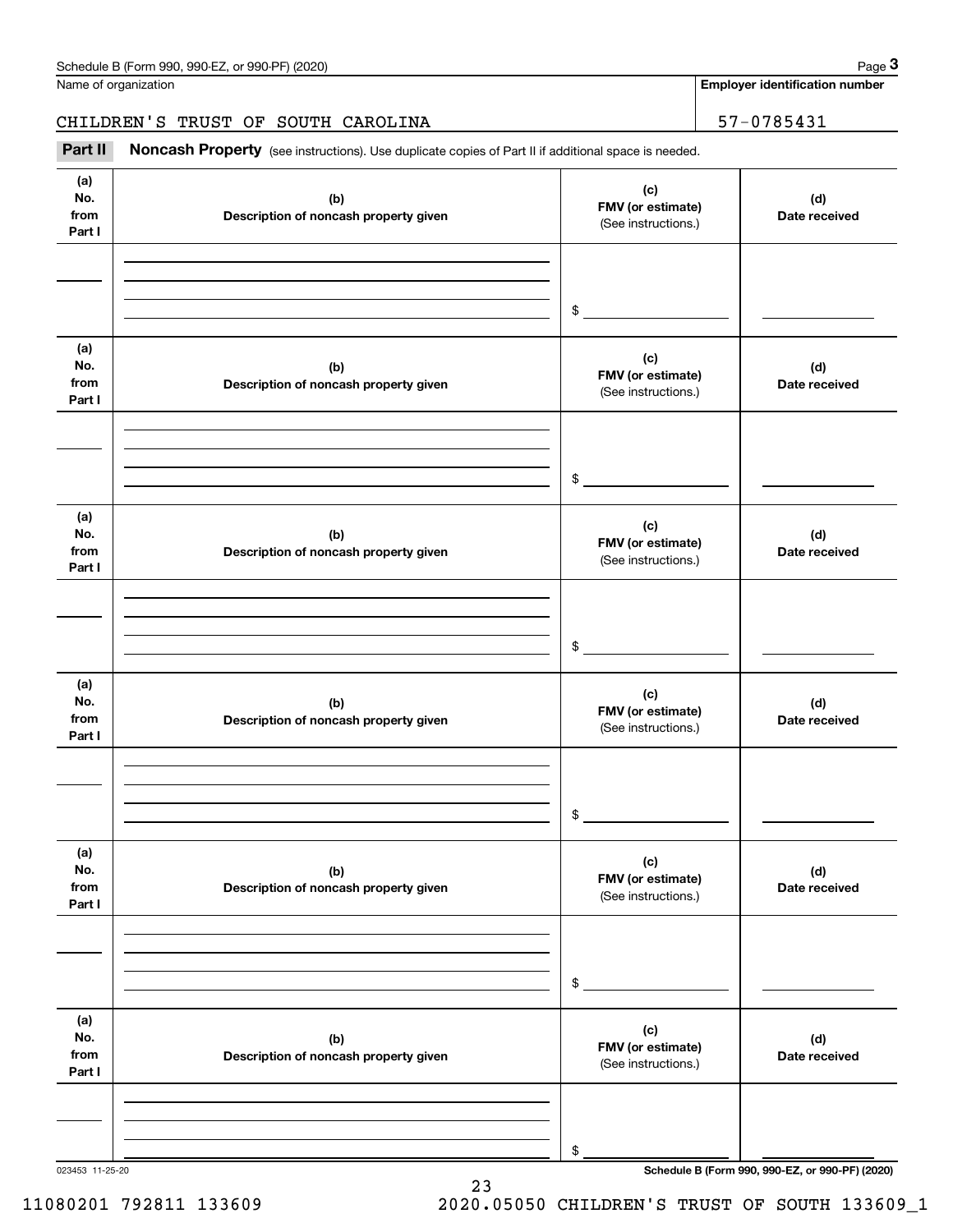|                           | Schedule B (Form 990, 990-EZ, or 990-PF) (2020)                                                                                                                                                                                                                              |                      |  | Page 4                                          |  |  |  |
|---------------------------|------------------------------------------------------------------------------------------------------------------------------------------------------------------------------------------------------------------------------------------------------------------------------|----------------------|--|-------------------------------------------------|--|--|--|
| Name of organization      |                                                                                                                                                                                                                                                                              |                      |  | <b>Employer identification number</b>           |  |  |  |
|                           | CHILDREN'S TRUST OF SOUTH CAROLINA                                                                                                                                                                                                                                           |                      |  | 57-0785431                                      |  |  |  |
| Part III                  | Exclusively religious, charitable, etc., contributions to organizations described in section 501(c)(7), (8), or (10) that total more than \$1,000 for the year<br>from any one contributor. Complete columns (a) through (e) and the following line entry. For organizations |                      |  |                                                 |  |  |  |
|                           | completing Part III, enter the total of exclusively religious, charitable, etc., contributions of \$1,000 or less for the year. (Enter this info. once.) $\blacktriangleright$ \$<br>Use duplicate copies of Part III if additional space is needed.                         |                      |  |                                                 |  |  |  |
| (a) No.                   |                                                                                                                                                                                                                                                                              |                      |  |                                                 |  |  |  |
| from<br>Part I            | (b) Purpose of gift                                                                                                                                                                                                                                                          | (c) Use of gift      |  | (d) Description of how gift is held             |  |  |  |
|                           |                                                                                                                                                                                                                                                                              |                      |  |                                                 |  |  |  |
|                           |                                                                                                                                                                                                                                                                              |                      |  |                                                 |  |  |  |
|                           |                                                                                                                                                                                                                                                                              |                      |  |                                                 |  |  |  |
|                           |                                                                                                                                                                                                                                                                              | (e) Transfer of gift |  |                                                 |  |  |  |
|                           | Transferee's name, address, and ZIP + 4                                                                                                                                                                                                                                      |                      |  | Relationship of transferor to transferee        |  |  |  |
|                           |                                                                                                                                                                                                                                                                              |                      |  |                                                 |  |  |  |
|                           |                                                                                                                                                                                                                                                                              |                      |  |                                                 |  |  |  |
|                           |                                                                                                                                                                                                                                                                              |                      |  |                                                 |  |  |  |
| (a) No.<br>from           | (b) Purpose of gift                                                                                                                                                                                                                                                          | (c) Use of gift      |  | (d) Description of how gift is held             |  |  |  |
| Part I                    |                                                                                                                                                                                                                                                                              |                      |  |                                                 |  |  |  |
|                           |                                                                                                                                                                                                                                                                              |                      |  |                                                 |  |  |  |
|                           |                                                                                                                                                                                                                                                                              |                      |  |                                                 |  |  |  |
|                           | (e) Transfer of gift                                                                                                                                                                                                                                                         |                      |  |                                                 |  |  |  |
|                           | Transferee's name, address, and ZIP + 4<br>Relationship of transferor to transferee                                                                                                                                                                                          |                      |  |                                                 |  |  |  |
|                           |                                                                                                                                                                                                                                                                              |                      |  |                                                 |  |  |  |
|                           |                                                                                                                                                                                                                                                                              |                      |  |                                                 |  |  |  |
|                           |                                                                                                                                                                                                                                                                              |                      |  |                                                 |  |  |  |
| (a) No.<br>from           |                                                                                                                                                                                                                                                                              |                      |  |                                                 |  |  |  |
| Part I                    | (b) Purpose of gift                                                                                                                                                                                                                                                          | (c) Use of gift      |  | (d) Description of how gift is held             |  |  |  |
|                           |                                                                                                                                                                                                                                                                              |                      |  |                                                 |  |  |  |
|                           |                                                                                                                                                                                                                                                                              |                      |  |                                                 |  |  |  |
|                           |                                                                                                                                                                                                                                                                              | (e) Transfer of gift |  |                                                 |  |  |  |
|                           |                                                                                                                                                                                                                                                                              |                      |  |                                                 |  |  |  |
|                           | Transferee's name, address, and $ZIP + 4$                                                                                                                                                                                                                                    |                      |  | Relationship of transferor to transferee        |  |  |  |
|                           |                                                                                                                                                                                                                                                                              |                      |  |                                                 |  |  |  |
|                           |                                                                                                                                                                                                                                                                              |                      |  |                                                 |  |  |  |
|                           |                                                                                                                                                                                                                                                                              |                      |  |                                                 |  |  |  |
| (a) No.<br>from<br>Part I | (b) Purpose of gift                                                                                                                                                                                                                                                          | (c) Use of gift      |  | (d) Description of how gift is held             |  |  |  |
|                           |                                                                                                                                                                                                                                                                              |                      |  |                                                 |  |  |  |
|                           |                                                                                                                                                                                                                                                                              |                      |  |                                                 |  |  |  |
|                           |                                                                                                                                                                                                                                                                              |                      |  |                                                 |  |  |  |
|                           |                                                                                                                                                                                                                                                                              | (e) Transfer of gift |  |                                                 |  |  |  |
|                           | Transferee's name, address, and $ZIP + 4$                                                                                                                                                                                                                                    |                      |  | Relationship of transferor to transferee        |  |  |  |
|                           |                                                                                                                                                                                                                                                                              |                      |  |                                                 |  |  |  |
|                           |                                                                                                                                                                                                                                                                              |                      |  |                                                 |  |  |  |
|                           |                                                                                                                                                                                                                                                                              |                      |  |                                                 |  |  |  |
| 023454 11-25-20           |                                                                                                                                                                                                                                                                              |                      |  | Schedule B (Form 990, 990-FZ, or 990-PF) (2020) |  |  |  |

24

023454 11-25-20

**Schedule B (Form 990, 990-EZ, or 990-PF) (2020)**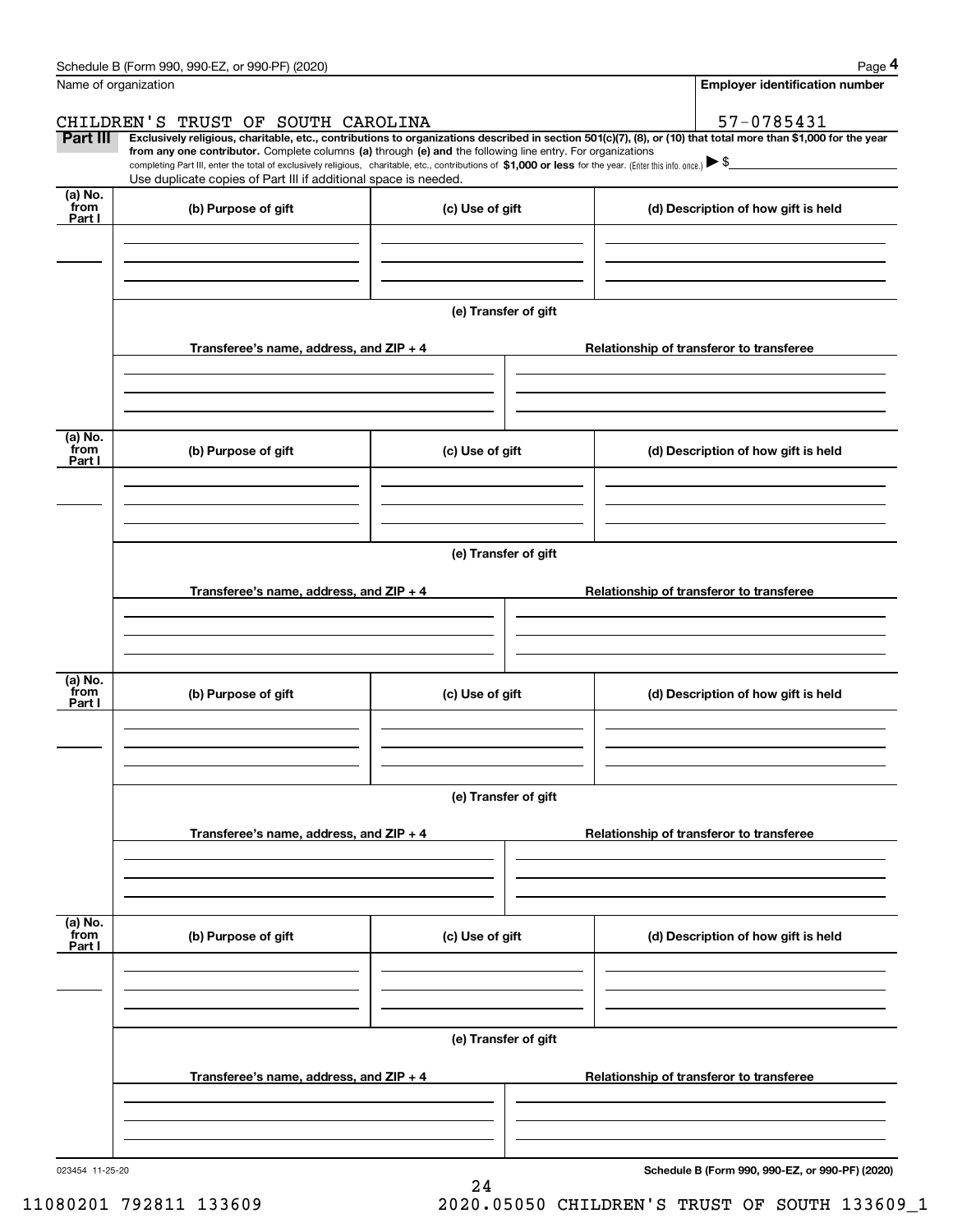| <b>SCHEDULE C</b>                                                                                       |                                                                               | <b>Political Campaign and Lobbying Activities</b>                                                                                                                                                                                                                                                                                                                                                                                                                                                                                                                                    |           |                                                                             |                          | OMB No. 1545-0047                                                                                                                                           |
|---------------------------------------------------------------------------------------------------------|-------------------------------------------------------------------------------|--------------------------------------------------------------------------------------------------------------------------------------------------------------------------------------------------------------------------------------------------------------------------------------------------------------------------------------------------------------------------------------------------------------------------------------------------------------------------------------------------------------------------------------------------------------------------------------|-----------|-----------------------------------------------------------------------------|--------------------------|-------------------------------------------------------------------------------------------------------------------------------------------------------------|
| (Form 990 or 990-EZ)                                                                                    | For Organizations Exempt From Income Tax Under section 501(c) and section 527 |                                                                                                                                                                                                                                                                                                                                                                                                                                                                                                                                                                                      |           |                                                                             |                          |                                                                                                                                                             |
| Department of the Treasury<br>Internal Revenue Service                                                  |                                                                               | ▶ Complete if the organization is described below. ▶ Attach to Form 990 or Form 990-EZ.<br>Go to www.irs.gov/Form990 for instructions and the latest information.                                                                                                                                                                                                                                                                                                                                                                                                                    |           |                                                                             |                          | <b>Open to Public</b><br>Inspection                                                                                                                         |
| • Section 527 organizations: Complete Part I-A only.                                                    |                                                                               | If the organization answered "Yes," on Form 990, Part IV, line 3, or Form 990-EZ, Part V, line 46 (Political Campaign Activities), then<br>• Section 501(c)(3) organizations: Complete Parts I-A and B. Do not complete Part I-C.<br>● Section 501(c) (other than section 501(c)(3)) organizations: Complete Parts I-A and C below. Do not complete Part I-B.                                                                                                                                                                                                                        |           |                                                                             |                          |                                                                                                                                                             |
|                                                                                                         |                                                                               | If the organization answered "Yes," on Form 990, Part IV, line 4, or Form 990-EZ, Part VI, line 47 (Lobbying Activities), then<br>• Section 501(c)(3) organizations that have filed Form 5768 (election under section 501(h)): Complete Part II-A. Do not complete Part II-B.<br>• Section 501(c)(3) organizations that have NOT filed Form 5768 (election under section 501(h)): Complete Part II-B. Do not complete Part II-A.<br>If the organization answered "Yes," on Form 990, Part IV, line 5 (Proxy Tax) (See separate instructions) or Form 990-EZ, Part V, line 35c (Proxy |           |                                                                             |                          |                                                                                                                                                             |
| Tax) (See separate instructions), then                                                                  |                                                                               | • Section 501(c)(4), (5), or (6) organizations: Complete Part III.                                                                                                                                                                                                                                                                                                                                                                                                                                                                                                                   |           |                                                                             |                          |                                                                                                                                                             |
| Name of organization<br>Part I-A                                                                        |                                                                               | CHILDREN'S TRUST OF SOUTH CAROLINA<br>Complete if the organization is exempt under section 501(c) or is a section 527 organization.                                                                                                                                                                                                                                                                                                                                                                                                                                                  |           |                                                                             |                          | <b>Employer identification number</b><br>57-0785431                                                                                                         |
| Political campaign activity expenditures<br>2<br>Volunteer hours for political campaign activities<br>3 |                                                                               | 1 Provide a description of the organization's direct and indirect political campaign activities in Part IV.                                                                                                                                                                                                                                                                                                                                                                                                                                                                          |           |                                                                             | $\blacktriangleright$ \$ |                                                                                                                                                             |
| Part I-B                                                                                                |                                                                               | Complete if the organization is exempt under section 501(c)(3).                                                                                                                                                                                                                                                                                                                                                                                                                                                                                                                      |           |                                                                             |                          |                                                                                                                                                             |
|                                                                                                         |                                                                               | 1 Enter the amount of any excise tax incurred by the organization under section 4955                                                                                                                                                                                                                                                                                                                                                                                                                                                                                                 |           |                                                                             | $\blacktriangleright$ \$ |                                                                                                                                                             |
|                                                                                                         |                                                                               | 2 Enter the amount of any excise tax incurred by organization managers under section 4955                                                                                                                                                                                                                                                                                                                                                                                                                                                                                            |           |                                                                             | $\blacktriangleright$ \$ |                                                                                                                                                             |
| з                                                                                                       |                                                                               |                                                                                                                                                                                                                                                                                                                                                                                                                                                                                                                                                                                      |           |                                                                             |                          | <b>Yes</b><br>No                                                                                                                                            |
| 4a Was a correction made?                                                                               |                                                                               |                                                                                                                                                                                                                                                                                                                                                                                                                                                                                                                                                                                      |           |                                                                             |                          | Yes<br>No                                                                                                                                                   |
| <b>b</b> If "Yes," describe in Part IV.<br>Part I-C                                                     |                                                                               | Complete if the organization is exempt under section 501(c), except section 501(c)(3).                                                                                                                                                                                                                                                                                                                                                                                                                                                                                               |           |                                                                             |                          |                                                                                                                                                             |
|                                                                                                         |                                                                               | 1 Enter the amount directly expended by the filing organization for section 527 exempt function activities                                                                                                                                                                                                                                                                                                                                                                                                                                                                           |           |                                                                             | $\blacktriangleright$ \$ |                                                                                                                                                             |
|                                                                                                         |                                                                               | 2 Enter the amount of the filing organization's funds contributed to other organizations for section 527                                                                                                                                                                                                                                                                                                                                                                                                                                                                             |           |                                                                             |                          |                                                                                                                                                             |
| exempt function activities                                                                              |                                                                               |                                                                                                                                                                                                                                                                                                                                                                                                                                                                                                                                                                                      |           |                                                                             | $\blacktriangleright$ \$ |                                                                                                                                                             |
| line 17b                                                                                                |                                                                               | 3 Total exempt function expenditures. Add lines 1 and 2. Enter here and on Form 1120-POL,                                                                                                                                                                                                                                                                                                                                                                                                                                                                                            |           |                                                                             | ▶ \$                     |                                                                                                                                                             |
|                                                                                                         |                                                                               | Did the filing organization file Form 1120-POL for this year?                                                                                                                                                                                                                                                                                                                                                                                                                                                                                                                        |           |                                                                             |                          | Yes<br><b>No</b>                                                                                                                                            |
|                                                                                                         |                                                                               | 5 Enter the names, addresses and employer identification number (EIN) of all section 527 political organizations to which the filing organization                                                                                                                                                                                                                                                                                                                                                                                                                                    |           |                                                                             |                          |                                                                                                                                                             |
|                                                                                                         |                                                                               | made payments. For each organization listed, enter the amount paid from the filing organization's funds. Also enter the amount of political                                                                                                                                                                                                                                                                                                                                                                                                                                          |           |                                                                             |                          |                                                                                                                                                             |
|                                                                                                         |                                                                               | contributions received that were promptly and directly delivered to a separate political organization, such as a separate segregated fund or a                                                                                                                                                                                                                                                                                                                                                                                                                                       |           |                                                                             |                          |                                                                                                                                                             |
|                                                                                                         |                                                                               | political action committee (PAC). If additional space is needed, provide information in Part IV.                                                                                                                                                                                                                                                                                                                                                                                                                                                                                     |           |                                                                             |                          |                                                                                                                                                             |
| (a) Name                                                                                                |                                                                               | (b) Address                                                                                                                                                                                                                                                                                                                                                                                                                                                                                                                                                                          | $(c)$ EIN | (d) Amount paid from<br>filing organization's<br>funds. If none, enter -0-. |                          | (e) Amount of political<br>contributions received and<br>promptly and directly<br>delivered to a separate<br>political organization.<br>If none, enter -0-. |
|                                                                                                         |                                                                               |                                                                                                                                                                                                                                                                                                                                                                                                                                                                                                                                                                                      |           |                                                                             |                          |                                                                                                                                                             |
|                                                                                                         |                                                                               |                                                                                                                                                                                                                                                                                                                                                                                                                                                                                                                                                                                      |           |                                                                             |                          |                                                                                                                                                             |
|                                                                                                         |                                                                               |                                                                                                                                                                                                                                                                                                                                                                                                                                                                                                                                                                                      |           |                                                                             |                          |                                                                                                                                                             |
|                                                                                                         |                                                                               |                                                                                                                                                                                                                                                                                                                                                                                                                                                                                                                                                                                      |           |                                                                             |                          |                                                                                                                                                             |
|                                                                                                         |                                                                               |                                                                                                                                                                                                                                                                                                                                                                                                                                                                                                                                                                                      |           |                                                                             |                          |                                                                                                                                                             |
|                                                                                                         |                                                                               |                                                                                                                                                                                                                                                                                                                                                                                                                                                                                                                                                                                      |           |                                                                             |                          |                                                                                                                                                             |
|                                                                                                         |                                                                               | For Paperwork Reduction Act Notice, see the Instructions for Form 990 or 990-EZ.                                                                                                                                                                                                                                                                                                                                                                                                                                                                                                     |           |                                                                             |                          | Schedule C (Form 990 or 990-EZ) 2020                                                                                                                        |

032041 12-02-20

LHA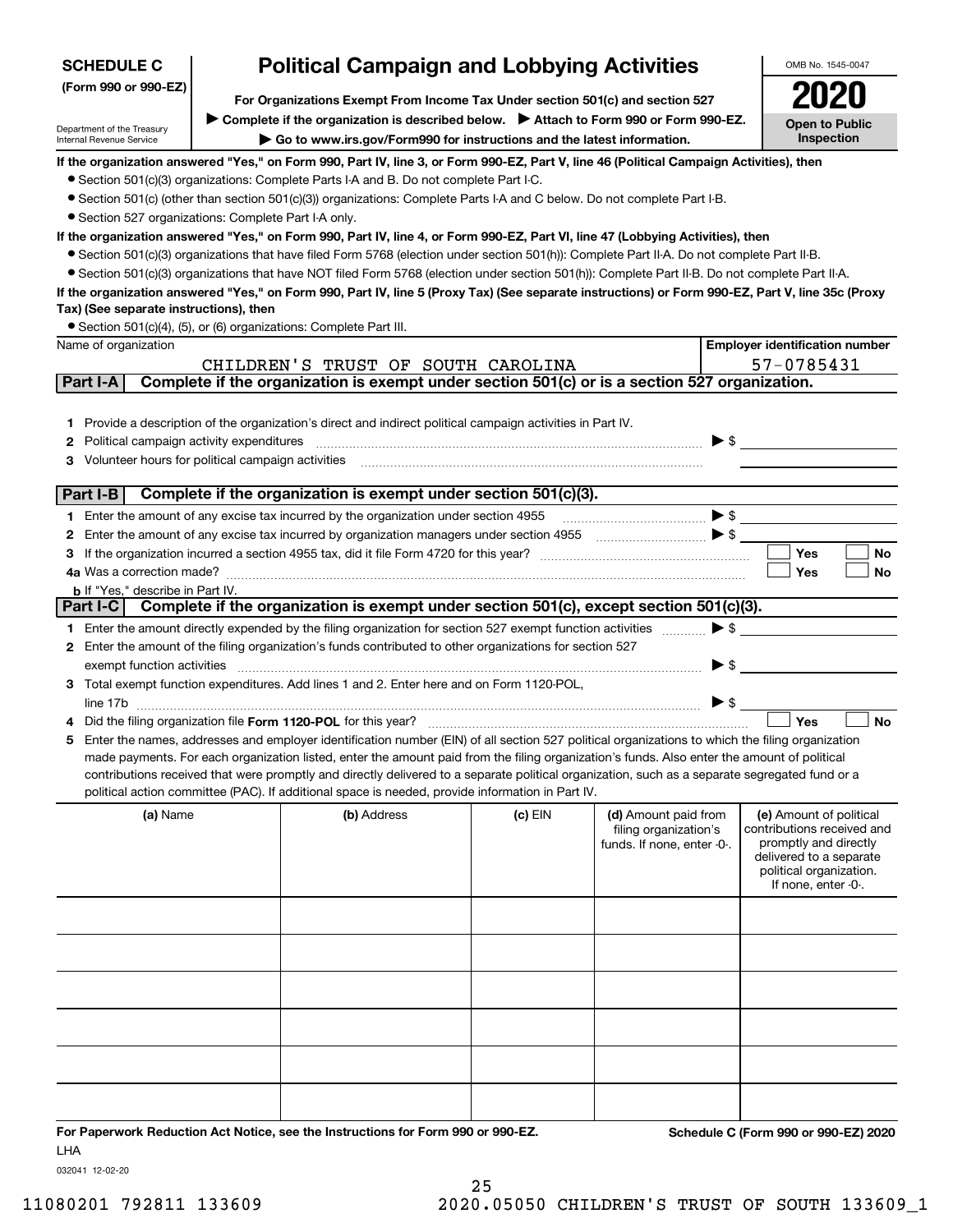| Schedule C (Form 990 or 990-EZ) 2020 CHILDREN'S TRUST OF SOUTH CAROLINA<br>Complete if the organization is exempt under section 501(c)(3) and filed Form 5768 (election under<br>Part II-A |                                        |                                                                                                                                   |            |                                        | 57-0785431 Page 2              |
|--------------------------------------------------------------------------------------------------------------------------------------------------------------------------------------------|----------------------------------------|-----------------------------------------------------------------------------------------------------------------------------------|------------|----------------------------------------|--------------------------------|
| section 501(h)).                                                                                                                                                                           |                                        |                                                                                                                                   |            |                                        |                                |
| A Check $\blacktriangleright$                                                                                                                                                              |                                        | if the filing organization belongs to an affiliated group (and list in Part IV each affiliated group member's name, address, EIN, |            |                                        |                                |
| expenses, and share of excess lobbying expenditures).                                                                                                                                      |                                        |                                                                                                                                   |            |                                        |                                |
| $B$ Check $\blacktriangleright$                                                                                                                                                            |                                        | if the filing organization checked box A and "limited control" provisions apply.                                                  |            |                                        |                                |
|                                                                                                                                                                                            | <b>Limits on Lobbying Expenditures</b> | (The term "expenditures" means amounts paid or incurred.)                                                                         |            | (a) Filing<br>organization's<br>totals | (b) Affiliated group<br>totals |
| 1a Total lobbying expenditures to influence public opinion (grassroots lobbying)                                                                                                           |                                        |                                                                                                                                   |            |                                        |                                |
| <b>b</b> Total lobbying expenditures to influence a legislative body (direct lobbying)                                                                                                     |                                        |                                                                                                                                   |            | 9,208.                                 |                                |
| с                                                                                                                                                                                          |                                        |                                                                                                                                   |            | 9,208.                                 |                                |
| Other exempt purpose expenditures<br>d                                                                                                                                                     |                                        |                                                                                                                                   |            | 15,874,563.                            |                                |
| Total exempt purpose expenditures (add lines 1c and 1d) [11] [12] manuscription contracts are responsed to the                                                                             |                                        |                                                                                                                                   |            | <u>15,883,771.</u>                     |                                |
| f Lobbying nontaxable amount. Enter the amount from the following table in both columns.                                                                                                   |                                        |                                                                                                                                   |            | 944,189.                               |                                |
| If the amount on line 1e, column (a) or (b) is:                                                                                                                                            |                                        | The lobbying nontaxable amount is:                                                                                                |            |                                        |                                |
| Not over \$500,000                                                                                                                                                                         |                                        | 20% of the amount on line 1e.                                                                                                     |            |                                        |                                |
| Over \$500,000 but not over \$1,000,000                                                                                                                                                    |                                        | \$100,000 plus 15% of the excess over \$500,000.                                                                                  |            |                                        |                                |
| Over \$1,000,000 but not over \$1,500,000                                                                                                                                                  |                                        | \$175,000 plus 10% of the excess over \$1,000,000.                                                                                |            |                                        |                                |
| Over \$1,500,000 but not over \$17,000,000                                                                                                                                                 |                                        | \$225,000 plus 5% of the excess over \$1,500,000.                                                                                 |            |                                        |                                |
| Over \$17,000,000                                                                                                                                                                          | \$1,000,000.                           |                                                                                                                                   |            |                                        |                                |
|                                                                                                                                                                                            |                                        |                                                                                                                                   |            |                                        |                                |
| g Grassroots nontaxable amount (enter 25% of line 1f)                                                                                                                                      |                                        |                                                                                                                                   |            | 236,047.                               |                                |
| h Subtract line 1g from line 1a. If zero or less, enter -0-                                                                                                                                |                                        |                                                                                                                                   |            | 0.                                     |                                |
| i Subtract line 1f from line 1c. If zero or less, enter -0-                                                                                                                                |                                        |                                                                                                                                   |            | о.                                     |                                |
| j If there is an amount other than zero on either line 1h or line 1i, did the organization file Form 4720                                                                                  |                                        |                                                                                                                                   |            |                                        |                                |
| reporting section 4911 tax for this year?                                                                                                                                                  |                                        |                                                                                                                                   |            |                                        | Yes<br>No                      |
|                                                                                                                                                                                            |                                        | 4-Year Averaging Period Under Section 501(h)                                                                                      |            |                                        |                                |
| (Some organizations that made a section 501(h) election do not have to complete all of the five columns below.                                                                             |                                        | See the separate instructions for lines 2a through 2f.)                                                                           |            |                                        |                                |
|                                                                                                                                                                                            |                                        | Lobbying Expenditures During 4-Year Averaging Period                                                                              |            |                                        |                                |
| Calendar year<br>(or fiscal year beginning in)                                                                                                                                             | (a) $2017$                             | $(b)$ 2018                                                                                                                        | $(c)$ 2019 | $(d)$ 2020                             | (e) Total                      |
| 2a Lobbying nontaxable amount                                                                                                                                                              | 929,121.                               | 966, 200.                                                                                                                         | 933, 421.  |                                        | 944, 189. 3, 772, 931.         |
| <b>b</b> Lobbying ceiling amount<br>(150% of line 2a, column(e))                                                                                                                           |                                        |                                                                                                                                   |            |                                        | 5,659,397.                     |
| c Total lobbying expenditures                                                                                                                                                              | 24,312.                                | 17,137.                                                                                                                           | 9,208.     | 9,208.                                 | 59,865.                        |
| d Grassroots nontaxable amount                                                                                                                                                             | 232,280.                               | 241,550.                                                                                                                          | 233,355.   | 236,047.                               | 943,232.                       |
| e Grassroots ceiling amount                                                                                                                                                                |                                        |                                                                                                                                   |            |                                        |                                |
| (150% of line 2d, column (e))                                                                                                                                                              |                                        |                                                                                                                                   |            |                                        | 1,414,848.                     |
|                                                                                                                                                                                            |                                        |                                                                                                                                   |            |                                        |                                |
| f Grassroots lobbying expenditures                                                                                                                                                         |                                        |                                                                                                                                   |            |                                        |                                |

**Schedule C (Form 990 or 990-EZ) 2020**

032042 12-02-20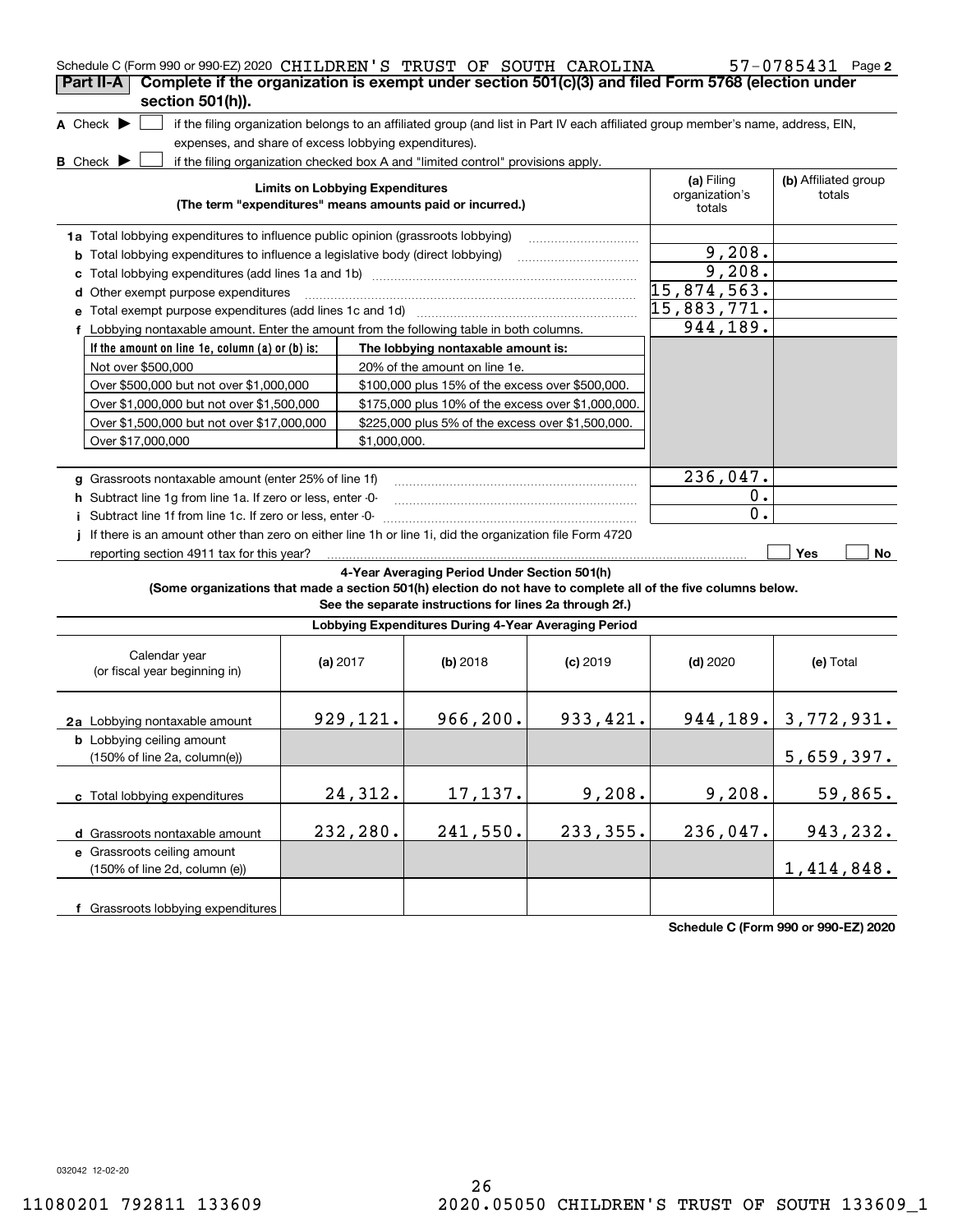### Schedule C (Form 990 or 990-EZ) 2020 CHILDREN'S TRUST OF SOUTH CAROLINA  $57-0785431$  Page

### **3**

### **Part II-B** Complete if the organization is exempt under section 501(c)(3) and has NOT filed Form 5768 **(election under section 501(h)).**

| of the lobbying activity.<br>Yes<br>No<br>Amount<br>During the year, did the filing organization attempt to influence foreign, national, state, or<br>1<br>local legislation, including any attempt to influence public opinion on a legislative matter<br>or referendum, through the use of:<br>b Paid staff or management (include compensation in expenses reported on lines 1c through 1i)?<br>e Publications, or published or broadcast statements?<br>f Grants to other organizations for lobbying purposes?<br>g Direct contact with legislators, their staffs, government officials, or a legislative body?<br>.<br>h Rallies, demonstrations, seminars, conventions, speeches, lectures, or any similar means?<br><i>i</i> Other activities?<br>2a Did the activities in line 1 cause the organization to be not described in section 501(c)(3)?<br>c If "Yes," enter the amount of any tax incurred by organization managers under section 4912<br>d If the filing organization incurred a section 4912 tax, did it file Form 4720 for this year?<br>Part III-A Complete if the organization is exempt under section 501(c)(4), section 501(c)(5), or section<br>501(c)(6).<br>Yes<br>No<br>$\blacksquare$<br>Were substantially all (90% or more) dues received nondeductible by members?<br>1<br>$\mathbf{2}$<br>Did the organization make only in house lobbying expenditures of \$2,000 or less?<br>3<br>Did the organization agree to carry over lobbying and political campaign activity expenditures from the prior year?<br>Part III-B Complete if the organization is exempt under section $501(c)(4)$ , section $501(c)(5)$ , or section<br>501(c)(6) and if either (a) BOTH Part III-A, lines 1 and 2, are answered "No" OR (b) Part III-A, line 3, is<br>answered "Yes."<br>Dues, assessments and similar amounts from members [11] matter content to assessments and similar amounts from members [11] matter content to assessments and similar amounts from members [11] matter content and the state o<br>1<br>1<br>Section 162(e) nondeductible lobbying and political expenditures (do not include amounts of political<br>$\mathbf{2}$<br>expenses for which the section 527(f) tax was paid).<br>2a<br>b Carryover from last year [11] manufactured and the contract of the contract of the contract of the contract of the contract of the contract of the contract of the contract of the contract of the contract of the contract<br>2b<br>2c |              | For each "Yes" response on lines 1a through 1i below, provide in Part IV a detailed description | (a) |   | (b) |  |
|--------------------------------------------------------------------------------------------------------------------------------------------------------------------------------------------------------------------------------------------------------------------------------------------------------------------------------------------------------------------------------------------------------------------------------------------------------------------------------------------------------------------------------------------------------------------------------------------------------------------------------------------------------------------------------------------------------------------------------------------------------------------------------------------------------------------------------------------------------------------------------------------------------------------------------------------------------------------------------------------------------------------------------------------------------------------------------------------------------------------------------------------------------------------------------------------------------------------------------------------------------------------------------------------------------------------------------------------------------------------------------------------------------------------------------------------------------------------------------------------------------------------------------------------------------------------------------------------------------------------------------------------------------------------------------------------------------------------------------------------------------------------------------------------------------------------------------------------------------------------------------------------------------------------------------------------------------------------------------------------------------------------------------------------------------------------------------------------------------------------------------------------------------------------------------------------------------------------------------------------------------------------------------------------------------------------------------------------------------------------------------------------------------------------------------------------------------------------------------|--------------|-------------------------------------------------------------------------------------------------|-----|---|-----|--|
|                                                                                                                                                                                                                                                                                                                                                                                                                                                                                                                                                                                                                                                                                                                                                                                                                                                                                                                                                                                                                                                                                                                                                                                                                                                                                                                                                                                                                                                                                                                                                                                                                                                                                                                                                                                                                                                                                                                                                                                                                                                                                                                                                                                                                                                                                                                                                                                                                                                                                |              |                                                                                                 |     |   |     |  |
|                                                                                                                                                                                                                                                                                                                                                                                                                                                                                                                                                                                                                                                                                                                                                                                                                                                                                                                                                                                                                                                                                                                                                                                                                                                                                                                                                                                                                                                                                                                                                                                                                                                                                                                                                                                                                                                                                                                                                                                                                                                                                                                                                                                                                                                                                                                                                                                                                                                                                |              |                                                                                                 |     |   |     |  |
|                                                                                                                                                                                                                                                                                                                                                                                                                                                                                                                                                                                                                                                                                                                                                                                                                                                                                                                                                                                                                                                                                                                                                                                                                                                                                                                                                                                                                                                                                                                                                                                                                                                                                                                                                                                                                                                                                                                                                                                                                                                                                                                                                                                                                                                                                                                                                                                                                                                                                |              |                                                                                                 |     |   |     |  |
|                                                                                                                                                                                                                                                                                                                                                                                                                                                                                                                                                                                                                                                                                                                                                                                                                                                                                                                                                                                                                                                                                                                                                                                                                                                                                                                                                                                                                                                                                                                                                                                                                                                                                                                                                                                                                                                                                                                                                                                                                                                                                                                                                                                                                                                                                                                                                                                                                                                                                |              |                                                                                                 |     |   |     |  |
|                                                                                                                                                                                                                                                                                                                                                                                                                                                                                                                                                                                                                                                                                                                                                                                                                                                                                                                                                                                                                                                                                                                                                                                                                                                                                                                                                                                                                                                                                                                                                                                                                                                                                                                                                                                                                                                                                                                                                                                                                                                                                                                                                                                                                                                                                                                                                                                                                                                                                |              |                                                                                                 |     |   |     |  |
|                                                                                                                                                                                                                                                                                                                                                                                                                                                                                                                                                                                                                                                                                                                                                                                                                                                                                                                                                                                                                                                                                                                                                                                                                                                                                                                                                                                                                                                                                                                                                                                                                                                                                                                                                                                                                                                                                                                                                                                                                                                                                                                                                                                                                                                                                                                                                                                                                                                                                |              |                                                                                                 |     |   |     |  |
|                                                                                                                                                                                                                                                                                                                                                                                                                                                                                                                                                                                                                                                                                                                                                                                                                                                                                                                                                                                                                                                                                                                                                                                                                                                                                                                                                                                                                                                                                                                                                                                                                                                                                                                                                                                                                                                                                                                                                                                                                                                                                                                                                                                                                                                                                                                                                                                                                                                                                |              |                                                                                                 |     |   |     |  |
|                                                                                                                                                                                                                                                                                                                                                                                                                                                                                                                                                                                                                                                                                                                                                                                                                                                                                                                                                                                                                                                                                                                                                                                                                                                                                                                                                                                                                                                                                                                                                                                                                                                                                                                                                                                                                                                                                                                                                                                                                                                                                                                                                                                                                                                                                                                                                                                                                                                                                |              |                                                                                                 |     |   |     |  |
|                                                                                                                                                                                                                                                                                                                                                                                                                                                                                                                                                                                                                                                                                                                                                                                                                                                                                                                                                                                                                                                                                                                                                                                                                                                                                                                                                                                                                                                                                                                                                                                                                                                                                                                                                                                                                                                                                                                                                                                                                                                                                                                                                                                                                                                                                                                                                                                                                                                                                |              |                                                                                                 |     |   |     |  |
|                                                                                                                                                                                                                                                                                                                                                                                                                                                                                                                                                                                                                                                                                                                                                                                                                                                                                                                                                                                                                                                                                                                                                                                                                                                                                                                                                                                                                                                                                                                                                                                                                                                                                                                                                                                                                                                                                                                                                                                                                                                                                                                                                                                                                                                                                                                                                                                                                                                                                |              |                                                                                                 |     |   |     |  |
|                                                                                                                                                                                                                                                                                                                                                                                                                                                                                                                                                                                                                                                                                                                                                                                                                                                                                                                                                                                                                                                                                                                                                                                                                                                                                                                                                                                                                                                                                                                                                                                                                                                                                                                                                                                                                                                                                                                                                                                                                                                                                                                                                                                                                                                                                                                                                                                                                                                                                |              |                                                                                                 |     |   |     |  |
|                                                                                                                                                                                                                                                                                                                                                                                                                                                                                                                                                                                                                                                                                                                                                                                                                                                                                                                                                                                                                                                                                                                                                                                                                                                                                                                                                                                                                                                                                                                                                                                                                                                                                                                                                                                                                                                                                                                                                                                                                                                                                                                                                                                                                                                                                                                                                                                                                                                                                |              |                                                                                                 |     |   |     |  |
|                                                                                                                                                                                                                                                                                                                                                                                                                                                                                                                                                                                                                                                                                                                                                                                                                                                                                                                                                                                                                                                                                                                                                                                                                                                                                                                                                                                                                                                                                                                                                                                                                                                                                                                                                                                                                                                                                                                                                                                                                                                                                                                                                                                                                                                                                                                                                                                                                                                                                |              |                                                                                                 |     |   |     |  |
|                                                                                                                                                                                                                                                                                                                                                                                                                                                                                                                                                                                                                                                                                                                                                                                                                                                                                                                                                                                                                                                                                                                                                                                                                                                                                                                                                                                                                                                                                                                                                                                                                                                                                                                                                                                                                                                                                                                                                                                                                                                                                                                                                                                                                                                                                                                                                                                                                                                                                |              |                                                                                                 |     |   |     |  |
|                                                                                                                                                                                                                                                                                                                                                                                                                                                                                                                                                                                                                                                                                                                                                                                                                                                                                                                                                                                                                                                                                                                                                                                                                                                                                                                                                                                                                                                                                                                                                                                                                                                                                                                                                                                                                                                                                                                                                                                                                                                                                                                                                                                                                                                                                                                                                                                                                                                                                |              |                                                                                                 |     |   |     |  |
|                                                                                                                                                                                                                                                                                                                                                                                                                                                                                                                                                                                                                                                                                                                                                                                                                                                                                                                                                                                                                                                                                                                                                                                                                                                                                                                                                                                                                                                                                                                                                                                                                                                                                                                                                                                                                                                                                                                                                                                                                                                                                                                                                                                                                                                                                                                                                                                                                                                                                |              |                                                                                                 |     |   |     |  |
|                                                                                                                                                                                                                                                                                                                                                                                                                                                                                                                                                                                                                                                                                                                                                                                                                                                                                                                                                                                                                                                                                                                                                                                                                                                                                                                                                                                                                                                                                                                                                                                                                                                                                                                                                                                                                                                                                                                                                                                                                                                                                                                                                                                                                                                                                                                                                                                                                                                                                |              |                                                                                                 |     |   |     |  |
|                                                                                                                                                                                                                                                                                                                                                                                                                                                                                                                                                                                                                                                                                                                                                                                                                                                                                                                                                                                                                                                                                                                                                                                                                                                                                                                                                                                                                                                                                                                                                                                                                                                                                                                                                                                                                                                                                                                                                                                                                                                                                                                                                                                                                                                                                                                                                                                                                                                                                | $\mathbf{2}$ |                                                                                                 |     |   |     |  |
|                                                                                                                                                                                                                                                                                                                                                                                                                                                                                                                                                                                                                                                                                                                                                                                                                                                                                                                                                                                                                                                                                                                                                                                                                                                                                                                                                                                                                                                                                                                                                                                                                                                                                                                                                                                                                                                                                                                                                                                                                                                                                                                                                                                                                                                                                                                                                                                                                                                                                | 3            |                                                                                                 |     |   |     |  |
|                                                                                                                                                                                                                                                                                                                                                                                                                                                                                                                                                                                                                                                                                                                                                                                                                                                                                                                                                                                                                                                                                                                                                                                                                                                                                                                                                                                                                                                                                                                                                                                                                                                                                                                                                                                                                                                                                                                                                                                                                                                                                                                                                                                                                                                                                                                                                                                                                                                                                |              |                                                                                                 |     |   |     |  |
|                                                                                                                                                                                                                                                                                                                                                                                                                                                                                                                                                                                                                                                                                                                                                                                                                                                                                                                                                                                                                                                                                                                                                                                                                                                                                                                                                                                                                                                                                                                                                                                                                                                                                                                                                                                                                                                                                                                                                                                                                                                                                                                                                                                                                                                                                                                                                                                                                                                                                |              |                                                                                                 |     |   |     |  |
|                                                                                                                                                                                                                                                                                                                                                                                                                                                                                                                                                                                                                                                                                                                                                                                                                                                                                                                                                                                                                                                                                                                                                                                                                                                                                                                                                                                                                                                                                                                                                                                                                                                                                                                                                                                                                                                                                                                                                                                                                                                                                                                                                                                                                                                                                                                                                                                                                                                                                |              |                                                                                                 |     |   |     |  |
|                                                                                                                                                                                                                                                                                                                                                                                                                                                                                                                                                                                                                                                                                                                                                                                                                                                                                                                                                                                                                                                                                                                                                                                                                                                                                                                                                                                                                                                                                                                                                                                                                                                                                                                                                                                                                                                                                                                                                                                                                                                                                                                                                                                                                                                                                                                                                                                                                                                                                |              |                                                                                                 |     |   |     |  |
|                                                                                                                                                                                                                                                                                                                                                                                                                                                                                                                                                                                                                                                                                                                                                                                                                                                                                                                                                                                                                                                                                                                                                                                                                                                                                                                                                                                                                                                                                                                                                                                                                                                                                                                                                                                                                                                                                                                                                                                                                                                                                                                                                                                                                                                                                                                                                                                                                                                                                |              |                                                                                                 |     |   |     |  |
|                                                                                                                                                                                                                                                                                                                                                                                                                                                                                                                                                                                                                                                                                                                                                                                                                                                                                                                                                                                                                                                                                                                                                                                                                                                                                                                                                                                                                                                                                                                                                                                                                                                                                                                                                                                                                                                                                                                                                                                                                                                                                                                                                                                                                                                                                                                                                                                                                                                                                |              |                                                                                                 |     |   |     |  |
|                                                                                                                                                                                                                                                                                                                                                                                                                                                                                                                                                                                                                                                                                                                                                                                                                                                                                                                                                                                                                                                                                                                                                                                                                                                                                                                                                                                                                                                                                                                                                                                                                                                                                                                                                                                                                                                                                                                                                                                                                                                                                                                                                                                                                                                                                                                                                                                                                                                                                |              |                                                                                                 |     |   |     |  |
|                                                                                                                                                                                                                                                                                                                                                                                                                                                                                                                                                                                                                                                                                                                                                                                                                                                                                                                                                                                                                                                                                                                                                                                                                                                                                                                                                                                                                                                                                                                                                                                                                                                                                                                                                                                                                                                                                                                                                                                                                                                                                                                                                                                                                                                                                                                                                                                                                                                                                |              |                                                                                                 |     |   |     |  |
|                                                                                                                                                                                                                                                                                                                                                                                                                                                                                                                                                                                                                                                                                                                                                                                                                                                                                                                                                                                                                                                                                                                                                                                                                                                                                                                                                                                                                                                                                                                                                                                                                                                                                                                                                                                                                                                                                                                                                                                                                                                                                                                                                                                                                                                                                                                                                                                                                                                                                |              | Aggregate amount reported in section 6033(e)(1)(A) notices of nondeductible section 162(e) dues |     | 3 |     |  |
| If notices were sent and the amount on line 2c exceeds the amount on line 3, what portion of the excess                                                                                                                                                                                                                                                                                                                                                                                                                                                                                                                                                                                                                                                                                                                                                                                                                                                                                                                                                                                                                                                                                                                                                                                                                                                                                                                                                                                                                                                                                                                                                                                                                                                                                                                                                                                                                                                                                                                                                                                                                                                                                                                                                                                                                                                                                                                                                                        | З<br>4       |                                                                                                 |     |   |     |  |
| does the organization agree to carryover to the reasonable estimate of nondeductible lobbying and political                                                                                                                                                                                                                                                                                                                                                                                                                                                                                                                                                                                                                                                                                                                                                                                                                                                                                                                                                                                                                                                                                                                                                                                                                                                                                                                                                                                                                                                                                                                                                                                                                                                                                                                                                                                                                                                                                                                                                                                                                                                                                                                                                                                                                                                                                                                                                                    |              |                                                                                                 |     |   |     |  |
| 4                                                                                                                                                                                                                                                                                                                                                                                                                                                                                                                                                                                                                                                                                                                                                                                                                                                                                                                                                                                                                                                                                                                                                                                                                                                                                                                                                                                                                                                                                                                                                                                                                                                                                                                                                                                                                                                                                                                                                                                                                                                                                                                                                                                                                                                                                                                                                                                                                                                                              |              |                                                                                                 |     |   |     |  |
| 5                                                                                                                                                                                                                                                                                                                                                                                                                                                                                                                                                                                                                                                                                                                                                                                                                                                                                                                                                                                                                                                                                                                                                                                                                                                                                                                                                                                                                                                                                                                                                                                                                                                                                                                                                                                                                                                                                                                                                                                                                                                                                                                                                                                                                                                                                                                                                                                                                                                                              | 5            |                                                                                                 |     |   |     |  |
| Part IV <br><b>Supplemental Information</b>                                                                                                                                                                                                                                                                                                                                                                                                                                                                                                                                                                                                                                                                                                                                                                                                                                                                                                                                                                                                                                                                                                                                                                                                                                                                                                                                                                                                                                                                                                                                                                                                                                                                                                                                                                                                                                                                                                                                                                                                                                                                                                                                                                                                                                                                                                                                                                                                                                    |              |                                                                                                 |     |   |     |  |
| Provide the descriptions required for Part I-A, line 1; Part I-B, line 4; Part I-C, line 5; Part II-A (affiliated group list); Part II-A, lines 1 and 2 (See                                                                                                                                                                                                                                                                                                                                                                                                                                                                                                                                                                                                                                                                                                                                                                                                                                                                                                                                                                                                                                                                                                                                                                                                                                                                                                                                                                                                                                                                                                                                                                                                                                                                                                                                                                                                                                                                                                                                                                                                                                                                                                                                                                                                                                                                                                                   |              |                                                                                                 |     |   |     |  |

instructions); and Part II-B, line 1. Also, complete this part for any additional information.

**Schedule C (Form 990 or 990-EZ) 2020**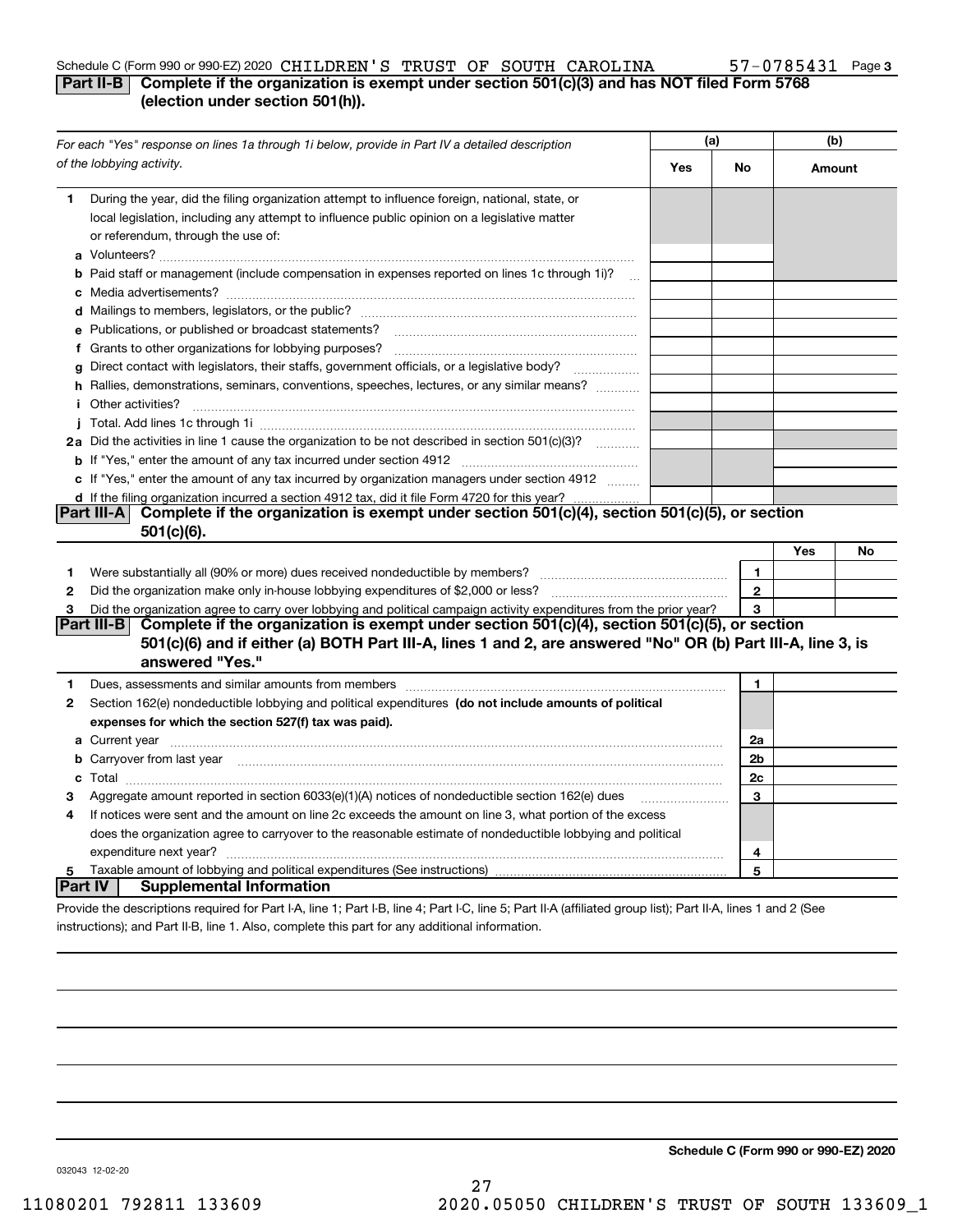| <b>SCHEDULE D</b> |  |
|-------------------|--|
|-------------------|--|

| (Form 990) |  |
|------------|--|
|------------|--|

## **SCHEDULE D Supplemental Financial Statements**

(Form 990)<br>
Pepartment of the Treasury<br>
Department of the Treasury<br>
Department of the Treasury<br>
Department of the Treasury<br> **Co to www.irs.gov/Form990 for instructions and the latest information.**<br> **Co to www.irs.gov/Form9** 



Department of the Treasury Internal Revenue Service

**Name of the organization Employer identification number**

CHILDREN'S TRUST OF SOUTH CAROLINA 57-0785431

| Part I       | Organizations Maintaining Donor Advised Funds or Other Similar Funds or Accounts. Complete if the<br>organization answered "Yes" on Form 990, Part IV, line 6.                                                                |                         |                                                                                                                                                                                                                                            |
|--------------|-------------------------------------------------------------------------------------------------------------------------------------------------------------------------------------------------------------------------------|-------------------------|--------------------------------------------------------------------------------------------------------------------------------------------------------------------------------------------------------------------------------------------|
|              |                                                                                                                                                                                                                               | (a) Donor advised funds | (b) Funds and other accounts                                                                                                                                                                                                               |
| 1.           |                                                                                                                                                                                                                               |                         |                                                                                                                                                                                                                                            |
| 2            | Aggregate value of contributions to (during year)                                                                                                                                                                             |                         |                                                                                                                                                                                                                                            |
| з            | Aggregate value of grants from (during year)                                                                                                                                                                                  |                         |                                                                                                                                                                                                                                            |
| 4            |                                                                                                                                                                                                                               |                         |                                                                                                                                                                                                                                            |
| 5            | Did the organization inform all donors and donor advisors in writing that the assets held in donor advised funds                                                                                                              |                         |                                                                                                                                                                                                                                            |
|              |                                                                                                                                                                                                                               |                         | Yes<br>No                                                                                                                                                                                                                                  |
| 6            | Did the organization inform all grantees, donors, and donor advisors in writing that grant funds can be used only                                                                                                             |                         |                                                                                                                                                                                                                                            |
|              | for charitable purposes and not for the benefit of the donor or donor advisor, or for any other purpose conferring                                                                                                            |                         |                                                                                                                                                                                                                                            |
|              |                                                                                                                                                                                                                               |                         | Yes<br>No                                                                                                                                                                                                                                  |
| Part II      | Conservation Easements. Complete if the organization answered "Yes" on Form 990, Part IV, line 7.                                                                                                                             |                         |                                                                                                                                                                                                                                            |
| 1.           | Purpose(s) of conservation easements held by the organization (check all that apply).                                                                                                                                         |                         |                                                                                                                                                                                                                                            |
|              | Preservation of land for public use (for example, recreation or education)                                                                                                                                                    |                         | Preservation of a historically important land area                                                                                                                                                                                         |
|              | Protection of natural habitat                                                                                                                                                                                                 |                         | Preservation of a certified historic structure                                                                                                                                                                                             |
|              | Preservation of open space                                                                                                                                                                                                    |                         |                                                                                                                                                                                                                                            |
| 2            | Complete lines 2a through 2d if the organization held a qualified conservation contribution in the form of a conservation easement on the last                                                                                |                         |                                                                                                                                                                                                                                            |
|              | day of the tax year.                                                                                                                                                                                                          |                         | Held at the End of the Tax Year                                                                                                                                                                                                            |
| а            |                                                                                                                                                                                                                               |                         | 2a                                                                                                                                                                                                                                         |
| b            | Total acreage restricted by conservation easements                                                                                                                                                                            |                         | 2 <sub>b</sub>                                                                                                                                                                                                                             |
| c            |                                                                                                                                                                                                                               |                         | 2c                                                                                                                                                                                                                                         |
| d            | Number of conservation easements included in (c) acquired after 7/25/06, and not on a historic structure                                                                                                                      |                         |                                                                                                                                                                                                                                            |
|              | listed in the National Register [111] Marshall Register [11] Marshall Register [11] Marshall Register [11] Marshall Register [11] Marshall Register [11] Marshall Register [11] Marshall Register [11] Marshall Register [11] |                         | 2d                                                                                                                                                                                                                                         |
| З.           | Number of conservation easements modified, transferred, released, extinguished, or terminated by the organization during the tax                                                                                              |                         |                                                                                                                                                                                                                                            |
|              | $year \blacktriangleright$                                                                                                                                                                                                    |                         |                                                                                                                                                                                                                                            |
| 4            | Number of states where property subject to conservation easement is located >                                                                                                                                                 |                         |                                                                                                                                                                                                                                            |
| 5            | Does the organization have a written policy regarding the periodic monitoring, inspection, handling of                                                                                                                        |                         |                                                                                                                                                                                                                                            |
|              | violations, and enforcement of the conservation easements it holds?                                                                                                                                                           |                         | Yes<br><b>No</b>                                                                                                                                                                                                                           |
| 6            | Staff and volunteer hours devoted to monitoring, inspecting, handling of violations, and enforcing conservation easements during the year                                                                                     |                         |                                                                                                                                                                                                                                            |
|              |                                                                                                                                                                                                                               |                         |                                                                                                                                                                                                                                            |
| 7            | Amount of expenses incurred in monitoring, inspecting, handling of violations, and enforcing conservation easements during the year                                                                                           |                         |                                                                                                                                                                                                                                            |
|              | $\blacktriangleright$ s                                                                                                                                                                                                       |                         |                                                                                                                                                                                                                                            |
| 8            | Does each conservation easement reported on line 2(d) above satisfy the requirements of section 170(h)(4)(B)(i)                                                                                                               |                         |                                                                                                                                                                                                                                            |
|              |                                                                                                                                                                                                                               |                         | Yes<br>No                                                                                                                                                                                                                                  |
| 9            | In Part XIII, describe how the organization reports conservation easements in its revenue and expense statement and                                                                                                           |                         |                                                                                                                                                                                                                                            |
|              | balance sheet, and include, if applicable, the text of the footnote to the organization's financial statements that describes the                                                                                             |                         |                                                                                                                                                                                                                                            |
|              | organization's accounting for conservation easements.                                                                                                                                                                         |                         |                                                                                                                                                                                                                                            |
| Part III     | Organizations Maintaining Collections of Art, Historical Treasures, or Other Similar Assets.                                                                                                                                  |                         |                                                                                                                                                                                                                                            |
|              | Complete if the organization answered "Yes" on Form 990, Part IV, line 8.                                                                                                                                                     |                         |                                                                                                                                                                                                                                            |
|              | 1a If the organization elected, as permitted under FASB ASC 958, not to report in its revenue statement and balance sheet works                                                                                               |                         |                                                                                                                                                                                                                                            |
|              | of art, historical treasures, or other similar assets held for public exhibition, education, or research in furtherance of public                                                                                             |                         |                                                                                                                                                                                                                                            |
|              | service, provide in Part XIII the text of the footnote to its financial statements that describes these items.                                                                                                                |                         |                                                                                                                                                                                                                                            |
| b            | If the organization elected, as permitted under FASB ASC 958, to report in its revenue statement and balance sheet works of                                                                                                   |                         |                                                                                                                                                                                                                                            |
|              | art, historical treasures, or other similar assets held for public exhibition, education, or research in furtherance of public service,                                                                                       |                         |                                                                                                                                                                                                                                            |
|              | provide the following amounts relating to these items:                                                                                                                                                                        |                         |                                                                                                                                                                                                                                            |
|              |                                                                                                                                                                                                                               |                         | $\frac{1}{2}$<br>▶                                                                                                                                                                                                                         |
|              | (ii) Assets included in Form 990, Part X                                                                                                                                                                                      |                         | $\blacktriangleright$ \$                                                                                                                                                                                                                   |
| $\mathbf{2}$ | If the organization received or held works of art, historical treasures, or other similar assets for financial gain, provide                                                                                                  |                         |                                                                                                                                                                                                                                            |
|              | the following amounts required to be reported under FASB ASC 958 relating to these items:                                                                                                                                     |                         |                                                                                                                                                                                                                                            |
| а            |                                                                                                                                                                                                                               |                         | \$<br><u>and the contract of the contract of the contract of the contract of the contract of the contract of the contract of the contract of the contract of the contract of the contract of the contract of the contract of the contr</u> |
|              | <b>b</b> Assets included in Form 990, Part X                                                                                                                                                                                  |                         | $\blacktriangleright$ s                                                                                                                                                                                                                    |
|              | LHA For Paperwork Reduction Act Notice, see the Instructions for Form 990.                                                                                                                                                    |                         | Schedule D (Form 990) 2020                                                                                                                                                                                                                 |

032051 12-01-20

|  | 28 |   |                          |   |  |
|--|----|---|--------------------------|---|--|
|  |    | - | $\overline{\phantom{a}}$ | ∼ |  |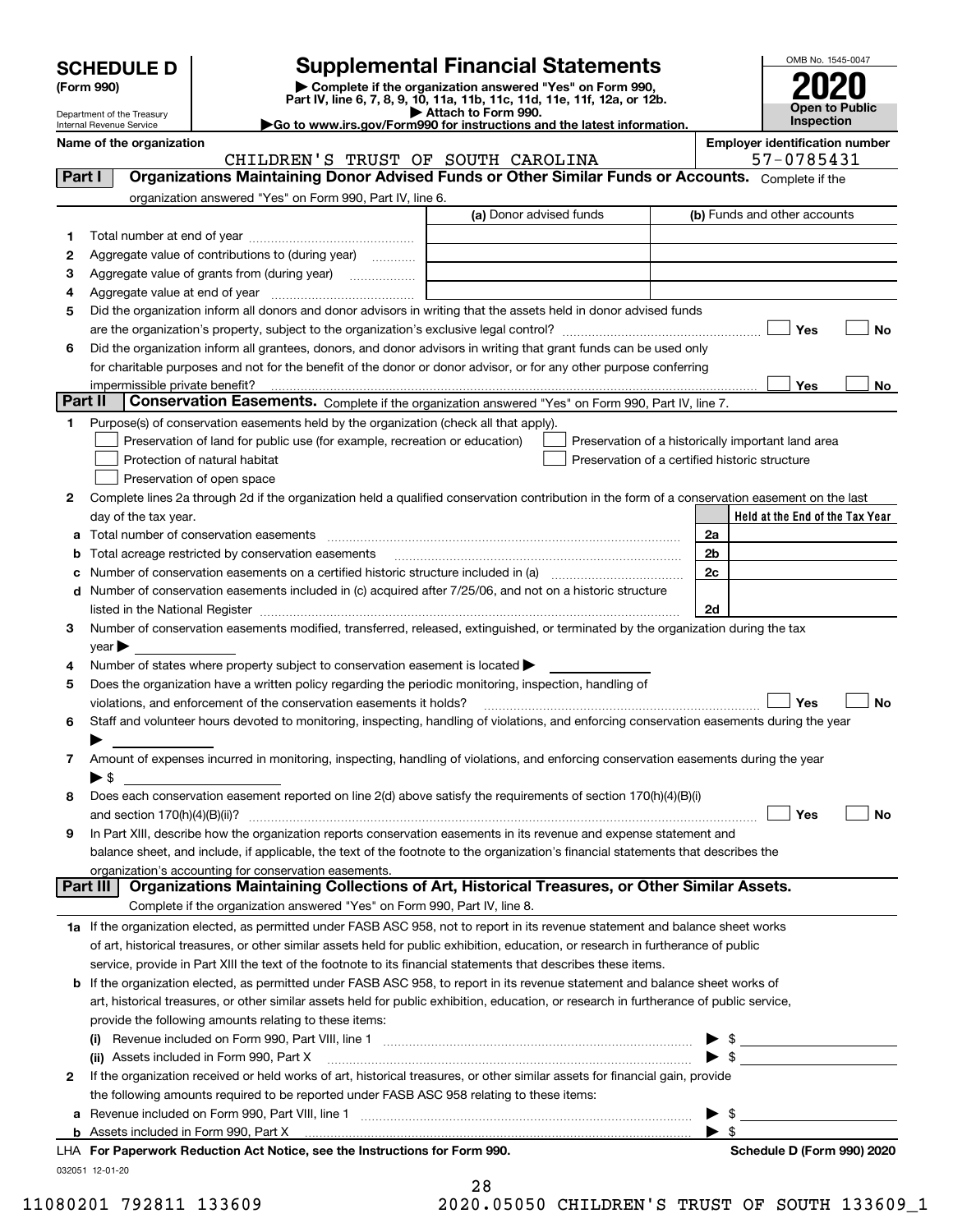|        | Schedule D (Form 990) 2020                                                                                                                                                                                                     | CHILDREN'S TRUST OF SOUTH CAROLINA      |   |                |                                                      |                                 | 57-0785431 |                     |        | Page 2 |
|--------|--------------------------------------------------------------------------------------------------------------------------------------------------------------------------------------------------------------------------------|-----------------------------------------|---|----------------|------------------------------------------------------|---------------------------------|------------|---------------------|--------|--------|
|        | Part III<br>Organizations Maintaining Collections of Art, Historical Treasures, or Other Similar Assets (continued)                                                                                                            |                                         |   |                |                                                      |                                 |            |                     |        |        |
| 3      | Using the organization's acquisition, accession, and other records, check any of the following that make significant use of its                                                                                                |                                         |   |                |                                                      |                                 |            |                     |        |        |
|        | collection items (check all that apply):                                                                                                                                                                                       |                                         |   |                |                                                      |                                 |            |                     |        |        |
| a      | Public exhibition                                                                                                                                                                                                              |                                         |   |                | Loan or exchange program                             |                                 |            |                     |        |        |
| b      | Scholarly research                                                                                                                                                                                                             | е                                       |   |                | Other <b>Committee Committee Committee Committee</b> |                                 |            |                     |        |        |
| с      | Preservation for future generations                                                                                                                                                                                            |                                         |   |                |                                                      |                                 |            |                     |        |        |
| 4      | Provide a description of the organization's collections and explain how they further the organization's exempt purpose in Part XIII.                                                                                           |                                         |   |                |                                                      |                                 |            |                     |        |        |
| 5      | During the year, did the organization solicit or receive donations of art, historical treasures, or other similar assets                                                                                                       |                                         |   |                |                                                      |                                 |            |                     |        |        |
|        | to be sold to raise funds rather than to be maintained as part of the organization's collection?                                                                                                                               |                                         |   |                |                                                      |                                 |            | Yes                 |        | No     |
|        | <b>Part IV</b><br>Escrow and Custodial Arrangements. Complete if the organization answered "Yes" on Form 990, Part IV, line 9, or                                                                                              |                                         |   |                |                                                      |                                 |            |                     |        |        |
|        | reported an amount on Form 990, Part X, line 21.                                                                                                                                                                               |                                         |   |                |                                                      |                                 |            |                     |        |        |
|        | 1a Is the organization an agent, trustee, custodian or other intermediary for contributions or other assets not included                                                                                                       |                                         |   |                |                                                      |                                 |            |                     |        |        |
|        | on Form 990, Part X? [11] matter contracts and contracts and contracts are contracted as a form 990, Part X?                                                                                                                   |                                         |   |                |                                                      |                                 |            | Yes                 |        | No     |
|        | b If "Yes," explain the arrangement in Part XIII and complete the following table:                                                                                                                                             |                                         |   |                |                                                      |                                 |            |                     |        |        |
|        |                                                                                                                                                                                                                                |                                         |   |                |                                                      |                                 |            | Amount              |        |        |
| c      | Beginning balance measurements and the contract measurement of the contract measurement of the contract measurement                                                                                                            |                                         |   |                |                                                      | 1c                              |            |                     |        |        |
|        | Additions during the year manufactured and an annual contract of the year manufactured and all the year manufactured and all the year manufactured and all the year manufactured and all the year manufactured and all the yea |                                         |   |                |                                                      | 1d                              |            |                     |        |        |
|        | Distributions during the year manufactured and an account of the state of the state of the state of the state o                                                                                                                |                                         |   |                |                                                      | 1e                              |            |                     |        |        |
| Ť.     |                                                                                                                                                                                                                                |                                         |   |                |                                                      | 1f                              |            |                     |        |        |
|        | 2a Did the organization include an amount on Form 990, Part X, line 21, for escrow or custodial account liability?                                                                                                             |                                         |   |                |                                                      |                                 | .          | Yes                 |        | No     |
| Part V | <b>b</b> If "Yes," explain the arrangement in Part XIII. Check here if the explanation has been provided on Part XIII<br>Endowment Funds. Complete if the organization answered "Yes" on Form 990, Part IV, line 10.           |                                         |   |                |                                                      |                                 |            |                     |        |        |
|        |                                                                                                                                                                                                                                | (a) Current year                        |   |                | (c) Two years back                                   | (d) Three years back            |            |                     |        |        |
|        |                                                                                                                                                                                                                                |                                         |   | (b) Prior year |                                                      |                                 |            | (e) Four years back |        |        |
| 1a     | Beginning of year balance                                                                                                                                                                                                      |                                         |   |                |                                                      |                                 |            |                     |        |        |
|        |                                                                                                                                                                                                                                |                                         |   |                |                                                      |                                 |            |                     |        |        |
|        | Net investment earnings, gains, and losses                                                                                                                                                                                     |                                         |   |                |                                                      |                                 |            |                     |        |        |
| d      | e Other expenditures for facilities                                                                                                                                                                                            |                                         |   |                |                                                      |                                 |            |                     |        |        |
|        |                                                                                                                                                                                                                                |                                         |   |                |                                                      |                                 |            |                     |        |        |
|        | and programs                                                                                                                                                                                                                   |                                         |   |                |                                                      |                                 |            |                     |        |        |
|        | End of year balance                                                                                                                                                                                                            |                                         |   |                |                                                      |                                 |            |                     |        |        |
| g<br>2 | Provide the estimated percentage of the current year end balance (line 1g, column (a)) held as:                                                                                                                                |                                         |   |                |                                                      |                                 |            |                     |        |        |
| а      | Board designated or quasi-endowment                                                                                                                                                                                            |                                         | ℅ |                |                                                      |                                 |            |                     |        |        |
|        | Permanent endowment > <u>example</u>                                                                                                                                                                                           | %                                       |   |                |                                                      |                                 |            |                     |        |        |
|        | Term endowment $\blacktriangleright$                                                                                                                                                                                           | %                                       |   |                |                                                      |                                 |            |                     |        |        |
|        | The percentages on lines 2a, 2b, and 2c should equal 100%.                                                                                                                                                                     |                                         |   |                |                                                      |                                 |            |                     |        |        |
|        | 3a Are there endowment funds not in the possession of the organization that are held and administered for the organization                                                                                                     |                                         |   |                |                                                      |                                 |            |                     |        |        |
|        | by:                                                                                                                                                                                                                            |                                         |   |                |                                                      |                                 |            |                     | Yes    | No     |
|        | (i)                                                                                                                                                                                                                            |                                         |   |                |                                                      |                                 |            | 3a(i)               |        |        |
|        |                                                                                                                                                                                                                                |                                         |   |                |                                                      |                                 |            | 3a(ii)              |        |        |
|        |                                                                                                                                                                                                                                |                                         |   |                |                                                      |                                 |            | 3b                  |        |        |
| 4      | Describe in Part XIII the intended uses of the organization's endowment funds.                                                                                                                                                 |                                         |   |                |                                                      |                                 |            |                     |        |        |
|        | Land, Buildings, and Equipment.<br>Part VI                                                                                                                                                                                     |                                         |   |                |                                                      |                                 |            |                     |        |        |
|        | Complete if the organization answered "Yes" on Form 990, Part IV, line 11a. See Form 990, Part X, line 10.                                                                                                                     |                                         |   |                |                                                      |                                 |            |                     |        |        |
|        | Description of property                                                                                                                                                                                                        | (a) Cost or other<br>basis (investment) |   |                | (b) Cost or other<br>basis (other)                   | (c) Accumulated<br>depreciation |            | (d) Book value      |        |        |
|        |                                                                                                                                                                                                                                |                                         |   |                |                                                      |                                 |            |                     |        |        |
| b      |                                                                                                                                                                                                                                |                                         |   |                |                                                      |                                 |            |                     |        |        |
|        |                                                                                                                                                                                                                                |                                         |   |                |                                                      |                                 |            |                     |        |        |
|        |                                                                                                                                                                                                                                |                                         |   |                | 50,822.                                              | 43,092.                         |            |                     | 7,730. |        |
|        |                                                                                                                                                                                                                                |                                         |   |                |                                                      |                                 |            |                     |        |        |
|        |                                                                                                                                                                                                                                |                                         |   |                |                                                      |                                 |            |                     | 7,730. |        |
|        |                                                                                                                                                                                                                                |                                         |   |                |                                                      |                                 |            |                     |        |        |

**Schedule D (Form 990) 2020**

032052 12-01-20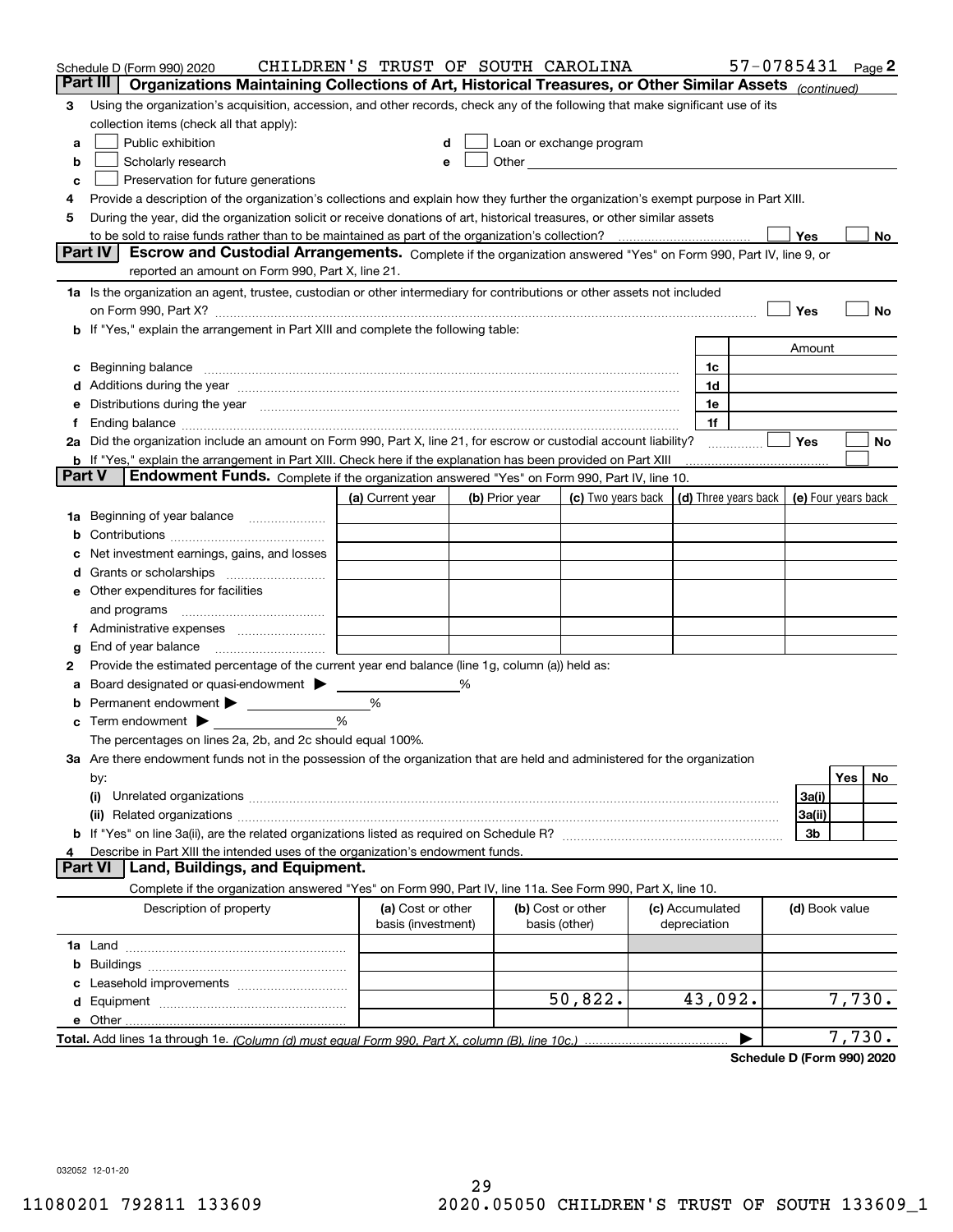| Schedule D (Form 990) 2020 |  |  |  |  |  | CHILDREN'S TRUST OF SOUTH CAROLINA | 57-0785431 | Page |  |
|----------------------------|--|--|--|--|--|------------------------------------|------------|------|--|
|----------------------------|--|--|--|--|--|------------------------------------|------------|------|--|

#### **Part VII Investments - Other Securities.**

Complete if the organization answered "Yes" on Form 990, Part IV, line 11b. See Form 990, Part X, line 12.

| (a) Description of security or category (including name of security)                   | (b) Book value | (c) Method of valuation: Cost or end-of-year market value |
|----------------------------------------------------------------------------------------|----------------|-----------------------------------------------------------|
| (1) Financial derivatives                                                              |                |                                                           |
| (2) Closely held equity interests                                                      |                |                                                           |
| $(3)$ Other                                                                            |                |                                                           |
| (A)                                                                                    |                |                                                           |
| (B)                                                                                    |                |                                                           |
| (C)                                                                                    |                |                                                           |
| (D)                                                                                    |                |                                                           |
| (E)                                                                                    |                |                                                           |
| (F)                                                                                    |                |                                                           |
| (G)                                                                                    |                |                                                           |
| (H)                                                                                    |                |                                                           |
| Total. (Col. (b) must equal Form 990, Part X, col. (B) line 12.) $\blacktriangleright$ |                |                                                           |

#### **Part VIII Investments - Program Related.**

Complete if the organization answered "Yes" on Form 990, Part IV, line 11c. See Form 990, Part X, line 13.

| (a) Description of investment                                       | (b) Book value | (c) Method of valuation: Cost or end-of-year market value |
|---------------------------------------------------------------------|----------------|-----------------------------------------------------------|
| (1)                                                                 |                |                                                           |
| (2)                                                                 |                |                                                           |
| $\frac{1}{2}$                                                       |                |                                                           |
| (4)                                                                 |                |                                                           |
| $\frac{1}{2}$                                                       |                |                                                           |
| (6)                                                                 |                |                                                           |
| (7)                                                                 |                |                                                           |
| (8)                                                                 |                |                                                           |
| (9)                                                                 |                |                                                           |
| Total. (Col. (b) must equal Form 990, Part X, col. (B) line $13$ .) |                |                                                           |

#### **Part IX Other Assets.**

Complete if the organization answered "Yes" on Form 990, Part IV, line 11d. See Form 990, Part X, line 15.

|        | <u> Compiete in the enganization anowered theorien on non-reco, narthy, informatioed, neutron, informetic.</u>    |                |
|--------|-------------------------------------------------------------------------------------------------------------------|----------------|
|        | (a) Description                                                                                                   | (b) Book value |
| (1)    | ASSETS HELD<br>FOR SALE                                                                                           | 16,500.        |
| (2)    | DUE FROM RELATED PARTY                                                                                            | 2,102,182.     |
| (3)    |                                                                                                                   |                |
| (4)    |                                                                                                                   |                |
| (5)    |                                                                                                                   |                |
| (6)    |                                                                                                                   |                |
| (7)    |                                                                                                                   |                |
| (8)    |                                                                                                                   |                |
| (9)    |                                                                                                                   |                |
|        |                                                                                                                   | 2,118,682.     |
| Part X | <b>Other Liabilities.</b>                                                                                         |                |
|        | Complete if the organization answered "Yes" on Form 990, Part IV, line 11e or 11f. See Form 990, Part X, line 25. |                |
| 1.     | (a) Description of liability                                                                                      | (b) Book value |
| (1)    | Federal income taxes                                                                                              |                |
| (2)    |                                                                                                                   |                |
| (3)    |                                                                                                                   |                |
| (4)    |                                                                                                                   |                |
| (5)    |                                                                                                                   |                |
| (6)    |                                                                                                                   |                |
| (7)    |                                                                                                                   |                |
| (8)    |                                                                                                                   |                |
| (9)    |                                                                                                                   |                |

**Total.**  *(Column (b) must equal Form 990, Part X, col. (B) line 25.)* 

**2.**Liability for uncertain tax positions. In Part XIII, provide the text of the footnote to the organization's financial statements that reports the

organization's liability for uncertain tax positions under FASB ASC 740. Check here if the text of the footnote has been provided in Part XIII  $\boxed{\text{X}}$ 

**Schedule D (Form 990) 2020**

 $\blacktriangleright$ 

032053 12-01-20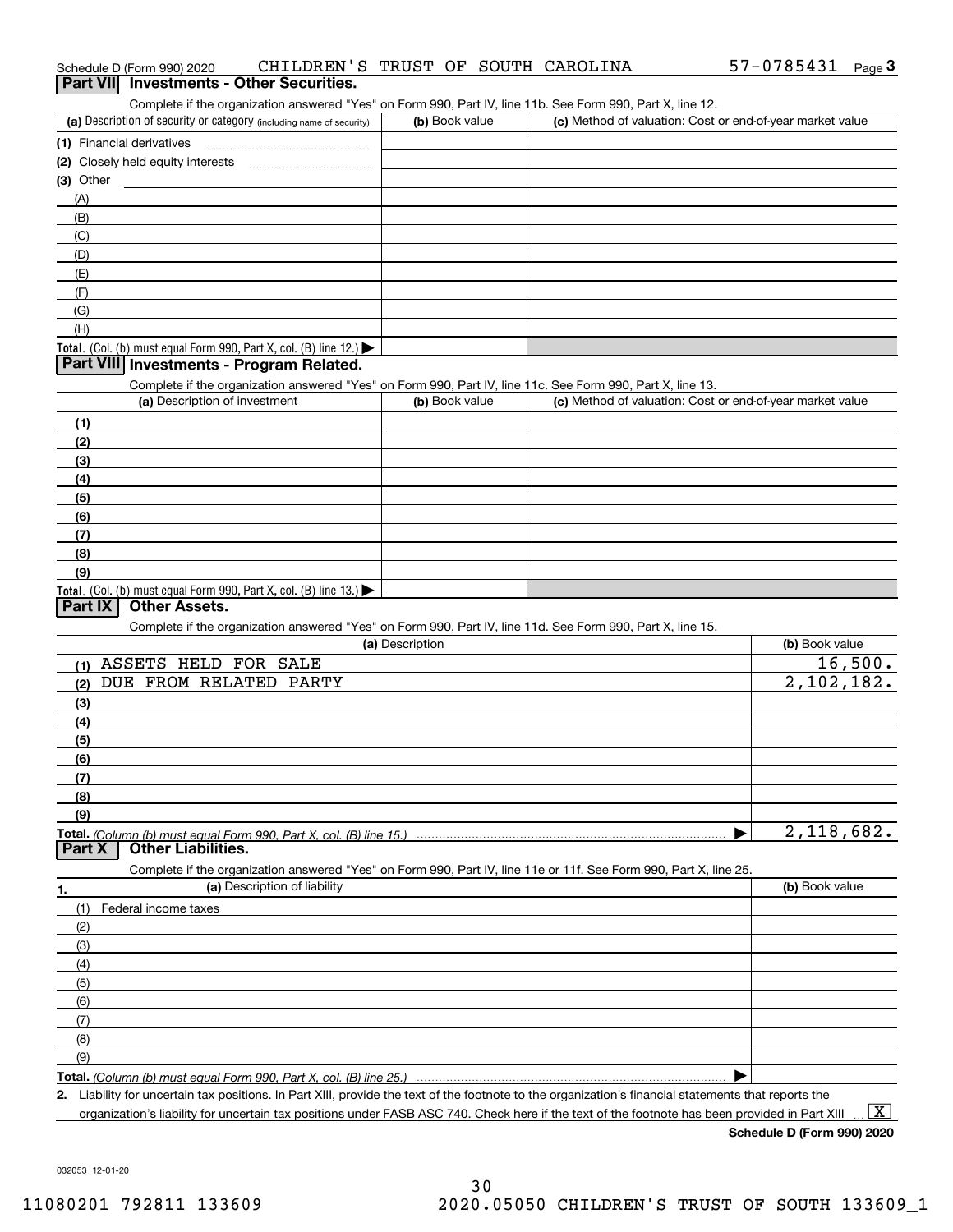|   | CHILDREN'S TRUST OF SOUTH CAROLINA<br>Schedule D (Form 990) 2020                                                                                                                                                               |                |          |                | 57-0785431<br>Page 4          |
|---|--------------------------------------------------------------------------------------------------------------------------------------------------------------------------------------------------------------------------------|----------------|----------|----------------|-------------------------------|
|   | Reconciliation of Revenue per Audited Financial Statements With Revenue per Return.<br><b>Part XI</b>                                                                                                                          |                |          |                |                               |
|   | Complete if the organization answered "Yes" on Form 990, Part IV, line 12a.                                                                                                                                                    |                |          |                |                               |
| 1 | Total revenue, gains, and other support per audited financial statements                                                                                                                                                       |                |          | $\blacksquare$ | 16, 824, 318.                 |
| 2 | Amounts included on line 1 but not on Form 990, Part VIII, line 12:                                                                                                                                                            |                |          |                |                               |
| a |                                                                                                                                                                                                                                | 2a             | 444,275. |                |                               |
|   |                                                                                                                                                                                                                                | 2 <sub>b</sub> |          |                |                               |
|   |                                                                                                                                                                                                                                | 2c             |          |                |                               |
| d | Other (Describe in Part XIII.) <b>Construction Contract Construction</b> Chern Construction Construction Construction                                                                                                          | 2d             |          |                |                               |
| е | Add lines 2a through 2d                                                                                                                                                                                                        |                |          | 2e             | $\frac{444,275}{16,380,043.}$ |
| 3 |                                                                                                                                                                                                                                |                |          | $\mathbf{3}$   |                               |
| 4 | Amounts included on Form 990, Part VIII, line 12, but not on line 1:                                                                                                                                                           |                |          |                |                               |
|   |                                                                                                                                                                                                                                | 4a             | 13,125.  |                |                               |
| b |                                                                                                                                                                                                                                | 4 <sub>h</sub> |          |                |                               |
|   | c Add lines 4a and 4b                                                                                                                                                                                                          |                |          | 4c             | 13, 125.                      |
|   |                                                                                                                                                                                                                                |                |          | $\overline{5}$ |                               |
|   |                                                                                                                                                                                                                                |                |          |                | 16, 393, 168.                 |
|   | Part XII   Reconciliation of Expenses per Audited Financial Statements With Expenses per Return.                                                                                                                               |                |          |                |                               |
|   | Complete if the organization answered "Yes" on Form 990, Part IV, line 12a.                                                                                                                                                    |                |          |                |                               |
| 1 | Total expenses and losses per audited financial statements [11] [12] manuscription and contract the statements [13] manuscription and the statements [13] manuscription and the statements and the statements and the statemen |                |          | $\mathbf{1}$   | 15,870,646.                   |
| 2 | Amounts included on line 1 but not on Form 990, Part IX, line 25:                                                                                                                                                              |                |          |                |                               |
| a |                                                                                                                                                                                                                                | 2a             |          |                |                               |
|   |                                                                                                                                                                                                                                | 2 <sub>b</sub> |          |                |                               |
| c |                                                                                                                                                                                                                                | 2 <sub>c</sub> |          |                |                               |
| d |                                                                                                                                                                                                                                | 2d             |          |                |                               |
|   |                                                                                                                                                                                                                                |                |          | 2e             | $0 \cdot$                     |
| 3 |                                                                                                                                                                                                                                |                |          | $\mathbf{a}$   | 15,870,646.                   |
| 4 | Amounts included on Form 990, Part IX, line 25, but not on line 1:                                                                                                                                                             |                |          |                |                               |
| a |                                                                                                                                                                                                                                | 4a             | 13, 125. |                |                               |
| b |                                                                                                                                                                                                                                | 4b             |          |                |                               |
|   | c Add lines 4a and 4b                                                                                                                                                                                                          |                |          | 4с             | 13,125.                       |
|   | Part XIII Supplemental Information.                                                                                                                                                                                            |                |          | 5              | 15,883,771.                   |

Provide the descriptions required for Part II, lines 3, 5, and 9; Part III, lines 1a and 4; Part IV, lines 1b and 2b; Part V, line 4; Part X, line 2; Part XI, lines 2d and 4b; and Part XII, lines 2d and 4b. Also complete this part to provide any additional information.

<u> 1989 - Johann Barbara, martxa amerikan per</u>

### PART X, LINE 2:

| CHILDREN'S TRUST IS EXEMPT FROM FEDERAL INCOME<br>TAXES UNDER SECTION        |                            |
|------------------------------------------------------------------------------|----------------------------|
| 501(C)(3)<br>OF THE U.S. INTERNAL REVENUE CODE. CHILDREN'S TRUST HAS ADOPTED |                            |
| THE PROVISIONS OF THE INCOME TAXES TOPIC OF THE FASB ACCOUNTING STANDARDS    |                            |
| THIS TOPIC CLARIFIES THE ACCOUNTING FOR UNCERTAINTY IN<br>CODIFICATION.      |                            |
| INCOME TAXES RECOGNIZED IN AN ORGANIZATION'S FINANCIAL STATEMENTS AND        |                            |
| PRESCRIBES RECOGNITION AND MEASUREMENT OF TAX POSITIONS TAKEN OR EXPECTED    |                            |
| BE TAKEN ON A TAX RETURN THAT ARE NOT CERTAIN TO BE REALIZED.<br>TO.         |                            |
| CHILDREN'S TRUST RETURNS ARE SUBJECT TO REVIEW AND EXAMINATION BY FEDERAL    |                            |
| CHILDREN'S TRUST IS NOT AWARE OF ANY ACTIVITIES THAT<br>AUTHORITIES.         | <b>WOULD</b>               |
| JEOPARDIZE ITS TAX-EXEMPT STATUS. CHILDREN'S TRUST FILES FORM 990            | IN THE                     |
| CHILDREN'S TRUST IS GENERALLY NO LONGER<br>U.S. FEDERAL JURISDICTION.        |                            |
| 032054 12-01-20<br>31                                                        | Schedule D (Form 990) 2020 |
| 11080201 792811 133609<br>2020.05050 CHILDREN'S TRUST OF SOUTH 133609_1      |                            |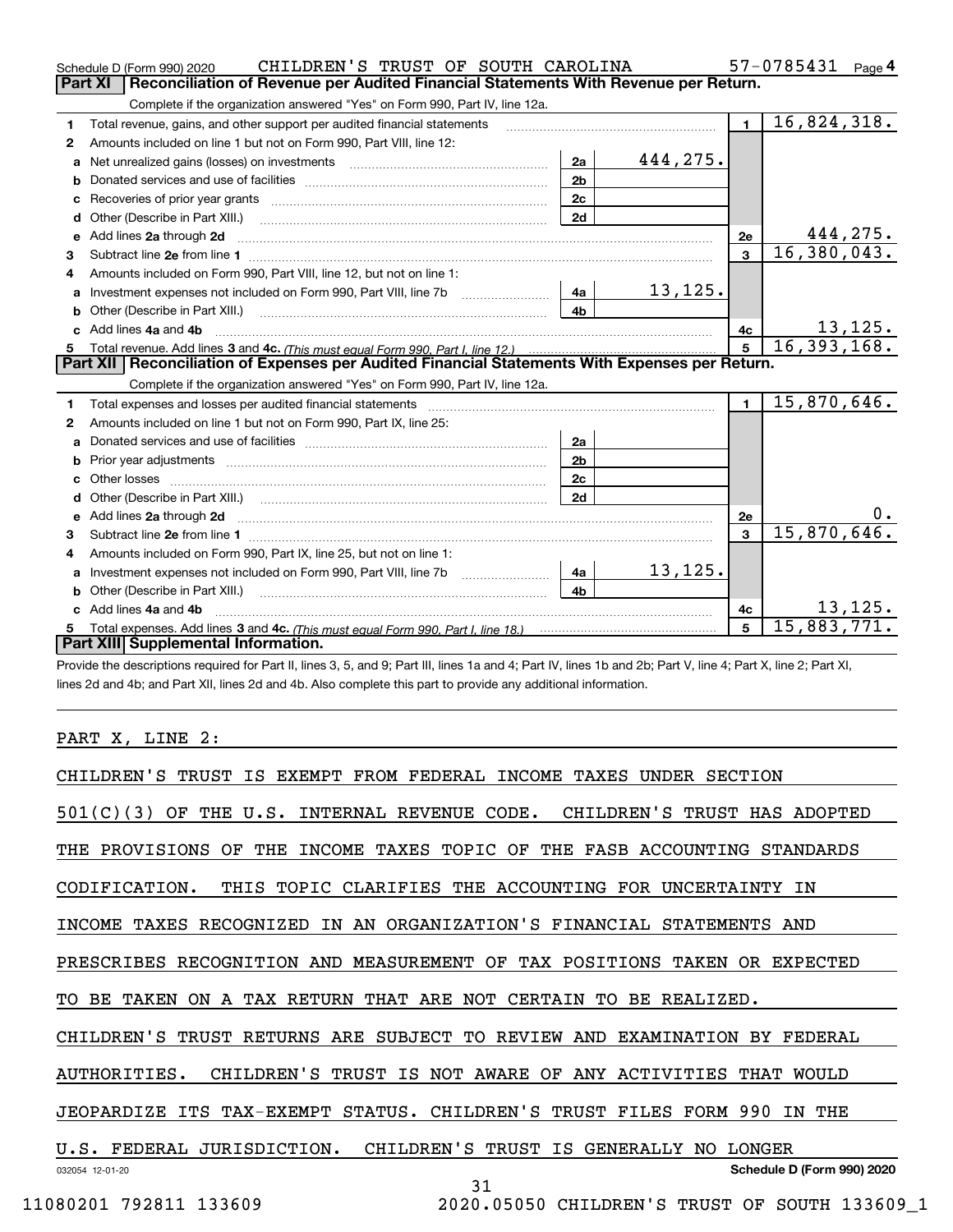**Schedule D (Form 990) 2020** *(continued)* **Part XIII Supplemental Information**  SUBJECT TO EXAMINATION BY THE INTERNAL REVENUE SERVICE FOR YEARS PRIOR TO 2017.

032055 12-01-20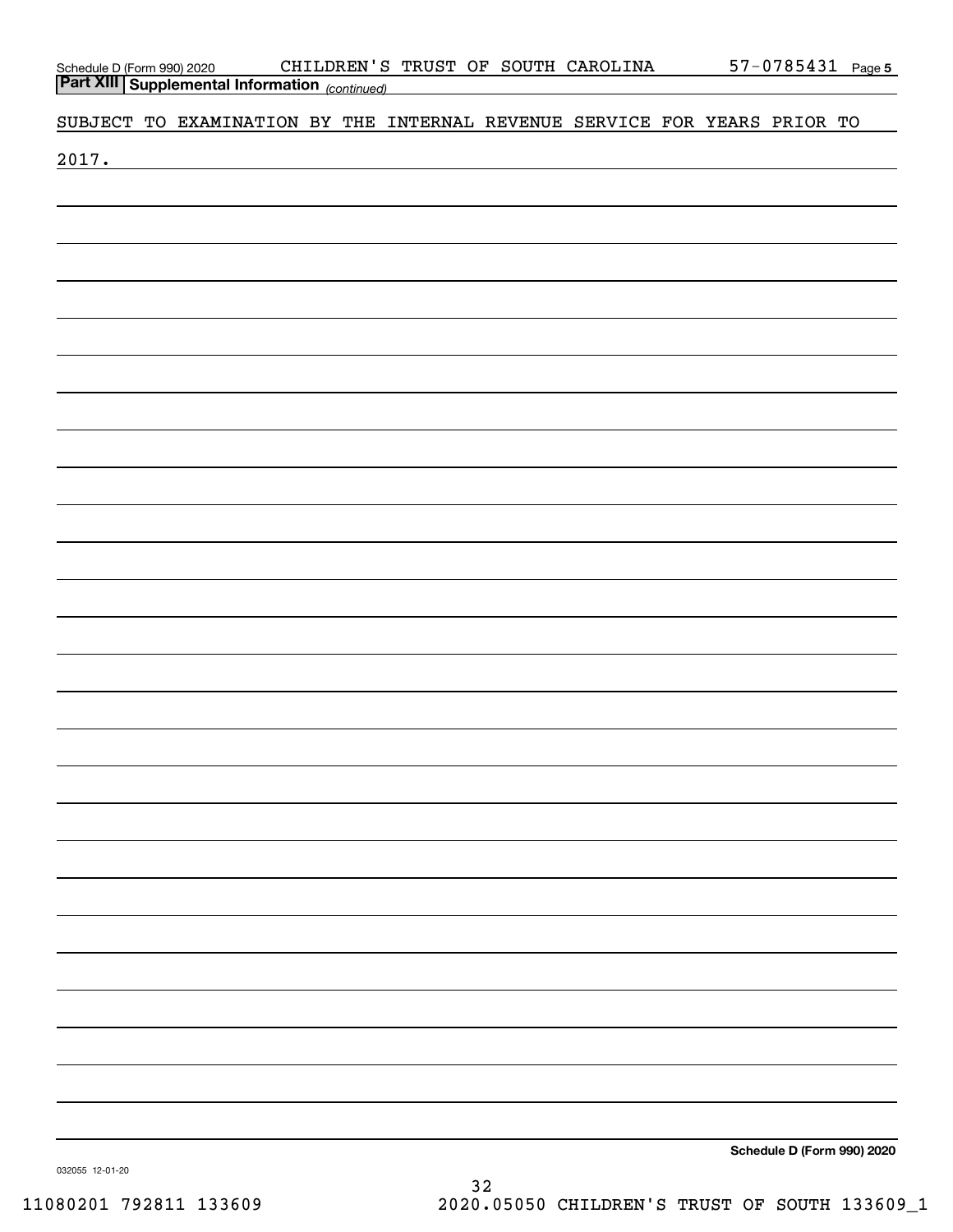| <b>SCHEDULE I</b><br>(Form 990)                                                                                                                                                         | <b>Grants and Other Assistance to Organizations,</b><br>Governments, and Individuals in the United States<br>Complete if the organization answered "Yes" on Form 990, Part IV, line 21 or 22. |                                    |                             |                                         |                                                                |                                          |                                                     |  |  |  |  |
|-----------------------------------------------------------------------------------------------------------------------------------------------------------------------------------------|-----------------------------------------------------------------------------------------------------------------------------------------------------------------------------------------------|------------------------------------|-----------------------------|-----------------------------------------|----------------------------------------------------------------|------------------------------------------|-----------------------------------------------------|--|--|--|--|
| Department of the Treasury                                                                                                                                                              |                                                                                                                                                                                               |                                    | Attach to Form 990.         |                                         |                                                                |                                          | <b>Open to Public</b>                               |  |  |  |  |
| Internal Revenue Service                                                                                                                                                                | Go to www.irs.gov/Form990 for the latest information.                                                                                                                                         |                                    |                             |                                         |                                                                |                                          |                                                     |  |  |  |  |
| Name of the organization                                                                                                                                                                |                                                                                                                                                                                               | CHILDREN'S TRUST OF SOUTH CAROLINA |                             |                                         |                                                                |                                          | <b>Employer identification number</b><br>57-0785431 |  |  |  |  |
| Part I<br><b>General Information on Grants and Assistance</b>                                                                                                                           |                                                                                                                                                                                               |                                    |                             |                                         |                                                                |                                          |                                                     |  |  |  |  |
| Does the organization maintain records to substantiate the amount of the grants or assistance, the grantees' eligibility for the grants or assistance, and the selection<br>$\mathbf 1$ |                                                                                                                                                                                               |                                    |                             |                                         |                                                                |                                          | $\sqrt{X}$ Yes<br>$ $ No                            |  |  |  |  |
| Describe in Part IV the organization's procedures for monitoring the use of grant funds in the United States.<br>$\mathbf{2}$                                                           |                                                                                                                                                                                               |                                    |                             |                                         |                                                                |                                          |                                                     |  |  |  |  |
| Part II<br>Grants and Other Assistance to Domestic Organizations and Domestic Governments. Complete if the organization answered "Yes" on Form 990, Part IV, line 21, for any           |                                                                                                                                                                                               |                                    |                             |                                         |                                                                |                                          |                                                     |  |  |  |  |
| recipient that received more than \$5,000. Part II can be duplicated if additional space is needed.<br>1 (a) Name and address of organization<br>or government                          | $(b)$ EIN                                                                                                                                                                                     | (c) IRC section<br>(if applicable) | (d) Amount of<br>cash grant | (e) Amount of<br>non-cash<br>assistance | (f) Method of<br>valuation (book,<br>FMV, appraisal,<br>other) | (g) Description of<br>noncash assistance | (h) Purpose of grant<br>or assistance               |  |  |  |  |
| AXIS I CENTER OF BARNWELL<br>179 FULNER ROAD                                                                                                                                            |                                                                                                                                                                                               |                                    |                             |                                         |                                                                |                                          |                                                     |  |  |  |  |
| BARNWELL, SC 29812                                                                                                                                                                      | $57-0752866$ $501(C)(3)$                                                                                                                                                                      |                                    | 42,480.                     | 0.                                      |                                                                |                                          | DIRECT SERVICE PROVISION                            |  |  |  |  |
| BEAUFORT JASPER HAMPTON<br>COMPREHENSIVE HEALTH - 719 OKATIE<br>HWY 170 - RIGELAND, SC 29936                                                                                            | $57-0523586$ $501(C)(3)$                                                                                                                                                                      |                                    | 170,424.                    | $\mathbf{0}$ .                          |                                                                |                                          | DIRECT SERVICE PROVISION                            |  |  |  |  |
| CAROLINA HEALTH CENTERS, INC.<br>313 MAIN STREET, SUITE B<br>GREENWOOD, SC 29646                                                                                                        | $57-0650154$ $501(C)(3)$                                                                                                                                                                      |                                    | 1, 269, 500,                | 0.                                      |                                                                |                                          | DIRECT SERVICE PROVISION                            |  |  |  |  |
| CAROLINA YOUTH DEVELOPMENT CENTER<br>5055 LACKAWANNA BLVD.<br>NORTH CHARLESTON, SC 29405                                                                                                | $57-0669877$ $501(C)(3)$                                                                                                                                                                      |                                    | 98,599.                     | $\mathfrak{o}$ .                        |                                                                |                                          | DIRECT SERVICE PROVISION                            |  |  |  |  |
| CASA FAMILY SYSTEMS<br>PO BOX 1568<br>ORANGEBURG, SC 29116                                                                                                                              | $57-0731202$ $501(C)(3)$                                                                                                                                                                      |                                    | 99,900.                     | 0.                                      |                                                                |                                          | DIRECT SERVICE PROVISION                            |  |  |  |  |
| CHILDREN'S PLACE<br>310 BARNWELL AVE. NE<br>AIKEN, SC 29801                                                                                                                             | $57-0407808$ $501(C)(3)$                                                                                                                                                                      |                                    | 105.212.                    | 0.                                      |                                                                |                                          | DIRECT SERVICE PROVISION                            |  |  |  |  |
| Enter total number of section 501(c)(3) and government organizations listed in the line 1 table<br>$\mathbf{2}$                                                                         |                                                                                                                                                                                               |                                    |                             |                                         |                                                                |                                          | 35.                                                 |  |  |  |  |
|                                                                                                                                                                                         |                                                                                                                                                                                               |                                    |                             |                                         |                                                                |                                          | 8.                                                  |  |  |  |  |

**For Paperwork Reduction Act Notice, see the Instructions for Form 990. Schedule I (Form 990) 2020** LHA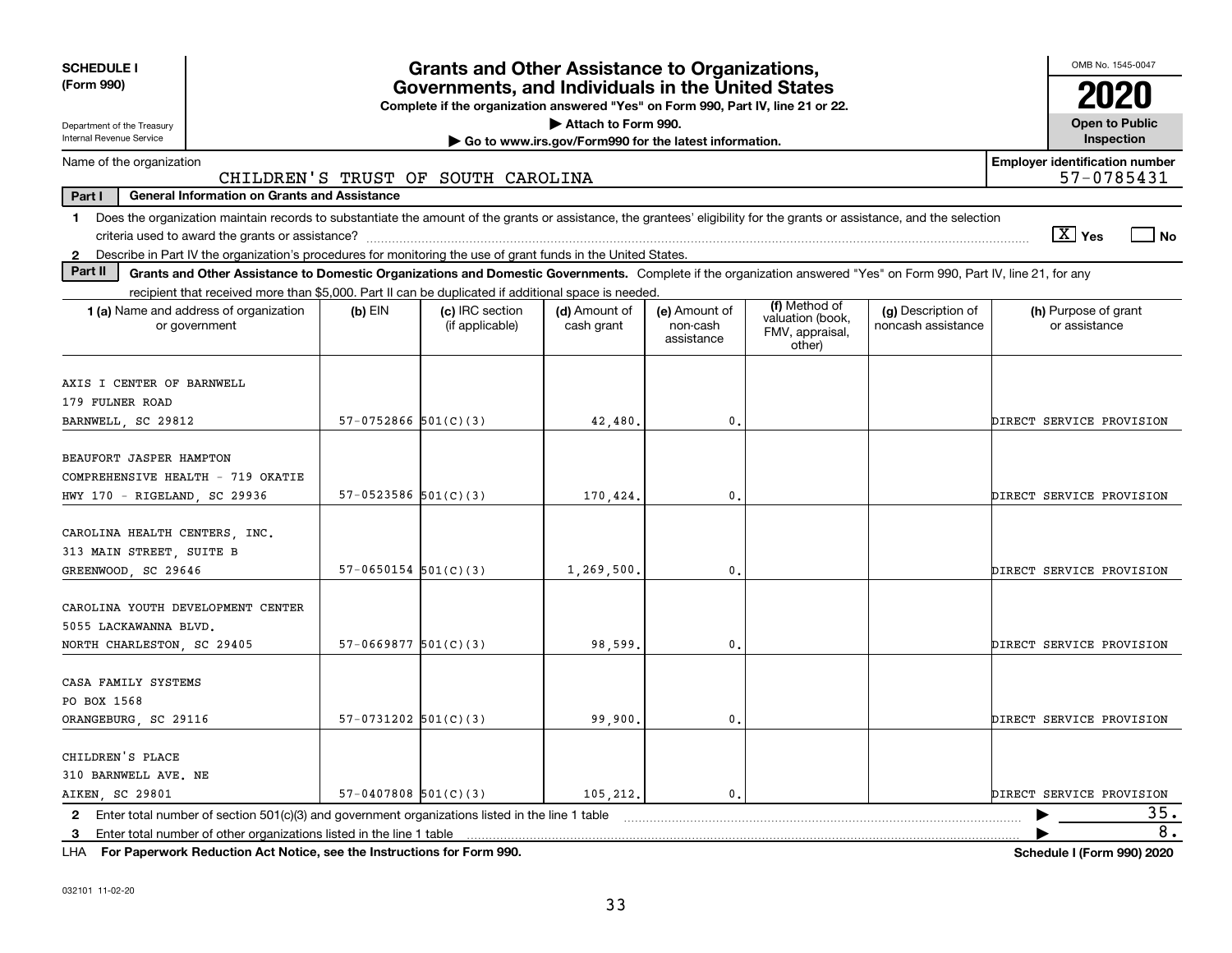#### Schedule I (Form 990) CHILDREN'S TRUST OF SOUTH CAROLINA 57-0785431 <sub>Page 1</sub>

| Part II   Continuation of Grants and Other Assistance to Domestic Organizations and Domestic Governments (Schedule I (Form 990), Part II.) |                          |                                  |                             |                                         |                                                                |                                           |                                       |  |
|--------------------------------------------------------------------------------------------------------------------------------------------|--------------------------|----------------------------------|-----------------------------|-----------------------------------------|----------------------------------------------------------------|-------------------------------------------|---------------------------------------|--|
| (a) Name and address of<br>organization or government                                                                                      | $(b)$ EIN                | (c) IRC section<br>if applicable | (d) Amount of<br>cash grant | (e) Amount of<br>non-cash<br>assistance | (f) Method of<br>valuation<br>(book, FMV,<br>appraisal, other) | (g) Description of<br>non-cash assistance | (h) Purpose of grant<br>or assistance |  |
|                                                                                                                                            |                          |                                  |                             |                                         |                                                                |                                           |                                       |  |
| DARLINGTON COUNTY FIRST STEPS<br>437 WEST CAROLINA AVE                                                                                     |                          |                                  |                             |                                         |                                                                |                                           |                                       |  |
| HARTSVILLE, SC 29550                                                                                                                       | $57-1097791$ $501(C)(3)$ |                                  | 48,616.                     | $\mathbf{0}$ .                          |                                                                |                                           | DIRECT SERVICE PROVISION              |  |
|                                                                                                                                            |                          |                                  |                             |                                         |                                                                |                                           |                                       |  |
| DORCHESTER ALCOHOL AND DRUG                                                                                                                |                          |                                  |                             |                                         |                                                                |                                           |                                       |  |
| COMMISSION - 500 N MAIN STREET -                                                                                                           |                          |                                  |                             |                                         |                                                                |                                           |                                       |  |
| COLUMBIA, SC 29483                                                                                                                         | $57-0575184$ $501(C)(3)$ |                                  | 69,750                      | 0.                                      |                                                                |                                           | DIRECT SERVICE PROVISION              |  |
| EAU CLAIRE COOPERATIVE HEALTH                                                                                                              |                          |                                  |                             |                                         |                                                                |                                           |                                       |  |
| CENTERS, INC - 1228 HARDEN STREET                                                                                                          |                          |                                  |                             |                                         |                                                                |                                           |                                       |  |
| - COLUMBIA, SC 29204                                                                                                                       | 57-0965445               |                                  | 362,473.                    | 0.                                      |                                                                |                                           | DIRECT SERVICE PROVISION              |  |
|                                                                                                                                            |                          |                                  |                             |                                         |                                                                |                                           |                                       |  |
| FAIRFIELD BEHAVIORAL HEALTH                                                                                                                |                          |                                  |                             |                                         |                                                                |                                           |                                       |  |
| SERVICES - PO BOX 388 - WINNSBORO,                                                                                                         |                          |                                  |                             |                                         |                                                                |                                           |                                       |  |
| SC 29180                                                                                                                                   | $57-0619759$ $501(C)(3)$ |                                  | 128,000.                    | 0.                                      |                                                                |                                           | DIRECT SERVICE PROVISION              |  |
|                                                                                                                                            |                          |                                  |                             |                                         |                                                                |                                           |                                       |  |
| FAMILY CONNECTION OF SC, INC.<br>2712 MIDDLEBURG DR, SUITE 103                                                                             |                          |                                  |                             |                                         |                                                                |                                           |                                       |  |
| COLUMBIA, SC 29204                                                                                                                         | 57-0901467 $501(C)(3)$   |                                  | 211,625.                    | 0.                                      |                                                                |                                           | DIRECT SERVICE PROVISION              |  |
|                                                                                                                                            |                          |                                  |                             |                                         |                                                                |                                           |                                       |  |
| GREENVILLE COUNTY FIRST STEPS                                                                                                              |                          |                                  |                             |                                         |                                                                |                                           |                                       |  |
| 700 N PLEASANTBURG RD                                                                                                                      |                          |                                  |                             |                                         |                                                                |                                           |                                       |  |
| GREENVILLE, SC 29607                                                                                                                       | $57-1097814$ $501(C)(3)$ |                                  | 199,214                     | 0.                                      |                                                                |                                           | DIRECT SERVICE PROVISION              |  |
|                                                                                                                                            |                          |                                  |                             |                                         |                                                                |                                           |                                       |  |
| GROWING HOME SOUTHEAST, INC.                                                                                                               |                          |                                  |                             |                                         |                                                                |                                           |                                       |  |
| 440 KNOX ABBOTT DRIVE                                                                                                                      | $20-1093091$ 501(C)(3)   |                                  |                             | $\mathbf{0}$ .                          |                                                                |                                           | DIRECT SERVICE PROVISION              |  |
| CAYCE, SC 29033                                                                                                                            |                          |                                  | 572,479.                    |                                         |                                                                |                                           |                                       |  |
| HOPEFUL HORIZONS                                                                                                                           |                          |                                  |                             |                                         |                                                                |                                           |                                       |  |
| 1212 CHARLES ST                                                                                                                            |                          |                                  |                             |                                         |                                                                |                                           |                                       |  |
| BEAUFORT, SC 29902                                                                                                                         | 57-1063332 $501(C)(3)$   |                                  | 109,251.                    | 0.                                      |                                                                |                                           | DIRECT SERVICE PROVISION              |  |
|                                                                                                                                            |                          |                                  |                             |                                         |                                                                |                                           |                                       |  |
| JUST SAY SOMETHING                                                                                                                         |                          |                                  |                             |                                         |                                                                |                                           |                                       |  |
| PO BOX 10203<br>GREENVILLE, SC 29603                                                                                                       | $57-0783373$ $501(C)(3)$ |                                  | 185,970.                    | 0.                                      |                                                                |                                           | DIRECT SERVICE PROVISION              |  |
|                                                                                                                                            |                          |                                  |                             |                                         |                                                                |                                           |                                       |  |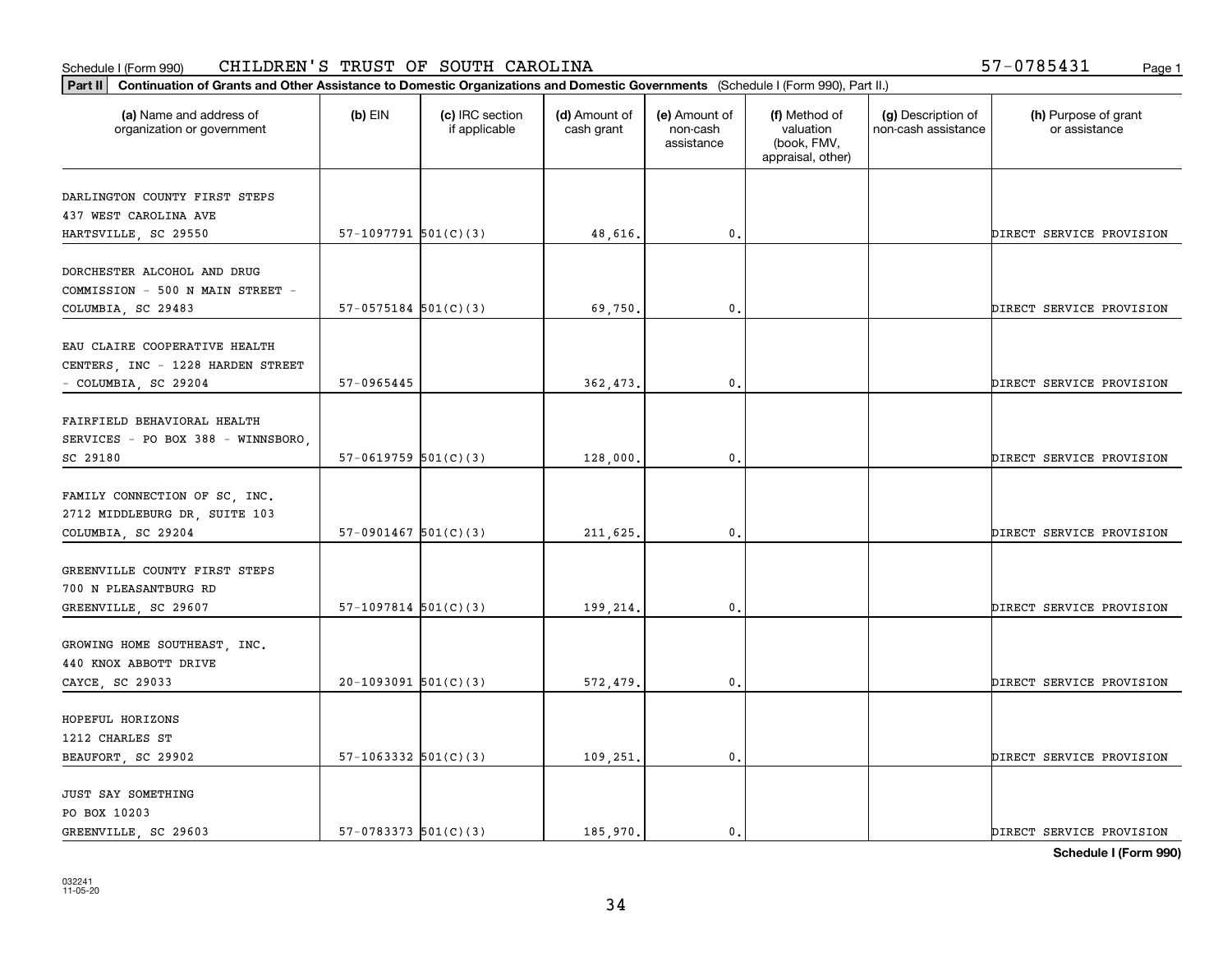#### Schedule I (Form 990) CHILDREN'S TRUST OF SOUTH CAROLINA 57-0785431 <sub>Page 1</sub>

**Part II Continuation of Grants and Other Assistance to Domestic Organizations and Domestic Governments**  (Schedule I (Form 990), Part II.)

| (a) Name and address of<br>organization or government | (b) EIN                    | (c) IRC section<br>if applicable | (d) Amount of<br>cash grant | (e) Amount of<br>non-cash<br>assistance | (f) Method of<br>valuation<br>(book, FMV,<br>appraisal, other) | (g) Description of<br>non-cash assistance | (h) Purpose of grant<br>or assistance |
|-------------------------------------------------------|----------------------------|----------------------------------|-----------------------------|-----------------------------------------|----------------------------------------------------------------|-------------------------------------------|---------------------------------------|
| KERSHAW COUNTY SCHOOL DISTRICT                        |                            |                                  |                             |                                         |                                                                |                                           |                                       |
| 2029 WEST DEKALB STREET                               |                            |                                  |                             |                                         |                                                                |                                           |                                       |
| CAMDEN, SC 29020                                      | $57 - 6000369$ $501(C)(3)$ |                                  | 1,835.                      | 0.                                      |                                                                |                                           | DIRECT SERVICE PROVISION              |
| LANCASTER COUNTY PARTNERS FOR                         |                            |                                  |                             |                                         |                                                                |                                           |                                       |
| YOUTH - PO BOX 1023 - LANCASTER,                      |                            |                                  |                             |                                         |                                                                |                                           |                                       |
| SC 29721                                              | 57-0628085                 |                                  | 35,651.                     | 0.                                      |                                                                |                                           | DIRECT SERVICE PROVISION              |
| LEE COUNTY FIRST STEPS                                |                            |                                  |                             |                                         |                                                                |                                           |                                       |
| PO BOX 344                                            |                            |                                  |                             |                                         |                                                                |                                           |                                       |
| BISHOPVILLE, SC 29010                                 | $57-1097820$ $501(C)(3)$   |                                  | 404,285.                    | 0.                                      |                                                                |                                           | DIRECT SERVICE PROVISION              |
| LEXINGTON COUNTY SCHOOL DISTRICT                      |                            |                                  |                             |                                         |                                                                |                                           |                                       |
| PO BOX 1869                                           |                            |                                  |                             |                                         |                                                                |                                           |                                       |
| LEXINGTON, SC 29071                                   | $57-0670770$ $501(C)(3)$   |                                  | 73,415.                     | 0.                                      |                                                                |                                           | DIRECT SERVICE PROVISION              |
| LIGHTHOUSE MINISTRIES                                 |                            |                                  |                             |                                         |                                                                |                                           |                                       |
| PO BOX 6801                                           |                            |                                  |                             |                                         |                                                                |                                           |                                       |
| FLORENCE, SC 29502                                    | 57-1053570                 |                                  | 119,368.                    | $\mathbf{0}$ .                          |                                                                |                                           | DIRECT SERVICE PROVISION              |
| LITTLE RIVER MEDICAL CENTER                           |                            |                                  |                             |                                         |                                                                |                                           |                                       |
| 4303 LIVE OAK DR                                      |                            |                                  |                             |                                         |                                                                |                                           |                                       |
| LITTLE RIVER, SC 29566                                | $57-0672117$ $501(C)(3)$   |                                  | 220,840.                    | 0.                                      |                                                                |                                           | DIRECT SERVICE PROVISION              |
| LOW COUNTRY HEALTH CARE SYSTEM                        |                            |                                  |                             |                                         |                                                                |                                           |                                       |
| 333 REVOLUTIONARY TRAIL                               |                            |                                  |                             |                                         |                                                                |                                           |                                       |
| FAIRFAX, SC 29827                                     | $58 - 2366697$ $501(C)(3)$ |                                  | 248,593.                    | 0.                                      |                                                                |                                           | DIRECT SERVICE PROVISION              |
| LOWCOUNTRY DHEC                                       |                            |                                  |                             |                                         |                                                                |                                           |                                       |
| 4050 BRIDGE VIEW DR, SUITE 600                        |                            |                                  |                             |                                         |                                                                |                                           |                                       |
| NORTH CHARLESTON, SC 29405                            | $57 - 6000286$ $501(C)(3)$ |                                  | 168,503.                    | 0.                                      |                                                                |                                           | DIRECT SERVICE PROVISION              |
| LUTHERAN FAMILY SERVICES IN THE                       |                            |                                  |                             |                                         |                                                                |                                           |                                       |
| CAROLINAS, INC. - 1416 S MARTIN                       |                            |                                  |                             |                                         |                                                                |                                           |                                       |
| LUTHER KING AVE - SALISBURY, NC                       |                            |                                  |                             |                                         |                                                                |                                           |                                       |
| 28145                                                 | 56-1286323                 |                                  | 132,055.                    | $0$ .                                   |                                                                |                                           | DIRECT SERVICE PROVISION              |

т

35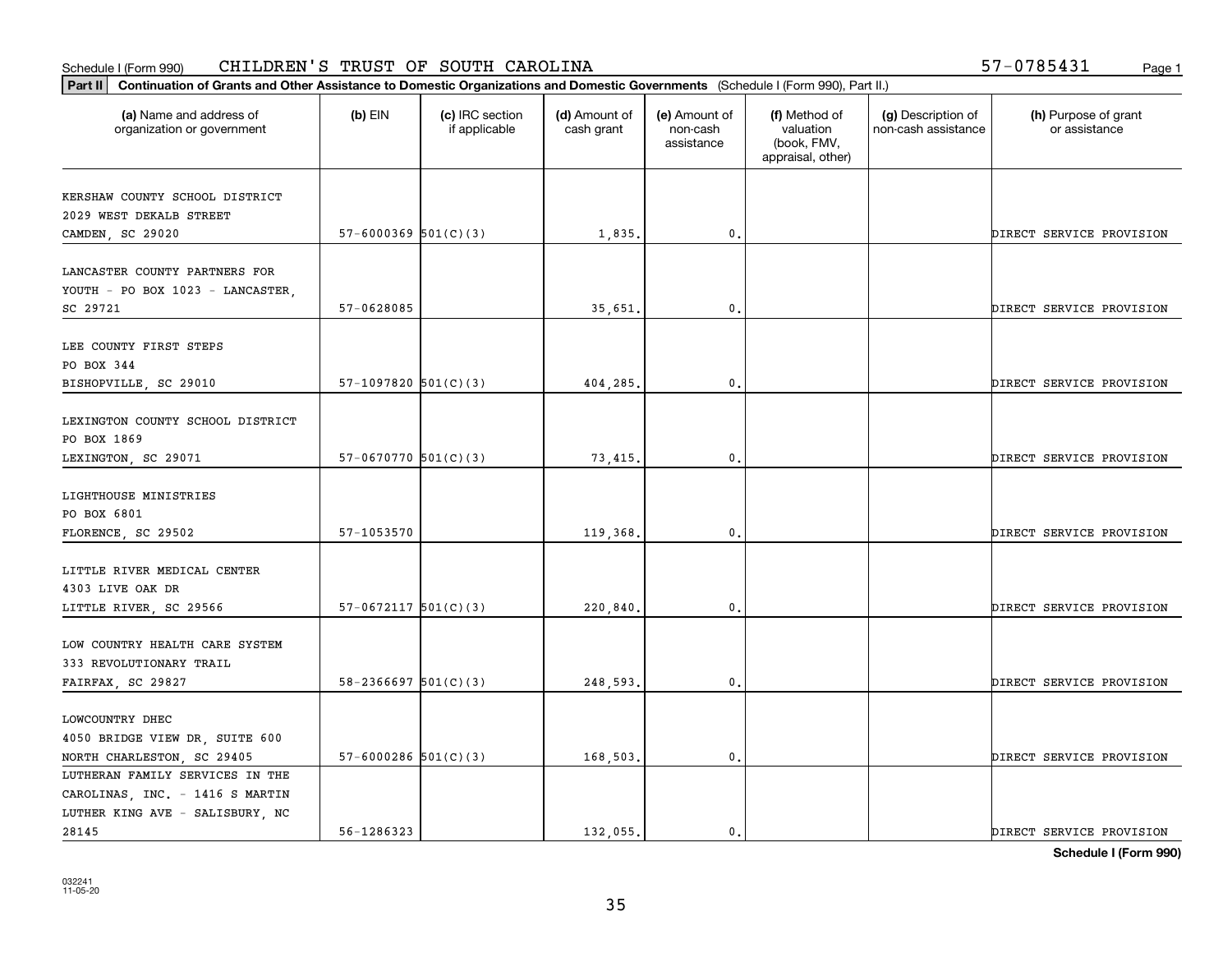#### Schedule I (Form 990) CHILDREN'S TRUST OF SOUTH CAROLINA 57-0785431 <sub>Page 1</sub>

| Part II   Continuation of Grants and Other Assistance to Domestic Organizations and Domestic Governments (Schedule I (Form 990), Part II.) |                            |                                  |                             |                                         |                                                                |                                           |                                       |
|--------------------------------------------------------------------------------------------------------------------------------------------|----------------------------|----------------------------------|-----------------------------|-----------------------------------------|----------------------------------------------------------------|-------------------------------------------|---------------------------------------|
| (a) Name and address of<br>organization or government                                                                                      | $(b)$ EIN                  | (c) IRC section<br>if applicable | (d) Amount of<br>cash grant | (e) Amount of<br>non-cash<br>assistance | (f) Method of<br>valuation<br>(book, FMV,<br>appraisal, other) | (g) Description of<br>non-cash assistance | (h) Purpose of grant<br>or assistance |
| MCLEOD                                                                                                                                     |                            |                                  |                             |                                         |                                                                |                                           |                                       |
| PO BOX 100551                                                                                                                              |                            |                                  |                             |                                         |                                                                |                                           |                                       |
| FLORENCE, SC 29502                                                                                                                         | $57-0818672$ $501(C)(3)$   |                                  | 567,700.                    | $\mathbf{0}$ .                          |                                                                |                                           | DIRECT SERVICE PROVISION              |
|                                                                                                                                            |                            |                                  |                             |                                         |                                                                |                                           |                                       |
| MUSC                                                                                                                                       |                            |                                  |                             |                                         |                                                                |                                           |                                       |
| 91 PRESIDENT STREET, MSC 191                                                                                                               |                            |                                  |                             |                                         |                                                                |                                           |                                       |
| CHARLESTON, SC 29425                                                                                                                       | 57-6000722 $[501(C)(3)]$   |                                  | 440,865.                    | 0.                                      |                                                                |                                           | DIRECT SERVICE PROVISION              |
| NATIONAL YOUTH ADVOCATE PROGRAM,                                                                                                           |                            |                                  |                             |                                         |                                                                |                                           |                                       |
| $INC. - PO$ BOX 61915 - NORTH                                                                                                              |                            |                                  |                             |                                         |                                                                |                                           |                                       |
| CHARLESTON, SC 29419                                                                                                                       | 34-1404302                 |                                  | 86,624.                     | 0.                                      |                                                                |                                           | DIRECT SERVICE PROVISION              |
|                                                                                                                                            |                            |                                  |                             |                                         |                                                                |                                           |                                       |
| PEE DEE COMMUNITY ACTION                                                                                                                   |                            |                                  |                             |                                         |                                                                |                                           |                                       |
| PARTNERSHIP - 2685 IRBY STREET -                                                                                                           |                            |                                  |                             |                                         |                                                                |                                           |                                       |
| FLORENCE, SC 29505                                                                                                                         | $57-0472043$ $501(C)(3)$   |                                  | 191,076.                    | $\mathbf 0$ .                           |                                                                |                                           | DIRECT SERVICE PROVISION              |
|                                                                                                                                            |                            |                                  |                             |                                         |                                                                |                                           |                                       |
| PREVENT CHILD ABUSE PICKENS<br>1899 GENTRY MEMORIAL HWY                                                                                    |                            |                                  |                             |                                         |                                                                |                                           |                                       |
| EASLEY, SC 29640                                                                                                                           | $57-0943670$ $501(C)(3)$   |                                  | 455,412.                    | 0.                                      |                                                                |                                           | DIRECT SERVICE PROVISION              |
|                                                                                                                                            |                            |                                  |                             |                                         |                                                                |                                           |                                       |
| PRISMA HEALTH RICHLAND                                                                                                                     |                            |                                  |                             |                                         |                                                                |                                           |                                       |
| 293 GREYSTONE BLVD                                                                                                                         |                            |                                  |                             |                                         |                                                                |                                           |                                       |
| COLUMBIA, SC 29210                                                                                                                         | $58 - 2296052$ $501(C)(3)$ |                                  | 236,413.                    | 0.                                      |                                                                |                                           | DIRECT SERVICE PROVISION              |
|                                                                                                                                            |                            |                                  |                             |                                         |                                                                |                                           |                                       |
| PRISMA HEALTH UPSTATE                                                                                                                      |                            |                                  |                             |                                         |                                                                |                                           |                                       |
| 701 GROVE ROAD                                                                                                                             |                            |                                  |                             |                                         |                                                                |                                           |                                       |
| GREENVILLE, SC 29605                                                                                                                       | $57 - 6007863$ $501(C)(3)$ |                                  | 539,342.                    | 0.                                      |                                                                |                                           | DIRECT SERVICE PROVISION              |
| SAFY OF SOUTH CAROLINA                                                                                                                     |                            |                                  |                             |                                         |                                                                |                                           |                                       |
| 5 CENTURY DRIVE                                                                                                                            |                            |                                  |                             |                                         |                                                                |                                           |                                       |
| GREENVILLE, SC 29607                                                                                                                       | $57-0940094$ $501(C)(3)$   |                                  | 132,264.                    | 0.                                      |                                                                |                                           | DIRECT SERVICE PROVISION              |
|                                                                                                                                            |                            |                                  |                             |                                         |                                                                |                                           |                                       |
| SC DEPARTMENT OF CORRECTIONS                                                                                                               |                            |                                  |                             |                                         |                                                                |                                           |                                       |
| 444 BROAD RIVER ROAD                                                                                                                       |                            |                                  |                             |                                         |                                                                |                                           |                                       |
| COLUMBIA, SC 29210                                                                                                                         | 57-6007591 115             |                                  | 36, 311.                    | $\mathbf{0}$ .                          |                                                                |                                           | DIRECT SERVICE PROVISION              |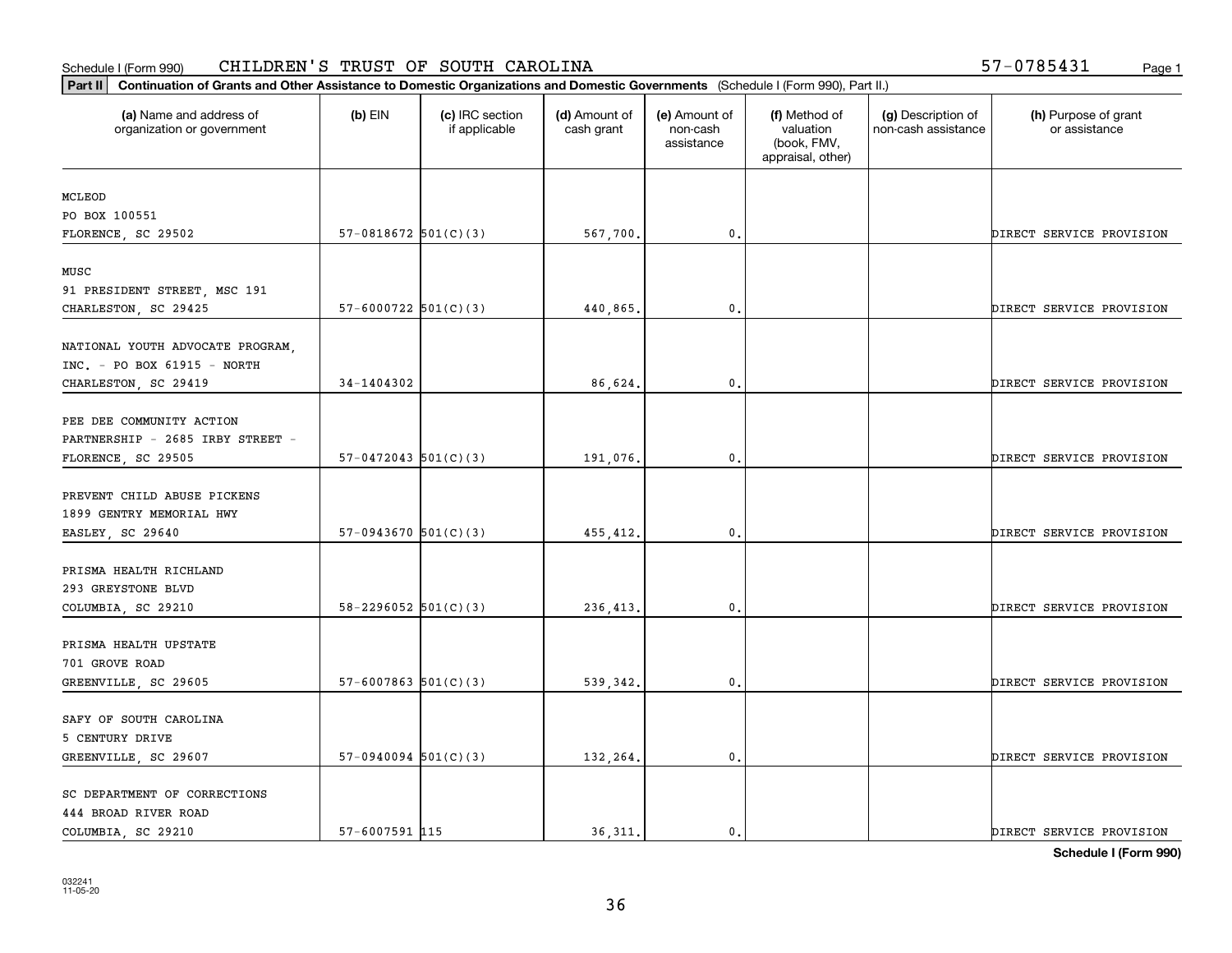#### Schedule I (Form 990) Page 1 CHILDREN'S TRUST OF SOUTH CAROLINA 57-0785431

| Part II   Continuation of Grants and Other Assistance to Domestic Organizations and Domestic Governments (Schedule I (Form 990), Part II.) |                            |                                  |                             |                                         |                                                                |                                           |                                       |
|--------------------------------------------------------------------------------------------------------------------------------------------|----------------------------|----------------------------------|-----------------------------|-----------------------------------------|----------------------------------------------------------------|-------------------------------------------|---------------------------------------|
| (a) Name and address of<br>organization or government                                                                                      | $(b)$ EIN                  | (c) IRC section<br>if applicable | (d) Amount of<br>cash grant | (e) Amount of<br>non-cash<br>assistance | (f) Method of<br>valuation<br>(book, FMV,<br>appraisal, other) | (g) Description of<br>non-cash assistance | (h) Purpose of grant<br>or assistance |
| SC OFFICE OF RURAL HEALTH                                                                                                                  |                            |                                  |                             |                                         |                                                                |                                           |                                       |
| 107 SALUDA POINT DR                                                                                                                        |                            |                                  |                             |                                         |                                                                |                                           |                                       |
| LEXINGTON, SC 29072                                                                                                                        | $57-1006495$ $501(C)(3)$   |                                  | 397,039.                    | 0.                                      |                                                                |                                           | DIRECT SERVICE PROVISION              |
| SPARTANBURG COUNTY FIRST STEPS<br>900 SOUTH PINE STREET                                                                                    |                            |                                  |                             |                                         |                                                                |                                           |                                       |
| SPARTANBURG, SC 29302                                                                                                                      | $57 - 6000934$ $501(C)(3)$ |                                  | 372,892.                    | $\mathfrak o$ .                         |                                                                |                                           | DIRECT SERVICE PROVISION              |
| ST. JAMES SANTEE FAMILY HEALTH<br>CENTER - PO BOX 608 -                                                                                    |                            |                                  |                             |                                         |                                                                |                                           |                                       |
| MCCLELLANVILLE, SC 29458                                                                                                                   | 57-0923547                 |                                  | 291.155.                    | $\mathbf{0}$ .                          |                                                                |                                           | DIRECT SERVICE PROVISION              |
| THE PARENTING PLACE<br>PO BOX 931                                                                                                          |                            |                                  |                             |                                         |                                                                |                                           |                                       |
| PICKENS, SC 29671                                                                                                                          | 57-0943670                 |                                  | 0.                          | 0.                                      |                                                                |                                           | DIRECT SERVICE PROVISION              |
| THORNWELL HOME FOR CHILDREN<br>302 SOUTH BROAD STREET                                                                                      |                            |                                  |                             |                                         |                                                                |                                           |                                       |
| CLINTON, SC 29325                                                                                                                          | $57-0314418$ $501(C)(3)$   |                                  | 62,306.                     | $\mathbf{0}$                            |                                                                |                                           | DIRECT SERVICE PROVISION              |
| <b>TIDELANDS HEALTH</b><br>606 BLACK RIVER ROAD<br>GEORGETOWN, SC 29440                                                                    | $57-0341194$ $501(C)(3)$   |                                  | 124,460.                    | $\mathfrak o$ .                         |                                                                |                                           | DIRECT SERVICE PROVISION              |
|                                                                                                                                            |                            |                                  |                             |                                         |                                                                |                                           |                                       |
| UNION COUNTY<br>409 E. N FIRST ST                                                                                                          |                            |                                  |                             |                                         |                                                                |                                           |                                       |
| SENECA, SC 29678                                                                                                                           | $57-0479292$ $501(C)(3)$   |                                  | 76,788                      | $\mathbf{0}$ .                          |                                                                |                                           | DIRECT SERVICE PROVISION              |
| UNITED WAY OF OCONEE COUNTY<br>409 E. NORTH FIRST STREET                                                                                   |                            |                                  |                             |                                         |                                                                |                                           |                                       |
| SENECA, SC 29678                                                                                                                           | $57-0479292$ $501(C)(3)$   |                                  | 257,695.                    | $\mathbf{0}$ .                          |                                                                |                                           | DIRECT SERVICE PROVISION              |
| WESTVIEW BEHAVIORAL HEALTH<br>SERVICES - 800 MAIN STREET -<br>NEWBERRY SC 29108                                                            | $57-0855473$ $501(C)(3)$   |                                  | 195.942.                    | $\mathbf{0}$ .                          |                                                                |                                           | DIRECT SERVICE PROVISION              |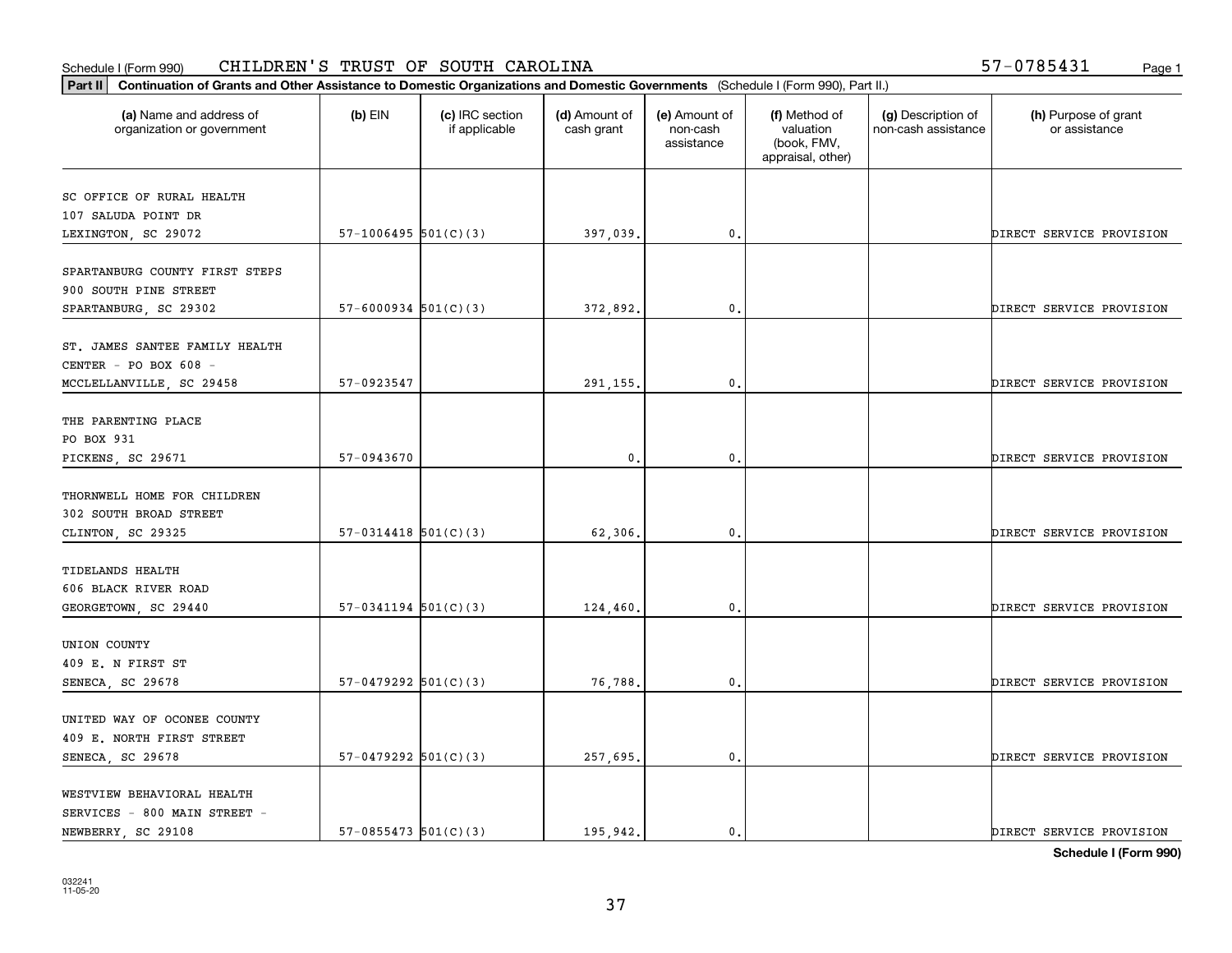#### Schedule I (Form 990) CHILDREN'S TRUST OF SOUTH CAROLINA 57-0785431 <sub>Page 1</sub>

organization or government

**Part II Continuation of Grants and Other Assistance to Domestic Organizations and Domestic Governments**  (Schedule I (Form 990), Part II.)

if applicable

 $(b)$  EIN  $(c)$  IRC section

**(a) (b) (c) (d) (e) (f) (g) (h)** Name and address of

(d) Amount of cash grant

(e) Amount of non-cash

(f) Method of valuation

(g) Description of non-cash assistance

032241 11-05-20

|                                                               |                          |          | assistance      | (book, FMV,<br>appraisal, other) |                          |
|---------------------------------------------------------------|--------------------------|----------|-----------------|----------------------------------|--------------------------|
| YMCA OF COLUMBIA<br>16121 MARION STREET<br>COLUMBIA, SC 29201 | $57-0314423$ $501(C)(3)$ | 145,828. | $\mathbf 0$ .   |                                  | DIRECT SERVICE PROVISION |
| YORK COUNTY FIRST STEPS<br>PO BOX 969                         |                          |          |                 |                                  |                          |
| ROCK HILL, SC 29731                                           | $57-1097951$ $501(C)(3)$ | 131,300. | $\mathfrak o$ . |                                  | DIRECT SERVICE PROVISION |
|                                                               |                          |          |                 |                                  |                          |
|                                                               |                          |          |                 |                                  |                          |
|                                                               |                          |          |                 |                                  |                          |
|                                                               |                          |          |                 |                                  |                          |
|                                                               |                          |          |                 |                                  |                          |
|                                                               |                          |          |                 |                                  |                          |
|                                                               |                          |          |                 |                                  |                          |

57-0785431

(h) Purpose of grant or assistance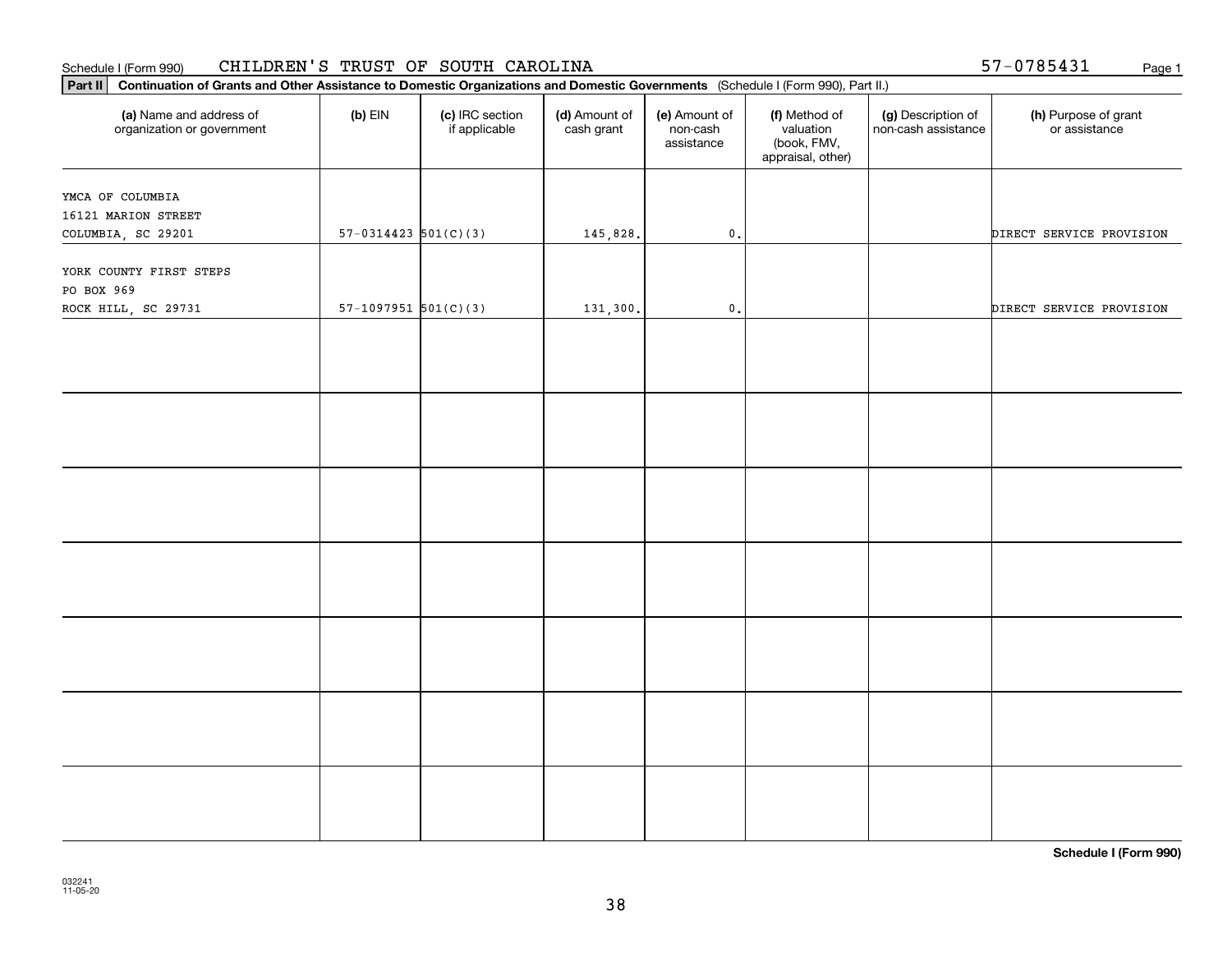#### Schedule I (Form 990) 2020 CHILDREN'S TRUST OF SOUTH CAROLINA 57-0785431 Page

**2**

**Part III** | Grants and Other Assistance to Domestic Individuals. Complete if the organization answered "Yes" on Form 990, Part IV, line 22. Part III can be duplicated if additional space is needed.

| (a) Type of grant or assistance | (b) Number of<br>recipients | (c) Amount of<br>cash grant | (d) Amount of non-<br>cash assistance | (e) Method of valuation<br>(book, FMV, appraisal, other) | (f) Description of noncash assistance |
|---------------------------------|-----------------------------|-----------------------------|---------------------------------------|----------------------------------------------------------|---------------------------------------|
|                                 |                             |                             |                                       |                                                          |                                       |
|                                 |                             |                             |                                       |                                                          |                                       |
|                                 |                             |                             |                                       |                                                          |                                       |
|                                 |                             |                             |                                       |                                                          |                                       |
|                                 |                             |                             |                                       |                                                          |                                       |
|                                 |                             |                             |                                       |                                                          |                                       |
|                                 |                             |                             |                                       |                                                          |                                       |
|                                 |                             |                             |                                       |                                                          |                                       |
|                                 |                             |                             |                                       |                                                          |                                       |
|                                 |                             |                             |                                       |                                                          |                                       |

Part IV | Supplemental Information. Provide the information required in Part I, line 2; Part III, column (b); and any other additional information.

PART I, LINE 2:

SPENDING FOR THE CBCAP, MIECHV, OAH, AND SFP, DHEC FUNDS ARE REVIEWED AND

MONITORED BY CHILDREN'S TRUST PROGRAM OFFICERS AND FINANCE STAFF MEMBERS

WITH OVERSIGHT BY THE FINANCE COMMITTEE. REPORTS ARE SUBMITTED TO FEDERAL

AND/OR STATE ENTITIES BY CHILDREN'S TRUST FINANCE STAFF.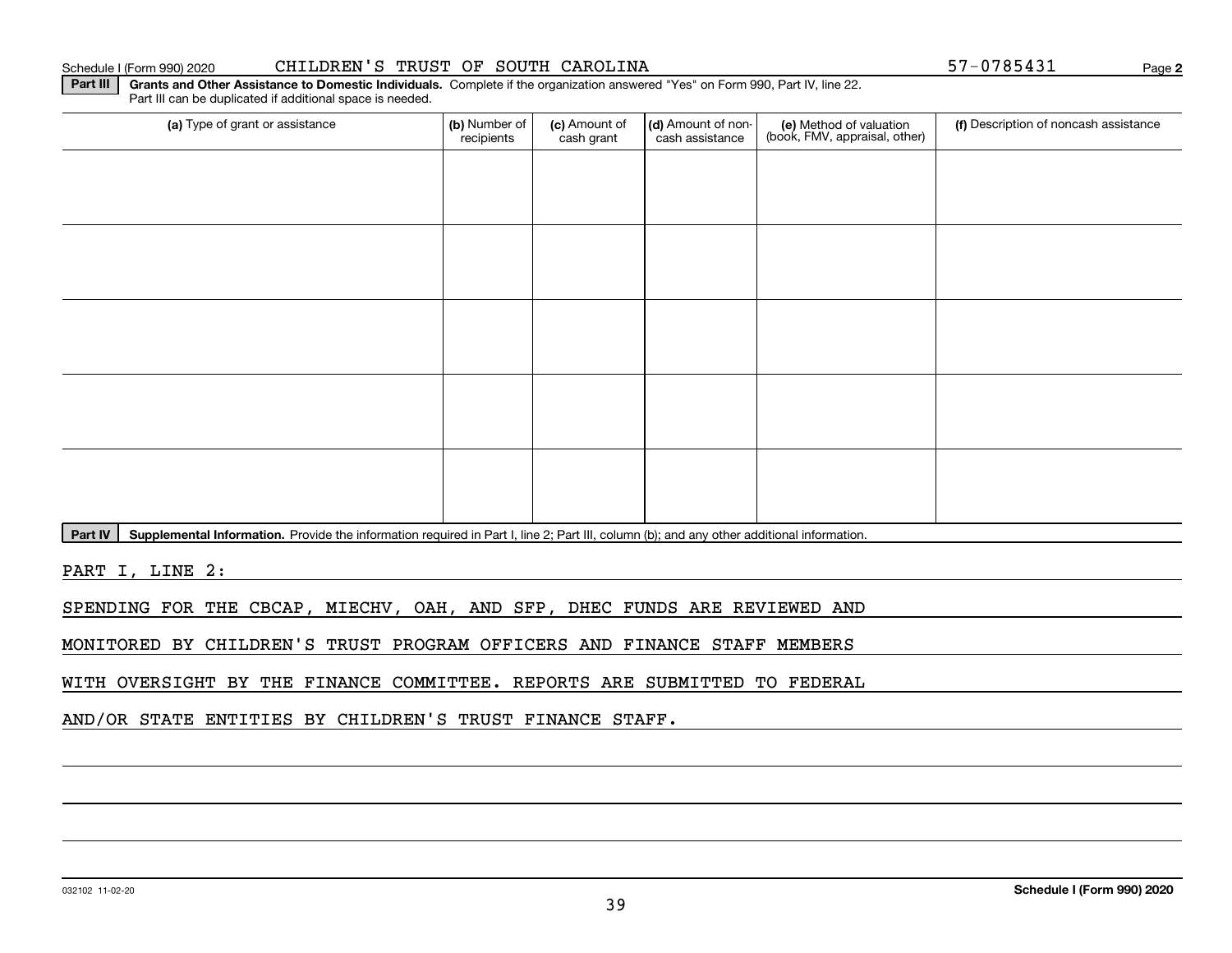|    | <b>SCHEDULE J</b>                                      |                                                                                     | <b>Compensation Information</b>                                                                                                  |                                       | OMB No. 1545-0047     |            |                              |
|----|--------------------------------------------------------|-------------------------------------------------------------------------------------|----------------------------------------------------------------------------------------------------------------------------------|---------------------------------------|-----------------------|------------|------------------------------|
|    | (Form 990)                                             |                                                                                     | For certain Officers, Directors, Trustees, Key Employees, and Highest                                                            |                                       |                       |            |                              |
|    |                                                        |                                                                                     | <b>Compensated Employees</b>                                                                                                     |                                       | 2020                  |            |                              |
|    |                                                        |                                                                                     | Complete if the organization answered "Yes" on Form 990, Part IV, line 23.                                                       |                                       | <b>Open to Public</b> |            |                              |
|    | Department of the Treasury<br>Internal Revenue Service |                                                                                     | Attach to Form 990.<br>Go to www.irs.gov/Form990 for instructions and the latest information.                                    |                                       | Inspection            |            |                              |
|    | Name of the organization                               |                                                                                     |                                                                                                                                  | <b>Employer identification number</b> |                       |            |                              |
|    |                                                        |                                                                                     | CHILDREN'S TRUST OF SOUTH CAROLINA                                                                                               | 57-0785431                            |                       |            |                              |
|    | Part I                                                 | <b>Questions Regarding Compensation</b>                                             |                                                                                                                                  |                                       |                       |            |                              |
|    |                                                        |                                                                                     |                                                                                                                                  |                                       |                       | <b>Yes</b> | No                           |
|    |                                                        |                                                                                     | <b>1a</b> Check the appropriate box(es) if the organization provided any of the following to or for a person listed on Form 990, |                                       |                       |            |                              |
|    |                                                        |                                                                                     | Part VII, Section A, line 1a. Complete Part III to provide any relevant information regarding these items.                       |                                       |                       |            |                              |
|    | First-class or charter travel                          |                                                                                     | Housing allowance or residence for personal use                                                                                  |                                       |                       |            |                              |
|    | Travel for companions                                  |                                                                                     | Payments for business use of personal residence                                                                                  |                                       |                       |            |                              |
|    |                                                        | Tax indemnification and gross-up payments                                           | Health or social club dues or initiation fees                                                                                    |                                       |                       |            |                              |
|    | Discretionary spending account                         |                                                                                     | Personal services (such as maid, chauffeur, chef)                                                                                |                                       |                       |            |                              |
|    |                                                        |                                                                                     |                                                                                                                                  |                                       |                       |            |                              |
|    |                                                        |                                                                                     | <b>b</b> If any of the boxes on line 1a are checked, did the organization follow a written policy regarding payment or           |                                       |                       |            |                              |
|    |                                                        |                                                                                     | reimbursement or provision of all of the expenses described above? If "No," complete Part III to explain                         |                                       | 1b                    |            |                              |
| 2  |                                                        |                                                                                     | Did the organization require substantiation prior to reimbursing or allowing expenses incurred by all directors,                 |                                       |                       |            |                              |
|    |                                                        |                                                                                     |                                                                                                                                  |                                       | $\mathbf{2}$          |            |                              |
|    |                                                        |                                                                                     |                                                                                                                                  |                                       |                       |            |                              |
| з  |                                                        |                                                                                     | Indicate which, if any, of the following the organization used to establish the compensation of the organization's               |                                       |                       |            |                              |
|    |                                                        |                                                                                     | CEO/Executive Director. Check all that apply. Do not check any boxes for methods used by a related organization to               |                                       |                       |            |                              |
|    |                                                        | establish compensation of the CEO/Executive Director, but explain in Part III.      |                                                                                                                                  |                                       |                       |            |                              |
|    | Compensation committee                                 |                                                                                     | Written employment contract                                                                                                      |                                       |                       |            |                              |
|    | Independent compensation consultant                    |                                                                                     | Compensation survey or study                                                                                                     |                                       |                       |            |                              |
|    | Form 990 of other organizations                        |                                                                                     | $\boxed{\textbf{X}}$ Approval by the board or compensation committee                                                             |                                       |                       |            |                              |
|    |                                                        |                                                                                     |                                                                                                                                  |                                       |                       |            |                              |
|    |                                                        |                                                                                     | During the year, did any person listed on Form 990, Part VII, Section A, line 1a, with respect to the filing                     |                                       |                       |            |                              |
|    | organization or a related organization:                |                                                                                     |                                                                                                                                  |                                       |                       |            |                              |
| а  |                                                        | Receive a severance payment or change-of-control payment?                           |                                                                                                                                  |                                       | 4a                    |            | х                            |
| b  |                                                        | Participate in or receive payment from a supplemental nonqualified retirement plan? |                                                                                                                                  |                                       | 4b                    |            | $\overline{\mathbf{x}}$      |
| с  |                                                        | Participate in or receive payment from an equity-based compensation arrangement?    |                                                                                                                                  |                                       | 4c                    |            | $\overline{\mathbf{x}}$      |
|    |                                                        |                                                                                     | If "Yes" to any of lines 4a-c, list the persons and provide the applicable amounts for each item in Part III.                    |                                       |                       |            |                              |
|    |                                                        |                                                                                     |                                                                                                                                  |                                       |                       |            |                              |
|    |                                                        |                                                                                     | Only section 501(c)(3), 501(c)(4), and 501(c)(29) organizations must complete lines 5-9.                                         |                                       |                       |            |                              |
|    |                                                        |                                                                                     | For persons listed on Form 990, Part VII, Section A, line 1a, did the organization pay or accrue any compensation                |                                       |                       |            |                              |
|    | contingent on the revenues of:                         |                                                                                     |                                                                                                                                  |                                       |                       |            |                              |
| a  |                                                        |                                                                                     |                                                                                                                                  |                                       | 5a                    |            | x                            |
|    |                                                        |                                                                                     |                                                                                                                                  |                                       | 5b                    |            | $\overline{\mathbf{x}}$      |
|    | If "Yes" on line 5a or 5b, describe in Part III.       |                                                                                     |                                                                                                                                  |                                       |                       |            |                              |
| 6. |                                                        |                                                                                     | For persons listed on Form 990, Part VII, Section A, line 1a, did the organization pay or accrue any compensation                |                                       |                       |            |                              |
|    | contingent on the net earnings of:                     |                                                                                     |                                                                                                                                  |                                       |                       |            |                              |
| a  |                                                        |                                                                                     |                                                                                                                                  |                                       | 6a                    |            | х<br>$\overline{\mathbf{x}}$ |
|    |                                                        |                                                                                     |                                                                                                                                  |                                       | 6b                    |            |                              |
|    | If "Yes" on line 6a or 6b, describe in Part III.       |                                                                                     |                                                                                                                                  |                                       |                       |            |                              |
|    |                                                        |                                                                                     | 7 For persons listed on Form 990, Part VII, Section A, line 1a, did the organization provide any nonfixed payments               |                                       |                       |            |                              |
|    |                                                        |                                                                                     |                                                                                                                                  |                                       | 7                     |            | х                            |
| 8  |                                                        |                                                                                     | Were any amounts reported on Form 990, Part VII, paid or accrued pursuant to a contract that was subject to the                  |                                       |                       |            |                              |
|    |                                                        |                                                                                     | initial contract exception described in Regulations section 53.4958-4(a)(3)? If "Yes," describe in Part III                      |                                       | 8                     |            | х                            |
| 9  |                                                        |                                                                                     | If "Yes" on line 8, did the organization also follow the rebuttable presumption procedure described in                           |                                       |                       |            |                              |
|    | Regulations section 53.4958-6(c)?                      | Reperserved Reduction Act Notice, and the Instructions for Ferm 000                 |                                                                                                                                  | Schodule I (Form 000) 2020            | 9                     |            |                              |

LHA For Paperwork Reduction Act Notice, see the Instructions for Form 990. Schedule J (Form 990) 2020

032111 12-07-20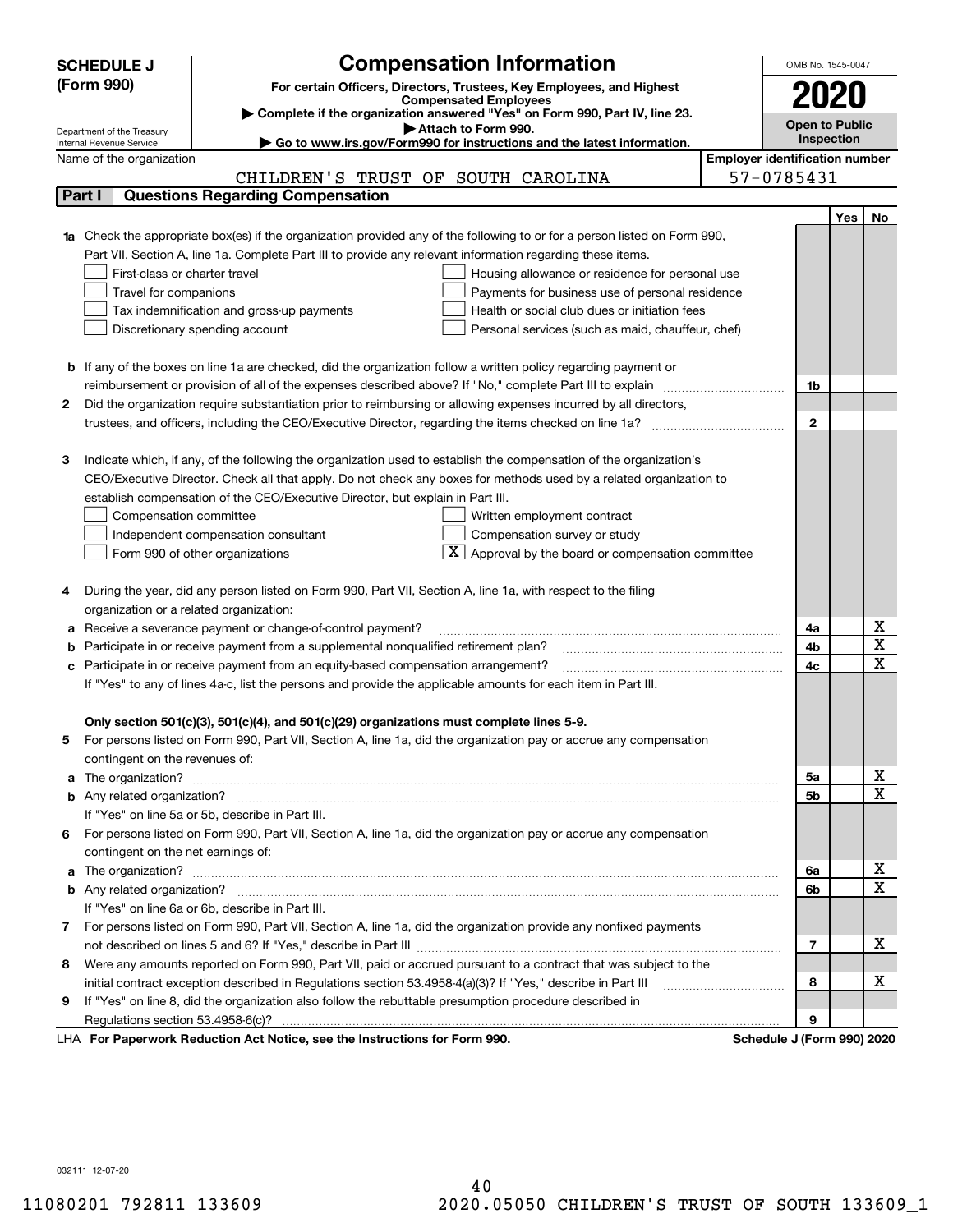| CHILDREN'S TRUST OF SOUTH CAROLINA<br>m 990) 2020 |  |  |  |  |  |
|---------------------------------------------------|--|--|--|--|--|
|---------------------------------------------------|--|--|--|--|--|

# **Part II Officers, Directors, Trustees, Key Employees, and Highest Compensated Employees.**  Schedule J (Form 990) 2020 Page Use duplicate copies if additional space is needed.

For each individual whose compensation must be reported on Schedule J, report compensation from the organization on row (i) and from related organizations, described in the instructions, on row (ii). Do not list any individuals that aren't listed on Form 990, Part VII.

**Note:**  The sum of columns (B)(i)-(iii) for each listed individual must equal the total amount of Form 990, Part VII, Section A, line 1a, applicable column (D) and (E) amounts for that individual.

|                     |              |                          | (B) Breakdown of W-2 and/or 1099-MISC compensation |                                           | (C) Retirement and<br>other deferred | (D) Nontaxable<br>benefits | (E) Total of columns | (F) Compensation                                           |
|---------------------|--------------|--------------------------|----------------------------------------------------|-------------------------------------------|--------------------------------------|----------------------------|----------------------|------------------------------------------------------------|
| (A) Name and Title  |              | (i) Base<br>compensation | (ii) Bonus &<br>incentive<br>compensation          | (iii) Other<br>reportable<br>compensation | compensation                         |                            | $(B)(i)-(D)$         | in column (B)<br>reported as deferred<br>on prior Form 990 |
| SUE WILLIAMS<br>(1) | (i)          | 174,083.                 | $\overline{0}$ .                                   | $\overline{0}$ .                          | 8,885.                               | 11,394.                    | 194,362.             | 0.                                                         |
| $\mathtt{CEO}$      | (ii)         | $\overline{0}$ .         | $\overline{\mathfrak{o}}$ .                        | $\overline{0}$ .                          | $\overline{0}$ .                     | $\overline{0}$ .           | $\overline{0}$ .     | $\overline{0}$ .                                           |
|                     | (i)          |                          |                                                    |                                           |                                      |                            |                      |                                                            |
|                     | (ii)         |                          |                                                    |                                           |                                      |                            |                      |                                                            |
|                     | (i)          |                          |                                                    |                                           |                                      |                            |                      |                                                            |
|                     | (ii)         |                          |                                                    |                                           |                                      |                            |                      |                                                            |
|                     | $(\sf{i})$   |                          |                                                    |                                           |                                      |                            |                      |                                                            |
|                     | (ii)         |                          |                                                    |                                           |                                      |                            |                      |                                                            |
|                     | $(\sf{i})$   |                          |                                                    |                                           |                                      |                            |                      |                                                            |
|                     | (ii)         |                          |                                                    |                                           |                                      |                            |                      |                                                            |
|                     | $(\sf{i})$   |                          |                                                    |                                           |                                      |                            |                      |                                                            |
|                     | (ii)         |                          |                                                    |                                           |                                      |                            |                      |                                                            |
|                     | (i)          |                          |                                                    |                                           |                                      |                            |                      |                                                            |
|                     | (ii)         |                          |                                                    |                                           |                                      |                            |                      |                                                            |
|                     | (i)          |                          |                                                    |                                           |                                      |                            |                      |                                                            |
|                     | (ii)         |                          |                                                    |                                           |                                      |                            |                      |                                                            |
|                     | $(\sf{i})$   |                          |                                                    |                                           |                                      |                            |                      |                                                            |
|                     | (ii)         |                          |                                                    |                                           |                                      |                            |                      |                                                            |
|                     | $(\sf{i})$   |                          |                                                    |                                           |                                      |                            |                      |                                                            |
|                     | (ii)         |                          |                                                    |                                           |                                      |                            |                      |                                                            |
|                     | (i)          |                          |                                                    |                                           |                                      |                            |                      |                                                            |
|                     | (ii)         |                          |                                                    |                                           |                                      |                            |                      |                                                            |
|                     | (i)          |                          |                                                    |                                           |                                      |                            |                      |                                                            |
|                     | (ii)         |                          |                                                    |                                           |                                      |                            |                      |                                                            |
|                     | (i)<br>(ii)  |                          |                                                    |                                           |                                      |                            |                      |                                                            |
|                     | $(\sf{i})$   |                          |                                                    |                                           |                                      |                            |                      |                                                            |
|                     | (ii)         |                          |                                                    |                                           |                                      |                            |                      |                                                            |
|                     | (i)          |                          |                                                    |                                           |                                      |                            |                      |                                                            |
|                     | (ii)         |                          |                                                    |                                           |                                      |                            |                      |                                                            |
|                     | (i)          |                          |                                                    |                                           |                                      |                            |                      |                                                            |
|                     | $\vert$ (ii) |                          |                                                    |                                           |                                      |                            |                      |                                                            |
|                     |              |                          |                                                    |                                           |                                      |                            |                      |                                                            |

41

**Schedule J (Form 990) 2020**

57-0785431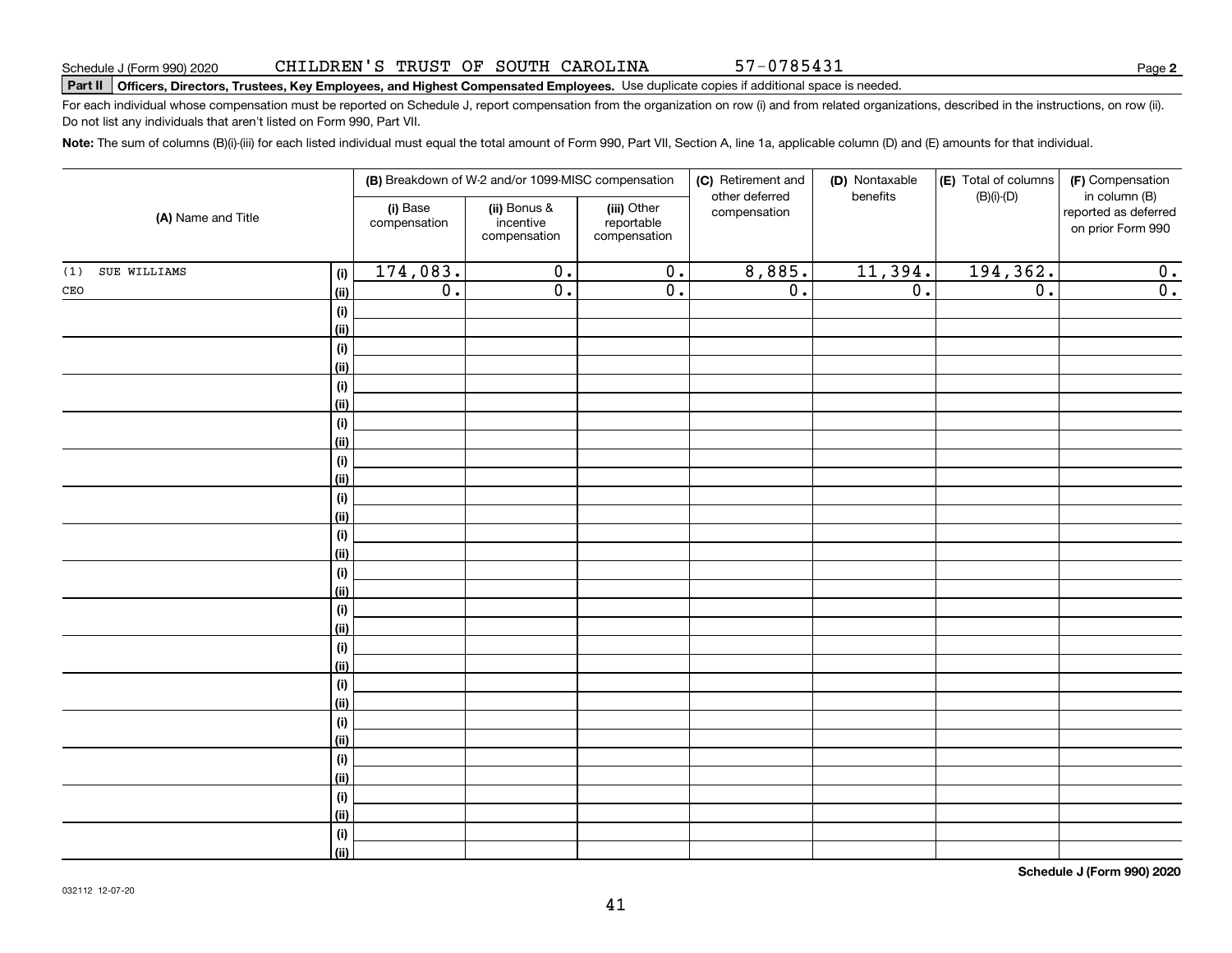# **Part III Supplemental Information**

Schedule J (Form 990) 2020 CHILDREN'S TRUST OF SOUTH CAROLINA<br>Part III Supplemental Information<br>Provide the information, explanation, or descriptions required for Part I, lines 1a, 1b, 3, 4a, 4b, 4c, 5a, 5b, 6a, 6b, 7, and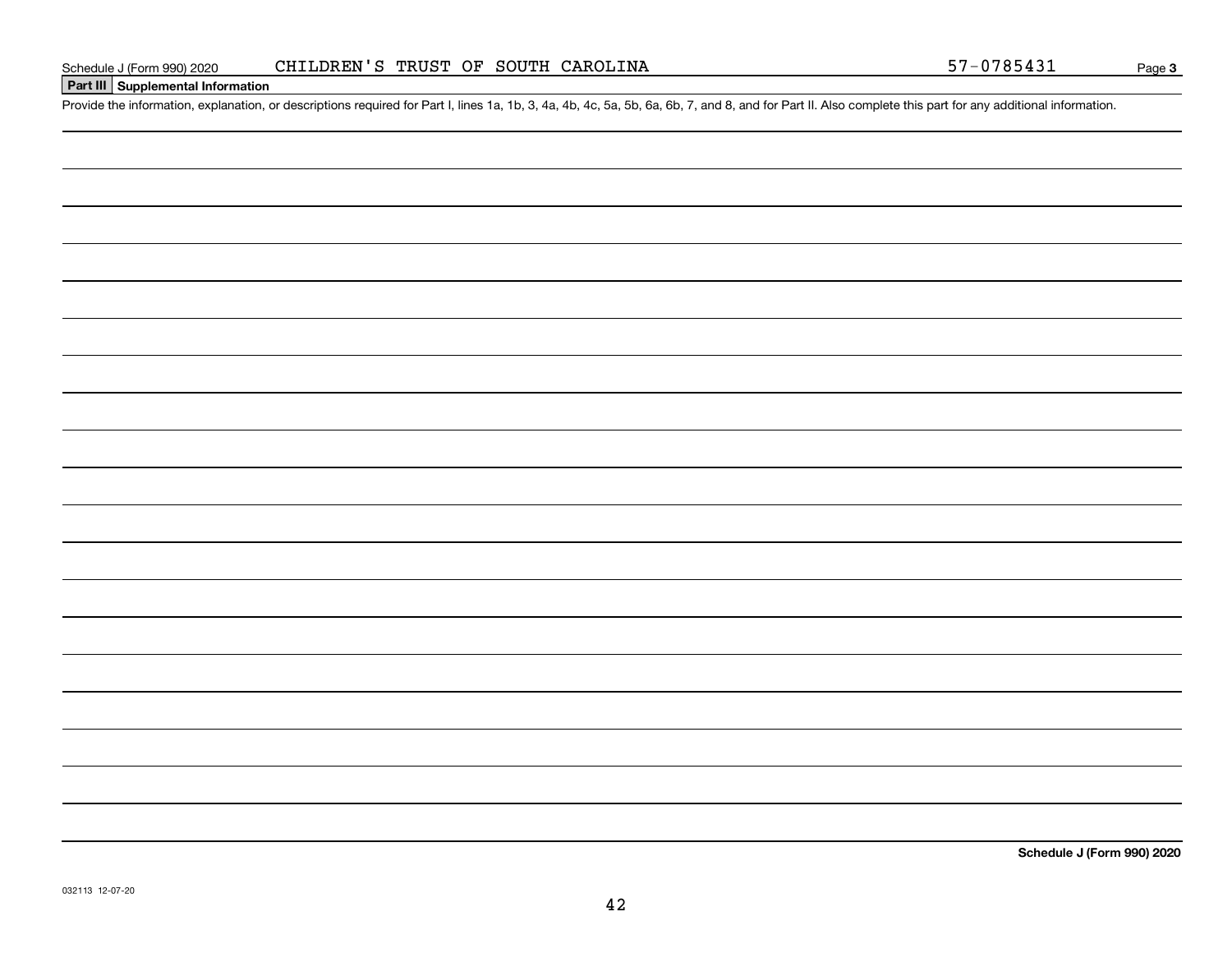Department of the Treasury **(Form 990 or 990-EZ)**

Name of the organization

Internal Revenue Service

**SCHEDULE O Supplemental Information to Form 990 or 990-EZ**

**Complete to provide information for responses to specific questions on Form 990 or 990-EZ or to provide any additional information. | Attach to Form 990 or 990-EZ. | Go to www.irs.gov/Form990 for the latest information.**



CHILDREN'S TRUST OF SOUTH CAROLINA 57-0785431

**Employer identification number**

FORM 990, PART I, LINE 1, DESCRIPTION OF ORGANIZATION MISSION:

MATERNAL, INFANT EARLY CHILDHOOD HOME VISITING PROGRAM CONTINUED

SERVICES FOLLOWING THE ONSET OF THE COVID-19 PANDEMIC. OF THE 16 FUNDED

SITES DELIVERING A HOME VISITING MODEL THROUGH THE MIECHV GRANT, 15

MOVED TO VIRTUAL HOME VISITS WITH ONE OFFERING A COMBINED OPTION THAT

INCLUDED IN-PERSON VISITS FOR HIGH-NEED OR TECHNOLOGY-CHALLENGED

FAMILIES. THE HOME VISITING PROGRAM SERVED 1,365 ENROLLED

FAMILIES/CAREGIVERS WITH 17,886 HOME VISITS COMPLETED ACROSS 39 OF 46

COUNTIES IN SOUTH CAROLINA.

FORM 990, PART I, LINE 1

CHILDREN'S TRUST IS THE ONLY STATEWIDE ORGANIZATION FOCUSED ON

PREVENTING CHILD ABUSE AND NEGLECT IN SOUTH CAROLINA. WE LEAD AND

SUPPORT A NETWORK OF COMMUNITY-BASED ORGANIZATIONS THAT SHARES OUR

BELIEF THAT ALL CHILDREN SHOULD THRIVE, LIVE IN SECURE FAMILIES AND BE

SURROUNDED BY SUPPORTIVE COMMUNITIES. AS AN INTERMEDIARY ORGANIZATION

FOCUSED ON PREVENTION, WE SERVE AS THE STATEWIDE ADVOCATE FOR ISSUES

CRITICAL TO OUR CHILDREN, PROVIDE RESOURCES AND TECHNICAL SUPPORT TO

OUR PREVENTION PARTNERS, AND CREATE AND SHARE MESSAGES ABOUT

PREVENTION. WE ALSO SUPPORT AND FUND PROVEN PREVENTION PROGRAMS,

CONDUCT HIGH-QUALITY DATA AND TREND ANALYSIS, OFFER TRAINING FOR

PROFESSIONALS SO THEY HAVE THE TOOLS THEY NEED TO HELP CHILDREN AND

FAMILIES IN COUNTIES ACROSS THE STATE.

### BECAUSE OF CHILDREN'S TRUST'S NATIONAL LEADERSHIP IN PREVENTION

INNOVATIONS, SOUTH CAROLINA CONTINUED ITS WORK AS ONE OF FOUR

032211 11-20-20 LHA For Paperwork Reduction Act Notice, see the Instructions for Form 990 or 990-EZ. Schedule O (Form 990 or 990-EZ) 2020

43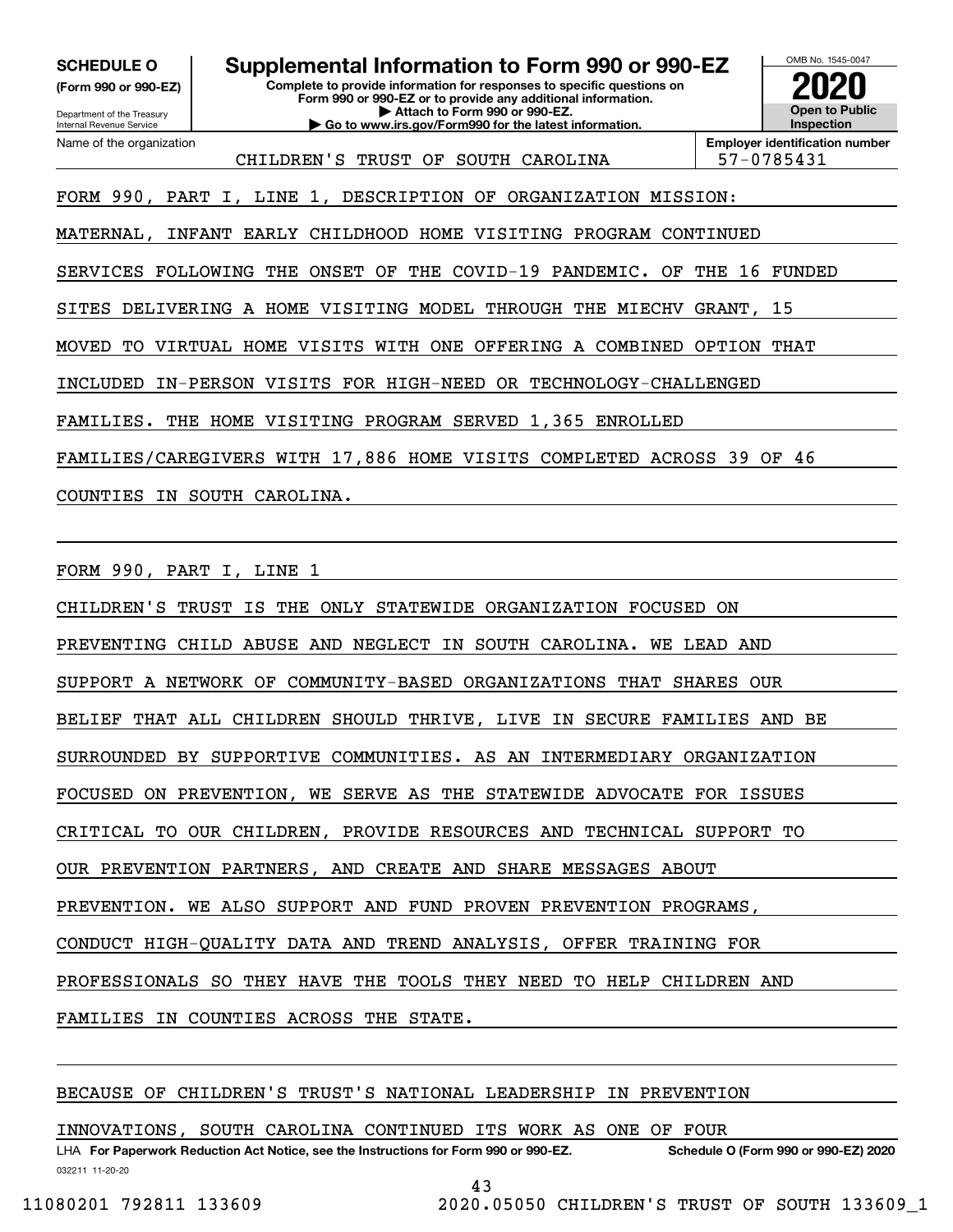| Schedule O (Form 990 or 990-EZ) 2020                                                      | Page 2                                              |
|-------------------------------------------------------------------------------------------|-----------------------------------------------------|
| Name of the organization<br>CHILDREN'S<br>TRUST<br>OF<br>SOUTH<br>CAROLINA                | <b>Employer identification number</b><br>57-0785431 |
| JURISDICTIONS ACROSS THE<br>NATION<br>TО<br>PARTICIPATE<br>THRIVING<br>IN                 | FAMILIES.                                           |
| CHILDREN:<br>A NATIONAL<br>COMMITMENT TO<br>WELL-BEING.<br>SAFER<br>THIS                  | STATEWIDE                                           |
| CAROLINA'S<br>CHILD<br><b>EFFORT</b><br>WORKING<br>SOUTH<br>WELFARE<br>SYSTEM<br>ΙS<br>TО | AWAY<br>FROM                                        |
| POST-ABUSE<br>SERVICES TO<br>COMMUNITY-BASED<br>TREATMENT<br>AND<br>PROACTIVE             |                                                     |
| AND<br>BUILDING HOLISTIC FAMILY WELL-BEING.<br>PREVENTION<br>PROGRAMS                     |                                                     |
|                                                                                           |                                                     |
| 2010<br>THE<br>SOUTH CAROLINA'S NEEDS ASSESSMENT FOR<br>CHILDREN'S<br>TRUST UPDATED       |                                                     |
| VISITING, A PREVENTION<br>SERVICE<br>DELIVERY<br>STRATEGY<br>THAT<br>HOME                 | <b>DECREASES</b>                                    |
| RISK FACTORS<br>AND<br><b>INCREASES</b><br>PROTECTIVE<br>FACTORS<br>FOR<br>CHILDREN       | RISK FOR<br>AT                                      |
| THE<br>STUDY<br>CONCLUDED<br>THERE<br>CHILD<br>ABUSE<br>AND<br>NEGLECT.<br>THAT<br>IS.    | A NEED<br><b>FOR</b>                                |

GREATER COORDINATION AMONG HOME VISITING AND EARLY CHILDHOOD EFFORTS,

INCLUDING THE DEVELOPMENT OF STATEWIDE STRATEGIES FOR THE WORK OF HOME

VISITING FOR THE NEXT 10 YEARS. IT ALSO CALLED FOR ADDITIONAL RESOURCES

TO ENSURE EQUITABLE AND ADEQUATE SERVICES ARE AVAILABLE FOR FAMILIES IN

EVERY COUNTY IN THE STATE. THIS WILL ALSO REQUIRE STRENGTHENING THE

HOME VISITING INFRASTRUCTURE IN SOUTH CAROLINA.

CHILDREN'S TRUST CEO SUE WILLIAMS WAS NAMED THE RECIPIENT OF THE JAMES HMUROVICH AWARD AT THE 2021 PREVENT CHILD ABUSE AMERICA VIRTUAL CONFERENCE. THE AWARD IS GIVEN TO AN EXECUTIVE DIRECTOR OF A PREVENT CHILD ABUSE AMERICA STATE CHAPTER FOR LEADERSHIP IN THE PREVENTION OF CHILD ABUSE AND NEGLECT. THE AWARD REFLECTED WILLIAMS' CONTRIBUTIONS TO EVIDENCE-BASED PREVENTION EFFORTS IN COLLABORATION WITH LOCAL ORGANIZATIONS IN COMMUNITIES ACROSS THE STATE AND PCAA CHAPTERS ACROSS THE U.S. CHILDREN'S TRUST IS THE PCA STATE CHAPTER FOR SOUTH CAROLINA.

44

FORM 990, PART III, LINE 4A, PROGRAM SERVICE ACCOMPLISHMENTS:

**Schedule O (Form 990 or 990-EZ) 2020**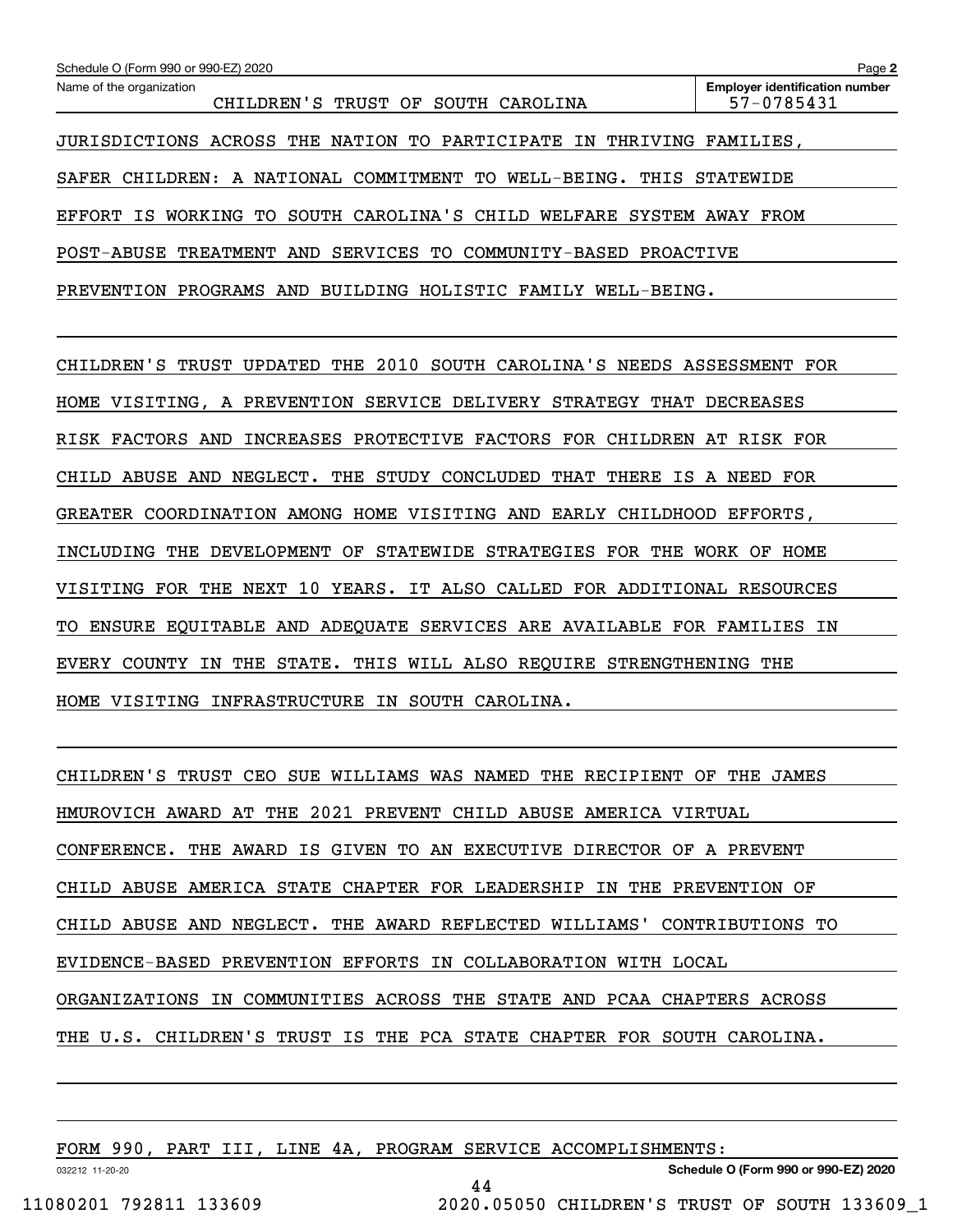| Schedule O (Form 990 or 990-EZ) 2020                           | Page 2                                              |
|----------------------------------------------------------------|-----------------------------------------------------|
| Name of the organization<br>CHILDREN'S TRUST OF SOUTH CAROLINA | <b>Employer identification number</b><br>57-0785431 |
| THE HOME VISITING PROGRAM SERVED 1,365 ENROLLED<br>FAMILIES.   |                                                     |

FAMILIES/CAREGIVERS WITH 17,886 HOME VISITS COMPLETED ACROSS 39 OF 46

COUNTIES IN SOUTH CAROLINA.

THE STRENGTHENING FAMILIES PROGRAM SITES CONTINUED ENGAGEMENT WITH THEIR FAMILIES BY UTILIZING VIRTUAL SOLUTIONS TO PROVIDE FAMILY MEALS AND CELEBRATE FAMILY GRADUATIONS. THE STRENGTHENING FAMILIES PROGRAM HAD 763 FAMILIES AND 1,116 CHILDREN ENROLLED IN 24 FUNDED SITES AND 28 COUNTIES ACROSS THE STATE. THE COMPLETION RATE FOR FAMILIES ENROLLED IN THE PROGRAM WAS 87 PERCENT.

IN SEVEN YEARS OF ADMINISTERING THE STRENGTHENING FAMILIES PROGRAM (SFP) WITH LOCAL PARTNERS ACROSS THE STATE, CHILDREN'S TRUST HAS SEEN THE PROGRAM STAGED IN A VARIETY OF SETTINGS FROM COMMUNITY CENTERS TO SCHOOLS TO CHURCHES. HOWEVER, A PROGRAM FIRST IN SOUTH CAROLINA WAS COMPLETED WITH A CYCLE THAT TOOK PLACE IN A CORRECTIONAL FACILITY. WITH THE S.C. DEPARTMENT OF CORRECTIONS SERVING AS THE FUNDED GRANTEE, NINE MOMS AT THE LEATH CORRECTIONAL INSTITUTION IN GREENWOOD COMPLETED THE 14-SESSION PROGRAM IN COORDINATION WITH THEIR CHILDREN PARTICIPATING VIRTUALLY AT HOME.

FORM 990, PART III, LINE 4B, PROGRAM SERVICE ACCOMPLISHMENTS: A SIGNIFICANT MAJORITY (78 PERCENT) OF RESPONDENTS REPORTED THAT CHILDREN'S TRUST MEETS THEIR NEEDS FOR PARTNER SUPPORT. PARTNERS ALSO REPORTED THAT THEY PRIORITIZE ADHERING TO CONTRACT PROCESSES, DATA COLLECTION AND CONTINUOUS QUALITY IMPROVEMENT PRACTICES.

| CHILDREN'S TRUST RELEASED A RESEARCH BRIEF IN CONJUNCTION WITH THE |  |    |                                               |                                      |  |
|--------------------------------------------------------------------|--|----|-----------------------------------------------|--------------------------------------|--|
| 032212 11-20-20                                                    |  |    |                                               | Schedule O (Form 990 or 990-EZ) 2020 |  |
|                                                                    |  | 45 |                                               |                                      |  |
| 11080201 792811 133609                                             |  |    | 2020.05050 CHILDREN'S TRUST OF SOUTH 133609 1 |                                      |  |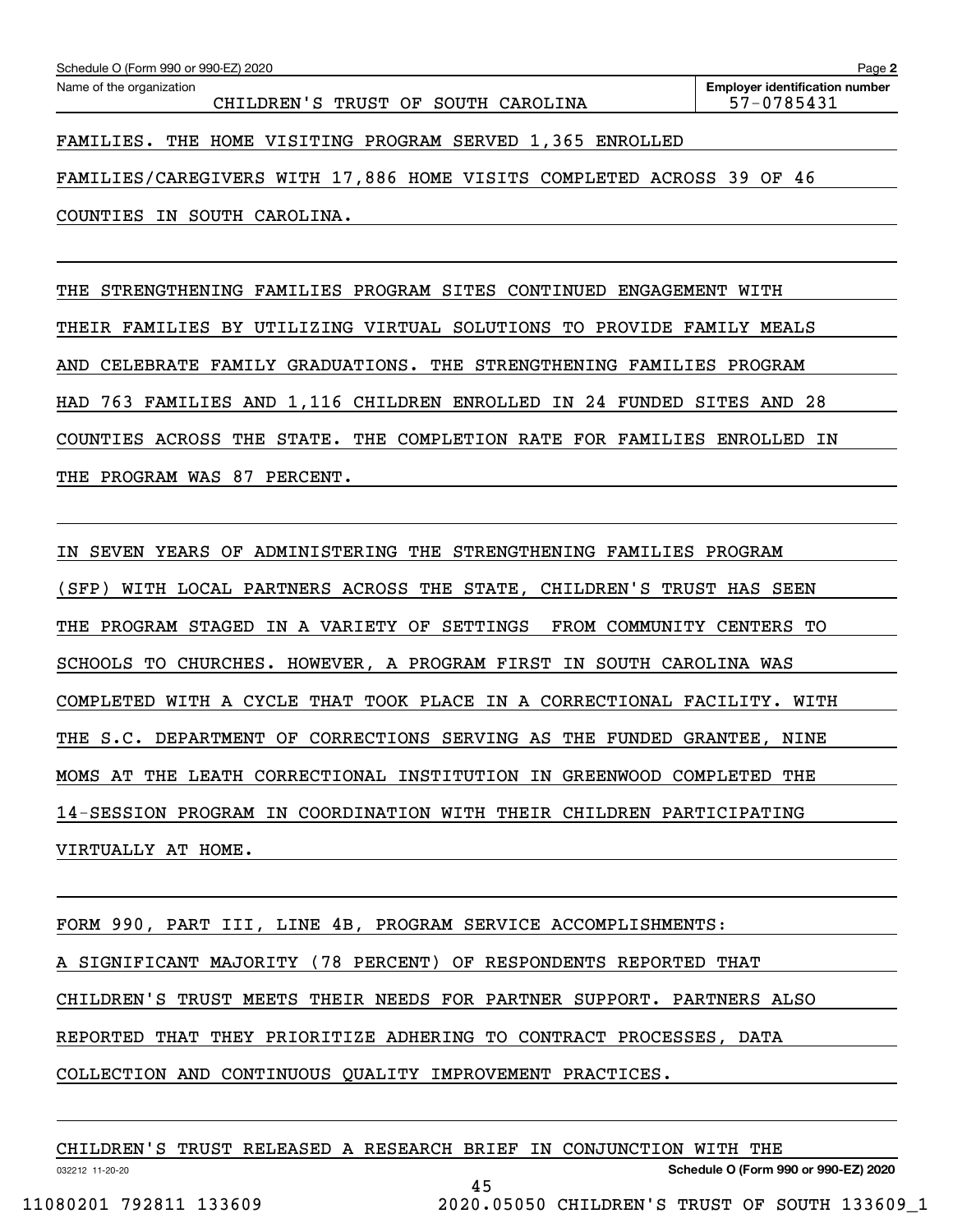| Schedule O (Form 990 or 990-EZ) 2020                                    | Page 2                                              |  |  |  |  |
|-------------------------------------------------------------------------|-----------------------------------------------------|--|--|--|--|
| Name of the organization<br>CHILDREN'S TRUST OF SOUTH CAROLINA          | <b>Employer identification number</b><br>57-0785431 |  |  |  |  |
| UNIVERSITY OF SOUTH CAROLINA'S SOCIAL MEDIA INSIGHTS LAB THAT EXAMINED  |                                                     |  |  |  |  |
| THE ROLE A SOCIAL NETWORKING SERVICE CAN PLAY IN THE DISCUSSION OF A    |                                                     |  |  |  |  |
| PUBLIC HEALTH ISSUE SUCH AS CHILDHOOD ADVERSITY. THIS RESEARCH STUDY    |                                                     |  |  |  |  |
| "WHO IS TALKING ABOUT ADVERSE CHILDHOOD EXPERIENCES? EVIDENCE FROM      |                                                     |  |  |  |  |
| TWITTER TO INFORM HEALTH PROMOTION (PDF)" EXPLORES HOW INFORMATION      |                                                     |  |  |  |  |
| ABOUT ADVERSE CHILDHOOD EXPERIENCES IS COMMONLY BEING USED, SHARED AND  |                                                     |  |  |  |  |
| DISCUSSED ON THE MICROBLOGGING SITE TWITTER.                            |                                                     |  |  |  |  |
|                                                                         |                                                     |  |  |  |  |
| FORM 990, PART III, LINE 4C, PROGRAM SERVICE ACCOMPLISHMENTS:           |                                                     |  |  |  |  |
| 114 PARTNERS RECEIVED MESSAGING MATERIALS AND PARTICIPATED IN CHILD     |                                                     |  |  |  |  |
| ABUSE PREVENTION MONTH AWARENESS ACTIVITIES. THERE WERE 314 DOWNLOADS   |                                                     |  |  |  |  |
| OF THE MESSAGING TOOLKITS AND GRAPHIC FILES.                            |                                                     |  |  |  |  |
|                                                                         |                                                     |  |  |  |  |
| CHILDREN'S TRUST LAUNCHED A NEW PARENT-FOCUSED WEBSITE, SCPARENT.ORG,   |                                                     |  |  |  |  |
| FEATURING A FIND HELP SEARCH BAR THAT HELPS CONNECT FAMILIES TO LOCAL   |                                                     |  |  |  |  |
| FREE AND REDUCED-COST SOCIAL SERVICE PROGRAMS IN THEIR COMMUNITY.       |                                                     |  |  |  |  |
| PARENTS AND CAREGIVERS SIMPLY ENTER THEIR ZIP CODE INTO THE SEARCH BAR  |                                                     |  |  |  |  |
| TO RETURN AN ARRAY OF FREE AND REDUCED-COST ASSISTANCE IN THEIR         |                                                     |  |  |  |  |
| COMMUNITIES, INCLUDING PARENTING SERVICES, FOOD, HOUSING, FINANCIAL AND |                                                     |  |  |  |  |
| LEGAL HELP, AND HEALTH SERVICES.                                        |                                                     |  |  |  |  |
|                                                                         |                                                     |  |  |  |  |
| FORM 990, PART III, LINE 4D, OTHER PROGRAM SERVICES:                    |                                                     |  |  |  |  |
| EDUCATION AND PROFESSIONAL DEVELOPMENT: WE GIVE CHILD-SERVING           |                                                     |  |  |  |  |
| PROFESSIONALS THE TOOLS THEY NEED TO BEST WORK WITH FAMILIES IN         |                                                     |  |  |  |  |
| PREVENTING CHILD ABUSE AND NEGLECT. WE OFFER A DIVERSE SET OF LEARNING  |                                                     |  |  |  |  |
| OPPORTUNITIES FROM STATEWIDE CONFERENCES TO SPECIALIZED SESSIONS ON     |                                                     |  |  |  |  |
| FOCUSED CURRICULUM.                                                     |                                                     |  |  |  |  |
|                                                                         |                                                     |  |  |  |  |

46

032212 11-20-20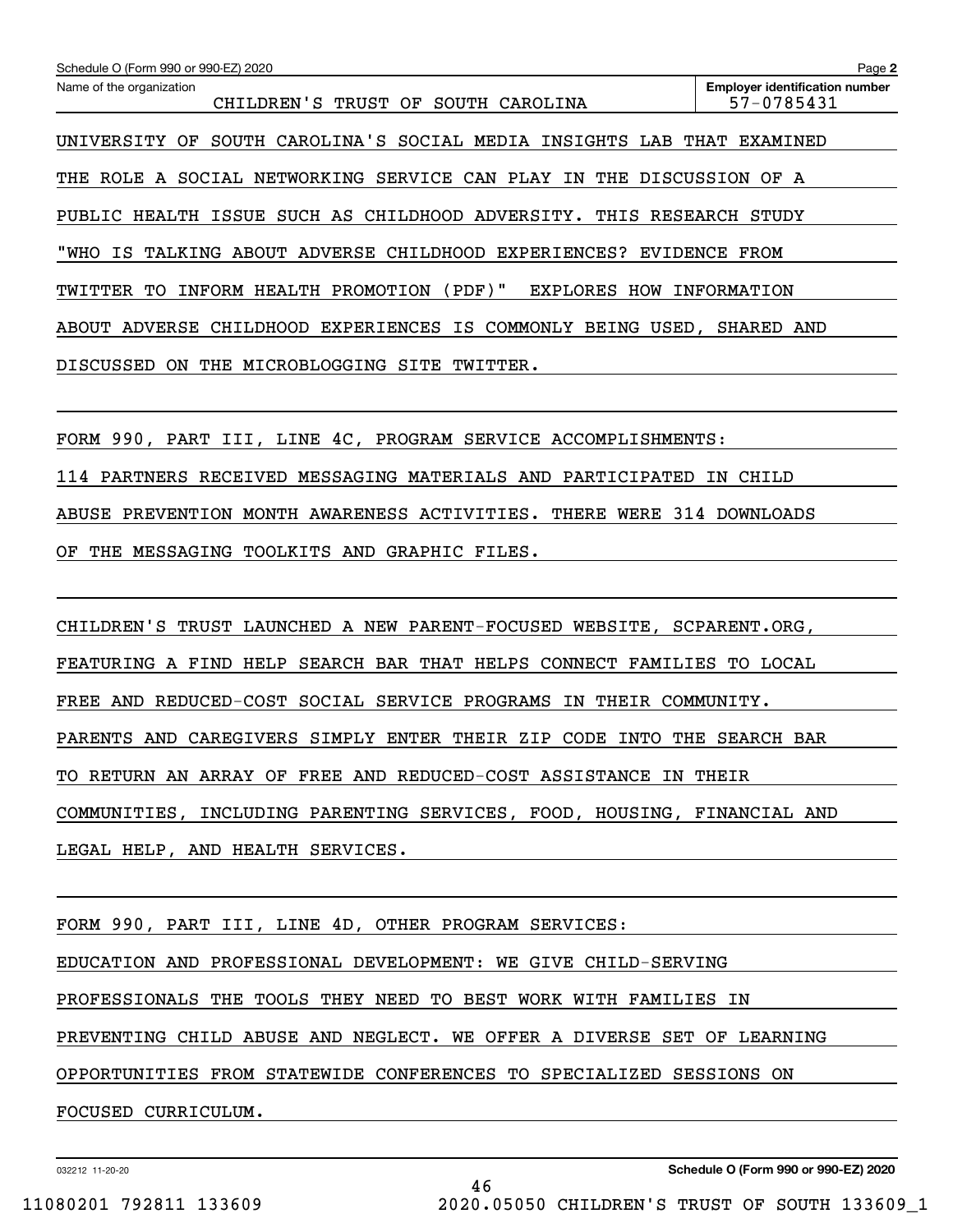| Schedule O (Form 990 or 990-EZ) 2020<br>Name of the organization                                    | Page 2<br><b>Employer identification number</b> |
|-----------------------------------------------------------------------------------------------------|-------------------------------------------------|
| CHILDREN'S TRUST OF<br>SOUTH<br>CAROLINA                                                            | 57-0785431                                      |
| CORE<br>COMPONENT<br>DELIVERING<br>ON ITS MISSION, CHILDREN'S TRUST<br>OF<br>AS<br>A                |                                                 |
| CHILD-SERVING PROFESSIONALS ACROSS<br>THE<br>STATE.<br><b>FROM</b><br>TRAINS                        |                                                 |
| MODEL-SPECIFIC SESSIONS TO BROAD-BASED KNOWLEDGE, 8,278 OF                                          |                                                 |
| 174 LEARNING<br>PROFESSIONALS TOOK ADVANTAGE OF<br>OPPORTUNITIES.                                   |                                                 |
|                                                                                                     |                                                 |
| CHILDREN'S<br>TRUST LED<br>TRAINING<br>ON ADVERSE<br>CHILDHOOD<br><b>EXPERIENCES</b>                | (ACES)                                          |
| WITH 135 TRAINING EVENTS REACHING<br>ACROSS<br>THE<br>STATE                                         | 6,284 PARTICIPANTS.                             |
| THE ORGANIZATION ALSO PROVIDED<br>CONTRACTED<br>FOR<br>TRAINING                                     | THE S. C.                                       |
| <b>SERVICES</b><br>FOR EARLY AND<br><b>DEPARTMENT</b><br>OF<br>SOCIAL<br>MIDDLE<br><b>CHILDHOOD</b> |                                                 |

REACHING MORE THAN 300 PARTICIPANTS.

CHILDREN'S TRUST HELD ITS BIENNIAL STATEWIDE PREVENTION CONFERENCE IN A VIRTUAL ENVIRONMENT FOR THE FIRST TIME. THE CONFERENCE HAD 492 REGISTRANTS AND AN 88 PERCENT ATTENDANCE RATE. IN A POST-CONFERENCE SURVEY, RESPONDENTS (86 PERCENT) AGREED THAT THE CONFERENCE HELPED TO STRENGTHEN THEIR ABILITY TO CONTRIBUTE TO BUILDING RESILIENT FAMILIES AND THRIVING COMMUNITIES.

EXPENSES \$ 559,643. INCLUDING GRANTS OF \$ 0. REVENUE \$ 54,511.

ADVOCACY AND POLICY: CHILDREN'S TRUST IS AN ADVOCATE FOR CHILD

WELL-BEING. WE WORK TO IMPROVE THE LIVES OF CHILDREN BY EDUCATING

POLICYMAKERS, THOUGHT LEADERS, AND CHILD ADVOCATES ON ISSUES THAT

IMPACT CHILDREN AND FAMILIES.

EXPENSES \$ 139,911. INCLUDING GRANTS OF \$ 0. REVENUE \$ 0.

PROGRAM DEVELOPMENT AND PARTNERSHIP CONVENING: PREVENTION IS THE WORK

47

OF MANY, AND WE ARE MORE EFFECTIVE WHEN WE WORK COLLABORATIVELY,

032212 11-20-20

**Schedule O (Form 990 or 990-EZ) 2020**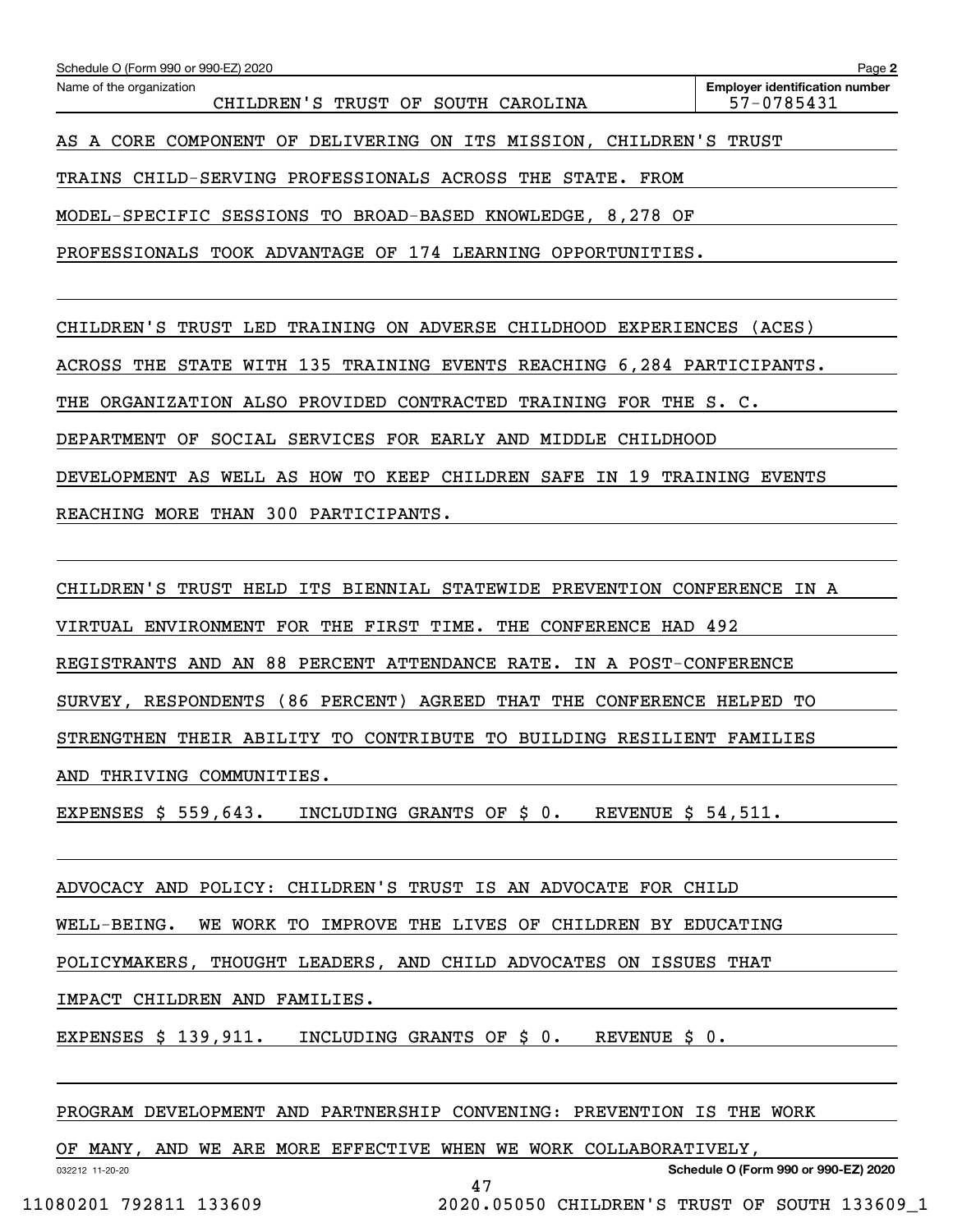| Schedule O (Form 990 or 990-EZ) 2020                                                    | Page 2                                |
|-----------------------------------------------------------------------------------------|---------------------------------------|
| Name of the organization                                                                | <b>Employer identification number</b> |
| CHILDREN'S TRUST OF SOUTH CAROLINA                                                      | 57-0785431                            |
| TOGETHER BEST PRACTICES.<br>EXPERTISE, DATA AND RESOURCES. NO<br>BRINGING               |                                       |
| INDIVIDUAL, ORGANIZATION OR GOVERNMENT AGENCY<br>SINGLE                                 | WORKING ALONE CAN                     |
| ENSURE THAT CHILDREN ARE NEVER<br>MALTREATMENT<br>AND<br>INJURED.<br>STOP               | WE HAVE                               |
| LOCAL AND<br>STATE LEVEL<br>PARTNERS<br>AT<br>THE<br>AND<br>OFTEN<br>KEY<br><b>MANY</b> | <b>SERVE</b><br>AS.<br>THE            |
| CONVENING AGENT.                                                                        |                                       |
|                                                                                         |                                       |
| (TRIPLE)<br>PARENTING<br>PROGRAM<br>$\mathbf{P}$ )<br>EXPANDED<br>SERVICE<br>POSITIVE   | DELIVERY<br>ΙN                        |

GREENVILLE AND GEORGETOWN COUNTIES. IT SERVED 1,025 PARENTS AND

CAREGIVERS, AND 99 PERCENT OF PARTICIPANTS REPORT THAT THEY WOULD

RECOMMEND TRIPLE P TO OTHER PARENTS. THERE ARE NOW 140 PRACTITIONERS

TRAINED IN TRIPLE P ACROSS ALL LEVELS AND VARIANTS FOR THOSE TWO

COUNTIES.

CHILDREN'S TRUST FACILITATED THREE EMPOWER ACTION MODEL COALITIONS IN RICHLAND, MARLBORO AND OCONEE COUNTIES. 42 ORGANIZATIONS PARTICIPATED IN THESE COMMUNITY-WIDE PREVENTION EFFORTS. IN PARALLEL WORK, THE LOCAL ORGANIZATIONS CONVENED PARENT ADVISORY COUNCILS TO ENSURE PARENT VOICES ARE REPRESENTED IN PLANNING AND DECISION MAKING. EXPENSES \$ 699,553. INCLUDING GRANTS OF \$ 0. REVENUE \$ 81,152.

OPERATING COSTS ASSOCIATED WITH PROVIDING SERVICES IN THE PREVENTION OF

CHILD ABUSE AND NEGLECT THAT ARE NOT DIRECTLY ATTRIBUTABLE TO A

SPECIFIC PROGRAM OR FUNCTION.

EXPENSES \$ 1,119,285. INCLUDING GRANTS OF \$ 0. REVENUE \$ 0.

FORM 990, PART VI, SECTION B, LINE 11B:

FORM 990 IS DISTRIBUTED TO MEMBERS OF THE BOARD FOR REVIEW PRIOR TO

48

ELECTRONICALLY FILING WITH THE IRS.

032212 11-20-20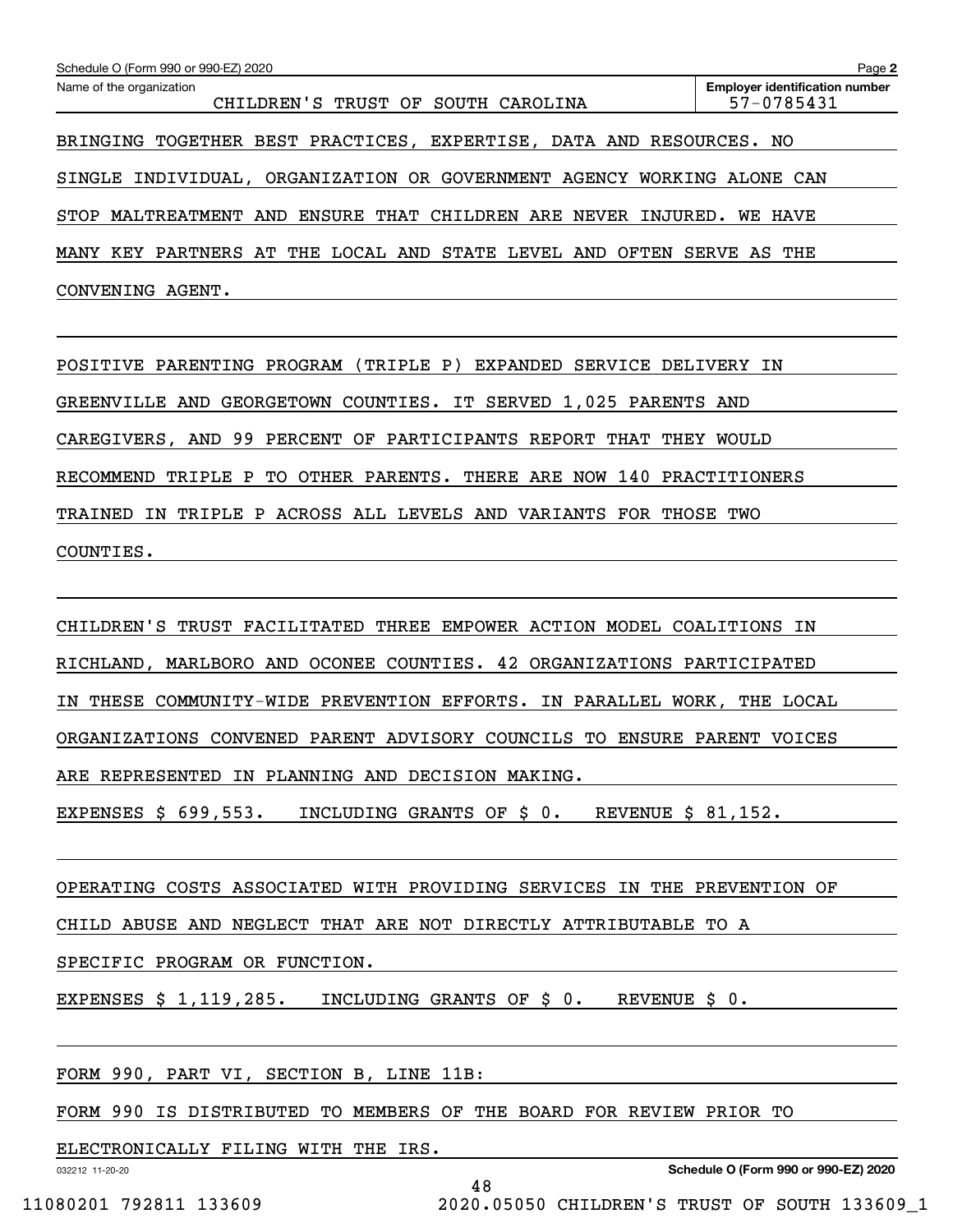FORM 990, PART VI, SECTION B, LINE 12C:

THE WRITTEN CONFLICT OF INTEREST POLICY IS REVIEWED AND SIGNED OFF ANNUALLY

BY ALL BOARD MEMBERS.

FORM 990, PART VI, SECTION B, LINE 15:

THE HUMAN RESOURCES DEPARTMENT REVIEWS COMPENSATION SURVEYS FROM VARIOUS SOURCES SUCH AS GUIDESTAR, THE NONPROFIT TIMES, TOGETHERSC, AS WELL AS OTHER COMPETITIVE MARKETS AND GOVERNMENTS. OFFICERS OF THE ORGANIZATION DO NOT RECEIVE COMPENSATION. THE ORGANIZATION HAS NO KEY EMPLOYEES AS DEFINED BY THE INSTRUCTIONS OF FORM 990.

FORM 990, PART VI, SECTION C, LINE 19:

ALL DOCUMENTS ARE MAD AVAILABLE TO THE PUBLIC UPON REQUEST. THE CHILDREN'S

TRUST FUND EXPECTS TO POST ALL OF THESE DOCUMENTS ON ITS WEBSITE.

FORM 990, PART IX, LINE 24E, ALL OTHER FUNCTIONAL EXPENSES:

PROFESSIONAL DEVELOPMENT/MEMBERSHIP:

| PROGRAM SERVICE EXPENSES        | 21,655. |
|---------------------------------|---------|
| MANAGEMENT AND GENERAL EXPENSES | 15,537. |
| FUNDRAISING EXPENSES            | 310.    |
| TOTAL EXPENSES                  | 37,502. |

032212 11-20-20 **Schedule O (Form 990 or 990-EZ) 2020** BANK FEES: PROGRAM SERVICE EXPENSES 4. MANAGEMENT AND GENERAL EXPENSES 14,019. FUNDRAISING EXPENSES 712. TOTAL EXPENSES 14,735.

49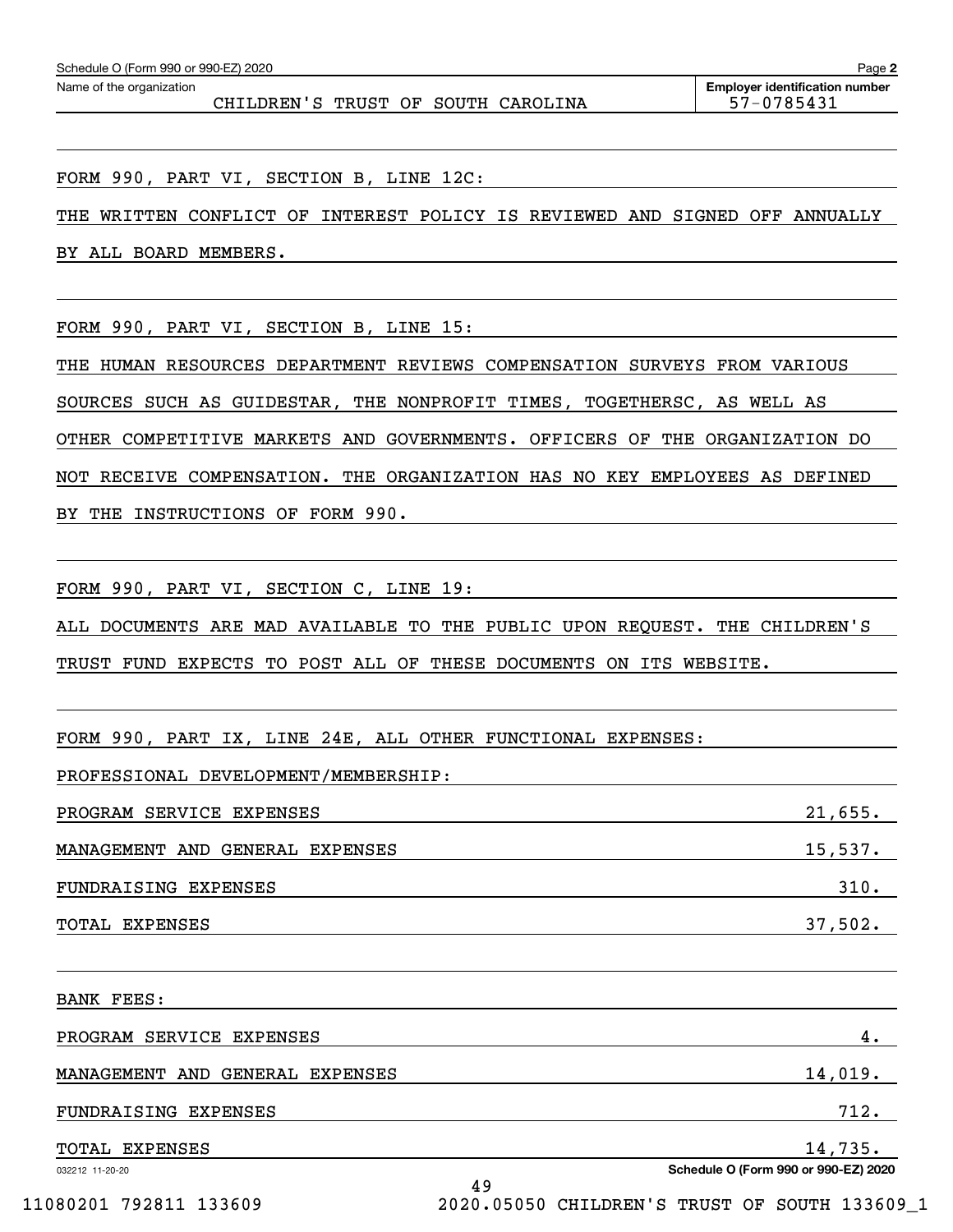| Schedule O (Form 990 or 990-EZ) 2020<br>Name of the organization<br>CHILDREN'S TRUST OF SOUTH CAROLINA | Page 2<br><b>Employer identification number</b><br>57-0785431 |
|--------------------------------------------------------------------------------------------------------|---------------------------------------------------------------|
|                                                                                                        |                                                               |
| MISC EXPENSE:                                                                                          |                                                               |
| PROGRAM SERVICE EXPENSES                                                                               | $-19$ , $250$ .                                               |
| MANAGEMENT AND GENERAL EXPENSES                                                                        | 21,250.                                                       |
| FUNDRAISING EXPENSES<br><u> 1989 - Johann Stoff, amerikansk politiker (* 1908)</u>                     | $0$ .                                                         |
| TOTAL EXPENSES<br><u> 1989 - Johann Stoff, amerikansk politiker (d. 1989)</u>                          | 2,000.                                                        |
| TOTAL OTHER EXPENSES ON FORM 990, PART IX, LINE 24E, COL A                                             | 54, 237.                                                      |
| FORM 990, PART XII, LINE 2C                                                                            |                                                               |
| THE PROCESS HAS NOT CHANGED FROM PRIOR YEAR.                                                           |                                                               |
|                                                                                                        |                                                               |
|                                                                                                        |                                                               |
|                                                                                                        |                                                               |
|                                                                                                        |                                                               |
|                                                                                                        |                                                               |
|                                                                                                        |                                                               |
|                                                                                                        |                                                               |
|                                                                                                        |                                                               |
|                                                                                                        |                                                               |
|                                                                                                        |                                                               |
|                                                                                                        |                                                               |
|                                                                                                        |                                                               |
|                                                                                                        |                                                               |
|                                                                                                        |                                                               |
|                                                                                                        |                                                               |
|                                                                                                        |                                                               |
|                                                                                                        |                                                               |
| 032212 11-20-20                                                                                        | Schedule O (Form 990 or 990-EZ) 2020                          |